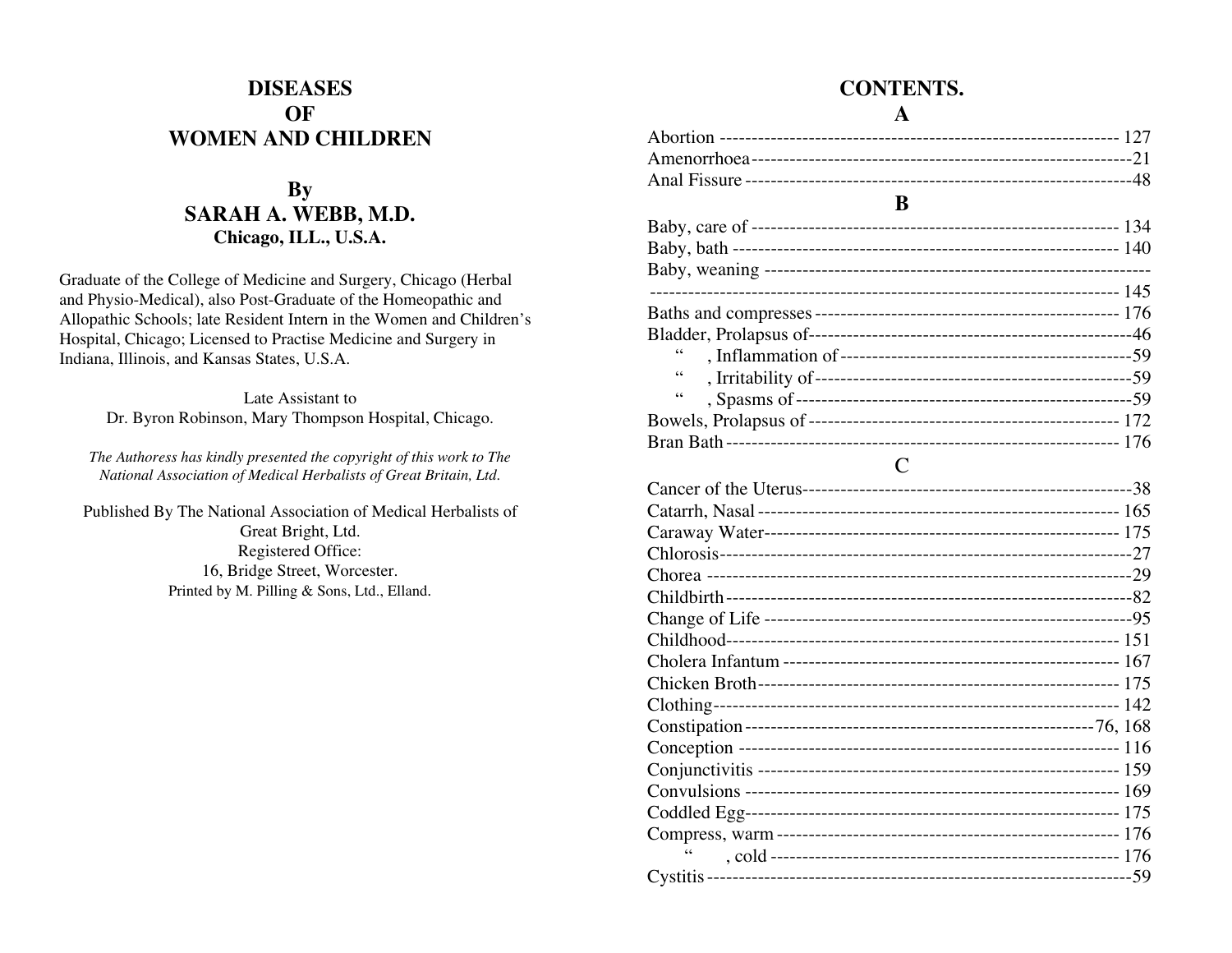| I<br>۰.<br>۰, |
|---------------|

| IJ                                                              |
|-----------------------------------------------------------------|
|                                                                 |
|                                                                 |
|                                                                 |
|                                                                 |
|                                                                 |
|                                                                 |
| $\bf{E}$                                                        |
|                                                                 |
|                                                                 |
|                                                                 |
|                                                                 |
|                                                                 |
| F                                                               |
| Fallopian Tubes, diseases of ------------------------------- 39 |
|                                                                 |
| $\zeta$ $\zeta$                                                 |
| $\epsilon$                                                      |
| 66                                                              |
|                                                                 |
|                                                                 |
|                                                                 |
|                                                                 |
| G                                                               |
|                                                                 |
|                                                                 |
| $\mathbf{H}$                                                    |
|                                                                 |
|                                                                 |
|                                                                 |
|                                                                 |
| $\mathbf{I}$                                                    |
|                                                                 |
|                                                                 |
|                                                                 |
|                                                                 |
|                                                                 |

# $\mathbf K$

| $66 -$ |  |
|--------|--|
|        |  |
|        |  |

# $\mathbf{L}$

| $\,66$                  |  |
|-------------------------|--|
| $\,$ 6 6 $\,$           |  |
| $\sqrt{6}$ G $_{\odot}$ |  |
| $\,$ 6 6 $\,$           |  |
|                         |  |
|                         |  |
|                         |  |
|                         |  |
|                         |  |
|                         |  |

# $\mathbf M$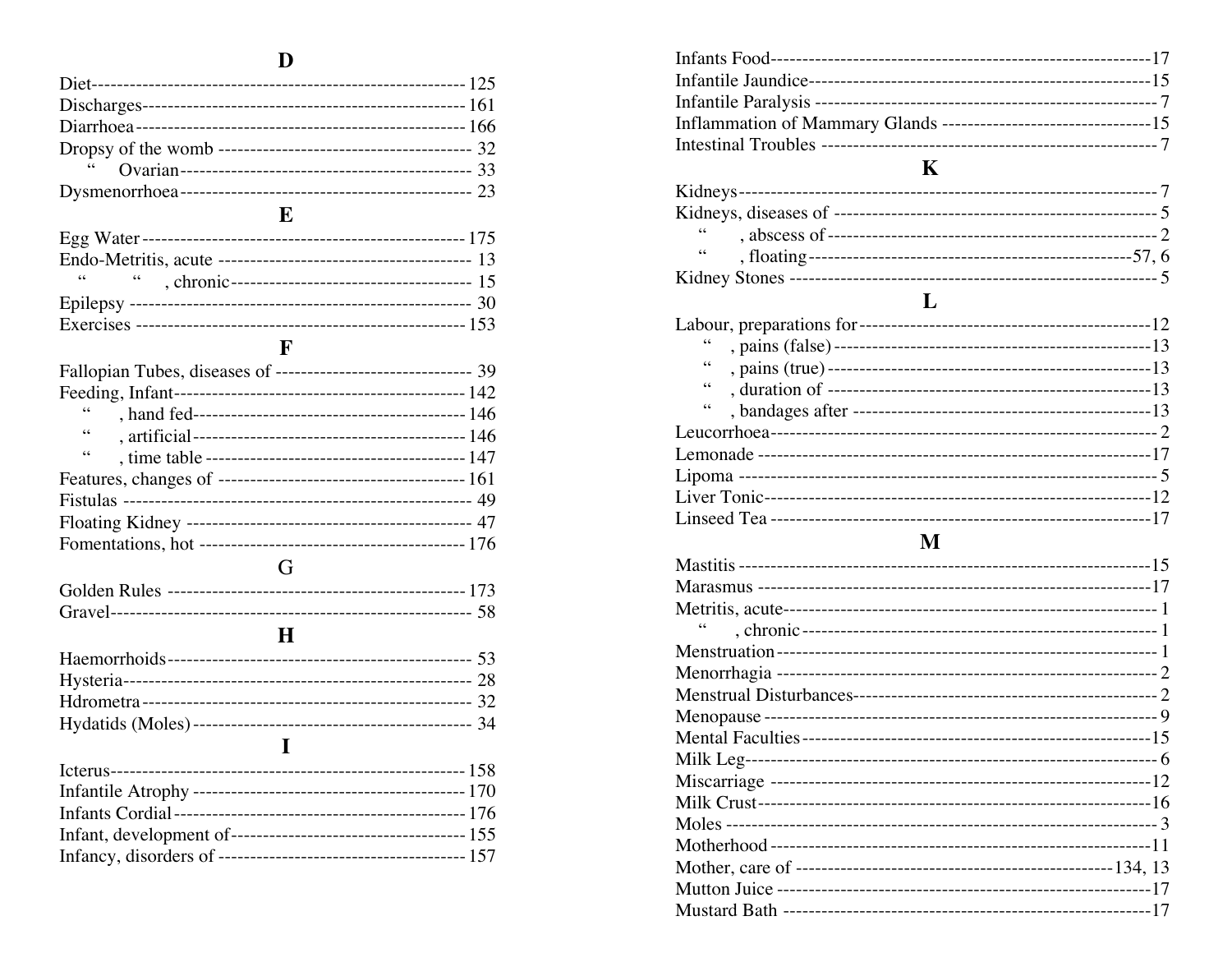| Nipples, flat or inverted ----------------------------------- 126       |
|-------------------------------------------------------------------------|
|                                                                         |
|                                                                         |
| O                                                                       |
|                                                                         |
|                                                                         |
| 66                                                                      |
| 66                                                                      |
| P                                                                       |
|                                                                         |
|                                                                         |
|                                                                         |
|                                                                         |
|                                                                         |
|                                                                         |
| R                                                                       |
|                                                                         |
|                                                                         |
|                                                                         |
| $\zeta \zeta$<br>, growths and neoplasms --------------------------- 52 |
| $\zeta$ $\zeta$                                                         |
|                                                                         |
|                                                                         |
| S                                                                       |
|                                                                         |
|                                                                         |
|                                                                         |
|                                                                         |
|                                                                         |
| Sympathetic Nervous System------------------------------- 62            |

| $\,$ 6 6 $\,$  |  |
|----------------|--|
| $\mbox{\bf 6}$ |  |
|                |  |
|                |  |

| 66 |
|----|
|    |
|    |
|    |
|    |
|    |

|  | Vagina, prolapsus of--------------- |
|--|-------------------------------------|
|--|-------------------------------------|

## $\mathbf W$

----------

| $66 -$ |
|--------|
| $\,66$ |
| 66     |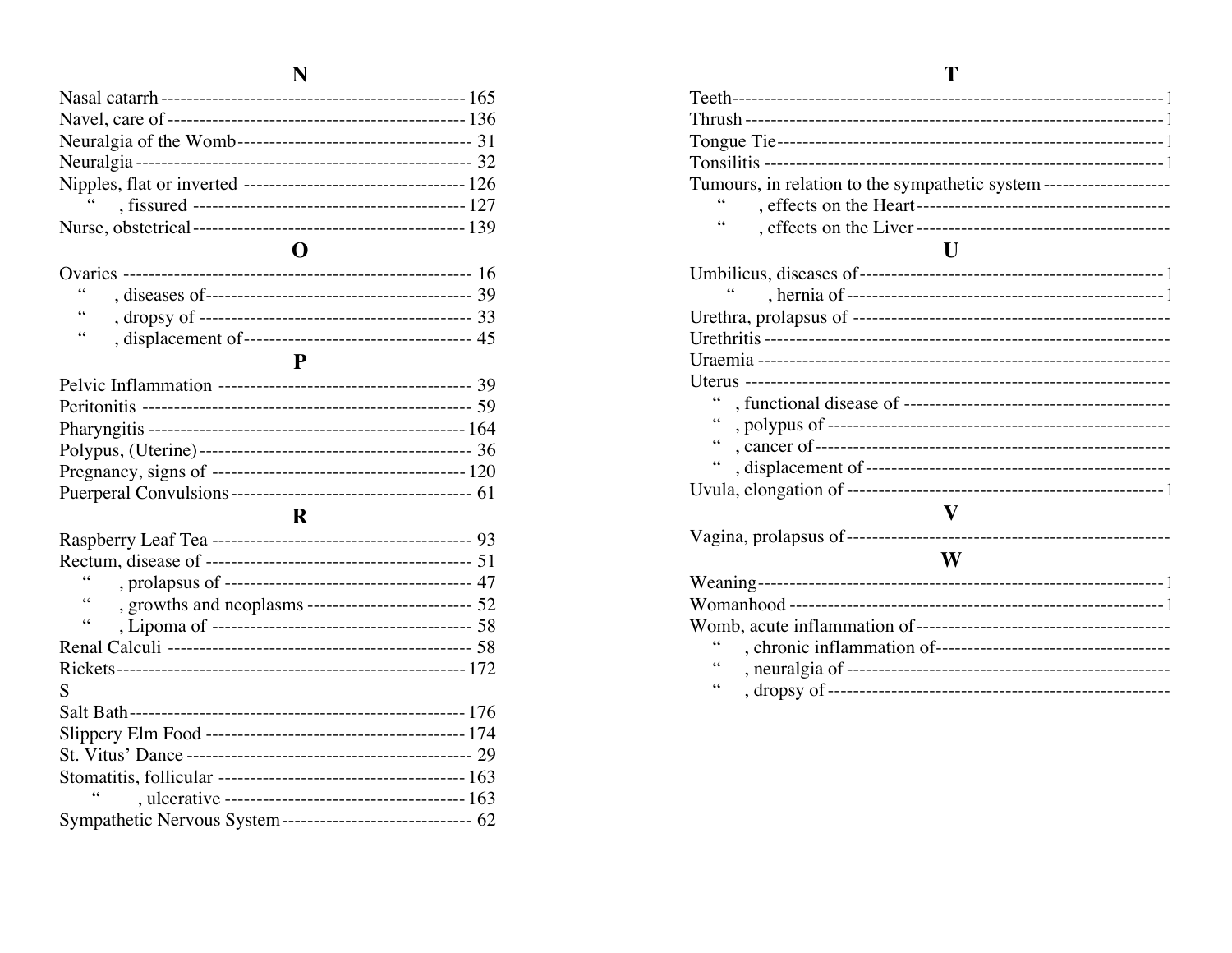# Diseases of Women.

"Self-preservation is the first law 'of nature" in point of time only, for a second law, not less imperious, is race-preservation. " Life," it has been, said, " is a struggle to gratify two instincts-hunger and love." "

Among the lower beings, animals and plants, the maintenance of the individual and of the race is provided for by one and the same organism. The minute plant, the fungus familiar to us under the name of yeast, is a microscopic ball, which, placed under favourable conditions, not only maintains its own proper life, but also produces similar independent beings. On the surface of the original ball minute buds appear, grow, and finally are detached with the size, shape, and power of the parent organism. As we ascend the scale of life, however, we find special organs set aside in each animal and plant intended solely for the production of new and, similar beings.

In all the higher animals-man included-the development of the sexual organs, occur only after the development of those instincts essential to the preservation of the individual. The interval which elapses between the birth of the animal and the advent of its sexual life varies according to the term of the animal's natural life. The rabbit becomes sexually mature within a year after its birth; the elephant only after a score of years; the human animal after ten to fifteen years.

There are, therefore, no essential differences mental or moral-between the boy and the girl. After' na certain period of 12 to 18 years, the sexless becomes a sexual being, assuming traits, physical, mental and moral.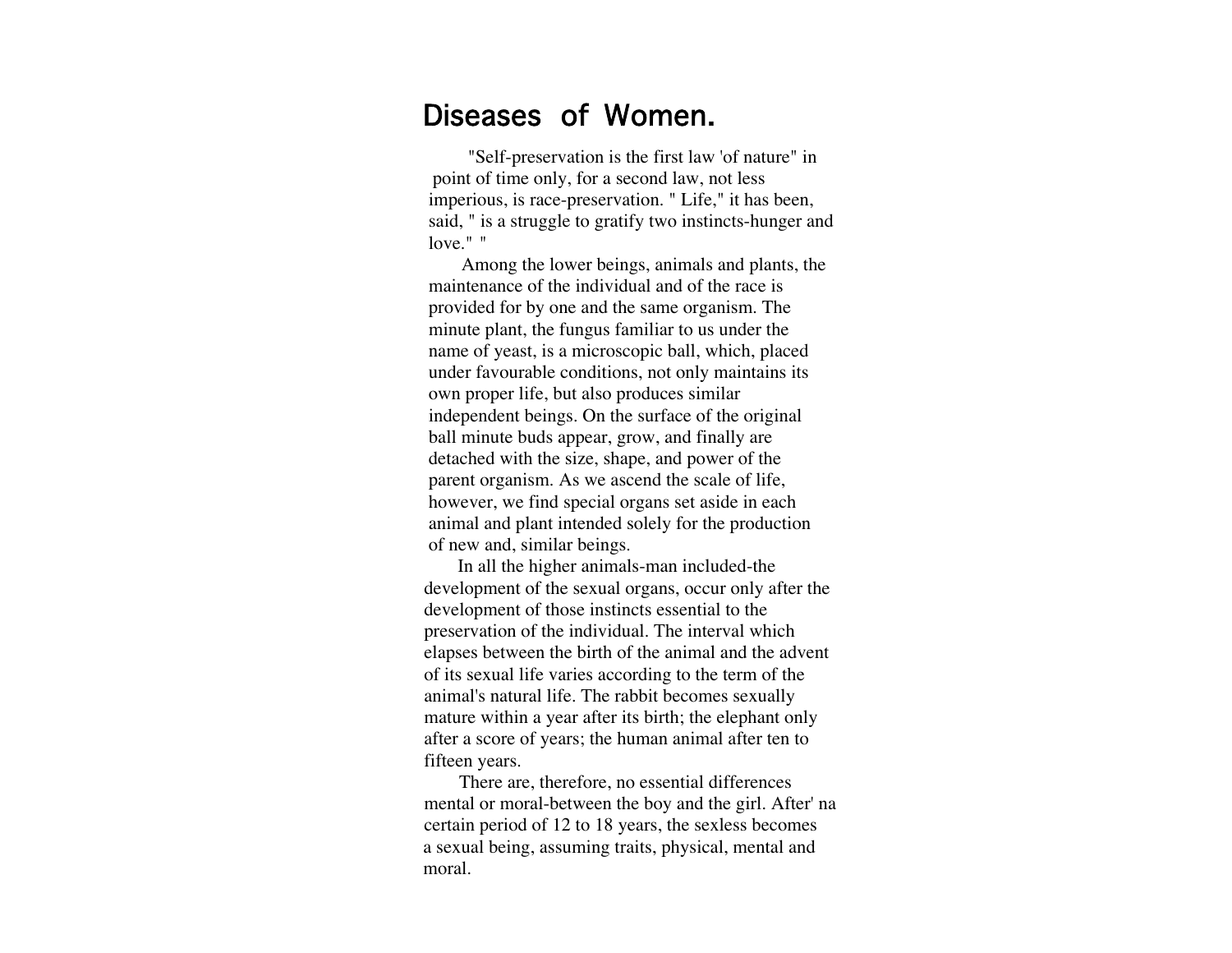The angular awkwardness and innocent freedom of the girl are replaced by the rounded grace and conscious modesty of the woman; the boy is no longer a companion to be romped with, but an admirer to be enslaved.

If both man and woman differ physically from the child-he more than she-his skin is rough and hairy, hers smooth and hairless; his outline is angular, his shoulders broad, his hips narrow, his muscles strong, his bones large, his skull thick, his voice deep and harsh; her contour is rounded, her shoulders narrow, her hips broad, her skin thickly padded with fat, her voice smooth and childlike. Man s physical development fits him especially to maintain the struggle for existence; woman's whole physique is designed for the preservation of her race. Man is essentially strong and selfish-woman, weak and generous. In man is embodied the individual-in woman, the rare. In breathing, the child and the man employ largely the muscles of the abdomen; woman, on the contrary, breathes almost entirely with the chest, because the mutual performance of her sexual duties compels the use of her abdominal muscles for other purposes than that of breathing. Although man's shoulders are broader, yet his collar-bone is shorter than woman's. The latter, therefore, though lacking somewhat the strength and freedom of movement in the shoulder ,joint, can support a burden, as of a child, on the breast :with less fatigue than he,

The changing of the girl into the woman implies mental and moral, as well as physical growth. During the period of two or more years she is undergoing changes, and during this time the infant woman demands careful supervision, for during this period the girl is peculiarly susceptible to diseases of the flesh and perversions of the mind. She must be protected, not only from the ailments which inevitably arise from neglect to recognise the importance of the change at hand, but also from diseases which affect other parts of the body with especial frequency at just this time of life.

 Among the physical ills is the manifestation of constitutional tendencies and of hereditary taints which have lain dormant since the birth of the girl.

Very often a delicate child of consumptive parents who has maintained fair health during previous years, fails when this increased demand is made upon it, and manifests the first pronounced symptoms of the parents' fatal malady. So, too, many other affections, the tendency to which was imparted with the parents' blood or acquired through their ignorance, attack the girl at this critical period, perhaps to overwhelm her at once, or at least to secure a foothold from which they can never be dislodged.

Then again there are certain ailments whichs eem to affect the children of robust and of delicate parents alike. The most serious physical ills originating at this period are those affecting primarily the organs undergoing development, Too often the foundations of many ills, such as painful or irregular menstruation in the girl, sterility in the wife, and invalidism in the mother, are laid. These ills may be traced to the overzealous use and cultivation of other organs, but these can be remedied by regulating other functions of body and mind, and by sustaining the girl's strength by nourishing diet, warm, comfortable clothing, fresh air, early hours, with plenty of sleep and rest, thus securing a healthy normal menstruation.. The body can rarely discharge two important duties well at the same time. To secure the best work from the brain we rest the muscles of the stomach. The best mental effort or literary and scientific work is not performed in the first hour after dinner: muscle work and stomach work must interfere with each other if attempted together. The digestion of a meal slows the muscles, the contraction of the muscles slows the digestion. So, too, the development of the girl's reproductive organs requires the circulation of large quantities of blood in these organs. Again, over-study and mental activity demand the circulation of large quantities of blood through the brain, The girl has not blood enough to perform both lines of work at the same time, Menstruation slows her brain-study slows her menstruation. It is at this time she needs complete rest of mind and body in order to assist Nature to develop the reproductive organs.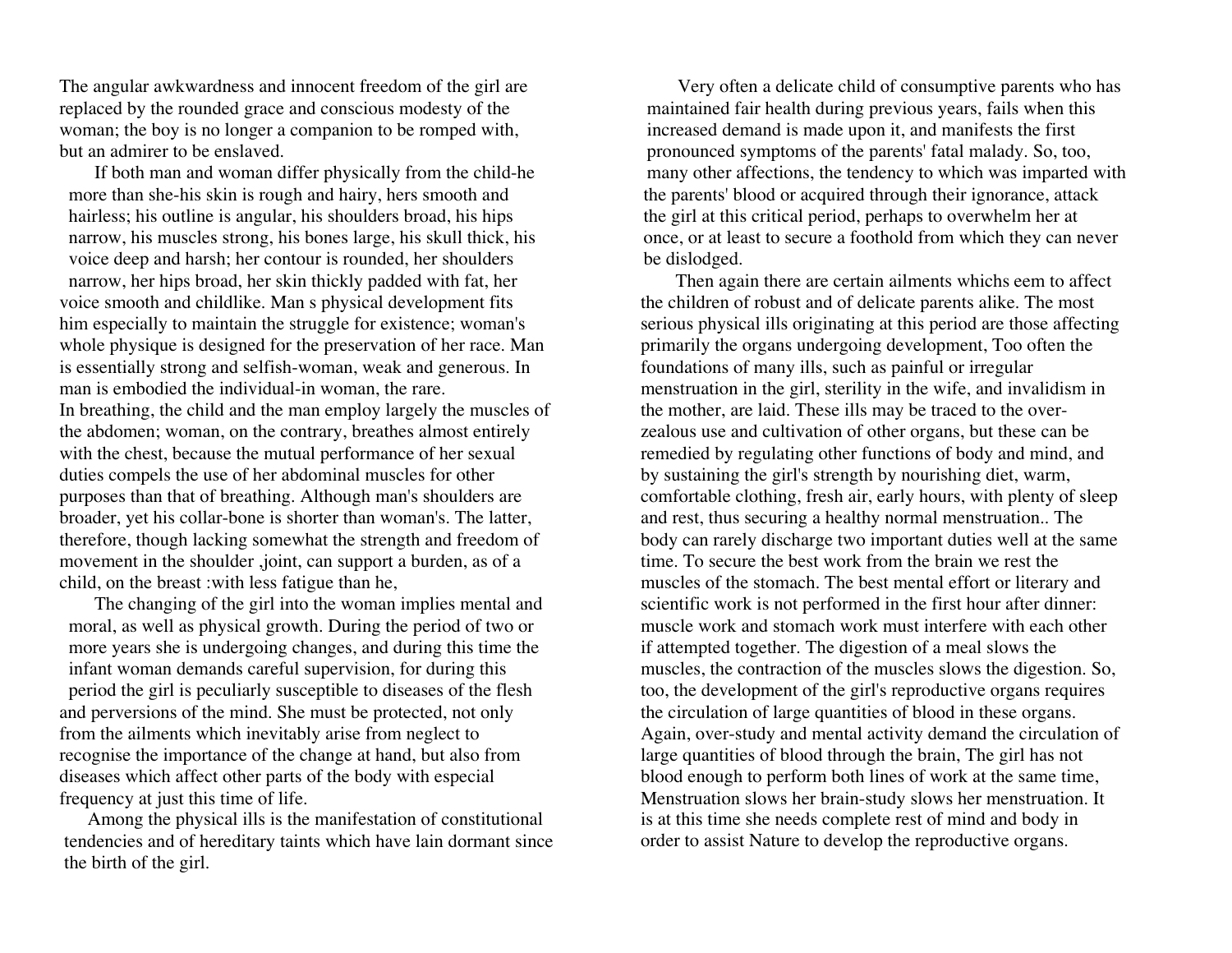If imperfectly developed now they will be only patched for life. Blood must be allowed to flow to these organs even though the brain has not enough left to study with. At the same time, loose clothing, and comfortable corsets should be worn; highheeled shoes avoided because of their tendency to tilt the pelvis and injure the spine. Special attention should be given to diet,. avoiding starchy foods, pastries, sweetme,ats, nnd and sweets. . Food should be plain and nutritious and taken at regular hours. The girl needs lots of sleep and fresh air, and the bowels and kidneys should be kept regular. The more robust and vigorous the individual, the less is the interference with the general health at the menstrual period. It is usually the weak, nervous, delicate women, and those accustomed to luxury and emotional excitement who are most subject to profuse and frequent menstrual discharges.

The three chief events in human life are birth, marriage, an d death. The first and third are partly within human control; the second wholly so. Therefore the wise youth, whether boy or girl, will lay plans with a view to marriage and death-to promote the former and postpone the latter.

It is reasonable that youth should have its full share of pleasure, but it is not right and reasonable that pleasure should be carried to such an extreme as to hide the other great truth-that youth is also the time of preparation for the responsibilities of life. Its opportunities neglected can never be recovered without the severest effort. Generally speaking, they are beyond rccovery, as many grown men and women know to their sorrow.

"Every'day is Judgment Day," said Emerson. Every young man and young woman should think of this during the long, bright days of youth, when life seems to flow so smoothly and all the future seems to be had for the taking. Now is the time for youth to decide its future, when it is forming the habits which shall serve as stepping-stones, leading to honour and achievement, or to failure with respect to parenthood.

The choicc of a eompanion has more to do with happiness and success than is usually considered.

Marriage is a school to itself, as life is a school, yet few men and women know each other until the intimacy of wedded life begins. 'l'hey both should be morally, physically, and mentally strong and healthy in order to become parents. 'l'he evolution of perfection of the human race is in the hands of parents.

Parents frequently live again in their children, for the children resemble them, not merely in countenance and in body, but in the general features of their minds and in their virtues and vices. At the moment of impregnation both parties must, to some extent; transmit their qualities to their offspring. While the child is in the mother's womb it is liable to be affected favourably or injuriously by all the causes. which affect her. If she is disordered or defective in her vital functions- namely, in digestion, respiration, circulation, excretion, &c.-its vital functions must suffer. Gross food may render it scrofulous, and sedentary habits may cause its muscles to be weak and flabby. If she does not respire sufficiently it will be puny and bloodless; if she is drugged it will be of bad habit; if she is mercurialised or antimoniatised it will have a predisposition to tuberculosis and consumption; if she is dosed with quinine it will be defeetive in the external senses, especially hearing and seeing; if she takes preparations of iron freely its whole nervous system will be shattered. So, too, with the mental influences-a fit of passion, a frightful narrative, an unhappy home, an unkind husband, &c., are each and all causes of abnormal conditions. From the moment of conception until birth, the influences on the mother are constant. Here again, I repeat, it is important to keep the mother healthy, comfortable, and happy, that the children may be healthy.

At least nine tenths of women suffer from some form of female complaint. This part of the body, being so highly sensitive to good and bad conditions, becomes impaired. Every violation of the laws of health, every injury to any organ must entail mischief and disorder upon the reproductive system. It suffers, above all, from the irregular or excessive action of its own organism.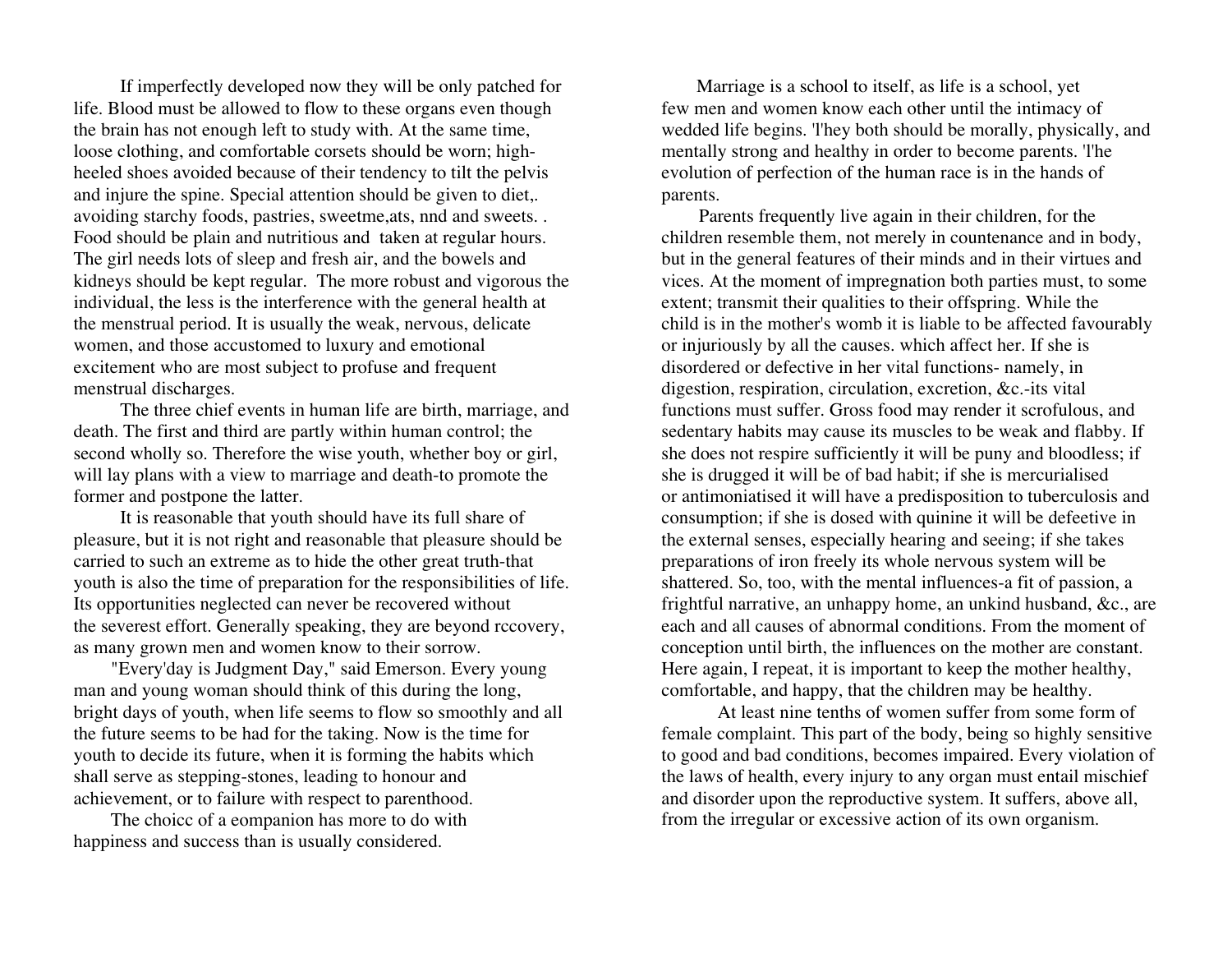The organs of generation are intimately connected with other organs, and a diseased condition of one affects others, and in turn, the whole body suffers. The reproductive system is superabundantly supplied with blood-vessels. Any condition that calls for an undue amount of blood to the parts cannot be of long standing without developing some degree of inflammation which varies according to the cause, and must be treated according to the conditions. Herbs will cure by assisting nature, and are, therefore, the most successful treatment.

Women submit themselves for treatment to educated men, holding credentials of proficiency in medicine. On investigation they order an operation, probably somewhat encouraged by the medical profession, which is not only abused, but criminal in its nature. A fee is collected and frequent repetitions of this treatment are recommended, resulting in chronic' invalidism. I speak plainly upon this subject because I have had large experience. Hundreds of cases have been brought to my knowledge where women have been needlessly subjected to painful operations, only to be mutilated for life and left in a far worse condition than when they applied for relief. I have had the good fortune to he able to save many from the operating table by assisting Nature with simple remedies.

The ills which are peculiar to women may occur at any time during their sexual life; indeed even before or after this period. Yet they occur with, much frequency subsequent to, and oftentimes consequent upon, child-bearing. Most married women whose health is seriously impaired by some form of "female weakness" date the commencement of their troubles to a confinement. A variety of influences to which the organs are subjected during pregnancy and labour, results in the aggravation of any difficulties that may, have existed prior to conception. The enlargement of the womb is necessarily accompanied by a stretching of those bands-technically called ligaments-by which the organ is held in its proper position. Some times there has existed before the occurrence of pregnancy a stretching and lengthening of these bands, whereby the womb has been allowed to sink further into the pelvis than Nature ordained.

In such cases walls are distended and stretched during pregnancy and rarely return to their former condition of tension and elasticity, hence the tendency for the various organs contained i n the abdomen and pelvis to sink still further into the cavity. If fro m these or other causes the womb assumes a more depressed condition than is natural, other ills supervene: the return of the

womb to its proper size is delayed, or even quite arrested. This results in the lower end, or mouth of the womb being exposed to mechanical violence from friction against the vagina. In this unnatural condition such causes are sufficient to induce ulcera- tion and chronic inflammation, and manifold pains and aches which have no apparent cause--i.e., derangements of the head, stomach, bowels and sexual functions, nervousness and irritability; and perhaps mental derangement, which may transform a woman's mind and body within a few years after marriage.

The various forms of female weakness are, in the majority of instances, caused. previous to marriage or during pregnancy. Personal habits have much to do as predisposing causes in these diseases. Habitual errors of diet resulting in constipation and general physical inactivity, inducing sluggishness of the pelvic circulation, cause a functional disturbance of the ovaries and uterus. Engorgements of the liver, arising from whatever cause, may produce disturbance of the portal circulation to a degree th a will induce passive congestion of the pelvic organs; and other diseases are provocative of female troubles. Every part of the female genital organs, internal or external, is liable to inflammation at any period of life. lf external, the parts become dark-red, hot, dry, very tender, and much swollen. There may b e thin, white-yellowish discharge; the passage of urine causes more or less scalding, walking increases the suffering by rubbin g the tender surfaces against each other, the discharge may become acrid, and the skin around the genitals excoriates. We often find this in fat and scrofulous children. If not attended to and kept clean, the parts may grow together.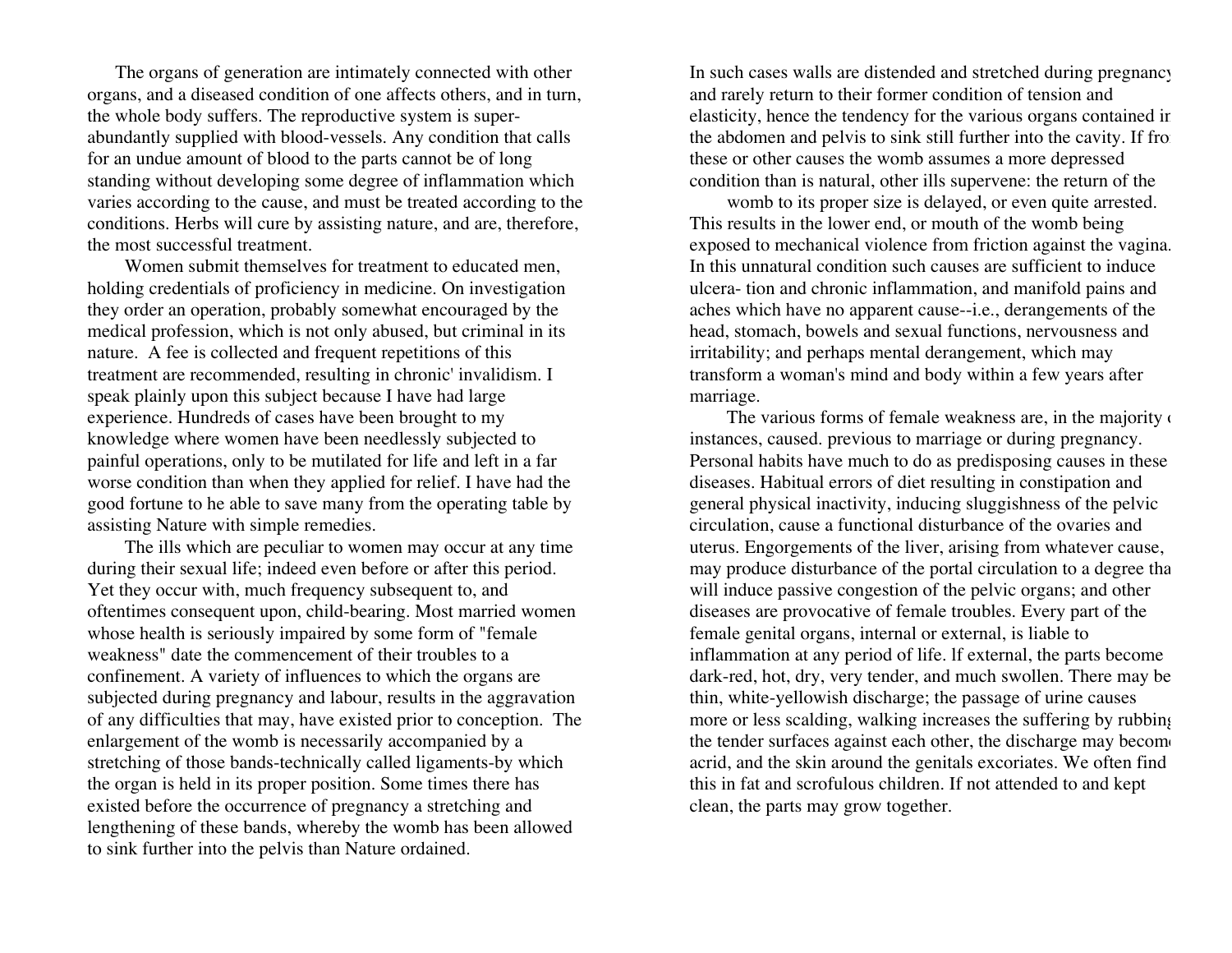Rest in bed is most important, and the parts must be kept clean by washing often in lukewarm water with one teaspoonful of bicarbonate of soda added to neutralize the acrid condition; dry well, and dust with fine Slippery elm powder every few hours. Drink freely of Clivers Tea made from the herb, and keep the bowels regular.

Again, inflammation of the vulva may be followed by abscesses in and around the little glands which are located on each side of the orifice of the vagina. These glands naturally secrete a watery fluid and communicate by fine, hair-like canals with the surface. At times these canals become closed, and the fluid, being no longer allowed to escape, distends the glands themselves, making a doughy, painless swelling. If this condition is not relieved, abscesses form which may be of various sizes, accompanied by pain, swelling and tenderness in the groin. This may be relieved by a Flaxseed or Slippery Elm and Lobelia poultice, applied warm. It is generally best to leave these abscesses to open naturally, applying the poultices until healing takes place. An infusion of Marshmallow Root and Slippery Elm may be taken freely.

Eczema of the vulva often occurs In the same manner as that of the skin of the body in general. It may be caused by irritating substances, or by an irritating discharge, or it may be due to a condition of the blood. I have noticed this condition oocurs in people past the change of life, and it is often very irritating and annoying, To treat these cases the cause must be sought, and removed. Cleanliness is essential and treatment directed to the secretory organs and blood. Avoid highly-seasoned foods, bathe the parts with distilled Witch Hazel and a strong infusion of Raspberry Leaves. Dry well, and dust with Slippery Elm powder.

Intense itching is a symptom of various diseased conditions of the vulva. The itching may extend all around and down the thighs, becoming very annoying. It is often noticed just before menstruation, and at times may remain, and become intense. If the patient rubs and scratches, it becomes a genuine eczema. Al warm bed, and heat, aggravate the trouble.

## **Acute Inflammation of the Womb. Acute Metritis.**

Inflammation of the womb, or uterus, is due to many ca u The patient usually complains of weight and a dragging pain i n the small of the back and thighs, often extending around to the front. The bladder becomes sensitive, and evacuations constan and painful, from both bowel and bladder. The general sympt o are not usually severe: headache, loss of appetite, possibly a sli fever. After a few days there appears a discharge from the vagi at first clear and glairy, then white or yellow, and even sanguineous. By this time there is usually a good deal of pain in the lower part of the abdomen, accompanied by a bearing down, such as is felt during labour.

The patient must be kept in bed, as rest is important. A hc foot bath must: be given, followed by a tepid sitz or hip bath. A intervals of three or four hours, vaginal injections of from one two gallons of water will be found of benefit. Suspend the vess about two feet. above the patient, letting the water flow in very slowly, as a greater force might result in damage to the womb. The injection should be continued for 20 or 30 minutes at eac h application, during which the patient should be lying down. In this way the water gets to all parts of the vagina and womb, cleansing away all offensive discharges and helping to remove the inflammation. Let the patient rest for half an hour, then press a pledget of cotton saturated with glycerine into the vagina, or pack the vagina with Slippery Elm mixed with wat e form a thick paste. This will give great relief and eventually c u and is all the treatment necessary. Keep the bowels regular. W h not properly treated, this condition becomes chronic.

#### **Chronic lnflammation of the Womb. Chronic Metritis.**

At times, this condition may be present for a considerable period without causing any trouble or even attracting attentio n The first symptom is usually pain in the back and dragging sensation in the loins and pelvis, increased by muscular effort exercise, and accompanied by a profuse glairy or white discharance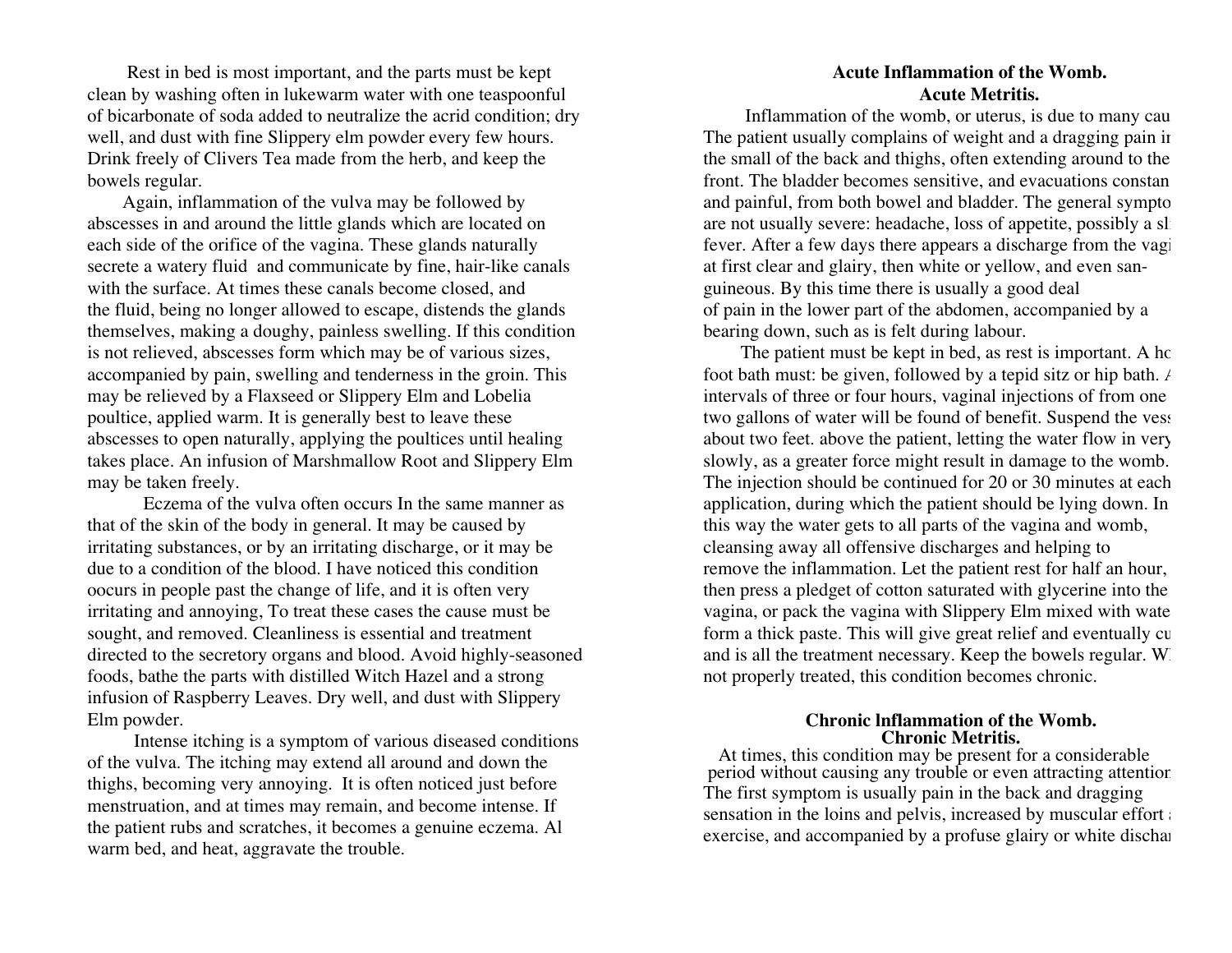Later there may be derangements of the menstrual function; the discharge, may be too abundant or too scanty, too frequent or too seldom, or painful with clots sometimes a cast of the cavity of the womb may be expelled. Later constitutional symptoms may develop, with loss of appetite, impairment of digestion and imperfect nutrition, the patient becoming, very nervous, irritable, and even hysterical, headaches also are usually located at the top of the head.: In many cases the symptoms resemble the signs of pregnancy, there being distention of the abdomen from the accumulation of gas in the intestines, and irregularity or the suppression of the menses. Regular evacuation of the bowels and bladder is important. Give treatment for the general health, as diseases of the womb will usually persist until the general health is improved. At the same time follow the treatment for acute inflammation, giving a Uterine Tonic, as follows:

| Wild Yam          | "  | 66        |
|-------------------|----|-----------|
| Squaw Vine        | 66 | 66        |
| Cramp Bark        | 66 | 66        |
| Motherwort Herb " |    | $1/2$ oz. |

Make into infusion with 1 pint of boiling water. Take in wineglassful doses, 4 times daily.

When not checked, the inflammation extends to the surrounding organs, setting up various derangements and displacements, which I will endeavour to treat separately.

 The object of treatment in the early stage is to limit the extent of the inflammation, and, thereby to avoid, if possible, not only the more painful, but also the more disastrous consequences of the disease. Whenever there is chill, fever, pain, and tenderness in the abdomen, the patient should go to bed-rest is very important. Apply heat and moisture to the inflamed parts: wring towels out of hot water and apply; cover with a hot blanket tightly and neatly, and apply a hot water bottle. At the same time give

the vaginal injection or douche, the water being as hot as can be conveniently endured. Where there is much inflammation give this two or three times daily. Secure an evacuation of the bowels.

Secure an evacuation of' the bowels. Displacements of the wo sometimes develop when proper rest and treatment is not followed. The patient performs her daily duties, not knowing t h troubles that may develop. Often these conditions arise from abortions, curettements, mismanagement at confinement, getti n up before the womb and parts are healed; heavy, laborious wor sexual excesses, falls, &c. Where there is a long-continued existence of a chronic inflammation of the womb, it usually results in an increase in the size of this organ. The weight of t h womb naturally stretches the bands or ligaments which hold t h womb in place, and these supporting ligaments are no longer a to maintain the organ in its proper position. This condition is v often caused by the excessive stretching of all these parts duri n the process of delivery; rupture or tearing of the uterine suppor during pregnancy and confinement; the pressure upon the wo m from above, exerted by the weight of clothing suspended at th e hips, and is aggravated by the pressure of a tight corset. This falling of the womb is called prolapsus, and is usually found i n married women. Yet it occurs in girls, as also in women who h passed the child-bearing period.

Sometimes a slight displacement will cause the most annoying symptoms such as pains in the back and loins, a sens of weight in the pelvis, leucorrhoea, inability for physical exertion, and pain and difficulty in evacuating the bowels and bladder. Here the patient must keep a regular evacuation of th e bowels, regulate the diet, and wear loose clothing made so as t suspend from the shoulders. Use injections or vaginal douches Tampon the vagina with Slippery Elm Powder mixed with col d water-two or three small pieces inserted in and around the wor letting them stop in two or three days, then wash out. Improve

the general health. Rest in a reclining position as much as possible. This will be far better than wearing any mechanical instruments such as pessaries: they are only for a support, and a cure. By assisting Nature, toning the tissues, and strengtheni n the ligament,s the large uterus will get smaller and naturally return to its proper place.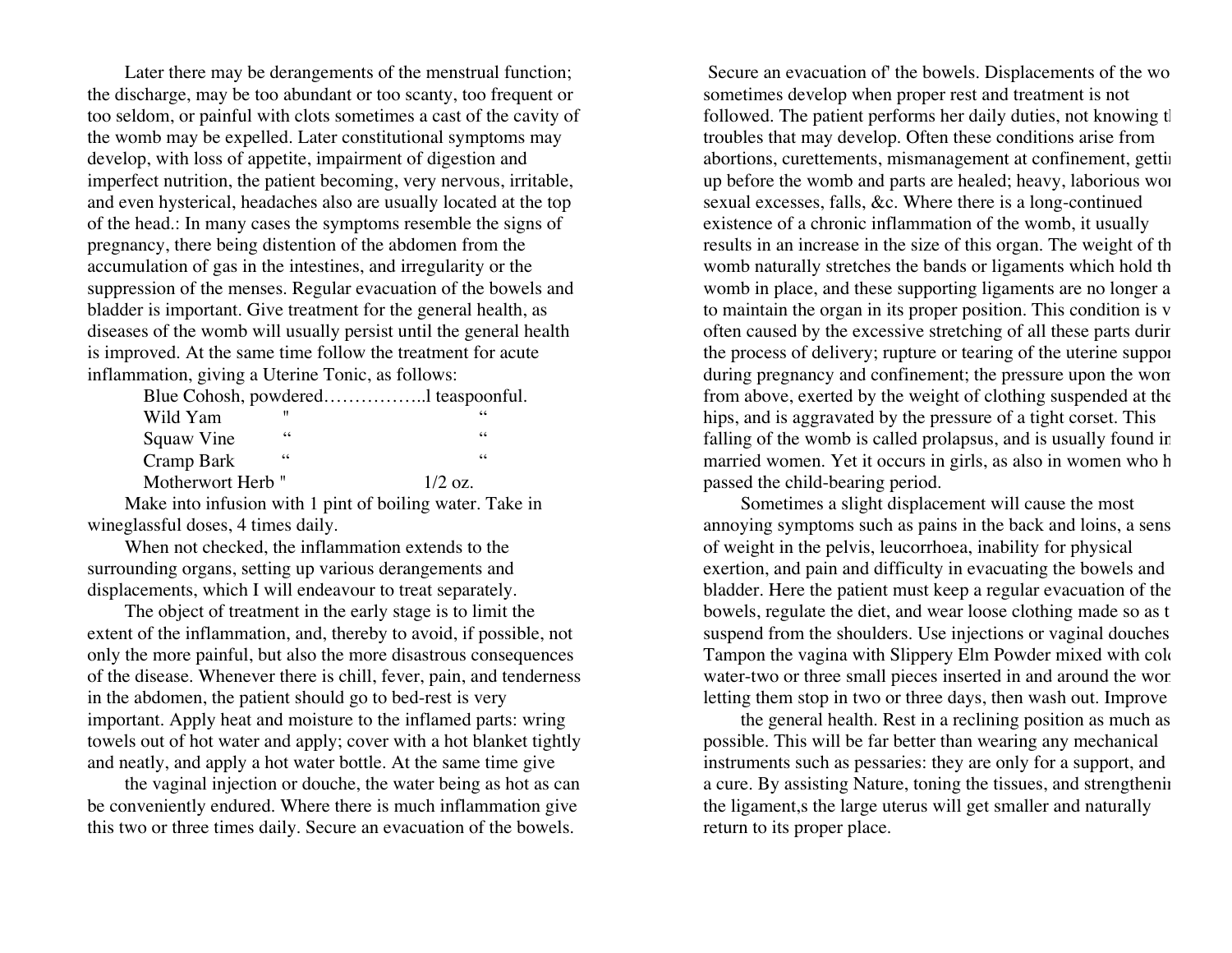## **Endo-metritis.**

An inflammation of the lining membrane of the uterus. It may be either acute or chronic. Acute endo-metritis may he divided into three forms- 1. Cervical, in which the mucous membrane of the neck or cervix of the uterus is involved. 2. Corporeal in which the mucous membrane of the body only is inflamed. 3. General, in which the entire lining pf the uterus is inflamed. This is the most common form. It may be caused by taking cold, either just before or during menstruation, or from fevers. It may follow inflammation of the vagina, as described in the article on "Diseases of Women". It may be caused from infection, either from the hands of the physician or nurse making vaginal examination, or rom neglected labours. This type of inflammation is seldom seen before puberty. When from a cold or any other cause, an acute catarrh of the uterine mucous membrane develops, followed by a congestive swelling of the muscular substance, the blood-vessels become gorged with blood. From this congestion results an infiltration and softening of the membrane. This being destroyed and thrown off, a marked secretion, at first' serous, later purulent, or composed of pus mixed with blood, is generally found; the cervix, or neck, body, or whole uterus is enlarged, according to the seat of inflammation. The cervix is much swollen and the os or neck often open and eroded. A tenacious, sticky, white or yellowish-white discharge escapes from the uterus; it may be acid or alkaline, and is usually very irritating, as it passes along the vagina. This discharge is a marked feature: at first it is profuse, thin, and watery, later becoming thick, like the white of an egg. Disorders of menstruation are apt to be present; the patient complains of pain and weight in the pelvis, and pain in the loins, legs, and back.

If this inflammation is not checked, complications will develop, the inflammation extending through the tubes and ovaries, or it may extend through the uterine tissues to the cellular tissue surrounding it, or to the peritoneum above the uterus, causing peritonitis.

 In these cases absolute rest in bed from the first, is essential. Hot or cold fomentations, injections by the vagina; and warm injections by the rectum should be given. It is best to use simple Tincture of Myrrh in the water for injections-One teaspoouful Tr Myrrh to one quart. Give tablespoonful doses every hour of the following two recipes on alternate days -

No. 1. Squaw Vine Powder. Wild Yam Powder. Blue Cohosh Powder. Marshmallows Powder. Of each, equal parts, mixed. Make an infusion, 1/2 oz. to 1 pint of boiling water. No. 2. Marshmallow Leaves 1/2 oz. Comfrey Leaves 1/2 oz. Chickweed Herb 1/2 oz.

Pour on 1 1/2 pints of boiling water and give the same as i n No. 1 recipe. This infusion is also good for injections, as it is ver soothing and healing, and allays pain.

A light, nourishing diet should be given.

An excellent food for inflammation of the lining of the uterus is made as follows -

| Slippery Elm Bark Powder 2 oz. |                 |
|--------------------------------|-----------------|
| Marshmallow Root Powder 2 oz.  |                 |
| Comfrey Root Powder            | $1 \text{ oz.}$ |
| <b>Composition Powder</b>      | $1/2$ oz.       |
| <b>Sugar Powder</b>            | 6 oz.           |

Mix well. Take 2 teaspoonfuls and place in a cup. Fill half-full with boiling water, stirring well, then fill up the cup with hot milk. This will be found to be very nourishing, soothing, and stimulating.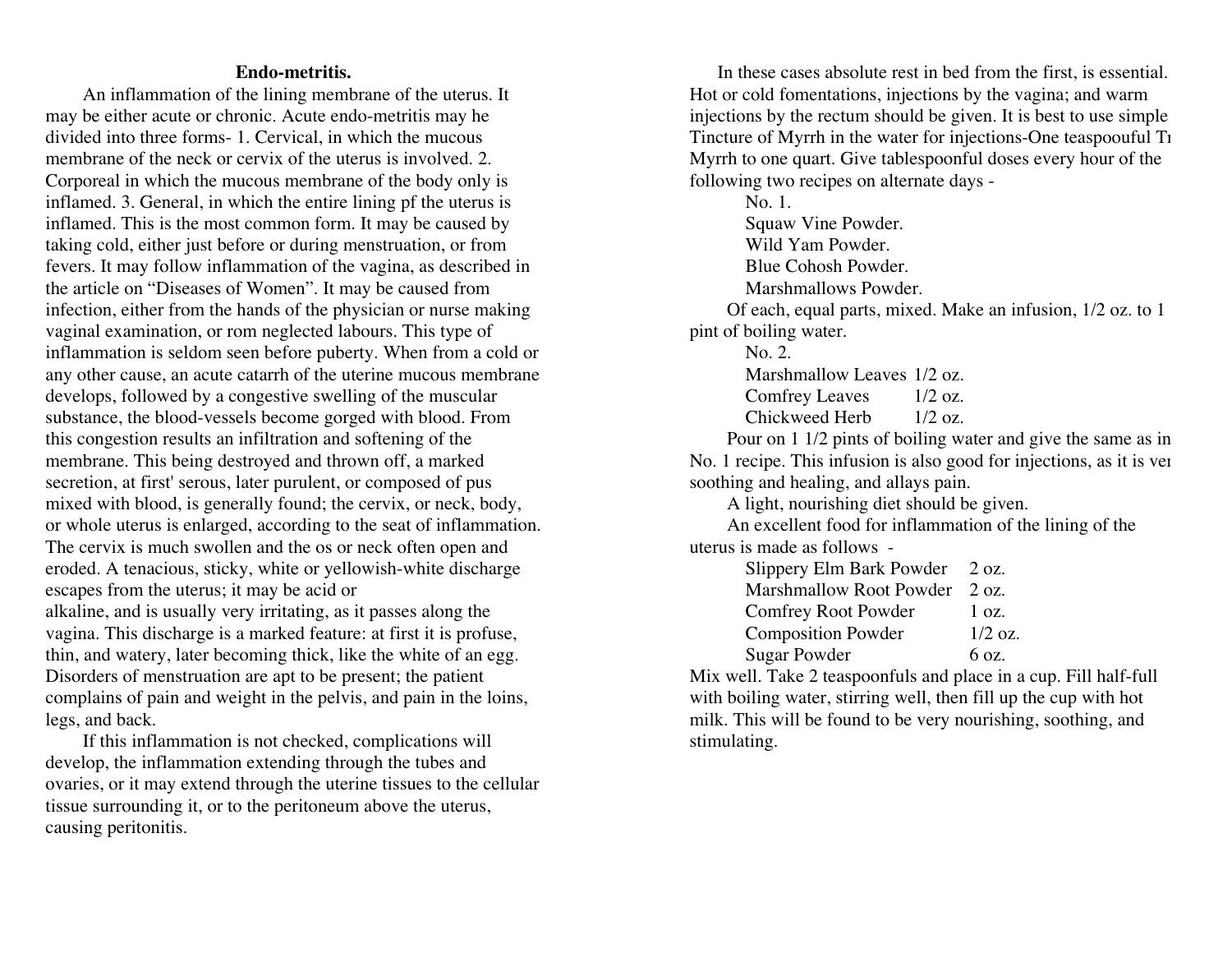#### **Chronic Endo-Metritis.**

 Chronic endo-metritis often follows the acute form, or may he causcd by cold or a depleted condition of the blood or nervous system. Frequent miscarriages, badly-managed labours, getting up too soon after confinement, uterine displacements, malformations, lacerations, sexual excesses, are other causes. The patient complains of a heavy, dragging continuous pain in the lumbar region and loins increased by standing, sitting, or walking, and especially if the patient makes a misstep. There may be pain down the thigh and between the shoulders. Vague pains may also be felt in other parts of the body. Headache in the front or on the top of the head is very common. A leucorrhoeal discharge is a constant symptom; it may be thin and. almost clear, or thick, like the white of an egg. The discharge may also be yellowish or greenish when pus is present. Various menstrual disturbances may appear. The menses may be scanty or profuse, and painful. Where there is great debility, the flow may stop. Nervous symptoms are very prominent, accompanied by neuralgia and dyspepsia.

 The patient must have complete rest in bed, and be given copious injections of two gallons of warm water in which is dissolved half a pound of Epsom Salts, three or four times daily, Hot sitz or hip baths are very useful if given when the inflammation abates. Slippery Elm packs, or tampons soaked in glycerine placed in the vagina against the uterus, three times weekly, will do good in removing any inflammation. Give the patient an infusion of Raspberry Leaves and Marshmallows (half an ounce of each to a pint of boiling water), in teacupful doses every two to three hours, warm.

## **Uterus.**

A study of the anatomy and structure of the uterus will enable us to understand the many diseases and complications connected with this organ. The uterus is a pear-shaped organ situated in the middle of the pelvic cavity, between the bladder anteriorly and the rectum posteriorly.

It is the organ in which the fecundated ovum is retained and developed during embryonic life. The size is variable, dependin g first on the period of life, increasing at puberty and diminishing i old age; seeonl, to cerlnin physiologic or pathologic conditions, such as pregnancy, menstruation, endometritis, &,c. The average length of the uterus or womb is three inches, its width about tw o inches, and one inch in thickness. Towards the end of pregnanc y it attains the length of a foot or more, and measures about eight t ten inches transversely.

The uterus, for the purpose of description, is divided into three parts: the fundus, body, nnd neck or cervix. Owing to thle thickness of its walls the cavity of the uterus is comparatively small. This cavity is triangular in shape, and has three openings, one at each upper angle, communicating with the Fallopian tubes and one the os internum, opening into the cavity of the cervix below. The walls consist mainly of bundles of plain muscular tissues arranged in layers, which run, cross, and interlace in ever direction. The outer surface is partially coveted by the peritoneu m and lined with a mucous membrane which is very richly supplie d with blood vessels, numerous mucous glands, and cells with a hair-like appearance.

#### **Ovaries.**

 The ovaries are two small almond-shaped bodies situated one on each side of the uterus between the folds of the broad ligaments which hold the uterus in place, and below the Fallopi a tubes. Their function is to produce, develop, and mature the ova, and to discharge them, when fully formed to the surface of the ovary; from which they are carried to the uterus by the Fallopia n tubes.

The uterus, ovaries, and Fallopian tubes are held in positic between the bladder and rectum by eight ligaments and are freel movable, their position changing with respiration, distension of the bladder and rectum, and slightly with the position of the bod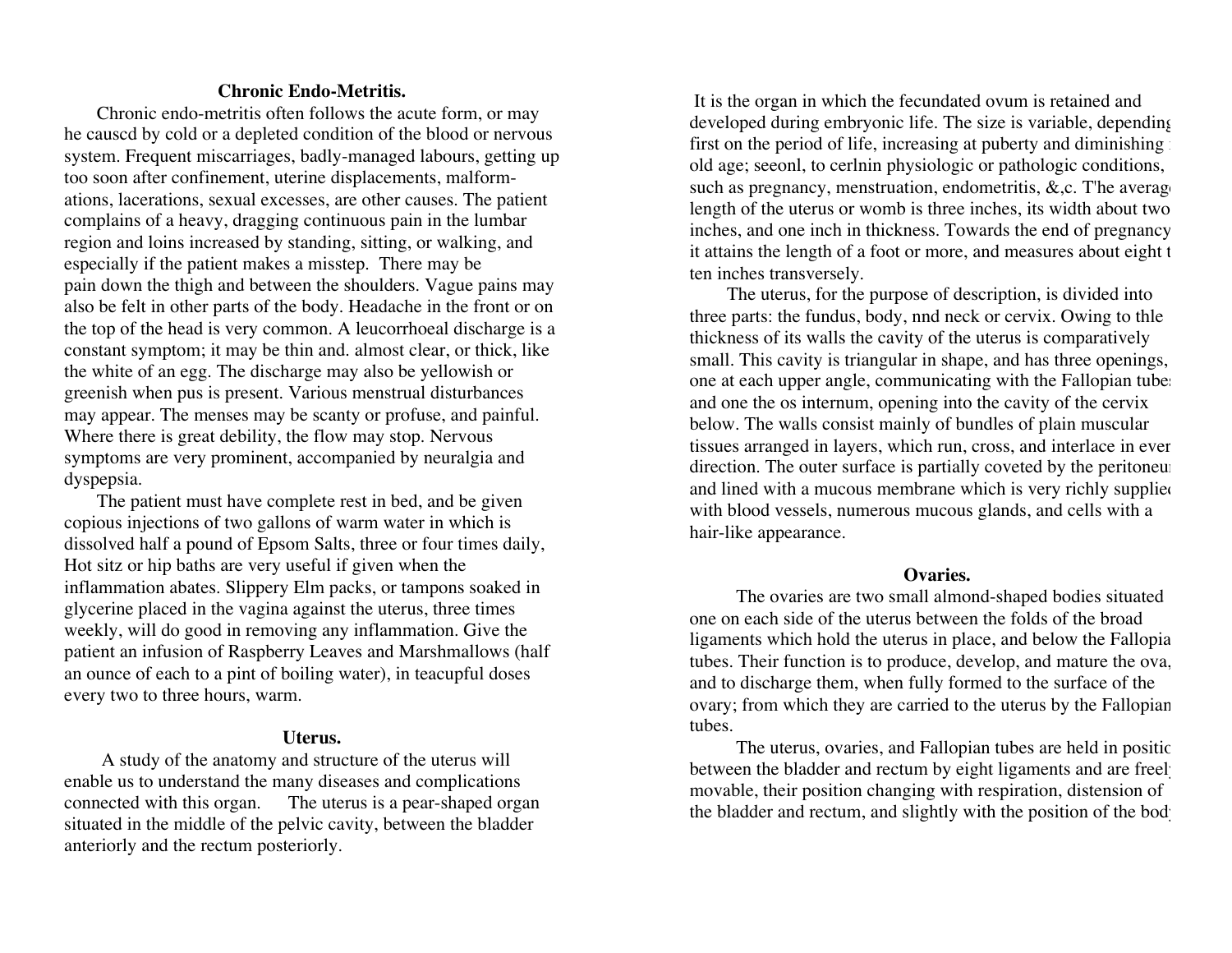The normal position of the uterus may be changed by any condition which causes the uterus to become too large to remain in the pelvic cavity, such as pregnancy, large fibroids, ovarian tumours, collections of blood or fluid, or solid tumours in the vagina. 'I'his organ may, through adhesions or tumours, be drawn forward, backward, or to either side changing the relation of the body with the cervix, or it may bend over on itself. The conditions are called anteversion, retroversion, retroflexion, and prolapsus. These conditions are due to various causes as inflammations, congestions, or lack of general muscular tone, relaxations of the uterine ligaments or loss of the retentive power of the abdomen.

 The organ is abundantly supplied with a gangliated network of arteries, veins, lymphatics, mid nerves and nerve plexuses. All nerves and blood vessels run or course along together, while sympa thetic nerves form a plexiform network on the walls of the blood-vessels.

 In the lower end of the pelvis, located about the second sacral vertebra, and the proximal border of the symphysis pubis, lies a network of nerves called the pelvic brain. It controls and presides over the uterus and its appendages, the vagina rectum, ureter, and bladder. The pelvic brain, next to the abdominal brain, is the largest and richest ganghon of the sympathetic nerves.

 The pelvic brain receives, re-organises, and emits nerve forces, and has the functions of rhythm, absorption, secretion, ovulation, menstruation, and gestation. It is subordinate in function to the abdominal brain, which is located at the proximal end of the abdominal cavity, a little below the diaphragm, and corresponding to the level of the first lumbar vertebra. The cranial brain presides over the mental and moral progress, I physical protection, and consciousness of right and wrong. The abdominal brain, the centre of life presides over organic life. It is a reflex centre in health and disease. It presides over nutrition and over the organs of generation, ovulation, menstruation, and gestation. It is a receiver, a re-organiser, an emitter of nerve forces.

It controls circulation and glandular secretion, and presides over all the abdominal viscera. Knowledge of the abdominal bro is important. For example, in post-partum haemorrhage, pressure over the abdominal aorta, massage or manipulation, stimulates th arteries, which is transmitted to the pelvic brain. Here the muscular fibres, being excited, contract the ligatures, thus checking the haemorrhage. In feeble labour pains, during uterine inertia, vigorous uterine contractions may be excited by the finger per rectum or per vagina, irritating or massaging the pelvic brain. Again, the mammary glands are con nected to the abdominal brain through the nerve plexuses accompanying the mammaria and subclavian arteries, also through the nerve plexus accompanying the intercostal arteries to the aorta, thence to the. abdominal brain; also by the nerve plexus accompanying the epigastrica, superior and inferior vena cava, to the common iliac, and thus to the abdominal and pelvic brains. By massaging or irritating the nipple and mammary gland the abdominal and pelvic brain is reached, resulting in a contraction of the uterus. Hot fluid given internally will stimulte the gastric plexus, and consequently the abdominal brain, where it is then sent to the uterine plexus, and in this way increases uterine peristalsis.

 The peculiar cycles and rhythms throughout the life of women demand attention to the wide domain of the sympathetic nerve, not only in health, but also in disease.

 The question may be asked "What is a nervous ganglion ?" A nervous ganglion is a collection of nerve cells. Its constituent, are nerve cells and nerve fibres. It is an ideal nervous centre, having a central conducting amI peripheral apparatus. A ganglio is a little brain, a physiological centre. It has the power of receiving sensation and transmitting motion, it is automatic in itself, and possesses the power to nourishment and controls secretion. Reflex action can be demonstrated in it. What are called motor, sensory, and sympathetic nerve fibres are found in its composition.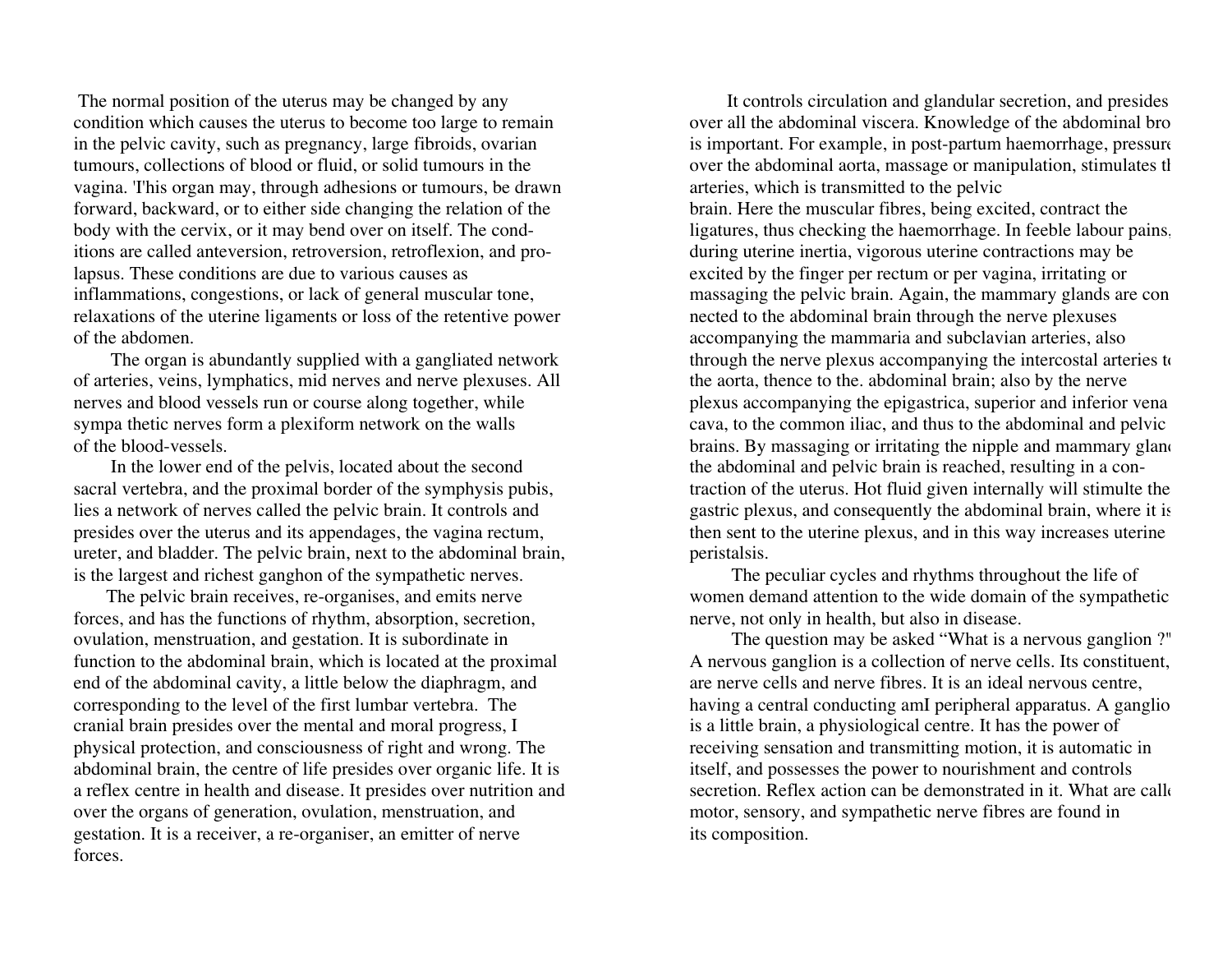T'he peculiar feature of a nervous ganglion is rhythm. It performs cyclical movements. It has a periodic function which continually waxes to a maximum or wanes to a minimum. It lives a rhythmic life. It is beyond the control of the will.

T'he intimate and profound connection of the genito-urinary organs with the sympathetic (and cerebro-spinal) nervous system will strike us as we go over the different conditions and diseases of women.

#### **Menstruation.**

Menstruation is a regular, monthly rhythm of the uterus and oviducts. It usually begins at the age of 15 and ceases at the age of 45 years. It continues four days each month, the bloody fluid amounting to two ounces, and there should be no pain. It requires an average of 18 months for menstruation to become regularly established. At the change of life it requires 2 1/2 years on an average for the monthly flow to cease.

The beginning of puberty shows vast changes in the entire vascular system, and also much change in the whole sympathetic system, as also in the field of nutrition. The most manifest change at puberty is shown by a perturbed nervous system.

Menstruation belongs distinctly to the oviducts and uterus. It has a singular rhythmic action. It is controlled by the automatic menstrual ganglia situated in the walls of the oviducts and uterus.

These rhythmic little brains manifest themselves by circulatory change and increased motion. At the monthly or menstrual period the oviducts and uterus are congested and in active peristaltic motion. The oviducts are swollen, thickened, and oedematous, and the congestion of the uterus is intense but not so manifest as that of the oviducts.

Ovulation is a progressive, non-periodic process. It begins before birth and continues until the ovarian tissue is atrophied or worn out. It is liable to occur at menstruation because of the vast blood supply at that time, which hastens the folliole to ripen and burst.

The views here contained aro that menstruation is governed by nervous ganglia situated in the walls of the oviducts and uterus.

## **FUNCTIONAL DISEASES.**

 Under this head we class Leucorrhoea, Amenorrhoea, Dysmenorrhoea, Menorrhagia, Chlorosis, and Hysteria.

#### **Leucorrhoea.**

Synonyms.-Fluor albus (white flow), or female weakness An excessive and altered secretion of the mucous furnish e by the membranes lining the vagina and uterus, by the follicles c the interior of the cervix uteri, and by the lacunae of the vestibulum; generally white, or nearly colourless, and transparent; usually without much odour; glutinous,mucopurulent or purulent; sometimes yellow, green, or slightly sanguineous, and of varying degrees of consistency. The amount of constitutional derangement depends on the severity of the affection and the susceptibility of the patient. The ganglionic nervous system being weak and unable to nourish the tissues, causes structural changes of the parts, or an inflammatory condition caused by erosion, ulceration, non-malignant disease o the os cervix, and chronic inflammation is essential to the production of the discharge.

It usually appears a day or two before the menses, and continues-profusely for several days after the menses cease. It arises from decided constitutional causes, which must be remov e and the general system built up.

#### **Amenorrhoea.**

The absence or marked deficiency of menstruation at a time when it naturally should appear is known as "suppressio mensium," or when it has never appeared it is known as "emansi mensium." Suppressio mensium may be dependent upon congenital deficiency, malformation, or upon structural disease

of the genital organs; or it may depend upon a low and partial development of the uterine organs, or upon debility, or upon the opposite condition, plethora. Where the ovaries are wanting, neither menstruation, nor conception can occur.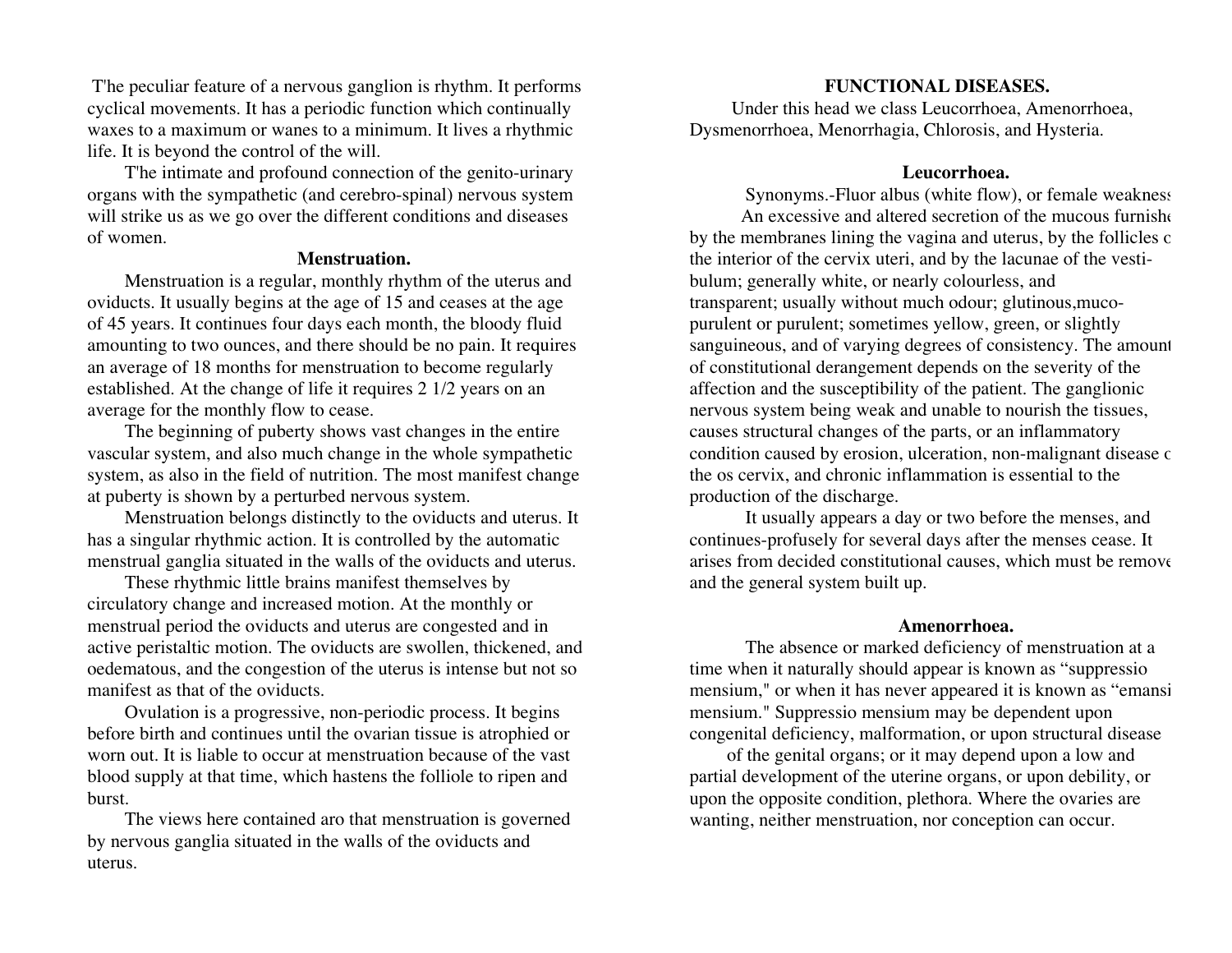The general health may be good and vigorous, but there will be no development of the generative organs, the breasts will resemble those of the male and the voice will be mannish. Again, the uterus may be non-existent, though the ovaries are present and the female well developed. Stenosis or atresia of the cervical canal, overtaxing the nervous system, shock, either mental or physical, will cause suppression of the menses; so will colds. The patient complains of headache, tension and weight about the brain, has a florid. countenancc, suffers from torpor, lassitude, pain in the back and loins, and irregular circulation. The skin is sometimes harsh and dry, and at other times clammy.

If this occurs at the menstrual period, then the feet should be put into warm mustard water for 20 or 30 minutes, and warm hip-bath be used; or instead, the patient may sit over the vapour of & decoction of bitter herbs, as T'ansy, Hops, &c. Internally: give the following –

| Tansy                                                                                                                                                                                                                                                                                                                                                                                                                                                                                      | $1/2$ oz.                                                                                                       |
|--------------------------------------------------------------------------------------------------------------------------------------------------------------------------------------------------------------------------------------------------------------------------------------------------------------------------------------------------------------------------------------------------------------------------------------------------------------------------------------------|-----------------------------------------------------------------------------------------------------------------|
| Pennyroyal                                                                                                                                                                                                                                                                                                                                                                                                                                                                                 | $1/2$ oz.                                                                                                       |
| Scullcap                                                                                                                                                                                                                                                                                                                                                                                                                                                                                   | $1/2$ oz.                                                                                                       |
| <b>Ginger Powder</b>                                                                                                                                                                                                                                                                                                                                                                                                                                                                       | 1-1/2 teaspoonfuls.                                                                                             |
| $\blacksquare$ $\blacksquare$ $\blacksquare$ $\blacksquare$ $\blacksquare$ $\blacksquare$ $\blacksquare$ $\blacksquare$ $\blacksquare$ $\blacksquare$ $\blacksquare$ $\blacksquare$ $\blacksquare$ $\blacksquare$ $\blacksquare$ $\blacksquare$ $\blacksquare$ $\blacksquare$ $\blacksquare$ $\blacksquare$ $\blacksquare$ $\blacksquare$ $\blacksquare$ $\blacksquare$ $\blacksquare$ $\blacksquare$ $\blacksquare$ $\blacksquare$ $\blacksquare$ $\blacksquare$ $\blacksquare$ $\blacks$ | the contract of the contract of the contract of the contract of the contract of the contract of the contract of |

lnfuse in 1-1/2 pints of boiling water; strain, and drink warm-l teacupful 4 times daily. See that the bowels are regular. Warm clothing and fresh air are very necessary.

## **Menorrhagia.**

 Menorrhagia is a condition where the menstrual flow is too free, or lasts too long. In either case the condition is known as excessive menstruation or menorragia.

It may be caused by those conditions which cause congestion of the pelvis, especially those which cause congestion of the uterine mucosa. It may occur, at any age, either in the plethoric and robust, or in, those of a delicate and exhausted habit of body.

It may be caused by

Malignant diseases of the uterus; pelvic inflammation; Infection of any kind;

Subinvolution;

Retained secundines from an incomplete abortion; Diseases that interfere with the retum of the blood from the pelv (such as heart disease with failing compensation, obstructive liv e disease, and abdominal tumours) necessarily tend to uterine congestion and consequent menorrhagia.

 Diseases that cause frequent straining efforts (such as constipation, chronic diarrhoea, stricture of the rectum, and chronic cystitis) lead to pelvic congestion and excessive menstrual flow.

T'REATMENT.-The cause should be sought for and removed. Rest in bed and perfect quiet, with copious vaginal injections of hot water are very serviceable. Use astringents, such as Bur-Marigold and Witch Hazel or Bayberry, in a strong infusion and use as an injection. For a drink, make a n infusion according to the following recipe, which will be suitabl e for all the foregoing conditions, as it is at once strengthening and correcting to the parts, as well as stimulating and toning to the whole system:

| Witch Hazel Powder     | $1/2$ oz. |
|------------------------|-----------|
| <b>Bayberry Powder</b> | $1/2$ oz. |
| Bur-Marigold Herb      | $1/2$ oz. |
| <b>Ginger Powder</b>   | $1/4$ oz. |

Infuse in 2 pints of boiling water, stir well, and drink half a teacupful of the clear liquid every half hour. Or take

| Oil of Erigeron                                        | $1/2$ oz. |
|--------------------------------------------------------|-----------|
| Oil of Cinnamon                                        | $1/2$ oz. |
| Dose; One to five drops every 15 minutes on a piece of |           |
| lump sugar.                                            |           |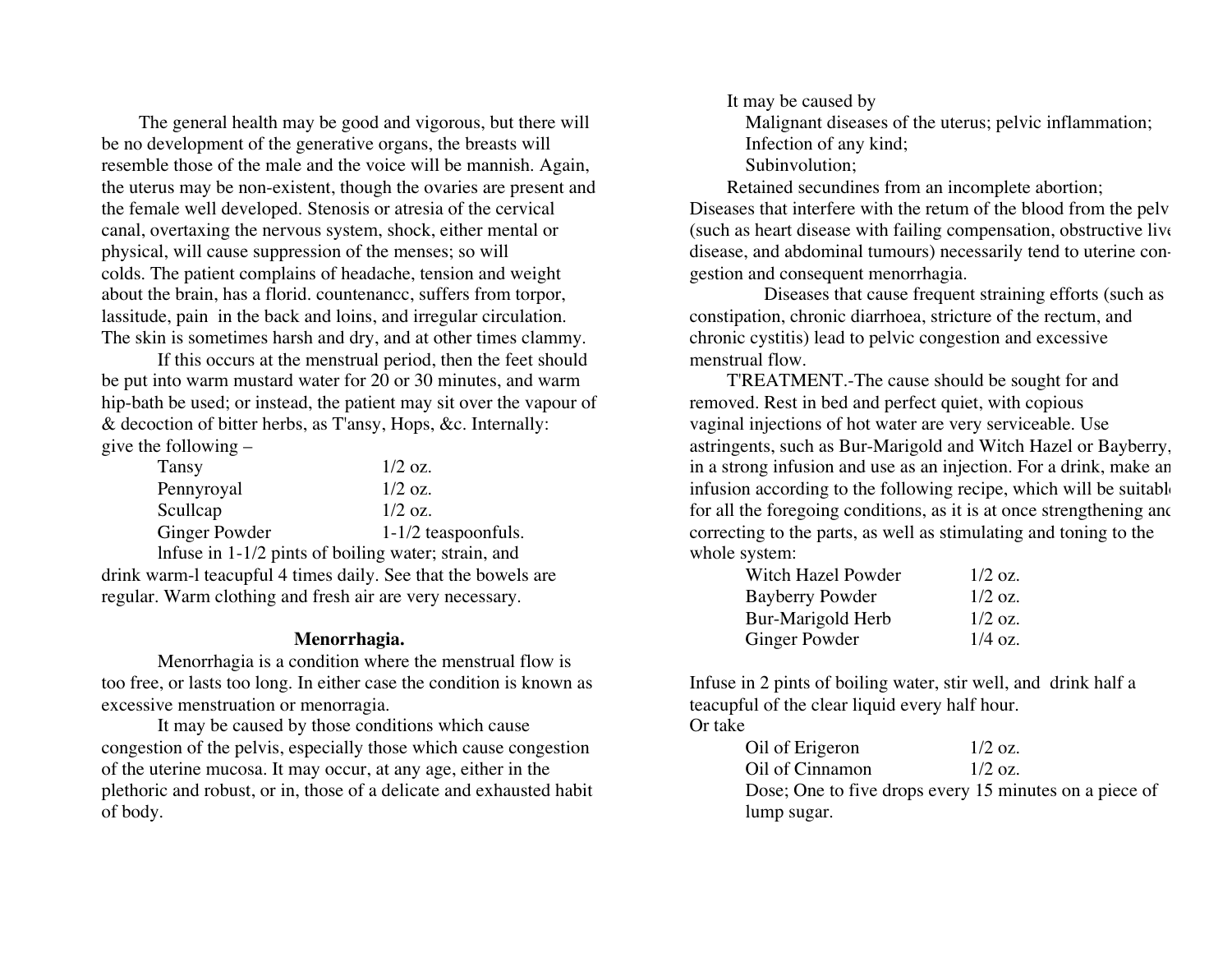When other means fail, the vagina should be tamponed with absorbent cotton. Having checked the flow temporarily, the next thing is to prevent the occurrence by reducing the congestion of the uterus and other pelvic structures, thus toning up the uterus and putting the patient's blood in good condition. If there are any local diseases, correct them.

## **Dysmenorrhoea.**

Painful menstruation is the most troublesome of the menstrual disturbances, causing many women much suffering every month. In many the menstrual flow is always accompanied and preceded by pains in the back, limbs, and hypogastric region. These pains are sometimes slight and of short. duration, and do not produce much uneasiness, and are not to be considered as dysmenorrhoea; but. when these symptoms are aggravated, so as to produce extreme suffering, this disease is said to exist. We have four varieties of this affection :

- 1. Neuralgic or Ovarian Dysmenorrhoea.
- 2. Congestive or Inflammatory Dysmenorrhoea,
- 3. Obstructive or Mechanical Dysmenorrhoea.
- 4. Membranous Dysmenorrhoea.

 l.-Neuralgic Dysmenorrhoea is usually found in neurotic subjects. It may arise secondarily from, a general neuralgic diathesis, from malaria, gout, or rheumatism. The pain is usually most severe before the onset of the flow, or during the first few hours. The pain is usually pelvic, with extension down the loins, und its character sharp and steady, not expulsive. The pelvic pain may be accompanied by neuralgia in other parts of the body. The flow is usually steady and without clots, and no signs of inflammation exist between the periods the patient is usually free from pain.

 2.-Congestive or InfIammatory Dysmenorrhoea is usually due to exposure to cold or dampness, inflammation and displacements of the uterus, engorged portal 'circulation, pelvic or uterine tumours, or peritonitis.

When the dysmenorrhoea is acute, the attack 'comes on with a severe pelvic pain, followed by a diminution or, possibly, complete cessation of the discharge. This pain generally lasts all through the period, 'except when. occasionally a free flow reliev it. There may be some increased temperature, pain in the head, nervousness, restlessness, and 0; full, rapid pulse. The skin is ho and dry, and the eyes suffused. There may be diarrhoea or rectal or ve,sical tenesmus. When due to such causes as displacements, tumours, &c., the condition is marked by a certain' sense of weight in the back and pelvis, and some leucorrhoea between the periods, these symptoms, increasing just before the flow begins and then assuming the type before-mentioned.

3.-Obstructive or Mechanical Dysmenorrhoea is a violent spasmodic pain, usually caused by some mechanical obstruction either in the vagina or cervix uteri, which may be caused by (1) stenosis or atresia of the os uteri or (2) atresia of the vagina, due to inflammation, cicatricial bands, or imperforate hymen; (3) flexions of the uterus; (4) tumours obstructing the cirvical co.oal or (5) spasmodic contraction at the internal os. When the accumulation of menstrual blood beyond the point of tolerance causes the uterus to contract violently in its efforts to expel the offending material, it results in or causes sharp, spasmodic, cramp-like pains like those of miscarriage, and is followed by partial or complete relief when a quantity of blood is expelled.

 4.-Membranous Dysmenorrhoea. This variety consists in th expulsion of organised material from the uterine cavity, at the menstrual periods. This material is found, on microscopic examination, to consist of the lining membrane of the uterus itself.

This is generally caused by a reduced general state of health accompanied by severe continuous pain, increasing as the menstrual period advances. The pains are expulsive in character, aneI are accompanied by dilation of the os. After the discharge c the membrane the pains cease. These symptoms recur at each menstrual period.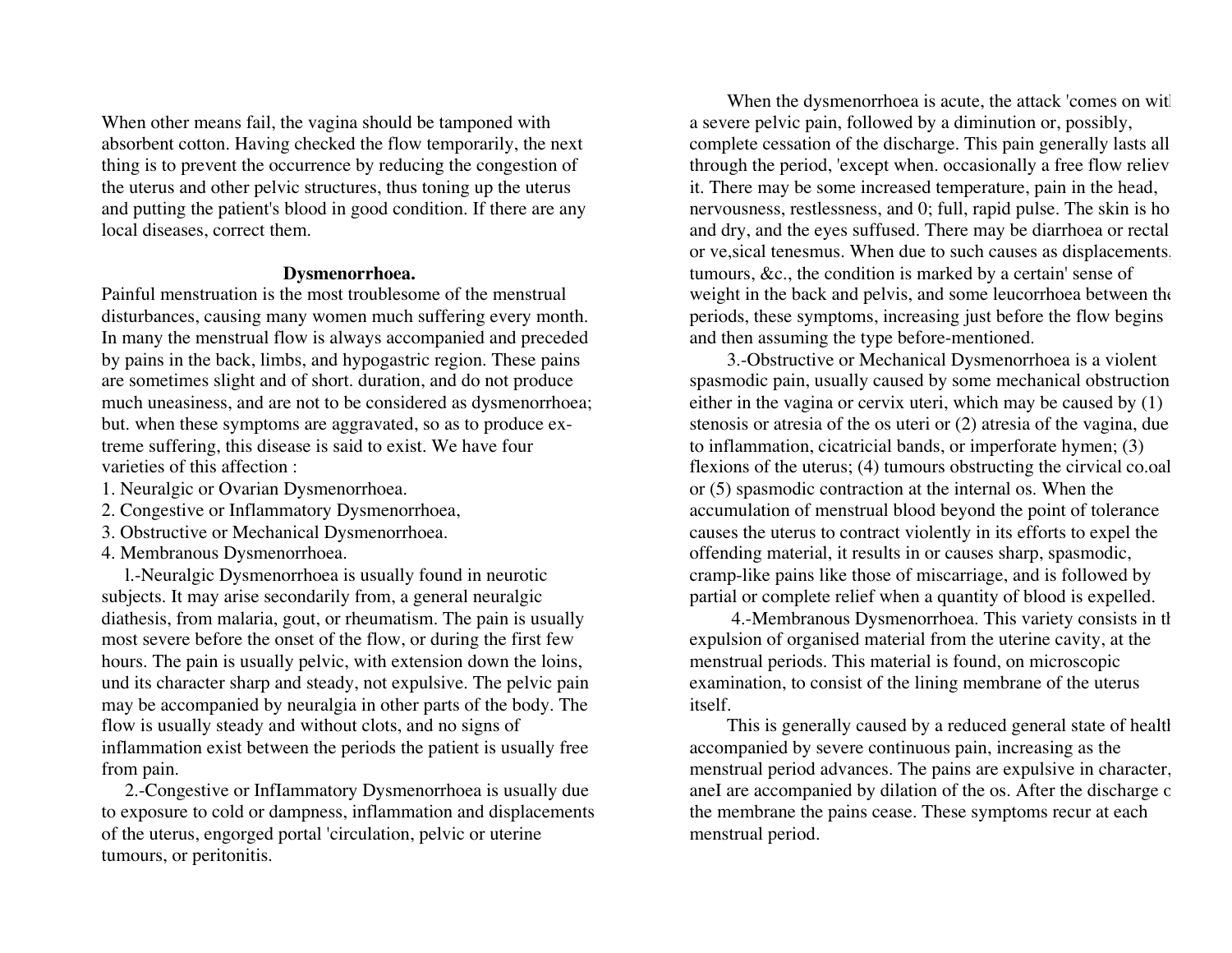TREATMENT DURING THE FLOW.-The first thing to do is to relieve the patient. Put the patient to bed and have hot stupes applied to the lower abdomen. Use hot injections. Have the bowels freely opened by an enema. The diet should be plain and unstimulating. Give internaIly-

| Viburnum Prunifolium    | $1 \Omega$ .    |
|-------------------------|-----------------|
| <b>Blue Cohosh</b>      | $1 \Omega$ .    |
| Wild Yam                | $1 \Omega$ .    |
| Lobelia                 | $1 \Omega$ .    |
| Powder Zingiber         | $1/2$ oz.       |
| Or make the following - |                 |
| Catnip                  | $1 \Omega$ .    |
| Lobelia                 | $1 \text{ oz.}$ |
| <b>Pleurisy Root</b>    | $1 \text{ oz.}$ |
| Virginica Snake Root    | 1 oz.           |

Infuse in 2 pints of boiling water for 10 minutes.

Strain, and drink in wineglassful doses every hour whilst the medicine is warm.

Continue taking either of the above during and after the menstrulal period.

## **Other Menstrual Disturbances.**

Intermenstrual pain occurring at a certain time every month is not an indication of any particular lesion; it may be pelvic neuralgia, due to different conditions in different cases. The periodicity of the pain-that is, its appearance each month a certain number of days after the cessation of the menstrual flow-is probably dependent in some way on the menstruaI variations in the blood pressure. The menstrual flow may be irregular. It may come too soon, the interval being only ten days. or two weeks, or it may not come soon enough, running over the time from one to two weeks. It is sometimes difficult to determine positively whether the irregular flow complained of is really menstruatian or simply a bloody discharge from some disease of the vagina or uterus.

Unless the bleeding resembles closely the menstrual flow in character, onset, and duration, it should be regarded as abnormal, and proper treatment applied.

Precocious menstruation is the appearance of menstruation at an early age. For genuine menstruation to take place, there must be considerable development of the genital organs, and this very rarely occurs before the age of 10. Rare cases have been recorded in all ages, even in infancy. It has been known to begin in infancy and continue regularly. I once treated a child of two years for such a discharge, who, after treatment, returned to normal. There is usually precocious development of the breasts and of the external genitals. Great care is necessary in determining precocious menstruation in a given case. Every stain of blood does not mean menstruation. The blood may come from some inflamed or irritated area, ulcer, or growth on the vulva, vagina, uterus, rectum, or bladder. In infants a slight bloody uterine discharge occurs not infrequently within the first week or two after birth. It is not a menstrual flow, and. it soon disappears. Again, a red stain on the diaper, which the mother supposes to be blood, is often made by urates from a concentrated urine.

Vicarious menstruation is the discharge of blood from other parts of the body at the menstrual time. The uterine discharge ma y or may not be wholly or partially suppressed. The bleeding usually takes place from the nose or from some open sore, though it may come from almost any mucous surface, such as the lungs, stomach, bowels, bladder, or rectum; and it has been known to occur from the axilla, the ears, the mammae, the mouth, gums, fingers, toes, or from ulcers-in fact, from nearly, every portion of the body. At the affected site there appears an ecchymosis, and later a distinct flow of bloody serum. Though this haemorrhage might at times seem alarming-as, when from the lungs, to indicate tuberculosis-yet, when the suppression of menstruation is taken into consideration, it has not that importance which it would otherwise assume. This vicarious haemorrhage is probably an effort of Nature to establish a supplementary issue for the menstrual secretion which has been suppressed.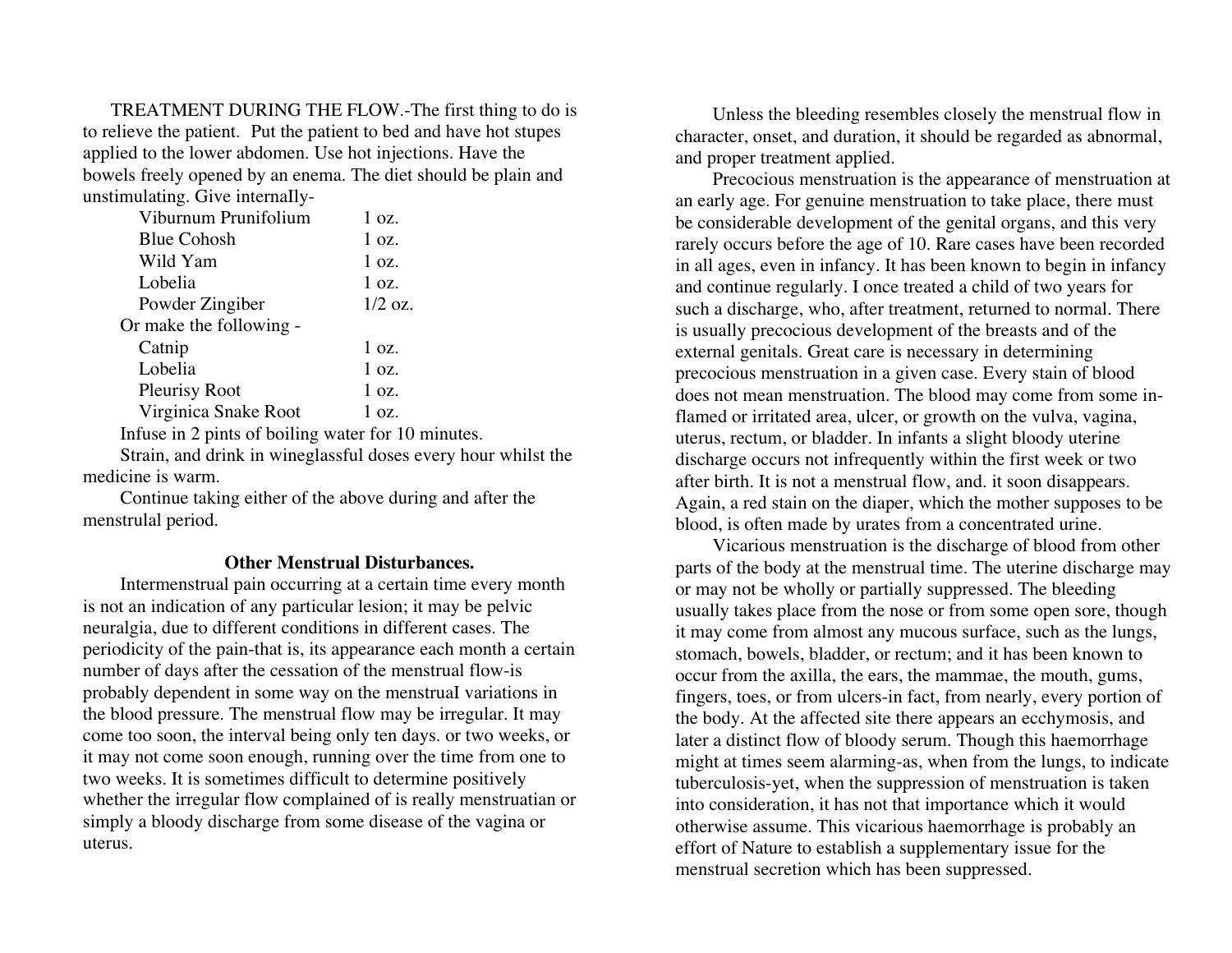Again, there are other cases where the suppression of the menses continues for several menstrual periods, though each time the discharge becomes less in quantity and lighter in colour, being preceded and succeeded by a leucorrhoeal discharge, until no trace of colour appears. In married women it is difficult to determine whether the discharge has ceased or is due to pregnancy.

Treat the general health, remove any inflammation from the pelvis, and equalize the circulation.

Bathe the feet in warm water, and give warm hip baths. Drink Pennyroyal and Tansy, or Eupatorium Perfoliatum; in warm infusions.

#### **Chlorosis.**

Chlorosis, or green sickness.-This is a peculiar condition or affection of the general health, in which debility, languor, and deranged stomachic functions are prominent symptoms, with intense paleness of the skin, lips, and lining membrane of the eyelids, the paleness having a suggestion of green-hence the name. It most frequently occurs when puberty is, or ought to be, established, although it may exist at any period. When a disease of early youth, it is almost invariably connected either with the entire absence of menstruation or with a scanty, painful and irregular performance of the function. If a disease of later life, it may have beep caused by haemorrhage or excessive flow, or leucorrhoea. It is strictly a disease of the blood and may arise in either male or female, but it rarely occurs in males.

The primary cause of the menstrual derangement and thus of chlorosis, may have been due to a delicate state of the constitution from childhood, the vital powers not being sufficient to perfect the development of the uterine system and its physiological function, menstruation.

 The symptoms develop slowly and become numerous. The patient is weak and generally languid; there is general debility, fatigue, capricious appetite for unusual things-slate pencils, vinegar, & there is dyspepsia, palpitation and shortness of breath white tongue, inside of the mouth pale, offensive breath, heart weak, voice feeble, hands and feet usually cold. With this anaemic condition of the blood, the menstrual flow becomes scanty and often ceases. The bowels become constipated, the urine pale although abundant. Chlorosis, of itself, is not fatal; bu the danger lies in organic diseases that may follow, such as dropsy, paralysis, valvular disease of the heart, or consumption.

To effect a cure we must find out the cause and remove any disease which may exist. Treat the stomach and bowels, as these are the first organs specially affected. Restore the blood to its normal condition by the use of tonics, nutritious diet with easily digested foods, moderate exercise, and fresh air. Salt-wat baths are beneficial, with massage.

Equalize the circulation and build up the general health, the the natural functions of the body will return.

#### **Hysteria.**

Hysteria is the highest pitch of nervous reflex action due to derangement in the generative system.

It usually occurs in women over fifteen years of age. The fi commences with a severe pain in the head, coldness and shiverin all over the body, and a quick fluttering pulse. A paroxysm is usually preceded by a general uneasiness, anxiety, and oppression, a sensation of choking, or as if a ball were rising up from the abdomen into the throat, where it seems to remain for some time, and causes a sense of suffocation, succeeded by stupor, insensibility, and convulsions.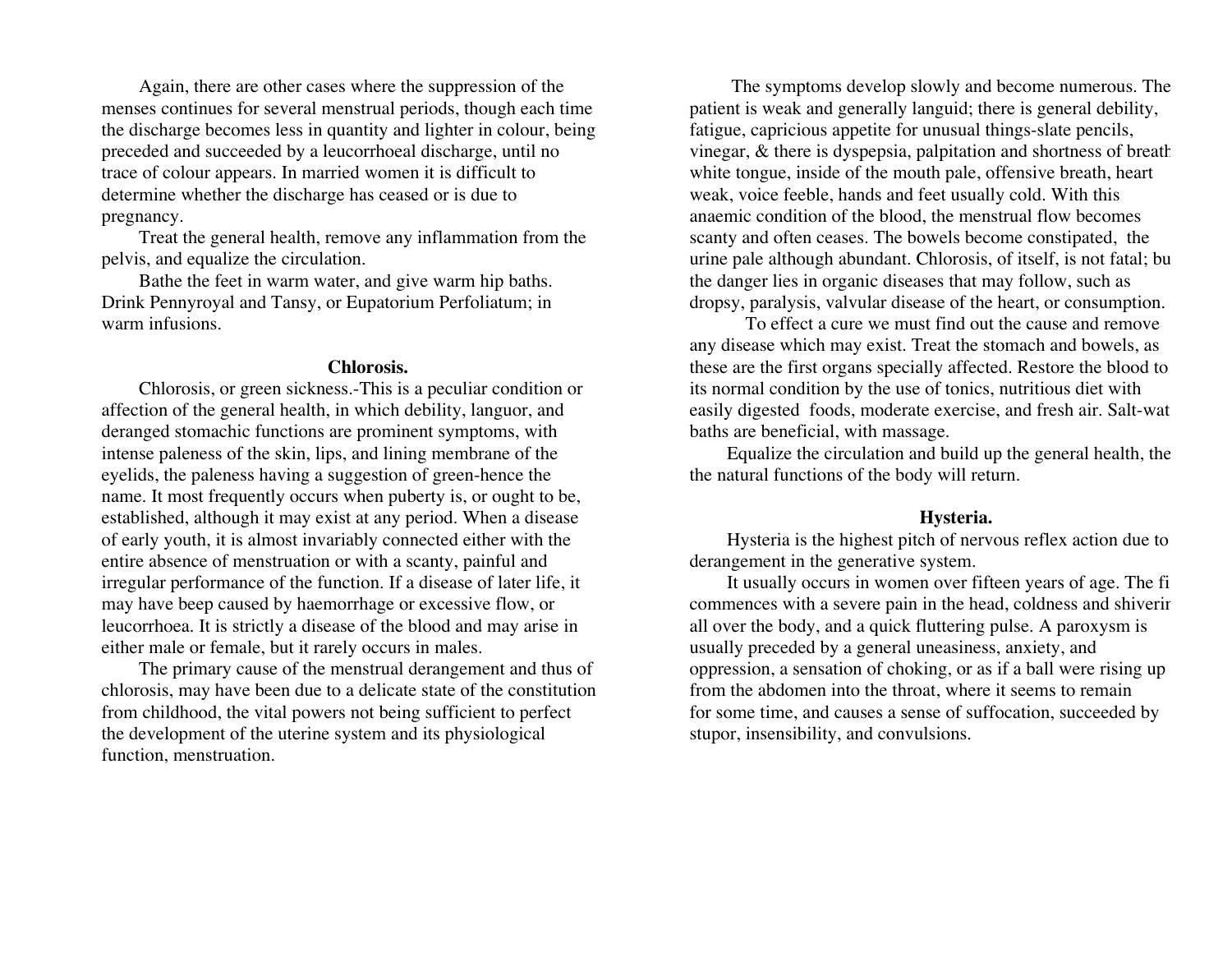Sometimes the patient laughs and cries in the same breath, beats her breasts, and shrieks, although not entirely deprived of consciousness. During the struggling, the heart beats tumultuously, the countenance becomes flushed and swollen, and the breathing laborious. After a variable continuance of from a few minutes to some hours, or even days of repeated intervals of struggling and repose, the patient either falls asleep or gradually returns to a state of consciousness and her ordinary condition, save for a feeling of fatigue and soreness, which, disappears in a few days.

In some women the paroxysms return monthly, or at the menstrual flow; in others, at variable intervals, depending on the mental equability. Tea made from Motherwort, and used instead of ordinary tea, will be found useful. Equalize the circulation and quieten the nerves by giving Composition and Nerve Powder in equal parts. The Nerve, Powder is made of Scutellaria, Asafoetida, Valerian, Southern wood, and Mugwort, in equal parts. Half-teaspoonful in a cup of hot water four times daily. Mistletoe is also very useful. Attend to the general health, and keep the bowels normal.

## **St. Vitus' Dance (Chorea).**

This disease is an affection of the nerves giving rise to irregular and uncontrollable jerking or twisting of the muscles of parts, or even in rare cases, of the entire body. The mind and functions of the brain are not affected, beyond the apparent loss of control over the muscular action. Most cases begin gradually, through impaired digestion; accompanied by headache, wakefulness, irritability. and low spirits. The muscles of the head, mouth, and tongue are early affected; then the arms, legs, and, lastly, the whole body, if the disease is allowed to progress. The disease is chiefly incident to children and young persons of both sexes, seldom occurring, for the first time, after the age of puberty and when the menstrual flow is established.

Anything that excites nervousness is a drawback to recovery, as anxiety, fear, quarrels, or chidings.

The patient must be kept in as calm and quiet a state of min as possible. Salt and sulphur baths are valuable. Give nervine tonics, such as Scullcap, Valerian, Lady's-slipper; also establish the menstrual flow by giving-

> Viburnum Compound 1 oz. Wild Yam 2 drs. Simple Syrup 4 oz. Dose one teaspoonful 4 times daily. Search for the exciting causes, and remove them. Expel worms, if any.

## **Epilepsy (Falling Sickness).**

 This is one of the oldest diseases known to medicine. In th majority of cases a paroxysm occurs without any warning; in others there is a certain amount of premonition. In many there is headache, dizziness, ringing in the ears, irritability of temper and specks floating before the eyes, before the attack.

In, many cases there is no warning symptom until a few minutes before the fit begins. In these cases there is a feeling of tingling, or pain in one of the fingers or toes.

When attacked, the patient suddenly loses all sense and power of motion: if standing, she is immediately prostrated, then seized by violent spasms, moving the limbs and trunk of the bod in different directions. The patient usually falls forward on his or her face, often injuring the head and face severely.

These cases should be treated with strong antispasmodics and nervines, which equalise the circulation, and draw the blood from the brain and upper extremities to the feet; also give hot footbaths. Treat in the same, way as fits, spasms, or convulsions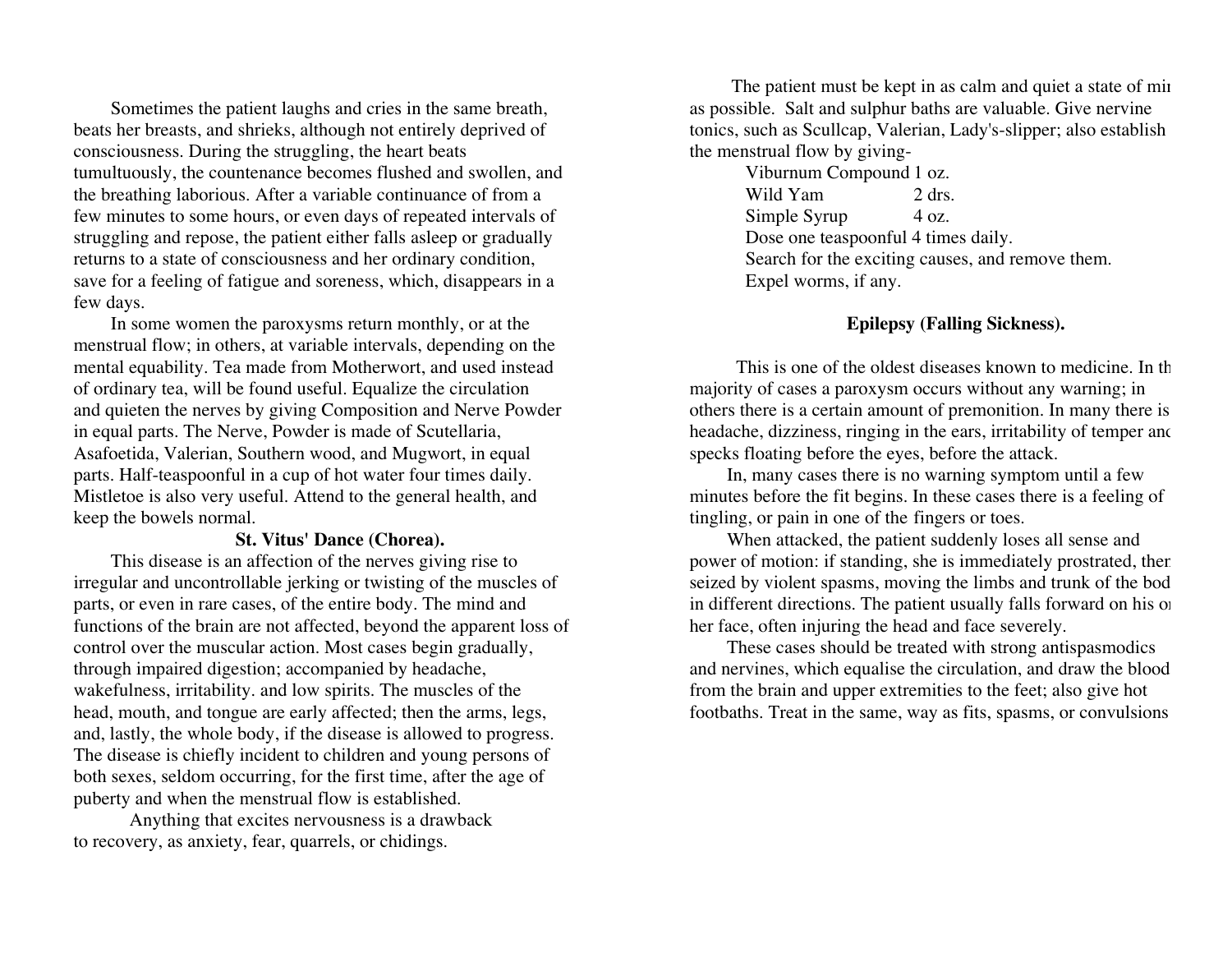## **Neuralgic Rheumatism of the Womb.**

The womb is subject to an affection of its nerves which provokes paroxysms of pain, and leaves, the organ painful and sensitive between the 'more acute' attacks. It is properly a form of neuralgic rheumatism. It resembles the, neuralgic form of painful menstruation, where the suffering is peculiarly. periodical, and abates on the appearance of the menses; but in rheumatism the pains and tenderness are nearly continuous, and the paroxysms of aggravation do not occur with any regularity, though likely to be most severe about the menstrual period. Pain is felt in the lower part of the abdomen and in the loins. Mental excitement or bodily exertion may aggravate the pain, and provoke the most extreme suffering for many hours, or even days. It is generally accompanied by a sense of heat, fullness, heaviness, and bearing-down through the lower part of the pelvis. Pressure above the pubes reveals tenderness of the womb, and sometimes the least touch to the abdomen causes suffering, and the vagina may also be irritable, and the mouth and neck of the uterus quite sensitive. This state of things is nearly constant; the pains sometimes abate suddenly, and after a time return suddenly. In most instances the patient seems never to be entirely free from pain. It may occur in females who have no rheumatic difficulty elsewhere, but those who are subject to rheumatism and neuralgia are most liable to this affection of the uterus. It causes no displacement, nor inflammation of the organ, nor leucorrhoea.

This condition may be developed in the uterus by the contraction of cold, sudden suppression of the menses, or heavy labour during menstruation or too soon after delivery. During paroxysm, the patient must lie perfectly still. Apply hot fomentations and give diaphoretics to induce perspiration, and a Compound Lobelia. Pill every hour. Antispasmodic drops in an infusion of Lady's-slipper and skullcap may be used as an alternative. Use Rheumatic Liniment externally.

## **Neuralgia.**

 Neuralgia. may occur in the reproductive system as in other parts of the body.

The pain is always intense, varying from the endurable pain to that which is agonizing. The cause is not known, but is generally thought to exist chiefly where the vital powers are lowered; where the nerves are weakened and exhausted. Women whose cares are burdensome, who know no rest from the sexual demands of husbands, are, in addition, common martyrs to some form of neuralgia.

## **Dropsy of the Womb (Hydrometra).**

Uterine dropsy consists of an accumulation of fluid within the cavity of the uterus, which is retained either from inertia or from some morbid change in the structure of the organ. This accumulation may consist of a serous fluid, mucus, pus, or of a dark, sero-sanguineolent fluid. The lining of the uterus secretes a serous fluid which keeps its surface moist. When not allowed to escape into the vagina, it must accumulate, causing dropsy. A tumour in the cervix may be one of the obstructions. It is oftenest met with in women of middle age, and especially the married. It may occur during pregnancy, when it causes unusual distention and weight in the abdomen. The symptoms are those of pregnancy, no suspicion arising to the contrary until the period of quickening arrives, the size of the abdomen increases, with more or less rapidity, and the swelling, which commences in the middle of the hypogastrium, gradually extends from below upward; the breasts lessen or increase in size; there is suppression of the menses, sometimes sickness at the stomach; secretion of milk; the countenance, which is bloated and pale, bears the impress of languor. There is a feeling of weight in the pelvis, pains ,in the loins, dragging sensation in the groins, and sometimes a slight degree of fever. By examination and palpation, the enlargement of the abdomen is found to be soft and fluctuating. If the disease continues for any length of time, the general health will suffer, the appetite will become impaired, and dyspepsia result ; later the pulse will become small and quick, skin dry and harsh, bowels irregular, urine scanty, depositing a brickdust sediment.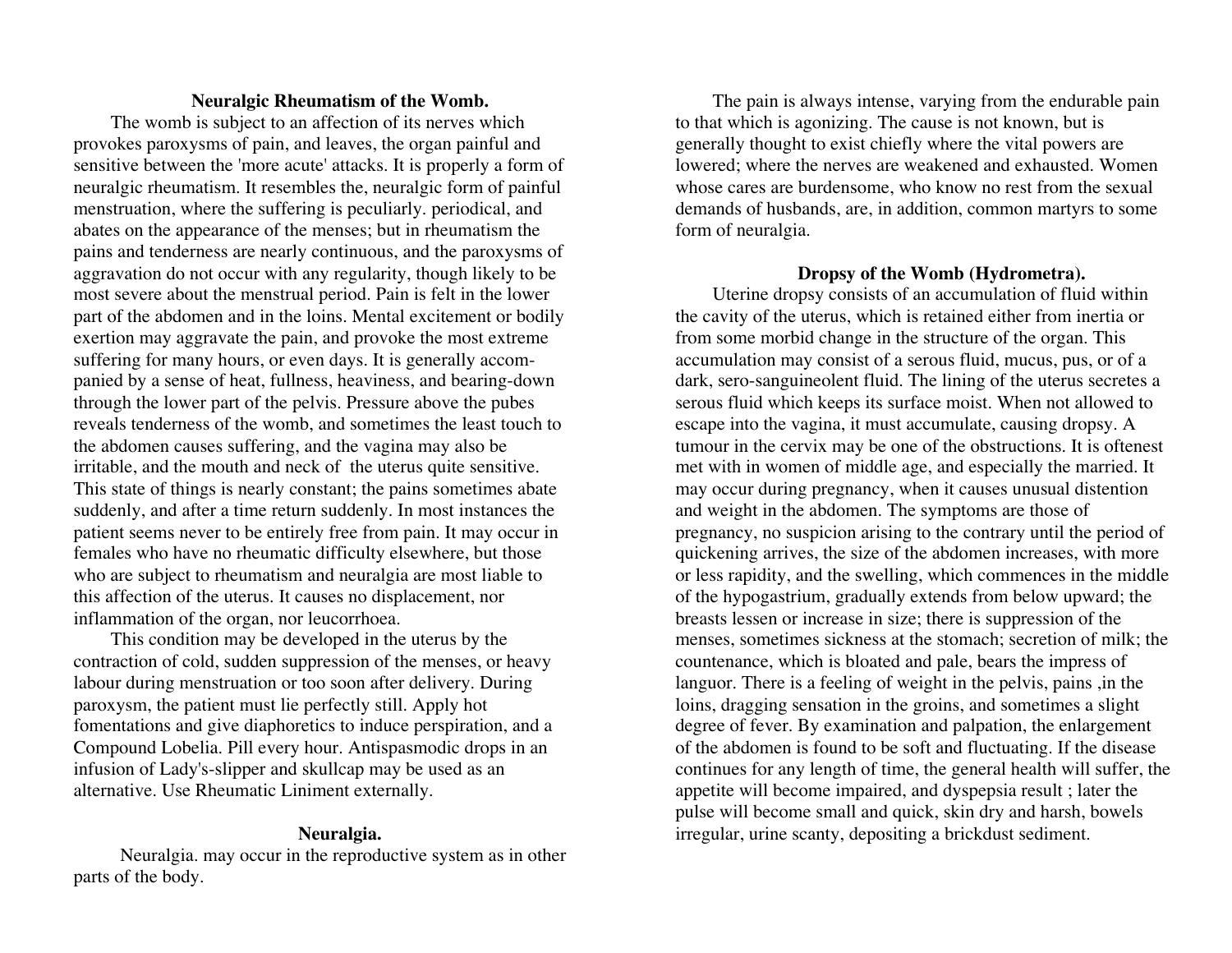To overcome uterine dropsy, the general health must be built up with stimulating tonics in conjunction with vapour baths, warm hip-baths daily for half an hour, or sitting daily over steam rising from Ragwort or Mugwort leaves; liver medicines used at night to secure a full action of the bowels each morning, and thus influence the expulsive powers of the uterus. Vaginal injections are advisable. Often a stimulating emetic will be very valuable, causing a sudden contraction of the abdominal muscles and a severe compression of the uterine tumour, resulting in the expulsion of the contents.

## **Ovarian Dropsy.**

Dropsy may affect one or both ovaries. It is usually preceded by chronic inflammation. An accumulation of fluid begins in the Graafian follicles of the ovary, and often increases to an enormous quantity. The accumulation may exist in a variety of forms, the most common being the simple and multilocular; the simple cyst, varying in size from a pea to a human head, and containing the entire fluid. The multilocular consists of a greater or less number of smaller cysts developed within the original one. The smaller cysts are irregular in size, some enlarging so rapidly that the membranous covering bursts within the parent sac. The fluid matter differs in the different forms of cysts, being thin in the single form, and more dense in the compound; it is usually of the nature of blood and pus.

The early symptoms are very obscure; the patient may feel a dull, heavy pain, or sensation of soreness in the ovarian region, with a sense of weight in the pelvis. A slight enlargement may be noticed in the iliac region. The menses may be suppressed.

Sometimes the symptoms may resemble pregnancy. The weight of the tumour as it grows causes pain and dragging in the back and loins, and pressure upon the neck of the bladder and the bowels, causing constipation and difficult urination. The abdomen enlarges very slowly as the tumour grows, the intestines and other organs being pushed out of place.

 This pressure causes universal disturbance, later causing inflammation around the adjoining parts, which causes adhesions, binding the structures together and causing more pain. The general system suffers, the patient becomes pale, nervous, anxious, emaciated, wrinkled, and feverish, and has difficulty, in breathing. Dropsy of the lower extremities develops. '

 The only successful and sure cure is in the surgical removal of the cyst. If taken in time, the development can be arrested by hot baths, with massage over the parts with Verbascum, (Mullein) and Capsicum Ointment, together, with constitutional remedies and tonics such as-

| Fl. Ext., Wahoo                     | 1 dr.           |
|-------------------------------------|-----------------|
| FI. Ext. Apocynum Andros.           | 1 dr.           |
| Fl. Ext. Juglans                    | 1 dr.           |
| Cascara Arom.                       | $1 dr$ .        |
| Syrup Rhei                          | $2 \text{ oz.}$ |
| Simple Syrup                        | 6 oz.           |
| ass are toograpping night and mount |                 |

Dose one teaspoonful night and morning.

#### **Hydatids-Moles.**

Here we must consider a morbid mass in the cavity of the uterus, arising from a blighted or false conception. "Mole" has been applied to almost any foreign body existing in the cavity of the uterus, from the remains of the placenta after delivery, to the tough, tenacious coagula, which is sometimes formed from the catamenia, or in menorrhagia, &c. There are three kinds:-1, Blighted conception, or false germ; 2, the fleshy mole; 3, the hydatid mole.

#### 1.-BLIGHTED OR FALSE CONCEPTION.-'The life of

the 'foetus has been blighted by some exhaustion or shock of either body or mind. It becomes a foreign substance in the womb, where it undergoes changes, and the vitality of the foetus has bee n destroyed. In most of these, blighted ova the foetus is altogether wanting, having been dissolved in the fluids.

2.-THE F'LESHY MOLE.-In many cases the foetus entirely disappears.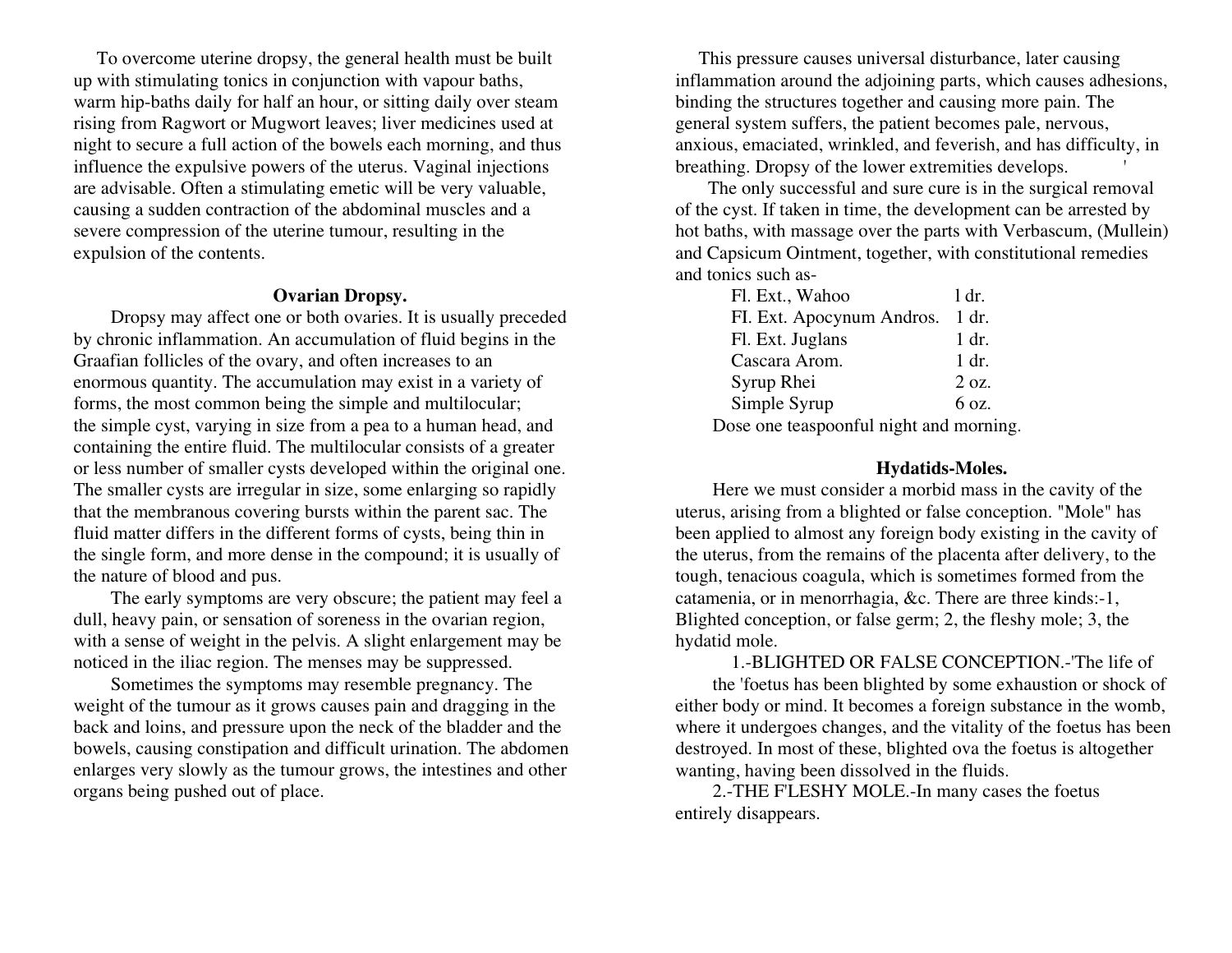If the foetus has not disappeared, it may retain a fleshy appearance, despite the fact that it may have been dead many days or maceration may take place, the mass becoming soft, flabby, and dark red. In some cases, the foetus becomes dry or mummified, and may remain in, the uterus for years.

3.-HYDATIDS MOLE.-This disease is rare. It is probably and not an infrequent cause of abortion due to a degeneration of the villi of the chorion into pedunculated vesicles or cysts. This consists of clusters of sacs, varying in size from a pinhead to a grape, either round or oval in shape, and filled with a fluid either limpid or slightly discoloured with a milky or straw tint. These gradually increase in number and size, putting an end to all foetal development, and may accumulate to enormous masses. They may be expelled after seven or eight months-sometimes sooner. But in cases they remain, slowly accumulating, for five or more years.

The symptoms resemble pregnancy, especially for the first few months. Three symptoms are most characteristic of this peculiar disease:-(1) The uterus enlarges far more rapidly than in pregnancy. (2) Haemorrhage occurs, small in amount or diffuse, irregular, varying in duration from several hours to as many weeks. These haemorrhages become more severe as the vesicles grow into the decidua, and consist of watery and sanguineous discharges resembling currant juice in appearance. They are probably caused by the breaking-down of the cysts, which result from painless uterine contractions. (3) There is a cystic or doughy feel on palpitation, while the outlines of the foetal tumour are very obscure, and no foetal heart sounds can be heard. The haemorrhages may be frequent and profuse, or one attack may prove quickly fatal. When the cysts are found in the vaginal discharge the diagnosis is certain. They are whitish, sago-like bodies, generally surrounded by small bloodclots.

If the flooding or haemorrhage continues, apply cold applications to the vulva, or plug the vogina. Give internally equal parts of Oils of Erigeron and Cinnamon in doses of 5 to 10 drops on a piece of lump sugar every two hours.

 If the flooding will not cease, cause contractions of the uterus, if possible, to expel its contents. Give Caulophyllin (Blue Cohosh), Echinacea, and Compo8ition in hot water. Apply a bandage tightly around the abdomen. If the haemorrhage continues the contents should be removed; the flooding occurs afterwards, and the patient should be treated the same as in an ordinary labour case, with haemorrhage.

## **Polypus of the Uterus.**

Polypus of the Uterus is a tumour attached to the uterine wall by a small pedicle. There are several varieties:-1, Glandular and Mucous; 2, F'ibrous; 3, , Placental; 4, Papillomata of the Cervix.

The glandular variety consists of hypertrophied cervical glands filled with the viscid fluid normally secreted by these glands.

 Mucous Polypi are frequently found projecting from the cervix or higher up in the canal.

 Fibrous Polypi are small sub-mucous fibroids attached by pedicles. They take their origin within the uterus, frequently from the cervix, and are gradually forced out through the os by uterine contractions, thus becoming' vaginal. '1hey are composed of fibrous tissue, and a few blood vessels.

Placental Polypi.-A small piece of tissue maY often be felt in the cervical canal, showing that placental remnants are retained which must be removed.

Polypous tumours are attached to the uterus by slender stalks or pedic/es, and vary in size from a peB or a marble to a very large size. '1hey are supplied with blood vessels that pennit of their growth. Sometimes a growth will close the mouth of the womb, and menstrual fluid accumulates and undergoes decomposition, causing serious disorder to the system. Sometimes the tumour may descend into the vagina, and drag the walIs of the uterus with it.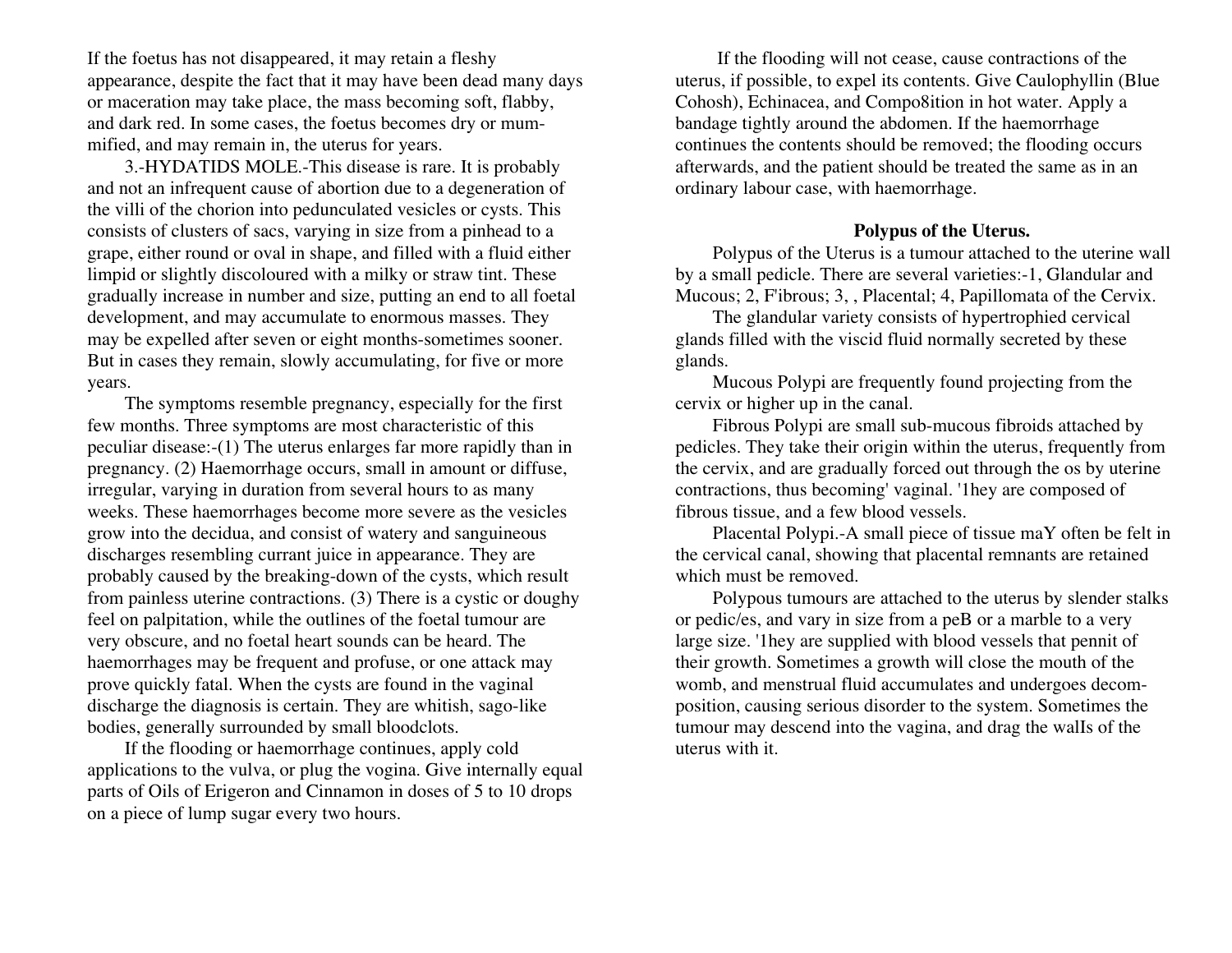The early symptoms do not differ from those of other uterine affections: there is pain in the back and loins, and derangements of menstruation, which is usually more profuse nnd painful, containing abundant clots. In Rome the menses may be suppressed or become irregular and the breasts enlarge and become tender. As the abdomen enlarges there is nausea and bearing-down pains, with a sense of weight. In advanced states, there is a discharge of mucus, pus, and blood, followed by haemorrhnge. At this time the patient should be kept quiet in bed, and the vagina packed with cotton wool. Tone up the general health and remove the polypus.

Fibrous Tumours are found in the uterine walls, and often develop to an enormous size. In some instances the health is not greatly impaired, andl the tumour may cease to develop after having reached a certain size. Again, it may cause serious derangement of the system. There are three varieties: Fibroid, Cancerous, nnd Polypous. Fibroid tumours of the uterus consist essentially of the same material as the substance of that organ itself. In most cases the growth begins between the ages of 35 and 45 years. There are certain complications which attract the attention of the patient, such as inflammation and displacement of the womb; derangement of the bladder and rectum; piles, menstrual disorders, and constipation, with marked pressure symptoms.

The pain is usually present in the lumbar, sacral , or lower abdomen, or in the thigh on one or both sides. The pain usually comes and goes at first, and is worse when the patient is on her feet, and at the menstrual periods. As the tumour increases in size the symptoms become more marked; the monthly flow becomes protracted, and so profuse that the woman is much exhausted by the loss of blood. As it grows it can easily be distinguished from the increase in size due to pregnancy.

 Fibroid tumours of the womb are rarely fatal, the growth of the tumour being arrested at the change of life. Treat and support the general health. Medicines play a small part in this condition. If any disturbance of the functions of neighbouring organs arises, it should be treated.

#### **Cancer of the Uterus.**

Cancer of the Uterus is one of the most dreadful ills, and most dreaded by women. It is most frequent after the cessation of the menses, or from the 45th to the 55th year of life. It may occur in those who have borne children. It may attack either the body or cervix of the uterus. Having once started, the disease may extend in three, ways :-1. By continuous growth:. 2, by the lymphatics, contiguous cell elements being absorbed and carried through these glands: or 3, by the venous system. The causes ma y be hereditary tendency, repeated parturitions, lacerations of the cervix, and habitual miscarriages. Little is known of the direct cause.

The first symptom of cancer is a slight leucorrhoeal discharge, with an occasional spot of blood. Whenever menstruation seems to return after the menopause, suspect cancer This haemorrhage will increase later in the disease - a reddishbrown, foulsmelling discharge, the odour of which is characteristic. Pain may or may not be present. When the body of the uterus is attacked pain appears early, and is of a dull, gnawing character - felt most in the pelvis and back, radiating down to the lower extremities. The general health may or may not be affected until

the disease has developed: when debility occurs it is well marked. There may be obstinate constipation from involvement of the rectum, or there may be great pain excited by the act of defecation. From the extension of the disease to neighbouring organs various forms pf fistula maybe produced. The general health suffers and presents the most heartrending picture of misery. It is a well-known fact when this disease has advanced to the softening stage, treatment is of no avail. If found out and treated in the early stages, the patient can be helped and her life prolonged for many years by treating the general system.

## **Diseases of the Fallopian Tubes and Ovaries.**

The Fallopian tubes and ovaries are liable to many of the same general maladies that afflict the uterus-inflammations, tumours, cysts, cancer, dropsy of the ovaries, tubo-ovarian abscess, or they may be subject to hernia or prolapse.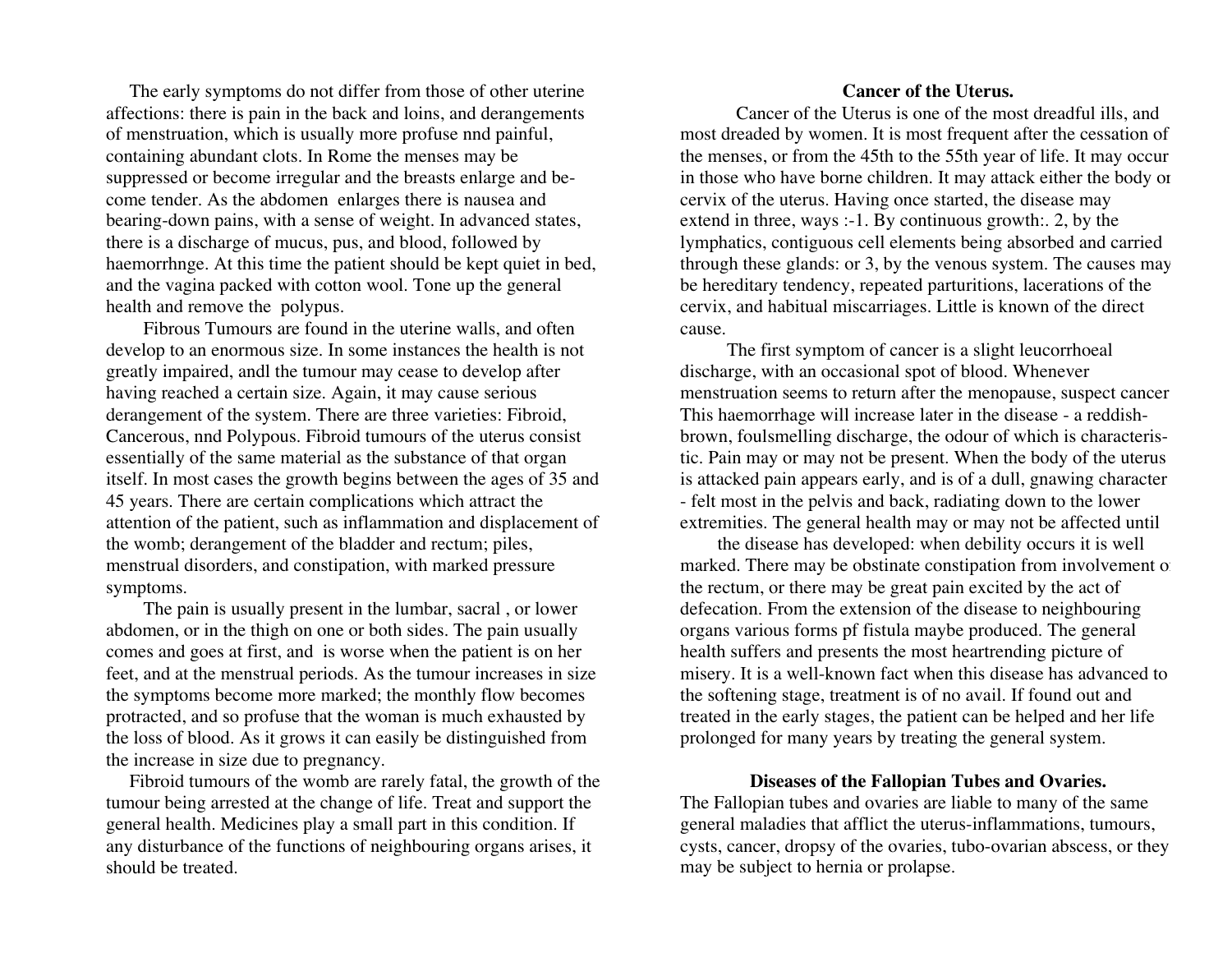The patient will complain of a dull, aching pain in one or both of the iliac regions, deeply seated, and accompanied with sensations of weight and heat, menstrual disturbance, and other conditions according to the disease. The symptoms are of the same general character as those which are present when these maladies affect the uterus, and the treatment is similar to that for uterine troubles.

### **Pelvic Inflammation.**

Pelvic Inflammation is the term applied to inflammation.in the pelvis outside the uterus. The inflammatory process may be located in the Fallopian tubes, in which case it is salpingitis or it may be in the ovary, then called oophoritis; or in the peritoneum then called pelvic peritonitis; or it may be in the connective tissue, where it constitutes pelvic cellulitis.

The cause of these various forms of inflammation is the same, viz., infection. 'The symptoms are much the same, and the treatment is in many respects the same. Practically every case of acute pelvic inflammation can be traced to infection from labour, from abortion, from the use of instruments, or from gonorrhoea. The patient must be kepi quiet in bed. She should use the bed-pan, and should not be permitted to get up to a vessel beside the bed. Hot vaginal douches should be applied two or three times daily. Hot applications, or hot packs, will usually relieve the pain. In some cases cold packs are better. Keep the bowels active. Treat general conditions.

## **Displacements and Deviation in the Position of the Uterus.**

The various affections of the uterus may for con venience be grouped thus: Deviation from the normal-(1) in position;, (2) in function; (3) in structure.

Under normal conditions the uterus, in its position between the bladder and rectum, is a freely movable organ, its position changing somewhat with respiration, distention of the bladder and rectum, and slightly with the position of the entire body.

 It lies slightly forward on the bladder, the body ascending when the latter organ is distended with urine, and descending to certain extent when the bladder is empty.

The factors most potent in holding the uterus in its position and at the same time contributing to its movability, are five in number.

1. The uterine ligaments, which may be described as follow (a) The round ligament, extending from each uterine corner to th labia majora. (b) Uterovesical, bands of pelvic fascae and uterine muscular tissue, connecting the bladder with the junction betwee the corpus uteri and the cervix. They pre- vent the displacement of the cervix backward. (c) Uterosacral, prolongations of the hypogastric fascia, and the uterovaginal tissue, extending from the posterior surface to the cervix, to be attached finally to the sacrum. Their tendency is to prevent too great a freedom of movement of the cervix anteriorly. (d) Broad. These are folds of peritoneum enclosing areolar tissue, round ligamenta, fallopian tubes, ovaries and blood vessels. They prevent displacements of the uterus laterally, anteriorly, and posteriorly.

2. The retentive power of the abdominal cavity.

3. Attachments to the areolar tissue of the pelvis.

4. Juxtaposition of the other organs, such as bladder,; rectum, etc.

5. The pelvic floor and perineum; the action of' this has been described.

 The normal position of the uterus may be changed by various causes, such as inflammations, tumours, relaxation of its ligaments, etc. It must be borne in mind that the changes in position must be of such a character that the free movements of the organ are interfered with, and the malposition must be perma nent, unless corrected subsequently by treatment.

 The uterus may be changed from its normal position in the following manner: It may be elevated or depressed; the entire organ may be moved forward, backward, or laterally, without changing the direction of the uterine axis or any part of it.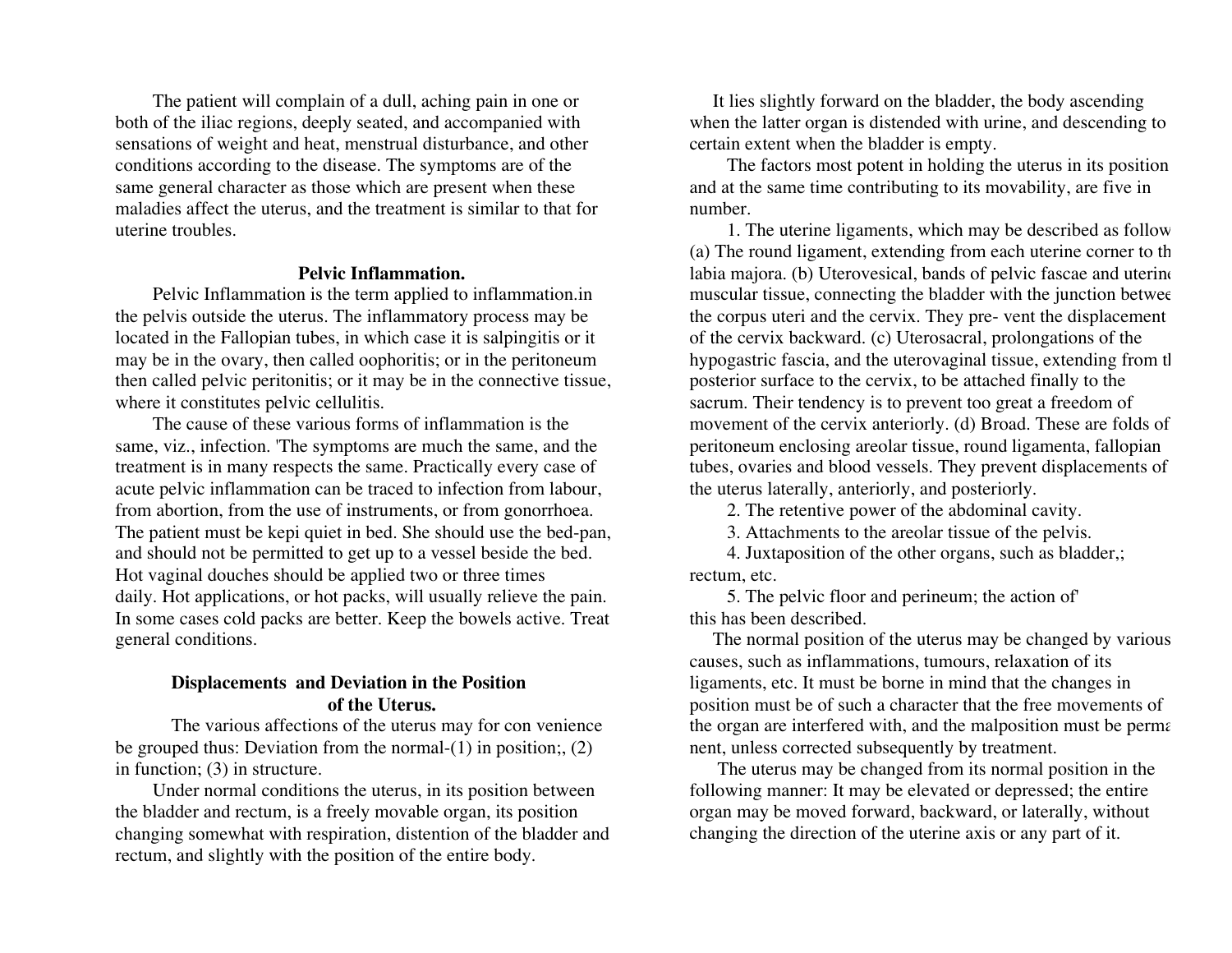It may be bent on itself anteriorly (anteflexion) or posteriorly (retroflexion). The whole axis of the uterus may be tipped forward (anteversion) or backward (retroversion). When the entir e uterus is depressed the condition is known as prolapse.

 Any condition which causes the uterus to become too large to remain in the pelvic cavity, such as pregnancy, large fibroids, ovarian tumours with short pedicles, collections of blood or fluid, or solid tumours in the vagina will bring on one or more of these distressing troubles. As the condition is never one of primary disease, the treatment must always be directed to the cause.

The uterus may, through adhesions or tumours, be drawn forward, backward, or to either side without changing the relation of the body to the cervix or producing alteration in the axis.

In flexions the position of the body and neck (cervix) changes their relation so that their canals make an angle with each other. In other words, the uterus is bent over on itself.

#### **Inversion.**

The entire uterus (body and neck together) changes its position, the canals of the body and cervix being in a straight line.

Anteflexion is a condition in which the body of the uterus is bent forward on the cervix. This condition is most common in those who have not borne children, and is caused by inflammatory conditions, producing cicatricial tissue which, later contracts and draws the upper portion of the cervix upward and backward; the fundus at the same time being thrown forward. Adhesions resulting from inflammations and tumours may by their weight cause anteflexion.

 The symptoms are those of dysmenorroea. The pain usually makes its appearance within a few hours before the menstrual flow, and continues until the latter ceases. In some cases the appearance of the flow affords partial relief from pain.

The pain is generally felt in the small of the back, in the lower part of the pelvis, behind the pubes, down the thighs, and on top of the head. Many patients complain of a bearing down sensation much like the beginning of labour.

 The menstrual blood is frequently clotted, and the flow is followed in a few days by an irritating, milky discharge (leucorrhoea). There may be derangement of the functions of t h bladder and accompanying cystitis due to pressure of the uterus on the bladder.

#### **Anteversion.**

Here the uterus lies crosswise in the vagina, the cervix pointing directly backward against the rectum. In this conditio n the uterus is generally enlarged, hard, and more or less fixed b y adhesions. The structural changes which occur in the uterine tissue may follow abortion or pregnancy. The large, softened uterus tilts forward and becomes fixed by bands of adhesions. Dysmenorrhoea is frequently present. Pressure of the fundus ut on the bladder may cause irritation and sometimes inflammati o of the bladder.

#### **Retroflexion and Retroversion.**

These are backward displacements, the organ at the same time being fixed on its posterior surface. Endometritis and infl a mation are usually present, the menstrual flow is scanty and clotted, backache, occipital or coronal headache being constant but increased at the menstrual epochs. Pelvic tenesmus, difficult and painful defecation are often experienced, the stool being small and flat and thin. Leucorrhoea is generally present.

#### **Prolapse.**

This is a downward displacement of the uterus, due to relaxation of the vaginal wall and ligaments which hold the ute in place, and is accompanied by relaxation of the abdominal muscles. The abdominal viscera is thus allowed to press upon t h pelvic viscera and supporting tissues which in time yield. lnflammation causes the uterus to be heavy, which, if long continued, destroys the elasticity of the supporting tissues and ligaments. Finally the organ drops.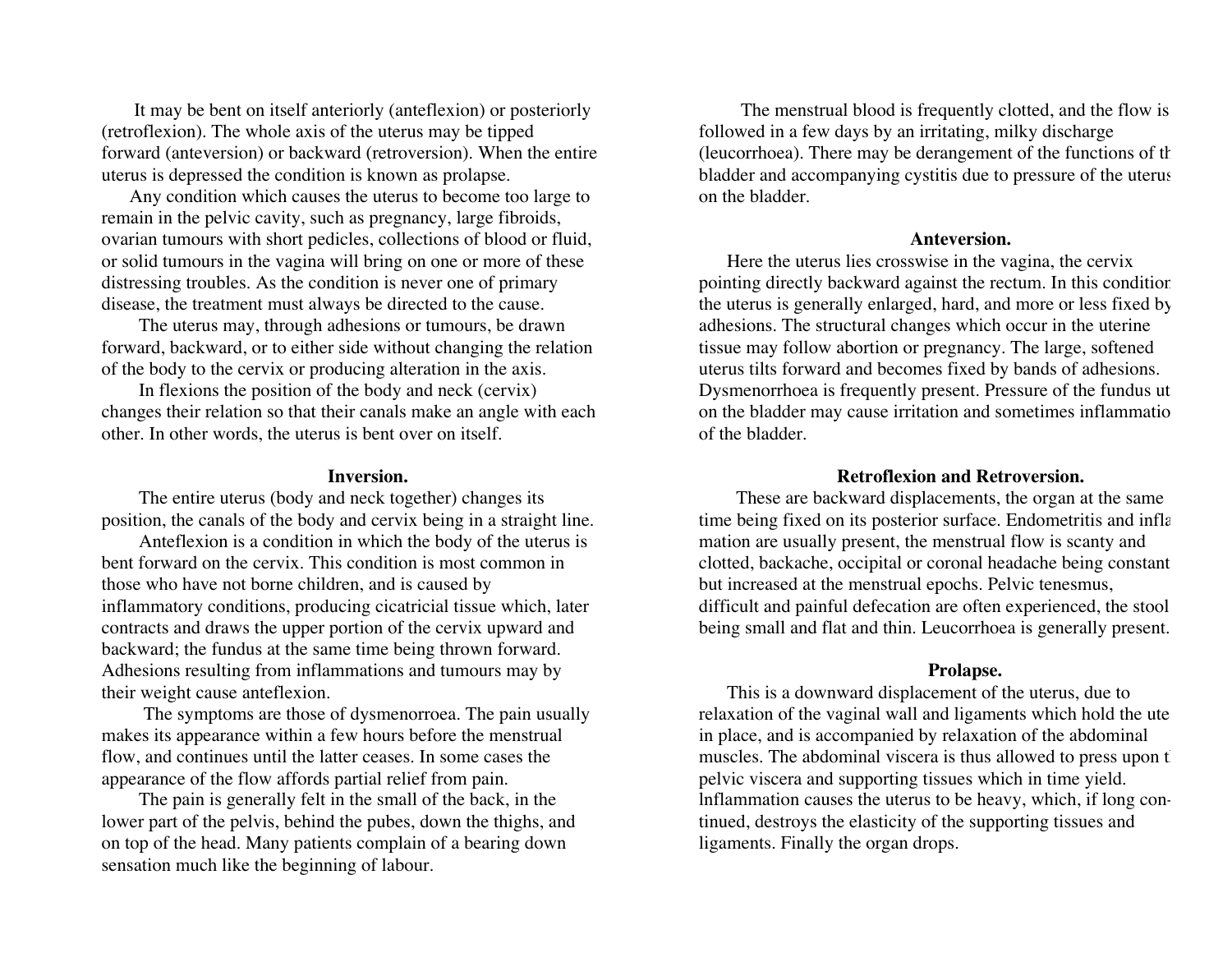Too frequent child bearing is often a cause; also exercising after childbirth before the parts have reached the normal size. Instrumental delivery, not properly performed, abortion, and tight corsets often cause this trouble. By the continued use of tight corsets, the muscles of the abdomen are weakened and the intestines crowded upon the generative system, causing general disorder of that region, preventing a proper and healthful circulation of blood in the lungs; and thus reducing the general health, causing congestion and leucorrhoea. Any protracted disease that greatly prostrates the frame may lead to it. An impoverished diet and unhygienic surroundings may be predisposing causes. Women may also do their uterine organs an injury by acquiring the habit of holding the urine and retaining the faeces too long. Strong and stimulating purgatives often work great mischief by their influence from the lower bowel to the womb.

This trouble may be caused during labour where the perineum is destroyed, lacerated, or tom, thus also taking away the vaginal support. In cases of habitual constipation attempts to relieve the bowels by straining cause the faeces to bulge the rectal wall out into the lumen of the vagina, the proper resistance of the latter being destroyed by the laceration of the levatores ani muscles and perineum. A continuance of this action tends to draw the cervix downwards while the bladder in front prevents its forward movement. Finally, relaxation of the anterior vaginal wall also occurs, resulting in cystocele. In the majority of' these cases. the rectocele appears first. Where cystocele is. the first to appear the prolapse usually results from laceration of the anterior vaginal wall during delivery, and this is very often the case where there is a large, heavy uterus. In prolapses of the uterus the bladder and vaginal wall loosen their support and come down, and in some cases appear outside the body.

*Treatment.* Ascertain the cause, and remove it. Replace the womb in its natural position; prevent constipation; remove the weight of clothing from the hips, and for obviating pressure up the abdomen suspend all clothing from the shoulders; wear a bag dage or abdominal support around the hips, so as to keep up the abdominal wall and muscles; rest during the menstrual period in recumbent position, because at this time the uterus is heavier th in the intervals. The result of these efforts will not be to restore the womb to its proper position, but it will simply remove the obstacles in the way of such restoration by means applied direc to the womb itself. Regulate the diet, and eat plain and nourishi food.

Use astringent injections of Witch hazel leaves 1 oz., Bethroot 1 oz., Chickweed 1 oz., Raspberry leaves 1 oz. Boil in two quarts of water for 10 0r' 15 minutes.. Strain. When cool us as an injection whilst lying down; repeat twice daily. A valuabl exercise for these conditions is called the knee-chest position. I this twice daily for five minutes: Kneel face downwards, with arms and elbows and chest on floor. Gradually raise the hips un the whole weight rests upon the shoulders. This exercise aids greatly in the restoration of health and assists the parts to their normal condition of health. Massage the lower abdominal muscles by kneading, and take exercises to strengthen them. Al forms of disorders of the generative system reflect upon the abdominal brain and nervous system, owing to the great supply nerves to these parts.

The treatment must include the strengthening of the nervo system generally. As a tonic the following, will be found beneficial :-

| Scullcap            | $1 \text{ oz.}$  |
|---------------------|------------------|
| Wild Yam            | $1 \Omega$ .     |
| Sea Holly           | $1 \text{ oz}$ . |
| Crushed Lump Ginger | $1/2$ oz.        |

Simmer or boil the whole in five pints of cold water down three pints, then strain or sieve. When cold it will be fit for use.

Dose: One to two wineglassfuls to be taken every two or three hours as the case may require.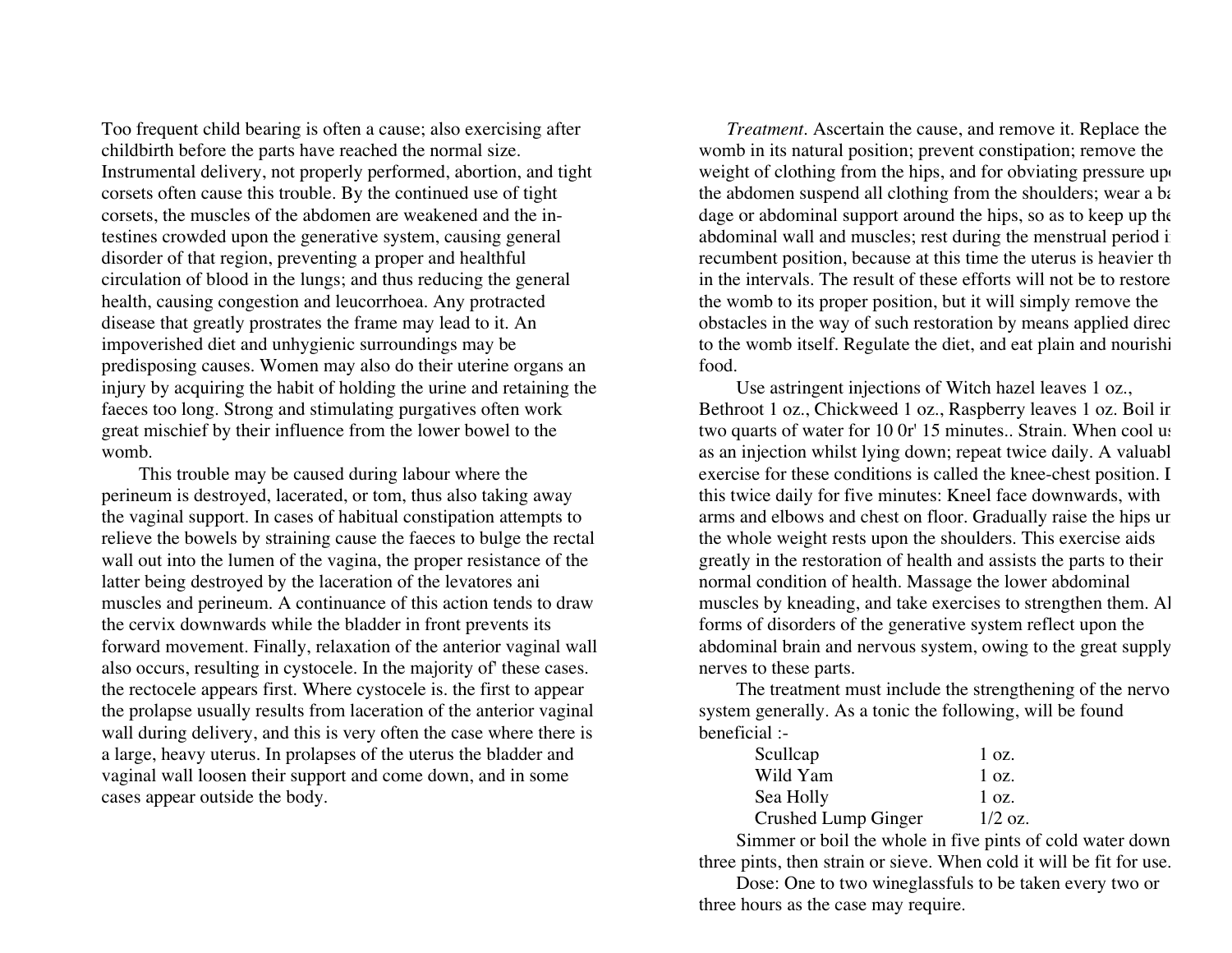## **Displacements of Ovaries and Tubes.**

The ovaries and tubes may be subject to hernia or prolapse. This is a rare affection. Occasionally, however, the ovary may pass through the inguinal canal and present itself as a true hernia. It is more common on the left side. Hernias through the crural canal, the umbilicus, and greater sacrosciatic foramen have been known to occur. The uterus alone, or one ovary alone, may escape; or the uterus and one ovary may escape together. The principal symptoms are the presence of a tumour and a dull, sickening pain, nausea, and faintness. The tumour is not soft, fluctuating, or movable as is a protrusion of the bowels. The tumour can be easily forced back. The discharge of urine is more or less disturbed, and sometimes the protruding part becomes strangulated by the contraction of the muscles through which it has burst, and then congestion, suppuration, or even gangrene, may follow speedily. The causes of these troubles are usually weakness of the abdomen, pregnancy, tubal or pelvic inflammations, abdominal dropsy, violences upon the abdomen, etc.

*Treatment*. Place the patient upon the back, loosen all clothing, lift the knees well up towards the abdomen; then by gentle and steady pressure upon the enlargement force the part back through the passage. Hot fomentations should be applied immediately. If possible fomentations made from lobelia seeds should be kept on continually to relax the parts and reduce inflammation. With very little exertion the hernia will return to its place again. Also use injections of lobelia infusion. In cases of long standing and strangulations, replacement may be impossible. A competent surgeon should be called.

### **Prolassus of the Vagina.**

The walls of the vagina may fall or become prolapsed. This may occur to either the front or back wall, or to both walIs at the same time. The prolapse may be partial, in which case the membranes do not protrude; or it may he complete, when the structures protrude beyond the external organs of generation.

This condition may be caused by the tearing of the parts durin g child birth, or it may be due to traumatism, such as falling astri d some sharp object. Tearing of the perineum is a very common cause of prolapse of the bladder, rectum, and uterus. The patie n feels a sense of weight and uneasiness in the vagina and has a dragging pain, accompanied by a whitish discharge called leucorrhoea, some difficulty of passing water and freces, and a soft round mass presents itself at the mouth of the vagina. As t h prolapsus becomes more complete, the weight in the vagina increases to a painful dragging, extending to the small of the back, and walking causes soreness and pain. *Treatment.* The patient must lie down and rest as much as

possible, use astringent washes and injections of raspberry lea v bethroot, and witchhazel. Make an infusion of I oz. each to on e pint of boiling water. Strain and use three or four times daily. The bowels must be kept rcgular and the general health must be looked to and restored by tonics.

## **Prolapsus of the Bladder.**

The bladder may be pushed downwards, so as to form a bulgin g sac in the vagina. This is due to a relaxed condition of the parts and inflammation.

This may occur before or during pregnancy and may then prove a very troublesome complication in labour if the parts ar e not toned up. Prolapsus of the bladder becomes very troubleso m as the patient advancesin years. I have seen cases where the bladder appeared at the labia. It can easily be diagnosed. It is usually a little bluish in colour. When the bladder is full it is rounded and polished, and fluctuation may be felt in it. When t h bladecr is empty it is soft, wrinkled, and uneven; long standing and much exertion increases its size. Due to the relaxed conditional the patient feels a dragging sensation at the stomach. There is inflammation of the parts and a fulness in the vagina. In this condition the walls of the vagina and uterus are drawndlown. The patient must lie down as much as possible, use astringcnt washes and injections such as witchhazel, bethroot oak bark, as before mentioned.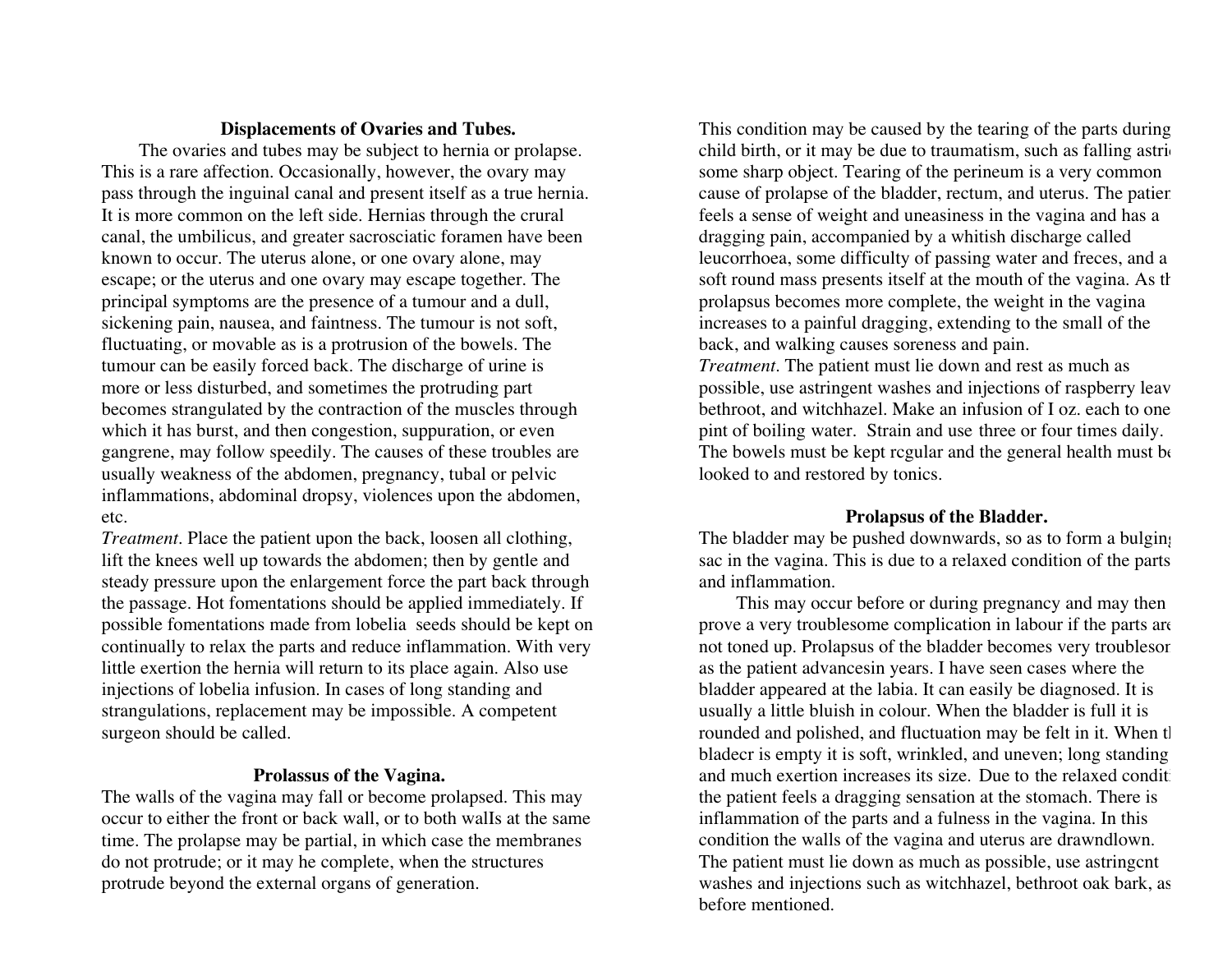While lying down in the prone position, with limbs elevated, gently and carefully push the bladder to its place, insert a pad made of cotton wool covered with chickweed ointment and apply fresh each day. This will keep the parts in place, and at the same time help to tone and strengthen the tissues. In time they will gradually retain their position. The bladder and bowels must be kept emptied.

#### **Prolapsus of the Rectum.**

Sometimes the lower bowel is pushed forward into the vagina, often due to habitual constipation, carrying before it the posterior vaginal wall, resembling a vaginal cystocele. The walls become relaxed, and the rectum is distended with feces and pressed anteriorly and downward into the vaginal canal. The tumor varies from a slight projection into the vagina to the extension of it into a tumor projecting between the labia.. All the walls being relaxed, it drags the uterus and other organs downward to a place of least resistance. This condition is often caused by the use of drastic cathartics, or it may be due to enlarged or displaced uterus, which by pressure on the rectum prevents its evacuation, giving rise to frecal accumulations and distension of the rectal and vaginal walls. It may be caused by an entire or partial rupture of the pcrineum, the sphincter muscles remaining entire. The rectum losing its support anteriorly, as there is not sufficient power in the perineum to antagonise the action of the sphincter, the anterior part of the rectum is forced into the vagina until it ,meets with sufficient resistance to overcome this contraction.

The patient feels much the same symptoms as in the other variety of prolapse, weight in the vagina, uneasy and dragging sensation in the abdomen, bearing-down feeling, uneasiness and pain in walking, habitual constipation, with difficulty in passing the feces, and a mucous discharge from the vagina. The action of the urine on the tumour and the friction produced by exercise give rise to excoriation, and often to inflammation as the case advances and where the patient is feeble and broken down in health.

The general health should be restored, and the local conditions treated. First reduce the tumour by unloading the bowels with an injection once or twice daily, using medicines t act mildly on the bowels. Diet should consist of brown bread, fruits, nuts, vegetables, and salads. If there are any uterine displacements they must be removed. Use tampons of cotton wool covered with chickweed ointment, same as for prolapse of bladder.

#### **Fissure of the Anus.**

This is usually an ulceration at the anus, situated partly without and partly within the rectum. This may be caused by constipation, piles, and prolapsus uteri, etc. This condition is ve often overlooked, because the patients think they have piles,

either external or internal. The bowel movements are very painful, the pain increasing and lasting for sometime after each movement, while in piles the pain diminishes, there is usually a quantity of blood lost, and a slight discharge of matter. As the ulcer increases in size, the symptoms are more marked. By examination this condition can be easily recognized.

## **Fistulas.**

Sometimes these occur, and are very annoying. Genital fistulas are abnormal avenues of faecal or urinary discharge, by means of which some portion of the urinary tract or the bowel communicates with the genital tract or the exterior of the body There are several varieties, namely, vesicovaginal, urethravaginal, ureterovaginal, vesico-uterine, uretero-uterine, and vesico-uterovaginal. The VESICOVAGINAL is the most common. This consists of an unnatural opening between the bladder and the vagina, through which there is an involuntary passage of urine, which is a very annoying and distressing condition, keeping the patient confined to her home. The passage of the urine through this opening causes a continuous irritation the mucous membrane and of the vulva, and excoriation and pruritus, accompanied by an offensive odour. As fast as the urin is secreted it passes down the sides of the bladder and escapes.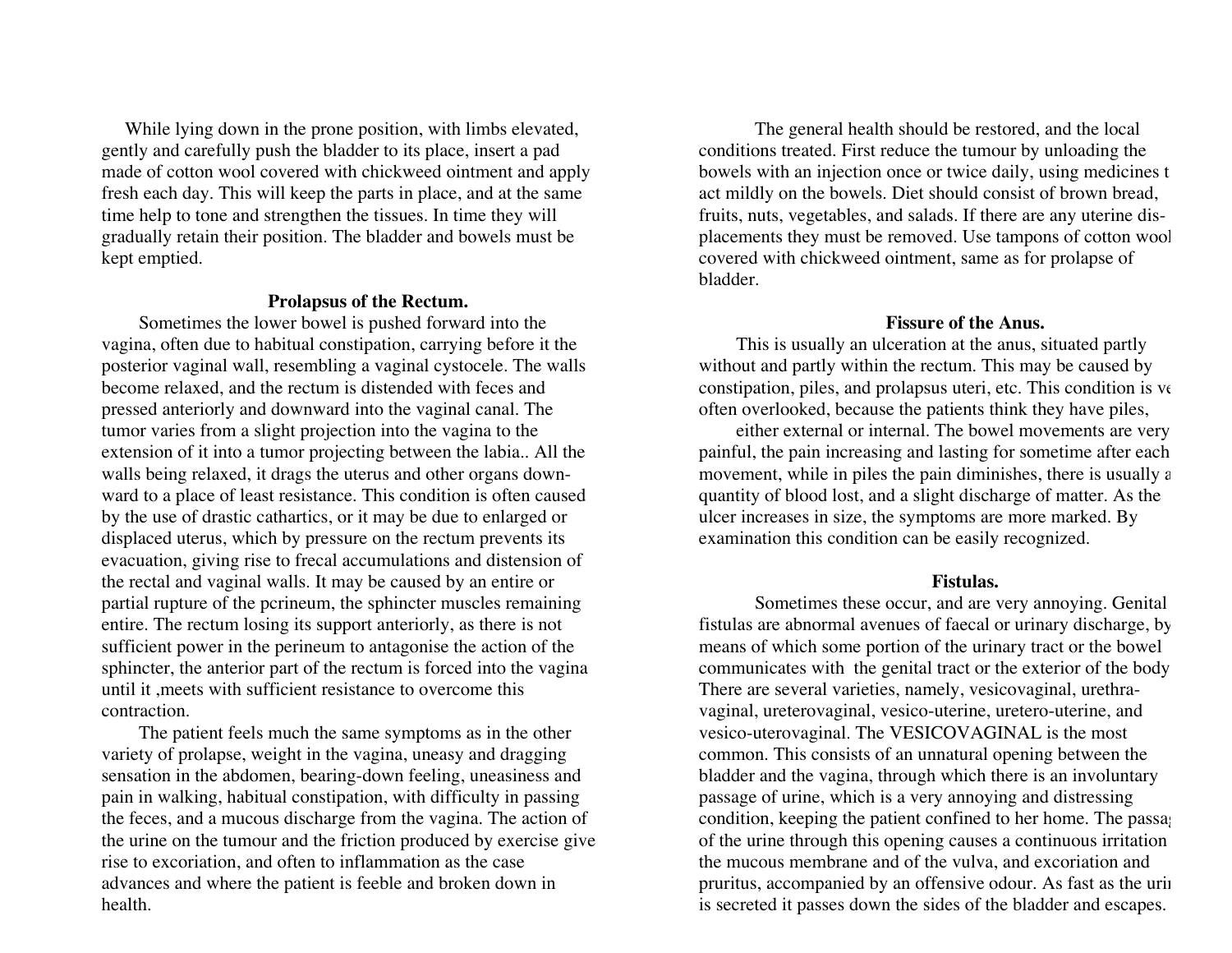This condition is usually caused by the long impaction of the head of the child in the pelvis during labour. The front part of the vagina being subjected to long, continuous pressure, may be the seat of inflammation which may terminate by sloughing or ulceration, and perforation. It may be caused by the careless or improper use of instruments to effect delivery. The long and continued use of a pessary in the vagina causes inflammation, ulceration, and perforation where cleanliness is not practiced. Again retention of the urine during labour is very injurious, and later causes this trouble. Disease of the uterus or vagina or venereal ulcerations may be predisposing causes.

*Treatment.* The general health must be restored. Remove any diseased condition in the vagina or genital organs by astringent washes and tampons, as described for previous cases. Cleanliness is the first requisite.

RECTOVAGINAL AND RECTOLABIAL. Rectovagina1 is the most common. It consists of an unnatural opening between the vagina and the rectum, which gives passage to involuntary discharge of flatus and faeces. It is caused by a sloughing due to necrosis of the tissues, produced by long-continued pressure during labour. It may be caused by forceps or laceration, long use of pessaries, pelvic abscess, corroding ulcer, cancer, or venereal disease. If the opening is large, the escape of faecal matter over the edge of the fistula and through the vagina keeps up a constant irritation, which generally runs into severe erythematous inflammation at the same time affecting the general health of the patient.

## URETHRAVAGINAL FISTULAS.

This occurs as a result of injury and pressure during child birth, as described in former cases. The opening in this case is between the vagina and urethra. Another fistula is found where the opening extends from the uterus into the bladder. The causes are all the same. Treatment as before.

## **Prolapse of the Urethra.**

This occurs to a slight extent in many women who have borne children or have had inflammations of these parts. Often the protrusion is marked, and leads to a carbuncle at the end of meatus or growth, usually papillary in form. It may have an entrance of the urethra. This is a distinct, new narrow pedicle o broad attachment. It is very sensitive, and causes severe itching and pain, and is often very annoying. Strict cleanliness with astringent washes every time the patient urinates, will relieve th patient a good deal.

#### **Urethritis.**

Urethritis.-Inflammation of the urethra. May be due to col or bladder and kidney irritation. The parts become swollen alon the urethra from the bladder. Urine is scanty, scalding and painful. Let the patient drink slippery elm or marshmallow tea every two hours; bathe the parts with marshmallow, and apply applications of the same. Urethritis may be caused by injury at child-birth, or it may be due to gonorrhoea, syphilis, tubcrculos or injuries. Again inflammation of the kidneys and bladder may extend to the urethra, the scalding acid urine keeping up a constant inflammation and irritation, accompanied by a constant desire to urinate, which makes life very miserable. Paralysis of the sphincter muscle may develop, causing incontinence of urin Here tonics and treatment to suit the condition are required.

#### **Rectal Diseases.**

The rectum is the lower segment of the alimentary canal,  $\epsilon$ extends from the sigmoid flexure to the anus. It passes from opposite the left sacro-iliac synchondrosis to the right, near the middle of the Sacrum, where it descends in the median line of t anus. Because of its peculiar function, it frequently becomes diseased. There is little doubt that the upright position is the predisposing cause of hemorrhoids, because a large amount of blood is thrown upon the valveless veins of the rectum.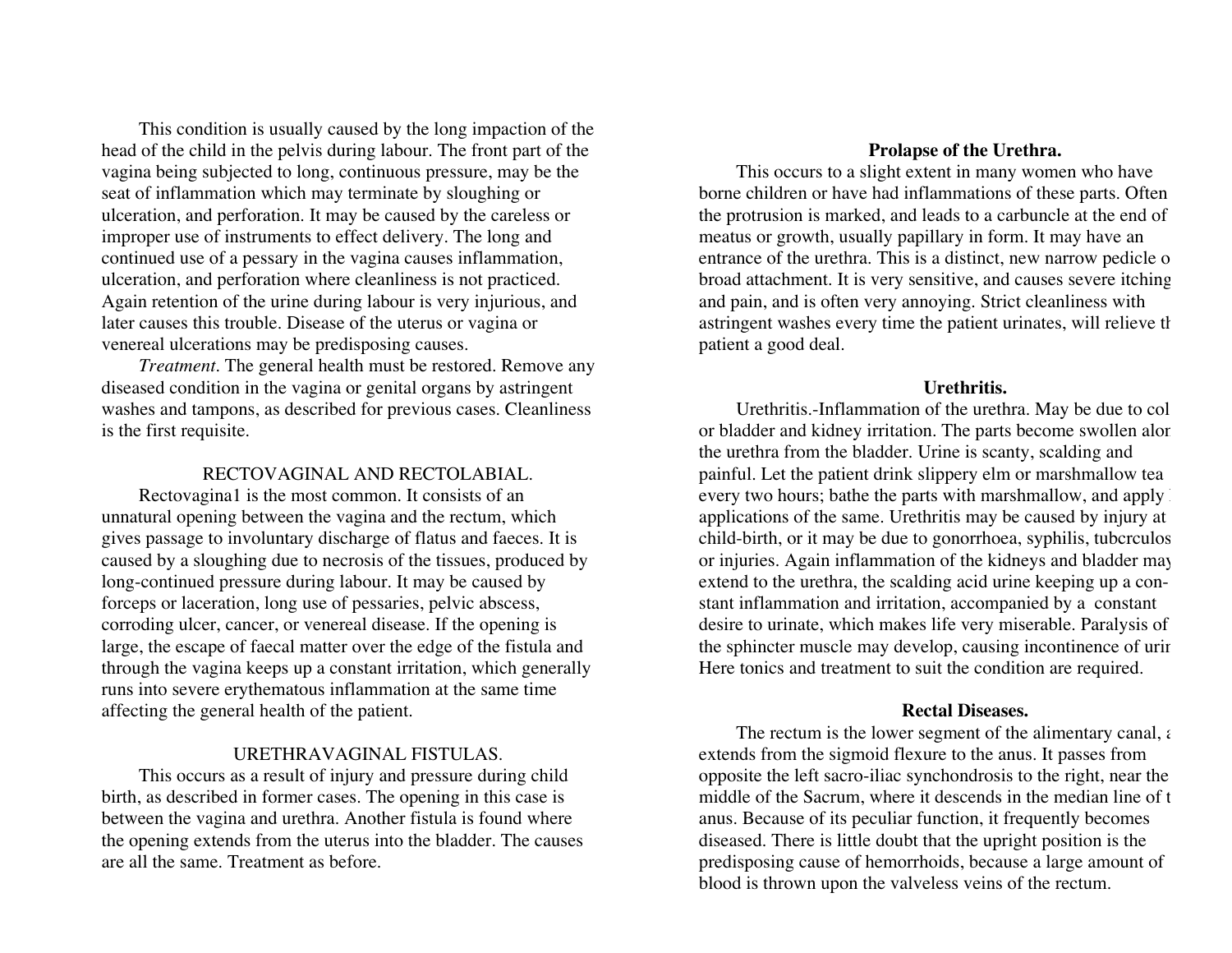The most common cause of haemorrhoids is constipation, induced by irregularities in sleeping, eating, exercising, and in not attending to the calls of nature. Fissures are usually the result of constipation causing a tear in the mucous membrane during the passing of hardened faeces. Ulceration may be caused by the pressure of the faecal mass on the blood vessels. Hemorrhoids

are either due to some pressure interfering with the return flow of blood, to straining coincident with their expulsion. Prolapsus and invagination are of frequent occurrence in constipated persons on account of straining and the dragging down of the bowel by the faeces. The mucous membrane of the rectum is very fragile, and is occasionally injured by the faecal concretions sufficiently to set up an inflammation which. may confine itself to the rectum, or extend into the surrounding tissue, causing ischiorectal abscess and fistula. Neuralgia of the rectum may accompany constipation, and is caused by the nerves being caught between the bony structures on the one hand, and a faecal mass on the other.

Strong drink and other forms of dissipation are responsible for many rectal ailments, and cause haemorrhoids to become worse, as does the continued use of purgatives, owing to the straining and irritation of the mucous membrane induced by them. Chronic diarrhoea may cause a prolapsus, ulceration, or haemorrhoids, on account of the frequent stools, tenesmus, and passage over the sensitive membrane of irritating discharges.

Thread-worms, pediculi, and anal eczema often start an itching about the anus which is difficult to arrest. Foreign bodies reaching the rectum by way of the mouth or anus often cause suffering. Many injuries of the rectum follow the frequent and

careless introduction of the syringe nozzle by persons in the habit of taking enemata. The large rectal veins in passing from without the bowel to the mucous membrane within, go through muscular buttonholes. It is believed by some that frequent muscular contraction around the veins results in their enlargement below, resulting in piles.

 Occasionally, the lavater ani and external sphincters beco hypertrophied and irritable due to the pressure of the faecal ma and thus interfere with defecation, or cause much pain by their frequent contractions.

Inter-pelvic diseases of women may disorganize the function the rectum, such as pressure upon the rectum by means of <sup>a</sup> displaced uterus or ovary, or of a tumour, and the extension of inflammation, causing adhesions to the rectum, or of any part o the gut to another.

## **Growths or Neoplasms of the Rectum and Anus.**

The rectum and anus are the seat of new growths as frequently as other parts. Adenoma (polypi) are found more frequently in the rectum than in any other part of the intestinal canal. Benign or simple adenomata. are common in childhood, and rare in adults.

On the other hand, malignant adenomata usually attack those of middle life, and are rarely seen in children. All rectal tumours have a tendency to become pedunculated, because they are dragged down daily by the faeces. Polypi are growths havin a narrow or pedunculatcd laminar attachment, with a large, movable, pendulous extremity. There are two kinds, soft and hard, and they vary from the size of a pea to that of an English walnut.

#### **Lipoma.**

Fatty tumours are occasionally met with, and are similar to fatty tumours in other localities. Fibroma papilloma, angeioma, dermoid cysts, and retention cysts are not uncommon on the inside and outside of the rectum and anus. Malignant growths a common in middle life, less common in old age, and rarer in childhood and are dangerous to life.

#### **Haemorrhoids.**

Haemorrhoids are vascular tumours of the mucous membrane of the rectum, the anus, or both. They may be externed or internal. The external are covered by integument, and the internal by mucous membrane.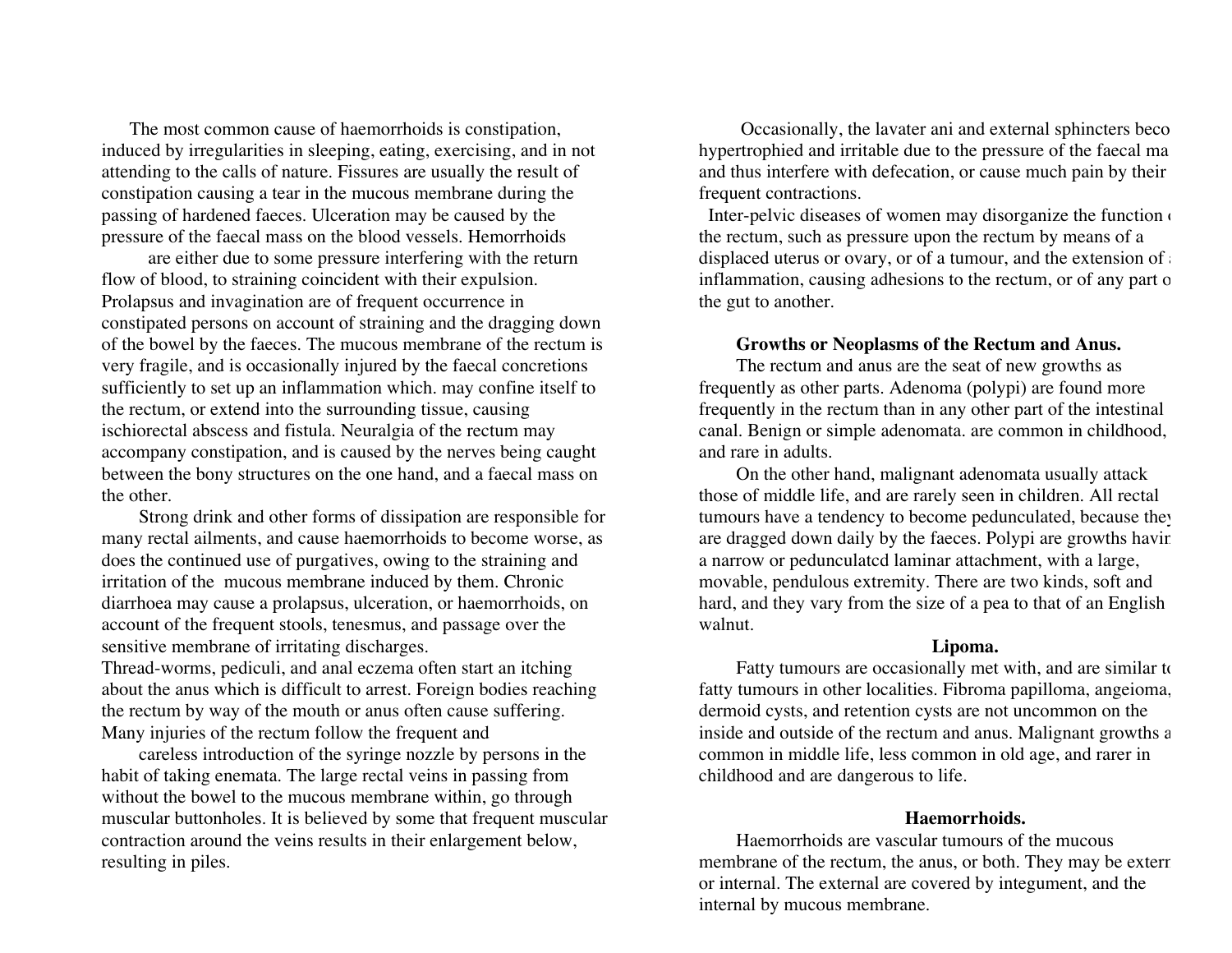Tumours, covered in part by skin and in part by membrane, are known as combination piles.

The larger rectal veins pass through the rectal wall by means of little slits. It is believed the return flow of venous blood is impeded by the contraction *of* the muscular fibres around them, and for this reason these little slits or buttonholes are an important factor in the causation of haemorrhoids, though there are other factors that play a much more important part because of gravitation, and the fact that the rectal veins have no valves. The erect position assumed by man has a great deal to do with the production of enlarged veins. Again, the faeces by the time they reach the rectum, are solid, and frequently cause venous obstruction. Certain obstructive diseases of the heart and liver, a retroverted uterus, stricture of the rectum, or urethra, chronic diarrhoea, cause piles, etc. Anything that forces an abnormal amount of blood into the rectum, or interferes with its return therefrom, may be regarded as a cause.

#### **External Haemorrhoids.**

External Haemorrhoids are of two kinds. When composed of hypertrophied folds of skin, they are called cutaneous; when filled with 80 firm dark clot, thrombotic. The first are usually chronic, and are the colour of the skin: the latter kind come on suddonly, have a bluish tint, and look like a bullet beneath the skin, and produce a sensation of fullness about the anus. When inflamed, a smarting is felt, and when relief is not to be had, the sphincter becomes irritable and the suffering is materially increased by its freqluent contraction.

## **Internal Haemorrhoids.**

There are two varieties, capillary and venous. 'l'he capillary are supplied principally by the superficial vessels of the mucous membrane, the venous by the veins of the mucous and submucous tissues. Capillary piles are broad, flat tumours that bleed readily and look very much like strawberries. Venous piles are of frequent occurrence and are composed of diluted veins.

They may be small, may remain within the bowel and bleed freely, or they may be large and protrude and may bleed occasionally.

The patient may feel a protrusion all or part of the time or a sensation in the rectum as if there was womething in the bowel that ought to come away, while the intermittent pain may be li g or excruciating, according to the inflammation. Bleeding varies from a small to a large amount. T'here is generally a spasmodi c contraction of the anal sphincters. The patient becomes very nervous and loses flesh. When the piles are ulcerated there is more or less eczema caused by the discharge.

*Treatment.-*Find out the cause and remove the same, if possible. Correct the diet by eating nonirritating substances. Avoid purgatives, eat vegetables, fruits, nuts, brown bread, lea n mutton, raw salads; avoid stimulants, such as alcoholic drinks, and coffee. Mr. Hool, of Bolton, recommended the following herbs :-

| Bur-marigold  | 1 oz.        |
|---------------|--------------|
| Yarrow        | $1 \Omega$ . |
| Ground Ginger | $1/2$ oz.    |

Mix. Boil in 4 quarts of water down to 2 quarts; strain, ad d 3-lbs. of molasses, and drink one teacupful every two hours unt the bowels move freely. T'hen take it four times daily'. T'his wi tone and strengthen the bowels and at the same time help to to n the rectum.

For bleoding piles use strong astringent injections of tho following in small quantities in the lower bowel :-Bur-marigolous Witch Hazel, Chickweed, and Comfrey. Also wash the parts aft each movement with this solution. This will be found benefici a At the 8ame time drink medicine as recommended by Mr. Hool All protruding tumours must be reduced before strangulation h a occurred. Patients should keep, off their feet and rest as much a possible.

 I have known patients eat Irish moss each morning, befor e breakfast, with benefit. Take a saucer of moss, add enough boiling water or milk to moisten, and eat slowly.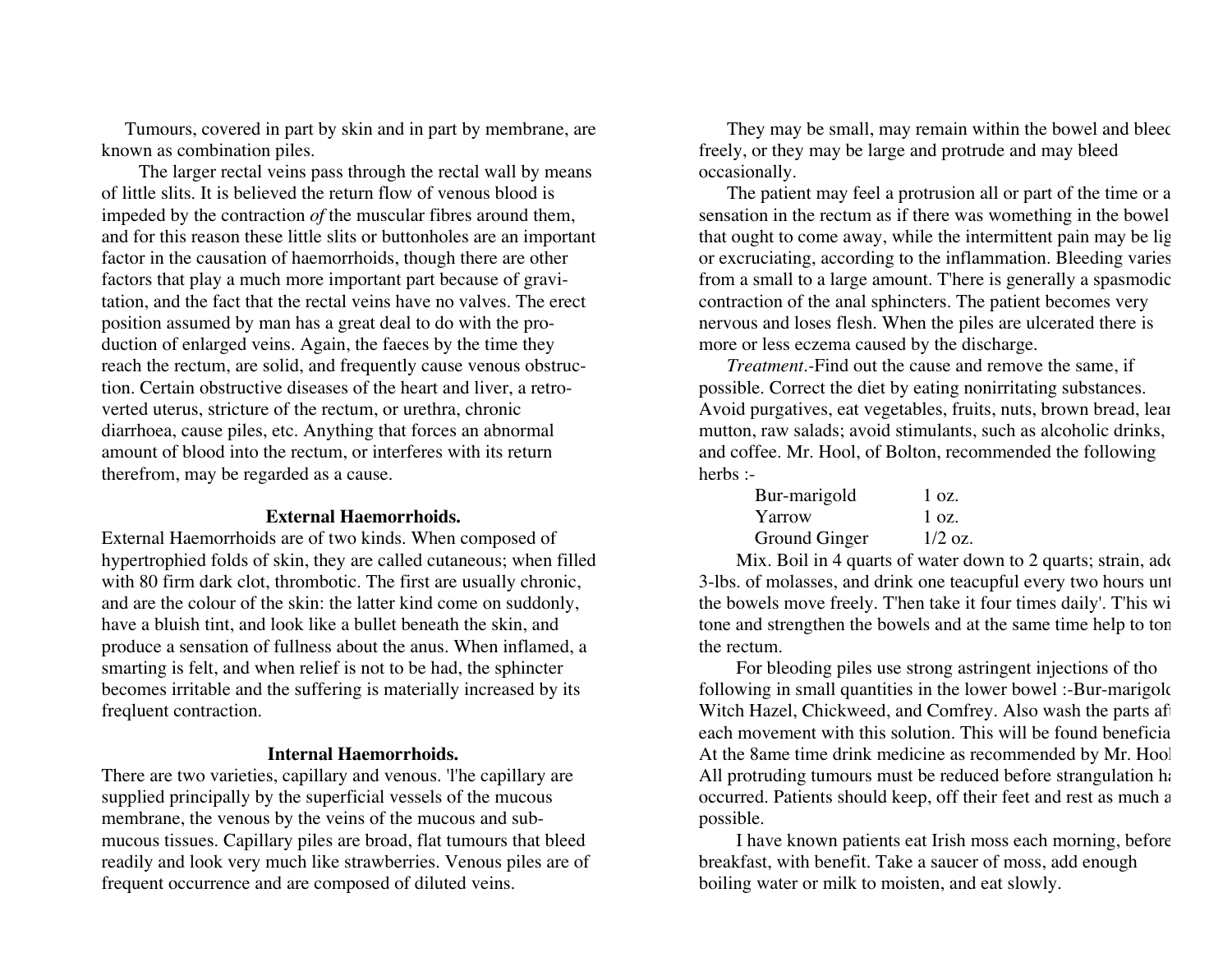Others have eaten bran in the same way with success. Some have taken one dessertspoonful of good molasses in half a cup of hot water before breakfast with good results.

I have also known of good results by the taking of a cup of hot water' in which one teaspoonful of salt was dissolved. T'his must be sipped very slowly, at least one half-hour before breakfast. This is also good in catarrh of the stomach, as it cleanses and at the same time helps the peristaltic action of the bowe1s. These cases can be helped by assisting Nature, as Nature is the best doctor.

Dr. Samuel T'homson,, of America, says rye and maize bread is an excellent remedy. Let it be constantly used for a time, and for a change, if necessary, substitute the bread made from whole wheat meal.

Another good remedy, he says, is a greening apple, to be eaten after each meal. 'l'his will keep the bowels in regular order longer than any kind of preserved fruit. He claims, the most natural animal physic is beef gall. Take 1 quart of beef gall, put it into a glass bottle of 3 or 4 gallons eapacity, then add 1 gallon of the best Hollands gin, and 1 gallon of the best sugar or molasses. Shake it well together and flavour it with Pennyroyal. This is an excellent corrector of the digestive organs. and well calculated to remove constipation of the bowels and restore their natural action. Take from a half to one glass night and morning. He claims it will correet the digestion and remove the costive state of the bowels, by which means the appetite is sharpened, the circulation quickened in the extremities, and the nervous system strengthened.

## **Diseases of the Kidneys.**

'lhe kidneys are situated one on each sidc of the spinal column just at the region where the last ribs join the spine, in the small of the back. The kidneys cannot be felt, except when lying down on the back. Affections of the kidneys sometimes cause pain in the back or in the neighbourhood of the kidneys, or are associated with sharp pain running down the front of the kidney into the groin.

In some instances kidney diseases are not accompanied by pain. Kidney trouble is generally well developed before it is found out.

The function of the kidneys is to drain from the blood cert elements of that fluid which are no longer required ; they also a as a filter for the body and separate from the blood waste material. This matter is washed out and escapes in the form of urine. This fluid excreted by the kidneys flows down a membra ous tube, about the size of a goose quill, called the ureter, and i thus emptied into the bladder.

The kidneys are subject to many diseases and changes. 'Congestion of the kidneys is due to increased pressure in the arteries, as from hypertrophy of the heart, or to obstruction of th venous circulation. The first cause brings about an abundant secretion of urine; the second scanty, high-coloured urine.

Acute inflammation of the kidneys involves, chiefly, the small urinary tubes, which become blocked causing suppression of the secretion of urine. It occurs very frequently in fevers, commonly a result of exposures to cold. Chill is followed by fever and sharp pain in the region of the kidneys, frequent urination, or suppression of urine; urine opaque, bloody, or of a da or dirty brown colour. Dropsy changes from one part of the bod to another, as from the face to the feet and ankles, or the reverse There win be pain nnd tenderness in the small of the hack, som times extending to the groins and bladder, with headache and feverishness.

Give the patient strong infusions of Pleurisy Root and Marshmallow, apply hot fomentations over region of kidne and keep on a light diet.

Haemorrhage from the kidneys cannot always be positivel distinguished from haemorrhage of the bladder and other parts the urinary organs, unless symptoms of suppression of the urin occur, such as nausea, vomiting, or dropsy, as sometimes happe in consequence of the blocking of the tubes of the kidneys by clots.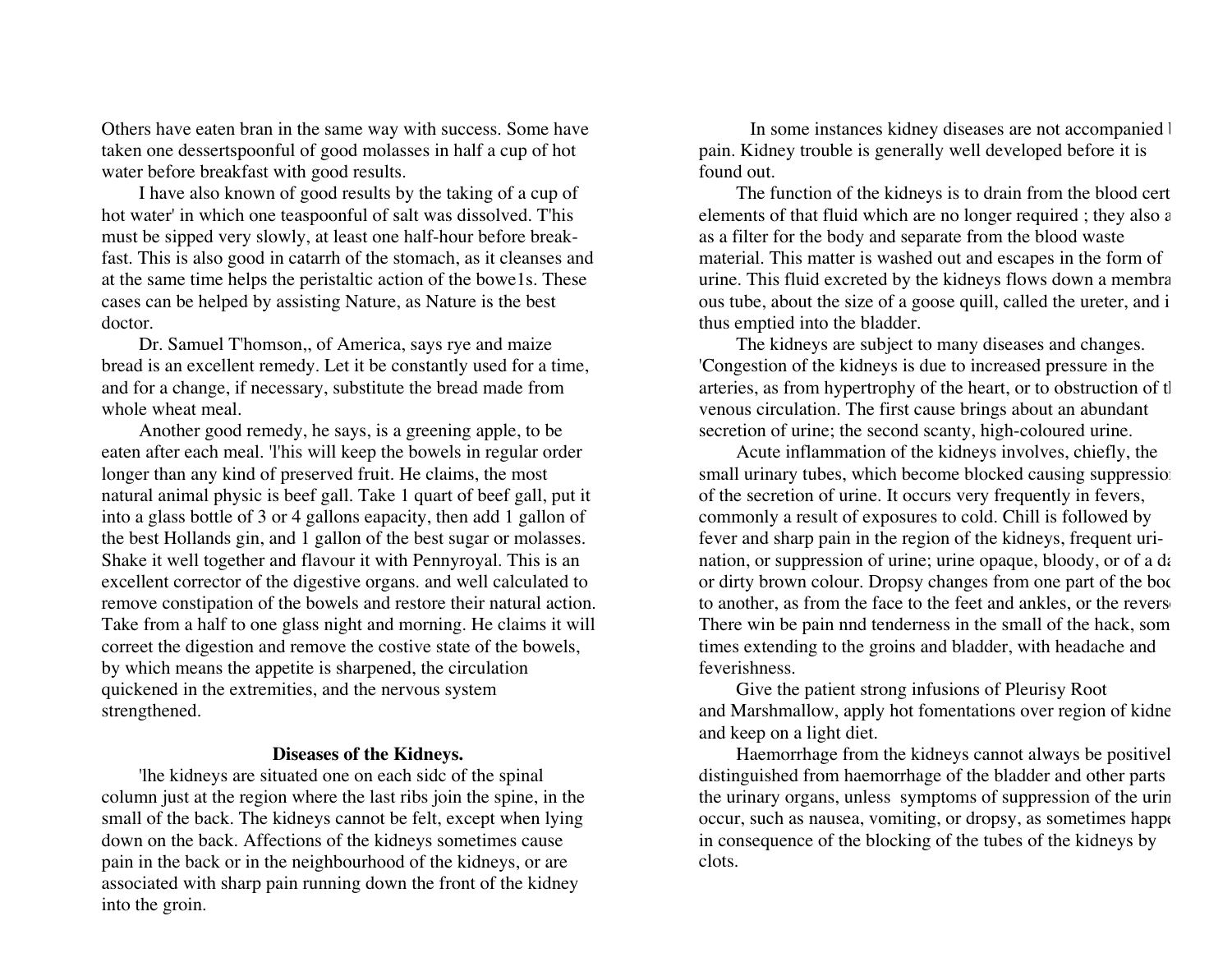As a general rule, clots are more frequent and abundant in haemorrhage from the bladder than in haemorrhage from the kidneys. Bleeding may result from accidents, gravel in the pelvis of the kidneys, congestion, or renal apoplexy. The urine is bloody and coagulntes when heated; bleeding is excited by exercise, and clots in the urine. '

#### **Movable and Floating Kidney.**

Mobility of at least one kidney, usually the right, is present in more than one-third of all women suffering from pelvic diseases. The terms "movable" and "floating" kidney indicate simply different degrees of mobility. When the kidney is movable to such a degree that it falls as low as the umbilicus, it is said

to be floating; when mobility is less than this, the case is one of movable kidney. By examination we find a movable tumour of the size and shape of the kidney, usually felt below the ribs on the right side; pain in the region of the kidney, and a dragging sensation across the abdomen, with palpitation of the heart and nervous headache. The organ can he returned to its normal p1ace and kept there by pads and a natural abdominal supporter. Strengthen the kidney by tonic medicines; and build up the general condition of the body.

#### **Stone in the Kidney, or Gravel.**

This is an exceedingly painful affection, and may easily be mistaken for ordinary colic, or the passage of gall-stones. Gravel originates in the kidneys, sometimes passing through the ureters to the bladder.

Symptoms: Small concretions and brick-dust sediment are passed in the urine. There is a sharp pain in the kidneys, and acute pains dart from the kidney to the bladder and down the thigh. There is a great desire to pass urine, with no effect. The attack may last for half an hour or longer, then cease. Vomiting with severe headache occurs, then ceases until the next attack. Apply hot fomentations or Flaxseed poultices and give hot tea every two hours mnde from Marshmallow, Wild Carrot, and Parsley Piert, in equal parts, using 1 oz. to one pint of water.

#### **Uraemia.**

This is an infection due to the accumulation in the blood o waste material or body poisons, which should be thrown off by the kidneys. The poison may be carried through the blood or along the urinary tract, or through the lymphatics, by contiguity It is common in females, often occurring during child-birth or  $\epsilon$ the effect of severe constipation, peri-renal abscesses due to appendicitis, or infection from the gall-bladder.

#### **Abscess of Kidney.**

This cannot in all cases be distinctly distinguished from other affections of the kidney and its region.

After a time a lump is found about the region of the kidney accompanied by severe pain in the small of the back, shooting pains in the thighs, ureters, and bladder. It is increased by pressure. It begins with a chill, followed by fever, vomiting, scanty and high coloured urine containing pus and blood. Fomentations must be kept over the kidneys. . Give Compositio Yarrow, and Peppennint to produce copious perspiration, and l the patient drink freely of distilled water.

## **Cystitis.**

This is due to some infection or inflammation in the kidne extending down the ureters to the bladder from pelvic inflammation, or from contiguous parts.

The severity of the symptoms varies greatly. There may be frequent and painful urination, changes in the character of the urine; or pain may be felt deep in the lower part of the abdomen It is often of a burning or smarting character, and accompanied loss of appetite, derangement of digestion, and debility. Hot sit

baths, and Marshmallow or Slippery Elm drinks, will help relieve and heal the mucous membrane. Treatment :-Marshmallow, Comfrey, Cornsilk, Parsley Piert, Wild Carrot, Yarrow and Gravel Root-each 1/2 oz*.* Boil 1 oz. in one pint of water for 10 minutes. Strain and drink one wineglassful four times daily.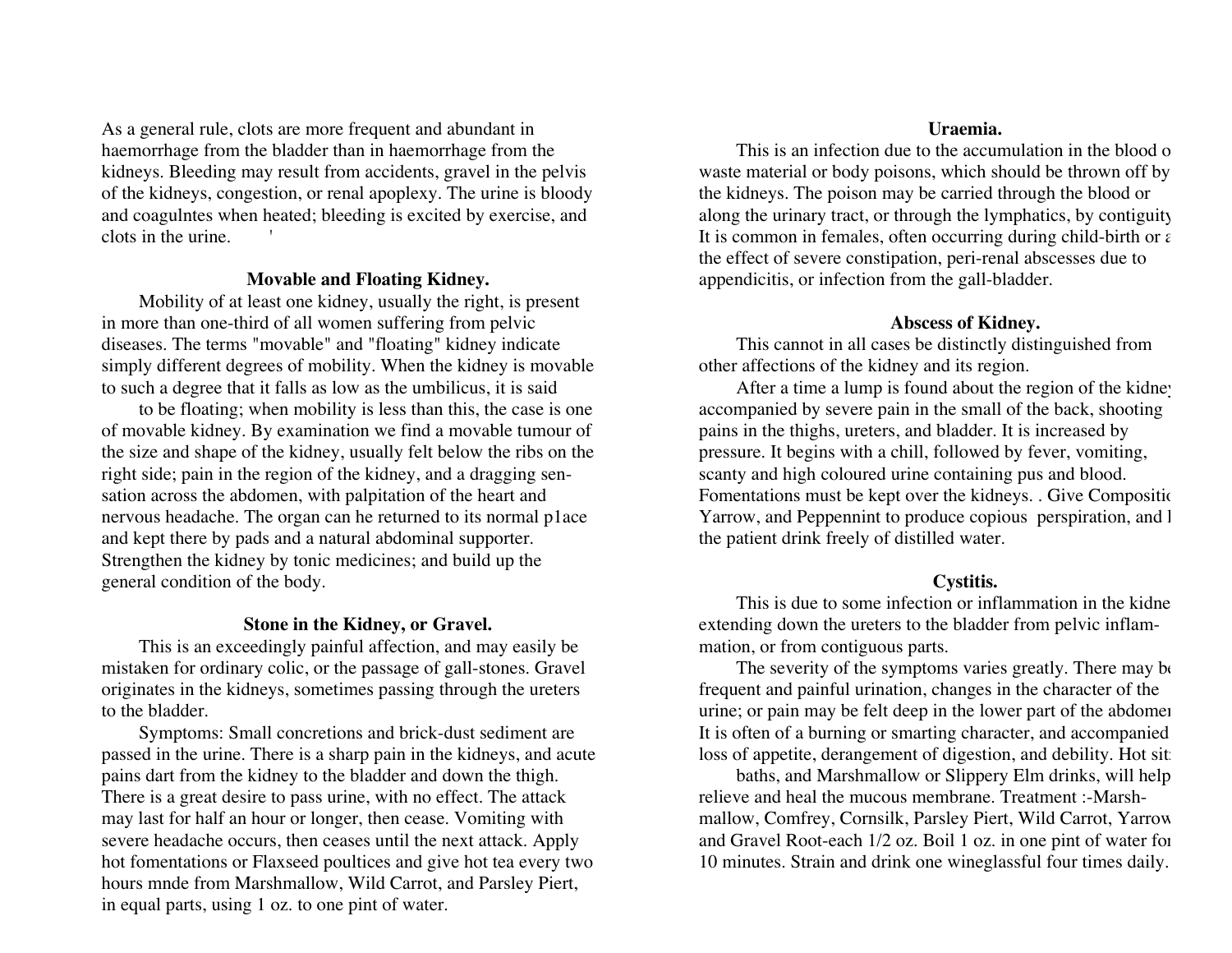## **Irritability of Bladder.**

This is very common, and is due either to neglecting to relieve the bladder, or to acid urine, which causes straining after urination.

#### **Spasms of the Bladder**.

This may be due to nervous troubles, and occurs in nervous and hysterical women. There will be incontinence or retention of urine; a desire to pass urine, but inability to do so; violent pain, with intervals of complete relief. The spasms may extend to the rectum. Use same treatment as for inflammation of bladder, combined with nervines.

#### **Peritonitis.**

Inflammation of the peritoneum, or membrane which lines the abdominal cavity and covers all the pelvic viscera. The ligaments supporting the uterus are formed of folds of this membrane; also the covering surrounding the uterus. Peritonitis is a not infrequent accompaniment of the various inflammations of tile womb itself, the inflammatory process extending from this organ into the tissues around it, and which may easily spread to other parts. If the entire membrane is inflamed, the disease is one of the most dangerous affecting the body, and usually results fatally; but if only a portion of this extensive surface becomes in flamed. the patient may escape without serious consequences.

The most common causes of this most serious trouble are usually secondary to an inflammation in some one or other of the abdomina1 organs, most frequently to the inflammation of the womb which occurs in child-birth. Sometimes disease of the intestines, attempts at abortion, imprudence during menstruation, inflammation of the womb or ovaries, injuries from instruments, or coition will cause peritonitis. It is often spoken of as puerperal septicaemia, as it is contagious; that is, it can be conveyed to other women during delivery by the hands of a nurse or physician. It may be due to sudden fright or great nervous excitement, over-exertion , or injudiciousness in various ways soon after or during delivery.

 The symptoms vary according to the severity and location of the case, as well as the previous condition of the patient. There is frequently a pronounced chill followed by hig fever; pain and tenderness in the lower part of the abdomen, aggravated by movements of the body. Sometimes nausea and vomiting occur.

In other cases the onset of the illness is more gradual. It usually commences suddenly with a chill of varying intensity, starting by a mere shivering and increasing to a violent shaking followed by a rise of temperature. The countenance becomes pinched and carries a look of agony, and there is general restlessness. The bowels are constipated, the abdomen swells rapid and becomes enormous and tender; the least movement or nois causes severe pain. The patient lies on her back with the knees drawn up.

Treatment should commence as soon as the first symptom manifest themselves; delay is fatal. First get the patient to pers freely. If constipated, give injections to the bowels. Place over abdomen hot fomentations of Smartweed and Mullein Leaves, Flaxseed and Red Pepper. Give internally a tea made from a strong infusion of Pleurisy Root and Ginger, with a little Tinct of Myrrh and Lobelia added. Liquid food only must be given u the patient is well on the way to recovery.

Healthy women need have no fear of a tedious or painful convalescence if they will drink tea made from Raspberry Lea three or four months previous to confinement. The patient is enabled to endure what might otherwise prove severely exhausting. The Raspberry Leaf tea strengthens and cleanses th female organs and helps Nature to work in a more easy and harmonious way.

## **Puerperal Convulsions.**

This is a most serious condition, occurring about the time delivery or confinement. The convulsions may occur during th last three months of pregnancy.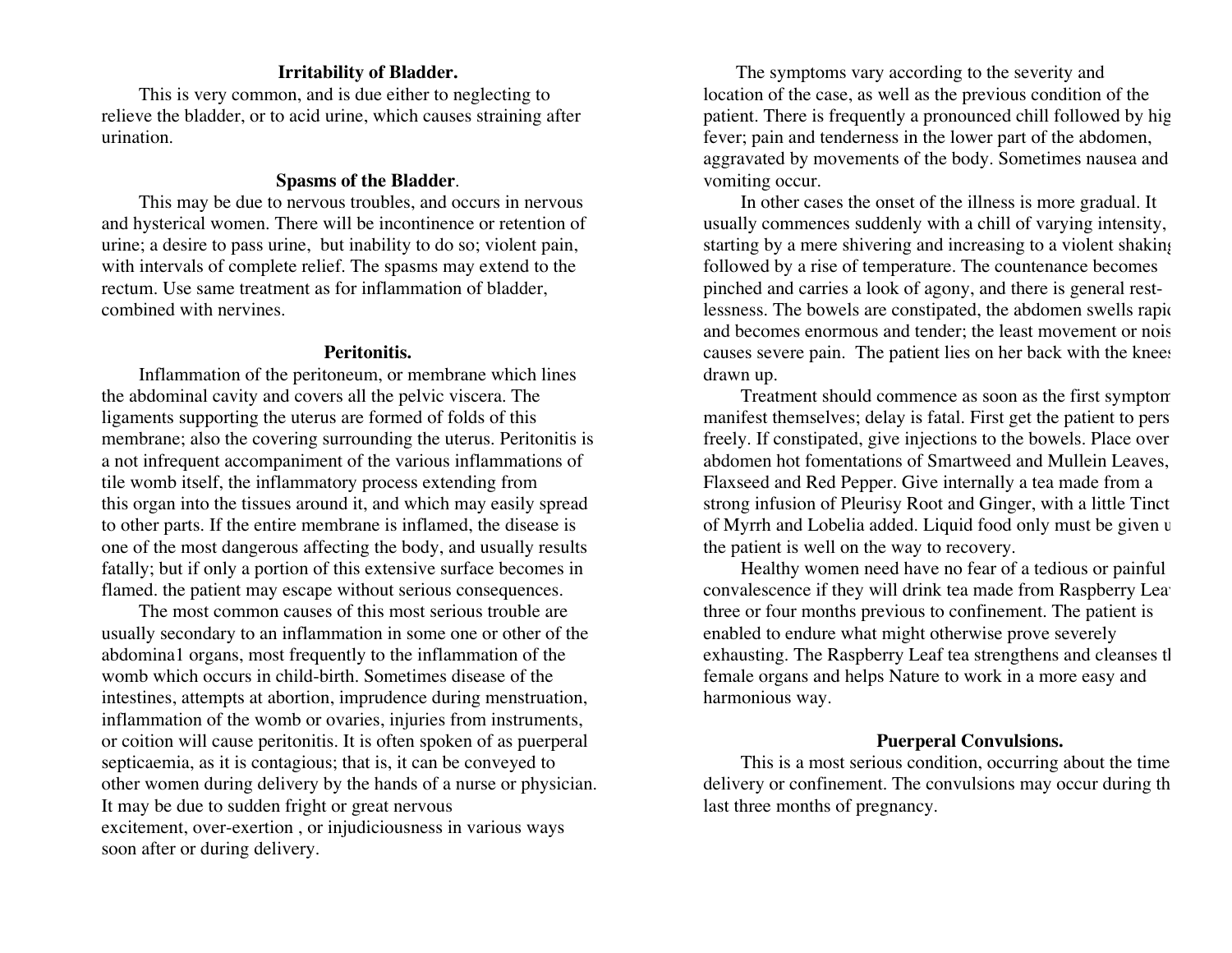The feet swell continually, and there is a pain in the top of the head and back. Often derangements of vision and of hearing, and pain in the abdomen are experienced. Before a fit the pain in the head becomes intense, the convulsion itself throwing the body into the most violent contortions. After its subsidence the patient remains stupid. If the patient's health is seriously impaired, it may be necessary for the physician to induce labour in order to save the life of the mother. If the paroxysms occur just before delivery there is no need for anxiety. The urine must be examined during the period, and the patient given kidney medicine, together with Raspberry Leaves. Keep the patient perspiring freely and regulate the bowels.

## **Milk Leg.**

An inflammation in some of the large veins and lymphatics leading from the thigh into the trunk. All a result of the obstruction to the return of blood from the limb, there occurs a swelling, often of enormous extent, causing a peculiar, pearly-white hue of the skin. It is called Milk Leg on account of this colour of the skin, and from the fact that in this, as in the other affections of child-bed, the milk is often suppressed.

The disease may occur ut any time during the first month after delivery. It usually begins within ten days. There is a feeling of weight in the pelvis and pain in the groin or hip. There is a severe chill, followed by fever, after which the swelling begins in the groin and progresses down the leg. Within a few days the entire limb is white and swollen, and feels, as patients often say, as if it wore a wooden leg. It is due to some infection at childbirth carried into tho veins by the lymphatics.

It is a very painful and troublesome affection, fortunately rarely fatal. With proper treatment and rest, the limb usually resumes its original size and proper functions. The limb must be kept elevated, and bandaged with flannel.

## **The Sympathetic Nervous System and the Relation to Different Diseases. Breasts.**

'I'he breasts are accessory to the organs of generation, the purpose being to supply nourishment to the infant from the tim of birth until the teeth are sufficiently developed to masticate solid foods.

The entire sexual system is abundantly supplied with blogvessels and nerves, which build up tho waste tissues in health, warn us of danger in caso of disease by reflexes from the uteru the breasts, through the sympathetic nervous system and gangl connecting the abdominal brain. For example, the breasts or mammary glands are connected to, tho abdominal or pelvic brass by three distinct routes. (1) By the nerve plexuses accom-pany the mammnary arteries and subclavian arteries, then direct to the abdominal brain; (2) by the nerve plexuses accompanying tho intercostal arteries to the aorta and its brain; (3) by the nerve plexus accompanying the epigastric superior and inferior arteri to the common iliac, whence the route (plexus) follows the arte of tho round ligament to the plexus uterina, whence the route i direct to the pelvic brain and uterus,

By stimulating or irritating the nipple with light friction, massaging the breasts, the abdominal brain is reached by these three routes. Result: the uterus is induced to contract more frequently. Again, the uterus can be stimulated to more vigorous contractions by drinking hot fluid, which transmits the stimula over the gastric plexus to the abdominal brain, where it is re-organised und sent directly to the uterine plexus, which incites the uterus to increased peristalsis.

Through the sympathetic system, reflexes are carried fro the uterus to the breasts by the channels or plexus mentioned. Always where there is inflammation in the uterus or womb, su as endometritis (inflammation in the lining of the uterus) or parametritis (inflammation on the covering of the uterus), or ovarian trouble the breasts will be tender to touch and sometim inflamed.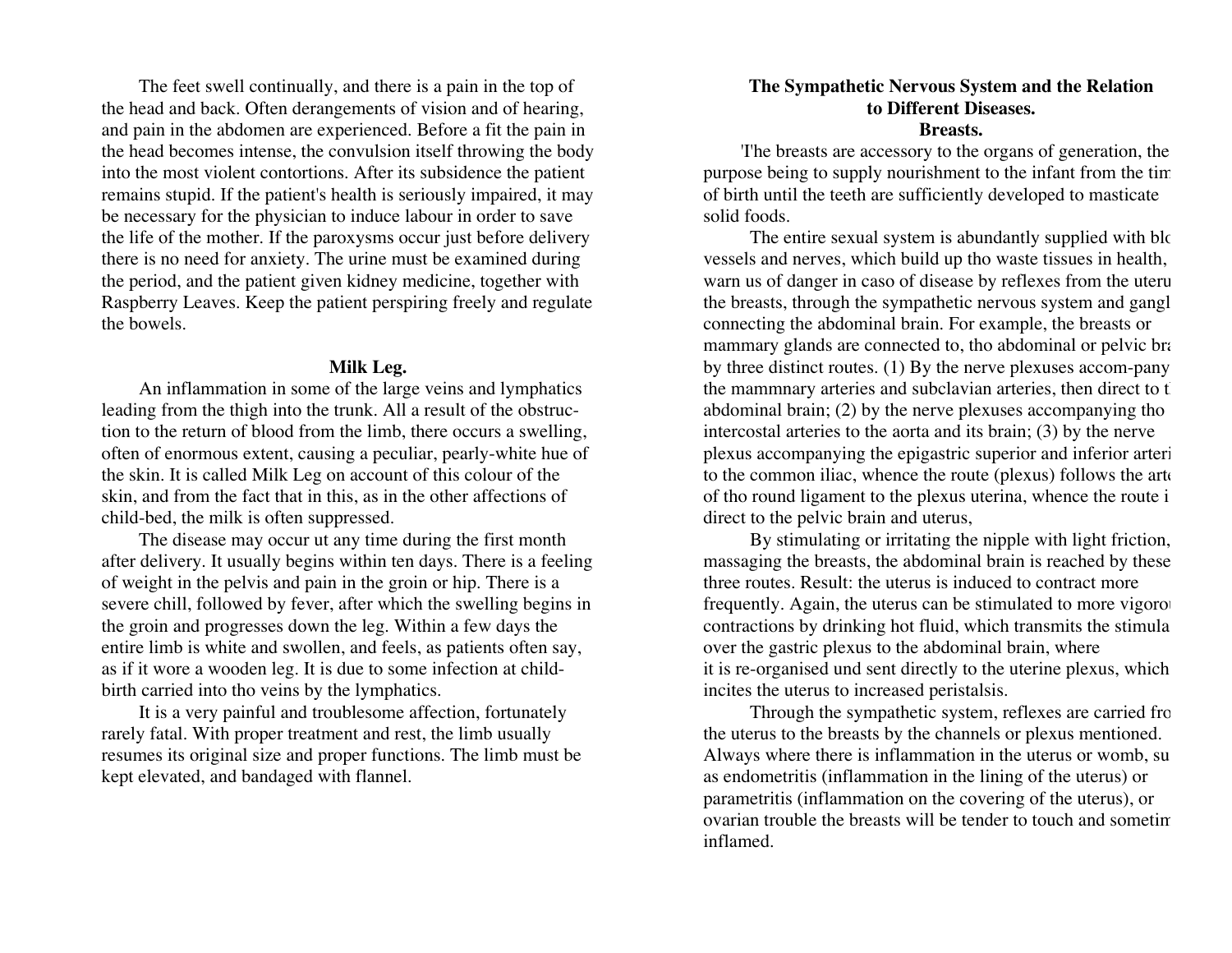The same condition is seen in young girls at puberty, as the female organs develop and grow. The breasts are very tender and sensitive; they often become large and painful, caused by sympathy with the genital organs. Very often women complain of painful breasts, and treat them for breast conditions, while the real cause is in the pelvic organs. First treat these organs and remove the cause, then the breast trouble will disappear. Again, we have disturbances in the digestive tract from uterine changes, through the sympathetic system. Chronic uterine disease will produce remote malnutrition and reflex changes. Take, for example, a case where the digestive tract is deranged on account of pregnancy. In the first place, vomiting arises from trauma, i.e., stretching of the uterine nerves by an expanding foreign body (embryo) and the dragging of the neck of the uterus on to the neck of the bladder. This dragging or pressure on the neck of the bladder disturbs the spinal and sympathetic nerves massed there. The irritation is carried up the hypogastric plexus to the abdominal brain. When the irritation arrives at the abdominal brain, the force is reorganised and sent out on the various nerve plexuses which radiate from the nerve centre. If the force is emitted along the gastric plexus, which is probable on account of its large size, the stomach receiving sympathetic nerves from the three branches of the celiac axis will suffer, and, vomiting is likely to occur. If the troublcs of the stomach resulting from reflex disturbances from the uterus by the way of the hypogastric plexus be studied anatomically and physiologically, it may be considered that the stomach is affected' in two distinct parts; first, its muscular wall (Auerbach's plaxus); second, its glandular or secretory apparatus (Meissner's plexus). When the irritation from the generative organs travels up the hypogastric and ovarian plexuses to the abdominal brain, it is then reorganised and emitted along the gastric plexuses to the automatic gastric ganglia known as Auerbach's plexus. It affects Auerbach's plexus first because it there first meets it in the muscles. T'he result of the irritation of Auerbach's plexus is irregular action of the muscles of the stomach-nausea or vomiting.

When the irritation goes farther along the gastric plexus it mee Meissner's plexus, which lies just beneath the mucous membra and controls gastric secretion. If Meissner's plexus is considera irritated it may cause excessive or deficient secretion of the flu or the fluids may be secreted in disproportionate quan-tities. The result will be indigestion and fermentation, causing the development of gases.

 The reflex irritation from the uterus may be of such a nature that Auerbach's plexus may be insufficiently stimulated, causin paresis of the stomach wall; or the Meissner's plexus be so littl stimulated that it will not secrete sufficient gastric fluids, The track of the nervous irritation is definitely from the generative organs, through the hypogastric plexus, to the abdominal brain where it is reorganised and emitted to the various viscera. This explains how uterine diseases create stomach trouble, and vice versa.

It may be noticed in some cases of violent vomiting that digestion and nourishment are quite good. The above shows th Auerbach's plexus is the main one affected (muscular), while Meissner s (glandular), the one which really digests the food*,* i not much affected.

In such cases it does not matter what disease of the generative organs there is, if irritation arises and is reflected to abdominal brain, Inflammation, tumours, or the local manifestations of the menopause, will act similarly, according to the degree of irritation.

'l'he reflex irritation of the abdominal brain will cause Meissner's plexus to secrete (1) too much secretion (diarrhoea) (2) too little secretion (constipation), or (3) disproportionate secretion (fermentation). The same thing will occur in any secondary organ-i.e., too much, too little, or disproportionate secretion.

A woman who has a lacerated cervix of the uterus (result child-birth) will go through various stages for years, and end in being a confirmed neurotic. The first stage is irritation from the endometrium, due to infection from the laceration of the cervix and perinium.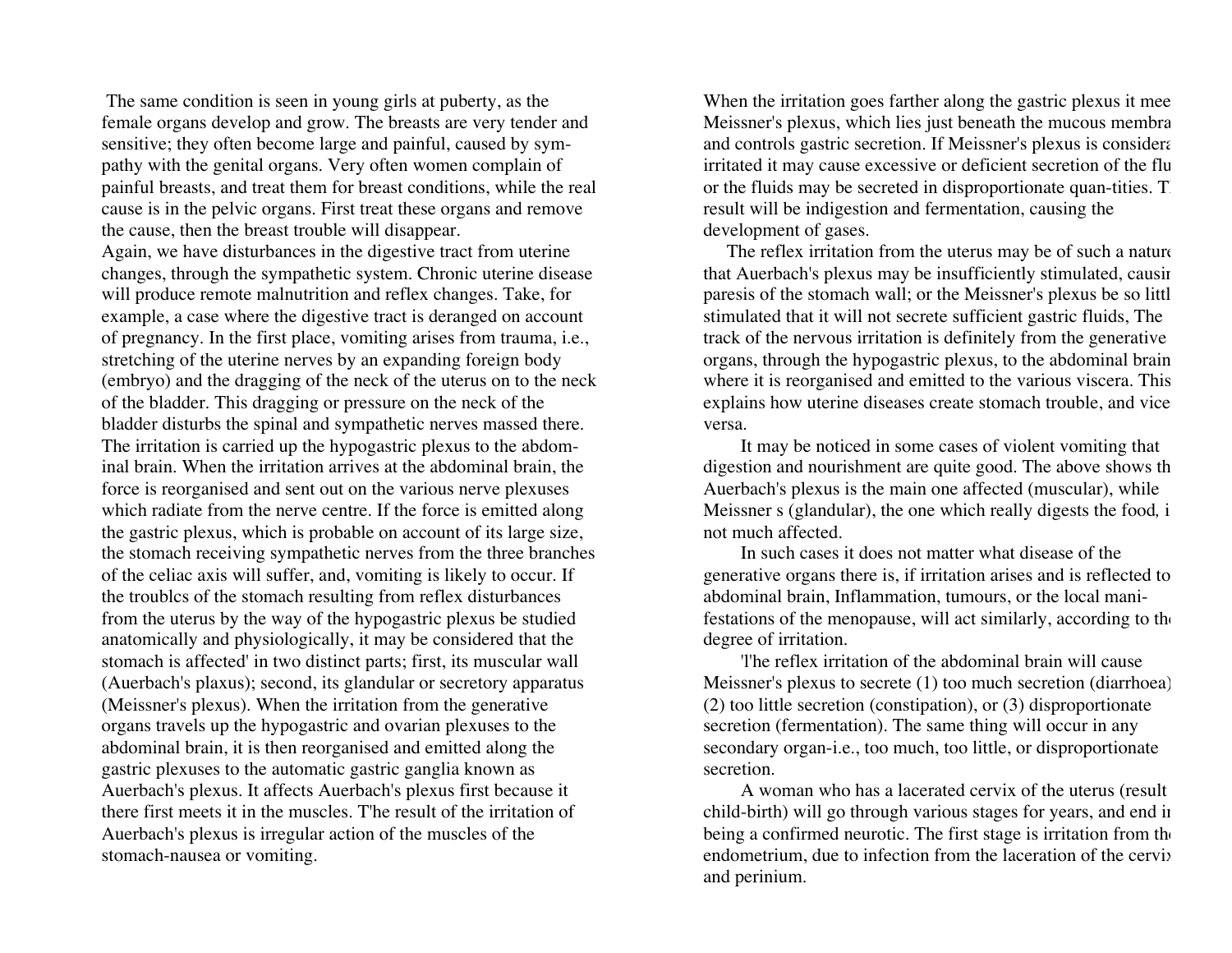The second stage is indigestion, as a result of the long-continued irritation arising from the genitals and passing up to the abdominal brain, and on to the Meissner and Auerbach of the digestive tract. T'he third stage is malnu1trition, due to the longcontinued indigestion. The reflex irritation goes on continually. The fourth stage is anaemia, resulting from the indigestion and malnutriIion, hence a general breakdown of the whole system The fifth stage is necrosis, which is due to the nervous system having been bathed in waste-laden blood for years,

The liver is very often disturbed by disease of the gencrative organs (acute or chronic), through the sympathetic nervous system, as this organ is highly supplied with sympathetic nerves, Irritation starts from a diseased pelvis and travels up the ovarian and hypogastric plexuses to the abdominal brain. Thence the irritation is reorganised in the abdominal brain and emitted along the hepatic plexuses. The automatic hepatic plexuses are unduly and irregularly stimulated at times of activity and rest. 'l'he result is that the rhythmical function of the liver is deranged, resulting in the destruction of bile, glycogen, and urea. In a normal condition, the liver is induced to perform a rhythm by its automatic plexuses, made by the elasticity of its capsules. The rhythm is made up of two distinut stages-a time of activity or expanding, and a time of repose or contraction.

Chronic disease of the pelvic organs will excite impulses which travel to the abdominal brain, directing them to the liver at such uncertain times that the liver never performs its activity nor rest, without a more or less attempt to induce irregular rhythms. The final result is that the rhythm of the liver is disturbed and that the cell-products of the liver are formed irregularly. Bile, glycogen, and urea arc formed excessively, deficiently, or disproportionately, and end in malnutrition. The skin is yellow and sallow, and the urinary products are abnormal.

Disturbances of the liver are very common during pregnancy and menopause, as just described, and frequently induce liver disease, owing to reflex irritations.

 The heart, too, is affected in pelvic diseases. It has very manifest peripheral sympathetic ganglia, and is largely under t control of the sympathetic nerve. When the pelvis contains diseased generative organs, the irritation arising travels up the ovarian and hypogastric nerves to the abdominal brain. From

the abdominal brain two roads lead to the heart. One roa d through the great splanchnics to the cervical ganglia, and, as t h ganglia act as little brains, the force is here reorganised and se n directly to the heart. Of course, all irritation comes irregularly so aids in disturbing the heart's rhythm. But spinal or cranial nerves prohibit rhythm, so that the main forces from the abdominal brain travel up the pneumogastrics to the fourth ventricle, and the irritation is thus reflected directly to the hear Irritation, especially that coming along a cranial nerve, quickly affects the rhythm in any viscus. In like manner, irritation fro m diseased generative organs may reach the heaart by first going the abdominal brain and then through the splanchnics to the pneumo-gastrics and to the heart.

As a result the heart palpitates and beats irregularly, and t is very common in female diseases. Palpitation is most manife at the menopause or change of life. In pregnancy the heart prepares for the emergency by thickening its walls, and is generally no worse for undergoing the extra work incident to gestation. But if there be a tumour in the pelvis, which is continually emitting irregular reflexactions, and disturbing the rhythm of the Heart, then sooner or later it is weakened and degenerated. There is no organ so manifestly affected in the menopause, as the heart.

The heart palpitates at menopause because the accumulate energies of the abdominal brain find an easy outlet through th e splanchnics and pneumogastrics. The menopause often requir e several years for its completion, so that the abdominal brain c a get accustomed to controlling and distributing the accumulate d energies which were once expended in the menstrual rhythm.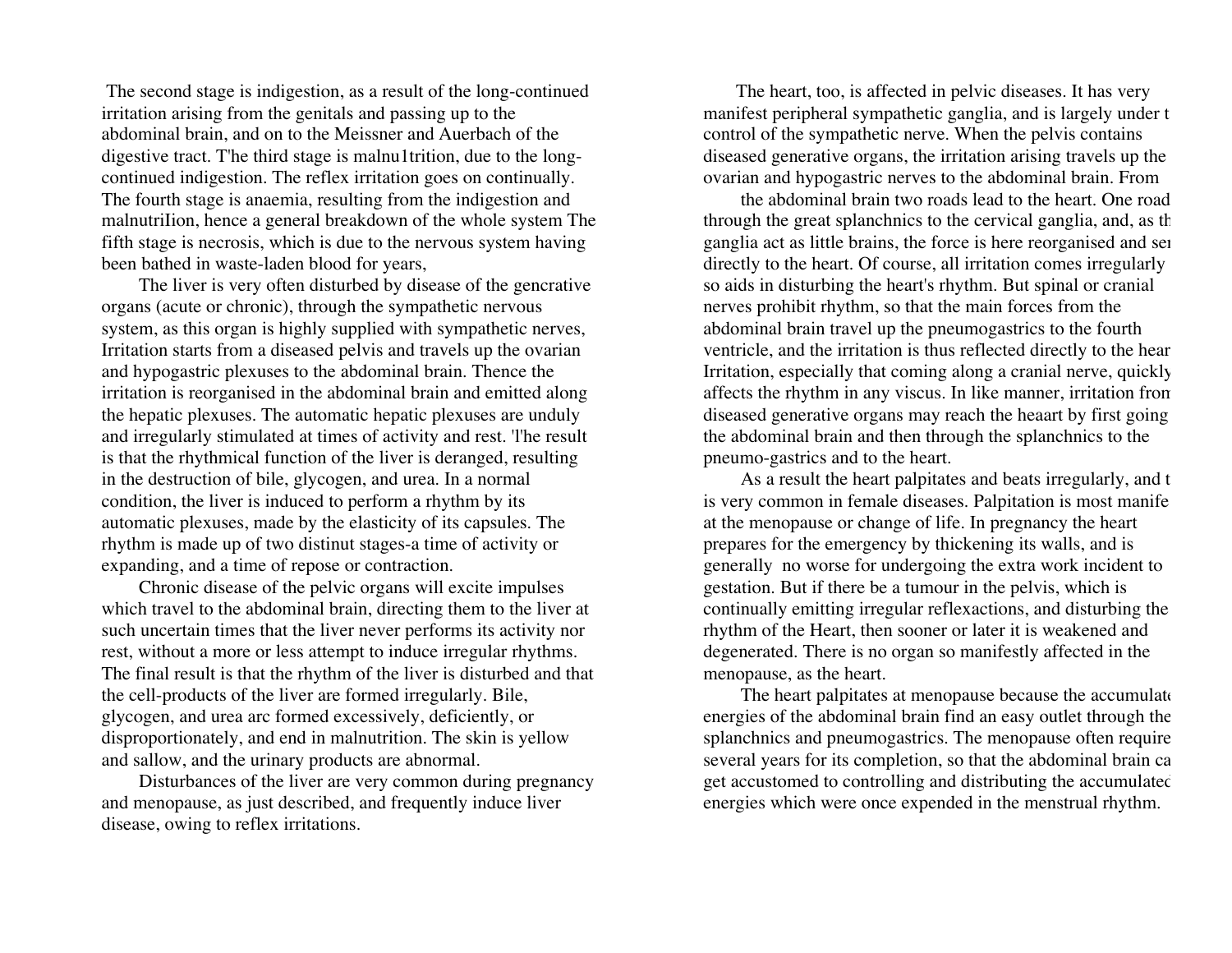For these reasons women passing through the menopause which is the most critical time of a woman's life, should take life quietly, free from worry and care, otherwise they will end their days as nervous wrecks. A woman who is fortunate enough to pass through these changes with little worry, work, or anxiety, should live to a ripe old age.

The same kind of reasoning is applicable to the spleen. Diseased generative organs reflect their irritation to the abdominal brain and then to the spleen. Irritation always proceeds irregularly, disturbing the rhythm of the spleen, thus creating malnutrition, and showing its disturbance by pigmentary deposits in various portions of the body.

ln the sympathetic nervous system the kidneys play a vast and immeasurable role. The uterus and kidneys have the highest nerve and blood supply of all the abdominal viscera. The nerves of the urinary tract pass from the abdominal plexus, which are solidly and compactly anastomosed with each other and with all the abdominal sympathetic plexuses, thus connecting the urinary tracts intimately and profoundly through the nerve plexuses with all the other abdominal viscera.

The kidneys, uterus, ovaries, and oviducts develop from two very small points in the embryo called the Wolffian bodies. These develop from the mesoblast, as do the muscles, blood and lymph vessels. In this way the kidneys and genitals have an intimate and close connection. 'I'he abdominal brain sends out a vast chain of nerves to the kidneys on each side, and the same to each side of the genitals in male and female. Diseases in the genitals, whether tumours or inflammatory processes, produce in the urine not only diminished solids, but also diminished fluids. Again, on the other hand, diminished kidney excretion produces diseased or at least disturbed genitals. Very often 1 have noticed in women with diseased genitals and deficient renal secretion, that by giving diuretics in small and oft-repeated doses, the diseased genitals will often improve. Diseased genitals irritate the kidneys by reflex action. This is accomplished through the abdominal brain.

If by some irritation in the pelvis or abdominal brain the kidney begins to secrete insufficiently, the whole organism, together with the ganglionic nervous system, will become poisoned from non-elimination. Due to this peculiar reflex acti of which the abdominal brain is capable, disease of the pelvic organs may be cured by diuretics, diaphoretics, or cathartics. Effective diuretics relieve many pelvic pains. Baths and diaphoretics subdue many neuralgias, and cathartics disperse dragging pains.

A woman may have a sound kidney, so far as chemical examination of the urine may indicate, and yet reflex action fr o the genitals may induce it to secrete deficient or excessive flui d or solids, which not only further disturbs the genitals with was laden blood, but disarranges the fine balance in other viscera, a well. Wherever this waste-laden blood proceeds, it produces no points for reflex irritation, unbalancing the whole system. Duri menstruation girls show distinct clinical symptoms of pain in t region of the kidneys, and of variation in urinary secretion, showing the close relation between these and pelvic disturban c and that this pain in the kidney region is due to reflexes from t h menstrual organs, the uterus, and oviducts.

Very often abdominal tumours are followed by kidney disturbances which are chiefly chronic, and are due to reflex irritation.

#### **Floating or Movable Kidney**

called Nephroptosis, is an excessive renal mobility. The kidney is a mobile organ, not absolutely fixed. It moves with respiration, perhaps for a range of half an inch or so. The caus e of movable kidney are many:-Lowered vitality, rapid loss of perineal fat, rapidly-repeated gestations, hereditary degenerationdebilitating diseases, and yielding of diaphragmatic supports. Women with relaxed abdominal walls fre quently suffer most. The renal secretion may be deficient, excessive, or disproportionate. The patient complains of nausea, vomiting, and draggi n pains. She gradually becomes neurotic from reflexes due to trauma on the renal plexus.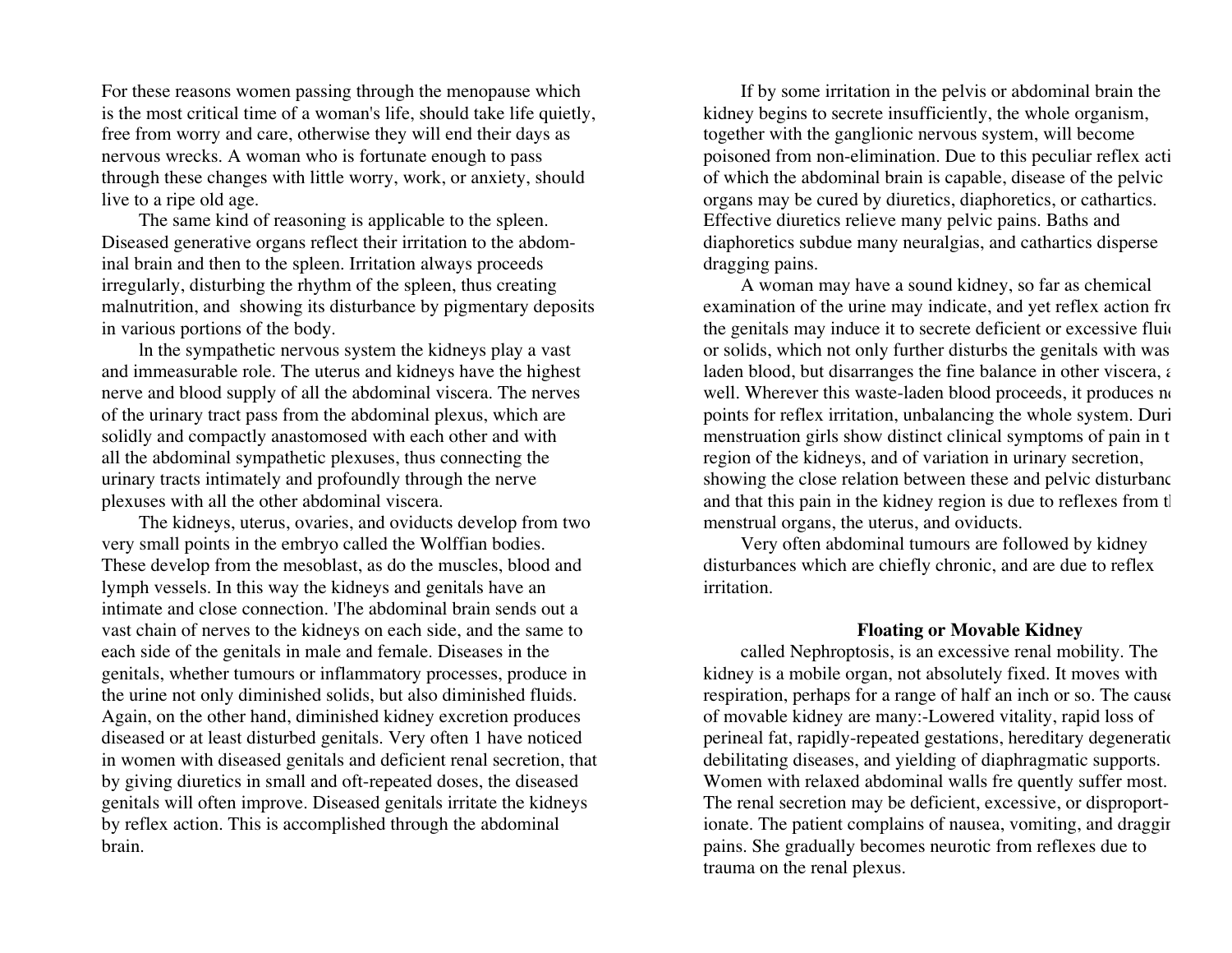Treatment, : Build up the general health, attend to diet, stimulate peristalsis in the bowels, and apply massage. Assume a recumbent position as much as possible, as it relieves the symptoms, and aids in curing by inducing the kidneys to persist in their normal function. Abdominal binders or corsets, made to individual measurements, should be applied while in the prone position and removed for the recumbent position. A suitable pad may be made to keep the kidney in place.

#### **Intestinal Troubles.**

The bowels aree lined by a mucous membrane and covered by a serous or peritoneal membrane. The arterial supply is carried from the ciliac axis to supply the small intestines, the ascending colon, and the transverse colon; the inferior mesenteric to the descending colon, sigmoid, and rectum-in all, three segments supplied by three arteries. The nerve supply to the intestines proceeds from three sources-1, The cranial nerve, or the pneumogastric; 2, the spinal nerves, especially those entering at the dista1 and proximal bowel segment; 3, the sympathetic system.

The nerve supply of the bowel consists of a mixed supply of the cerebro-spinal and sympathetic.

The rhythmic, periodic movement belongs to the sympathetic nerve, s0 that whatever inhibition of motion may reside in the bowel wall, it is dominated by the sympathetic nerve, like all other abdominal viscera.

The peculiar peristaltic movements consist of a contraction and dilatation of the bowel lumen, the direction being towards the anus.

Another form of bowel movement may be called the pendulum movement. This is a contraction and elongation of the longitudinal muscularr layer, which does not propel the contents anal-wards. The lumen of the intestines remains the same.

A third kind of bowel action is described as roll motion. This causes those peculiar gurglings which every individual occasionally experiences. This may be due to the irregular action of the nerve supply. Yet there is no pain.

All bowel motion of any distinct type belongs to the small intestines.

 Perhaps one can scarcely ever observe the large bowel motion through the abdominal wall, if it be in a truly physiolog state.

Anaemia of the intestines lessons peristalsis, while hyperemia increases peristalsis. Chemically different substance will create bowel motion according to their deviation from the normal bodily temperature, It must be remembered that overdistensions make contractions impossible; tympanites is paraly just exactly according to its degree of distension. Tympanites i accompanicd by slight peristalsis, but the pain is due to local spasm, especially of the circular muscles.

Excessive or irregular bowel peristalsis is observed amon hysterical anl neurasthenic persons. It is recognised by gurglin splashing, or rumbling noises in the abdomen. It arises in neuro persons, yet they generally suffer no unpleasant sensations, exceeding the mental annoyance. The rumbling noise has no especial connection with meal-times or drinking. If it Occurs in women is apt to be more active at the menstrual time. Mental influence seem to play a part, for when the subject works or directs the mental energies away from the phenomenon, the gurgling generally ceases.

# **Tumours in relation to the Sympathetic System.**

It is well known that shortly alter the appearance of a tumour in the abdomen the health of the patient becomes more less deranged. The heart suffers from abnormal action and structural change, and digestion becomes more or less derange As the tumour increases in size, kidney diseases generally develop. The liver, forming bile, glycogen, and urea, sooner or later becomes impaired in its rhythm. The lungs lose their rhyt and become spasmodic, while the spleen shows its disturbance pigmentary deposits in various portions of the body.

The cause of these disturbances is reflex action on the sympathetic nerve.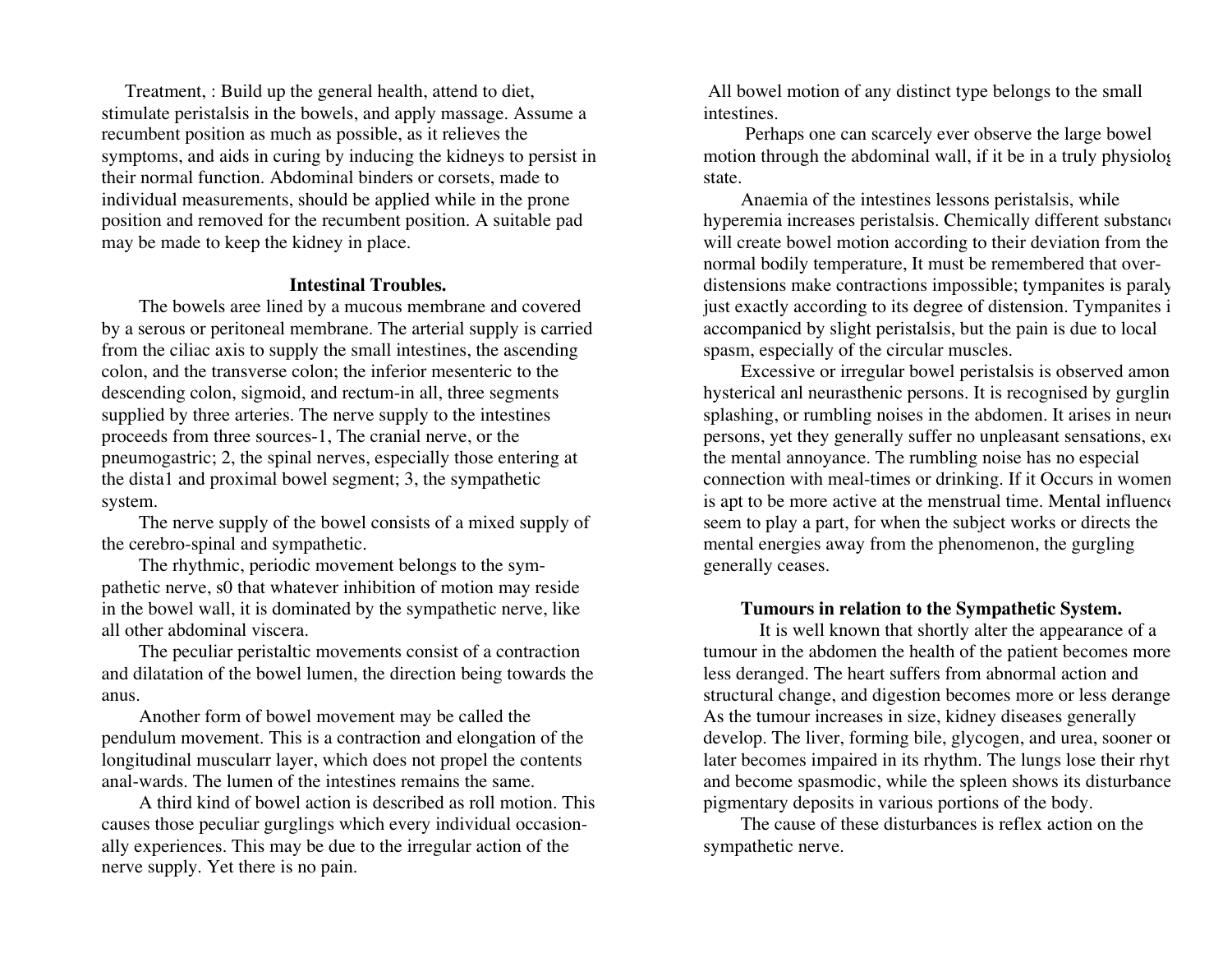The abdominal brain and the three cervical ganglia are points where forces are reorganised and distributed to the viscera. In diseased viscera we find disturbance in rhythm. In uterine myoma, for instance, we find that when a peripheral irritaation is sent to the abdominal brain the reorganized forces are emitted along the lines of least resistance so that the organ which is supplied with the greatest number of nerve strands will sutler the most.

#### **The Effects on the Heart.**

An abdominal tumour induces fatty degeneration of the heart. When an uterine tumour irritates t,he peripheral ends, of the hypogastric plexus, the irritation is transmitted to the abdominal brain and there re-organised and emitted along the splanchnic to the cervical ganglia, where again a re-organisation takes place, and the force then passes down to the heart, by way of the three cardiac nerves. The irritation could pass directly from the uterine myoma up the lateral chain of sympathetics to the three cervical ganglia, where it becomes re-organised.

A fatty, degenerated, or weak heart induces low blood pressure, which is the bedrock factor in waste-laden blood and deficient elimination. It allows local congestions and consequent impaired nourishment.

# **The effects of Abdominal Tumours on the Liver in relation to the Sympathetic System.**

This organ does not escape the evil influence of the tumour. Abdominal tumours induce fatty degeneration of the liver, which may be owing to the influence on the hepatic plexus of nerves, stopping all secretion in the liver. The characteristic disturbance which arises from the uterine myoma is a derangement of rhythm. The liver has a rhythm due to *(a)* an elastic peritoneum enclosing it, *(b)* an elastic capsule (Glisson's) surrounding it, and *(c)* the capacity of its cells for enlarging.

The irritation from the periphery of the hypogastric plex u passes to the abdominal brain, where it is re-organised and transmitted to the liver. It goes to the liver from the tumour at a hours, and deranges its rhythm. The second point to consider is the altered secretion of the liver due to the reflex irritation fro m the uterine myoma by way of the abdominal brain. The contin u irritation increases the derangement. and soon changes and impairs the liver nourishment. T'he complete process from foo other products becomes imperfect, and a lower grade of tissu e formed, known as fat. The constantly irritated liver soon becor able to form but little products beyond fat, and degeneration follows.

It is well known that women at the menopause frequently develop liver disease. This is owing to the reflex irritation thr o the abdominal brain.

The degeneration of the hypogastric plexus will not allo w to transmit sufficient physiological orders to the uterus to indu monthly rhythm, so the accumulated energies flash to the other organs, and the derangement of the liver is especially manifest because its derangement is often followed by pigmentation (yellow, or brown, or black) of the skin; The uterine myoma, then, by reflex action, disturbs the rhythm and secretion in the liver, and its nutrition. This ends in fatty degeneration.

# **Kidneys.**

1 have noticed that women with pelvic disorders have disturbed kidney action, and so I treat both together. In general this kidney disturbance is renal insufficiency, and the kidneys may, after long irritation, become organically diseased.

The kidneys, uterus, ovaries, and oviducts develop from t very small points in the embryo called the Wolffian bodies. T h develop from the mesoblast, as do the muscles, blood, lymph vessels, and the genito-urinary organs. The abdominal brain, as have mentioned in a previous chapter, sends out a vast chain of nerves to the kidneys on each side, and the same brain sends o vast chain on each side of the genitals.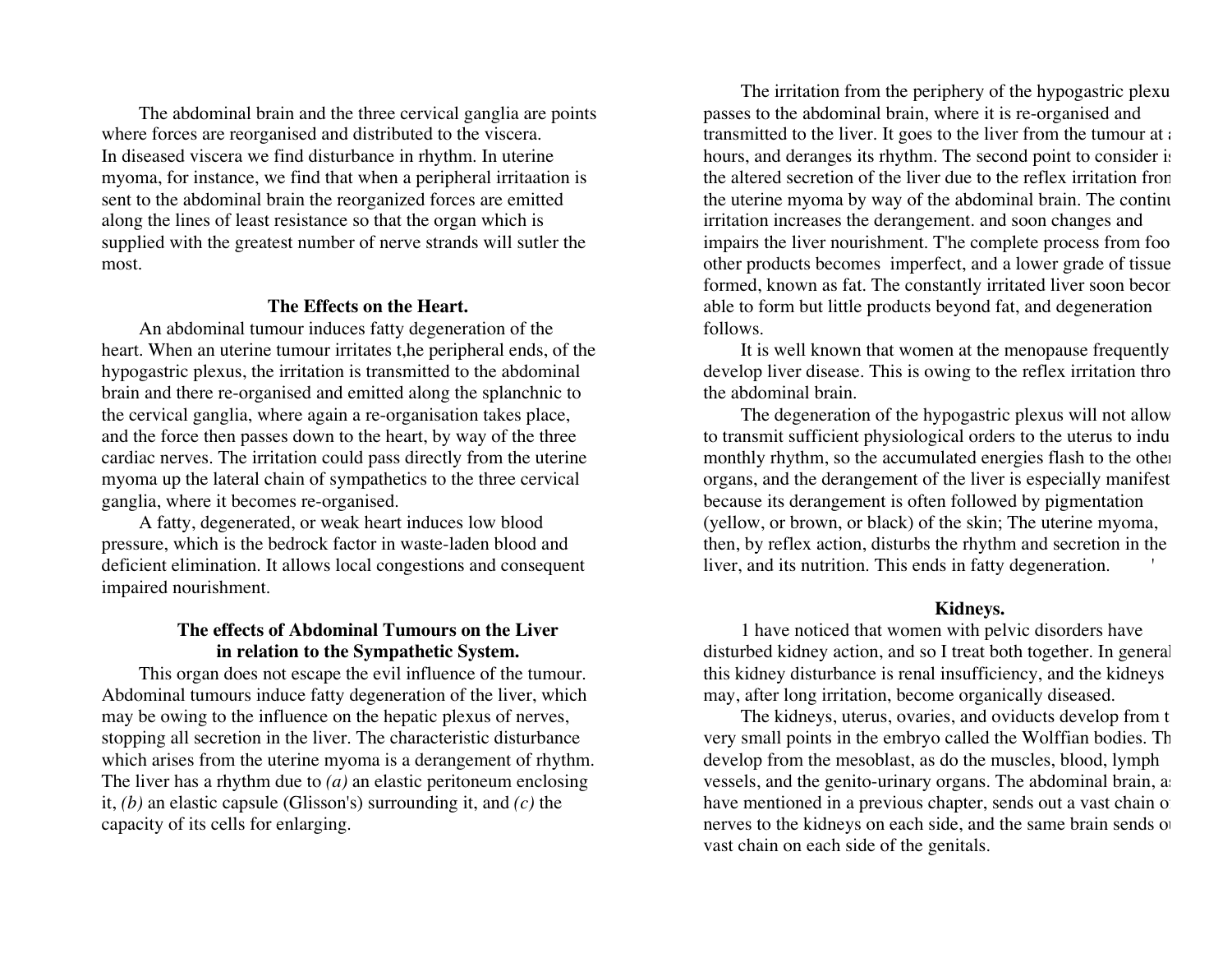Theso are only different spokes in the same wheel, the hub of which is the abdominal brain. Diseases in the genitals. whether tumours or inflammatory processes, produce in the urine not only diminished solids, but also diminished fluids.

Again, on the other hand, diminished kidney excretion produces diseased, or at least disturbed, genitals, find that by giving diuretics-in small and oft-repeated doses-the diseased genitals will often improve. 'Diseased genitals irritate the kidneys by reflex action"~ through the abdominal brain. 'T'he genitals, kidneys,and abdominal brain constitute a very vital triangle. In the middle of its base lies the abdominal brain, and at the apex the important genitals, while the other two angles are occupied by the kidneys.

The uterus and kidneys have the highest nerve and blood supply of all the viscera, hence they experience more profoundly than other viscera the forces which are organised and reorganised in the abdominal brain.

In the sympathetic nervous system the kidneys play a vast and immeasurable role. If by some irritation in the pelvis or abdomen the kidney begins to secrete insufficiently, the whole organism, together with the ganglionic nervous system, will become poisoned from non-elimination. From this peculiar reflex action, of which the abdominal brain is capable, the pelvic organs of women or men may be cured by diuretics, diaphoretics, and cathartics. In other words drain the skin, kidneys, and bowels. the intimate and close relation of the genitals and kidneys is plain anatomically and physiologically, as large bundles of nerves,from the abdominal brain supply both.

Let me here point out the vital relations which exist between deficient kidney secretion and diseased pelvic organs. Effective diuretics relieve many pelvic pains; baths and diaphoretics subdue innumerable neuralgias, and cathartics disperse dragging pains.

A woman may have a sound kidney (so far as chemical examination of the urine may indicate) and yet reflex action fr o the genitals may induce it to secrete deficient or excessive flui d or solids, which not only further disturb the genitals with wast e laden blood, but disarrange the fine balance in other viscera. Wherever this waste-laden blood advances, it produces new points for reflex irritation, unbalancing the whole system.

My tutor, Dr, Byron Robinson, of Chicago, always advoc ted that such women should drink a full glass of water six tim e daily, containing a pinch of Epsom salts, but blood purifying herbs are better.

During menstruation girls show distinct clinical sympto m pain in the region of the kidneys and variation in urinary secretion, showing the close relation between this and pelvic disturbance. It is clear therefore that this pain in the kidney re g is due to reflexes from the menstrual organs, uterus, and ovid u

It is a common observation that abdominal tumours are followed by kidney disturbance. Even the gravid uterus does n allow the kidney to escape irritation.This kidney disease, brou g about by abdominal tumours, is due to reflex irritation.

What has been said in regard to kidney disease and refle x irritation is equally true in floating or excessively movable kidney. The effect of dragging movement of the kidney on the abdominal brain, through the renal plexus, unbalances the visc very distinctly. The patient suffers from nausea, constipation, disturbed secretion and circulation, and from dull, dragging pains,

Abdominal and pelvic tumours produce disease in the digestive tract, through the secreting of glandular organs, beca these glands are the most highly supplied with sympathetic nerves.

If the irritation from the tumour be of such a nature as to produce excessive secretion, diarrhoea may result; the excessi v secretion will decompose, ferment, and induce malnutrition. It common to observe in women with tumours, spells of indigest especially in times of excessive irritability.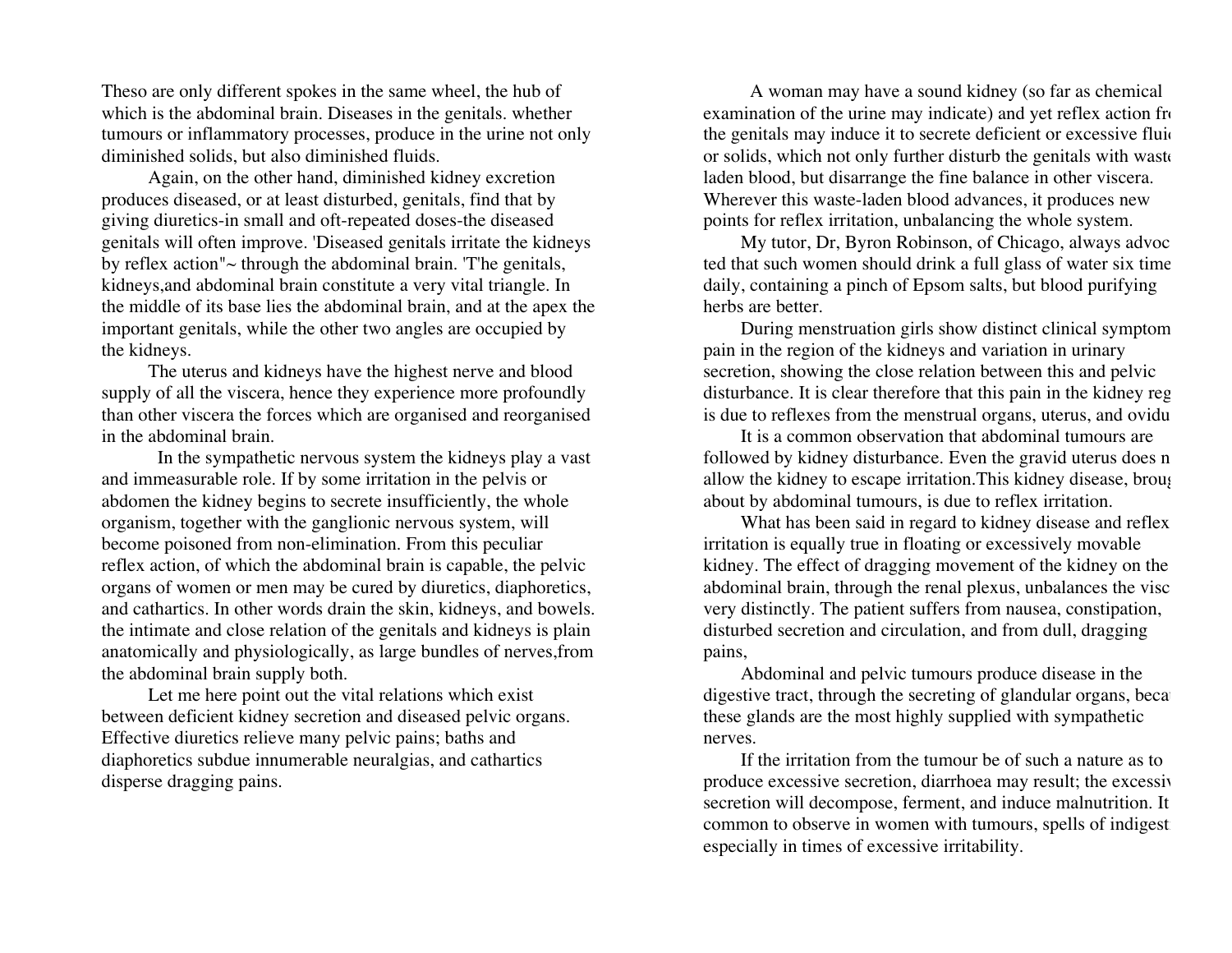No doubt at such times the irritation assumes a prominence not experienced on other occasions.

lf the irritation is of such a nature as to diminish secretion, constipation will most likely result.

An inactive digestive tract is the forerunner of nonelimination, and waste-laden blood. The elements which make up the digestive fluid are not secreted in normal quantities: one element is deficient and the other is excessive. The normal relations of acidity and alkalinity are changed, so that constant fermentation arises.

#### **Constipation.**

Constipation is an incomplete evacuation of the colon. The causes may be due to inefficient functioning, excessive mental or physical activity, special habits, dietetic errors, diseases of adjacent viscera, impaired peristalsis of the colon, and other factors which induce dryness of the faeces from inefficient secretion or excessive absorption.

The quality and quantity of food and its compositions, are very important factors. Food must possess sufficient variety in quality and quantity, and be ingested at regular intervals. The food should be mixed, and possess sufficient indigestible matter to leave sufficient residue to stimulate peristalsis. Ample fluids at regular intervals should be ingested. For a person weighing l50 lbs. three pints of fluid daily is required to supply the body waste. Foods should possess different ingredients. Carbo-hydrates produce heat and acidity, nitrogenous foods tissue and alkalinity, and mixed foods neutrality of the digestive tract.

Women are more liable to constipation than men, because in them the genital tract is changed periodically, robbing the intestines and colon of their usual quantity of blood. Such changes are puberty, menstruation; pregnancy, and pelvic diseases. Some individuals are constipated from childhood. 'The nerves often rule bowel evacuation. A change of locality, a railway journey, or change of labour, will cause a constipated condition; as will also depression from disappointment, &c.

The movements of the bowels are largely dependent on the amount of blood in the intestinal wall, and the amount of fr blood which supplies the nerves.

Peristalsis may be increased in diarrhoea, yet it may be as active in constipation, but in this latter condition, the colonic movements are vain and futile from inability to force the conte into successive new segments. An empty bowel is a still one, a a full, bowel is an active one. Also active peristalsis will invite more blood into the bowel wall, which in turn induces active motion in the segments. This is why abdominal massage is so valuable, as will be explained later. Whatever checks the flow fresh blood to the bowel wall slows peristalsis, and this explain the constipation of anaemia. The main factors in constipation a the blood and food. The formation of the stool depends on the relation of the solids and fluids introduced into the stomach. Water is one of the best adjunct evacuants. An exclusive milk may create constipation, because the srnall residue of solids is insufficient to excite peristalsis through the peripheral nerves. milk creates diarrhoea, it very likely results from fermentation the presence of germs. The use of whole wheatmeal bread in curing constipation lies, in the fact that a large indigestible residue remains, inducing colonic contractions: its contained sail invite fluids and excite peristalsis, both resulting in a kind of massage, and acting like a foreign body to the mucosa.

The habits of life are closely associated with constipation sedentary habits, deficient exercise, and excessive mental worl tend to produce constipation. The use of narcotics, excessive eating, or excessive ingestions in the gastro-intestinal canal ma lead to atony of the intestinal wall and consequent constipation After constipation has once started, a train of symptoms may s in. Long retention of the faeces allows them to become dry and hard from absorption of fluids, The faeces become pressed into the saccules of the colon, as hard, irregular masses, known as scybala. Such masses by continued pressure may produce muc ulceration. The patient experiences fullness in the abdomen, an disagreeable taste arises.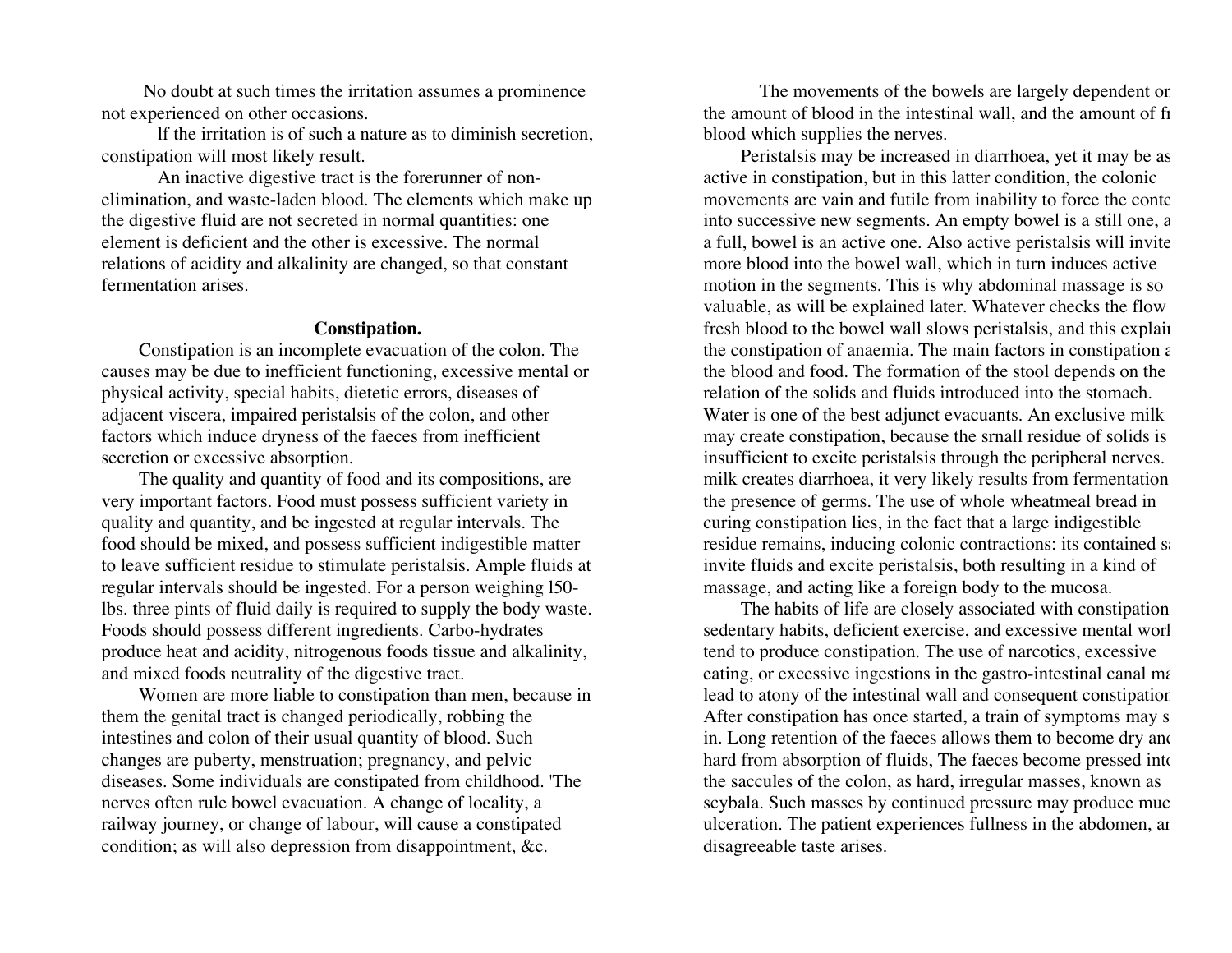The skin may assume a muddy colour; there may be foul breath, headache, neuralgia, dizziness, sleeplessness, &c. The train of evils resulting from constipation is almost endless, due to autointoxication; the faecal masses produce pressure on the returning veins of the faecal reservoir, causing congestion, especially in the rectal veins, which results in haemorrhoids.

 *Treatment.-*Find out the cause and remove it. We cannot treat two people alike. We must study each individual case, and treat the conditions present. Diet is first and most important, yet we cannot prescribe the same diet for every person, because what will suit one will not suit another. Oatmeal, wheatmeal or bran bread will leave ample residue to induce peristalsis, which often overcomes constipation. In some cases colonic flushings assist wonderfully. Along with the establishment of a regular time for evacuation. Avoid cathartics, as they cause constipation.

Regulate the diet by taking foods which leave a large residue, in order to establish a constant stimulus to successive bowel segments. The diet should be mixed one of cereals, fresh meats, fruits, nuts, salads, and vegetables. Meals should be eaten at regular fixed hours. The bowels should be evacuated every morning after drinking hot fluid and eating hot food for breakfast, as heat starts peristalsis. The mental state, too, has much influence over the bowels, so that if the mind is fixed or set on: a certain hour for an evacuation, it is almost sure to cause it. Exercise of various kinds is good, e.g., massage twice daily over the abdomen with a rubber ball, first lightly, then more deeply. Follow the line of the colon, from right to left with a circular movement-stroking, rubbing, tapping, kneading, and gripping. This massage needs patience as it must be kept up to accomplish results.

 Olive oil taken daily, in tablespoonful doses, is good, but it must be continued in order to get the desired result. The chemical action of olive oil is a result of the separation of the oil by bile and pancreatic ferments.

 One teaspoonful of salt in half a cup of hot water, sippe slowly before breakfast, is good in constipation; or one dessert spoonful of treacle in a cup of hot water will also be found beneficial. A glass of cold water taken on rising in the mornin g will often regulate the bowels in constipation, by stimulating the bile and toning the intestinal tract.

# **INFANTILE PARALYSIS.**

Infantile paralysis is a functional disease of the spinal co characterised by a sudden onset of fever, then paralysis, usuall followed by muscular atrophy and imperfect bone developme n is caused by wrong diet, and by eating too much heat produci n food-i.e., cereals, white bread, sugar, and cheap candy. This produces an acid condition of the blood and lessens the resisti n power of the system. Then, when atmospheric conditions favo u this particular disease, it attacks those in such condition the att varying in severity according to the amount of impurities in th e body, and the consequently lessened power of resistance of th e child.

In almost every instance the death of a child is traceable the ignorance and superstition of the parents. Though many children survive, in spite of drugs, vaccines, and serums, in almost every instance they are handicapped for the remainder  $\epsilon$ their lives by the loss of vitality expended in excreting these poisons.

Disease is a process of purification of the system, its pur p being to burn up and cast out. abnormal quantities of faecal m a and poisons that have their origin in our perverted dietetic and unhygienic habits. Nature does not provide any specific reme d for disease. She inflicts penalties for everu transgression of laws. When abnormal conditions arise in one's system the fundamental cause must be found and removed. Primarily, dis e is a diminished vital force. Local diseases are always the result general disorder in the organism, manifested in the weakest p a of an organ. Treatment cannot be confined to the organ or part affected, but the entire body must be treated as a whole, if any real or permanent benefit is to be achieved.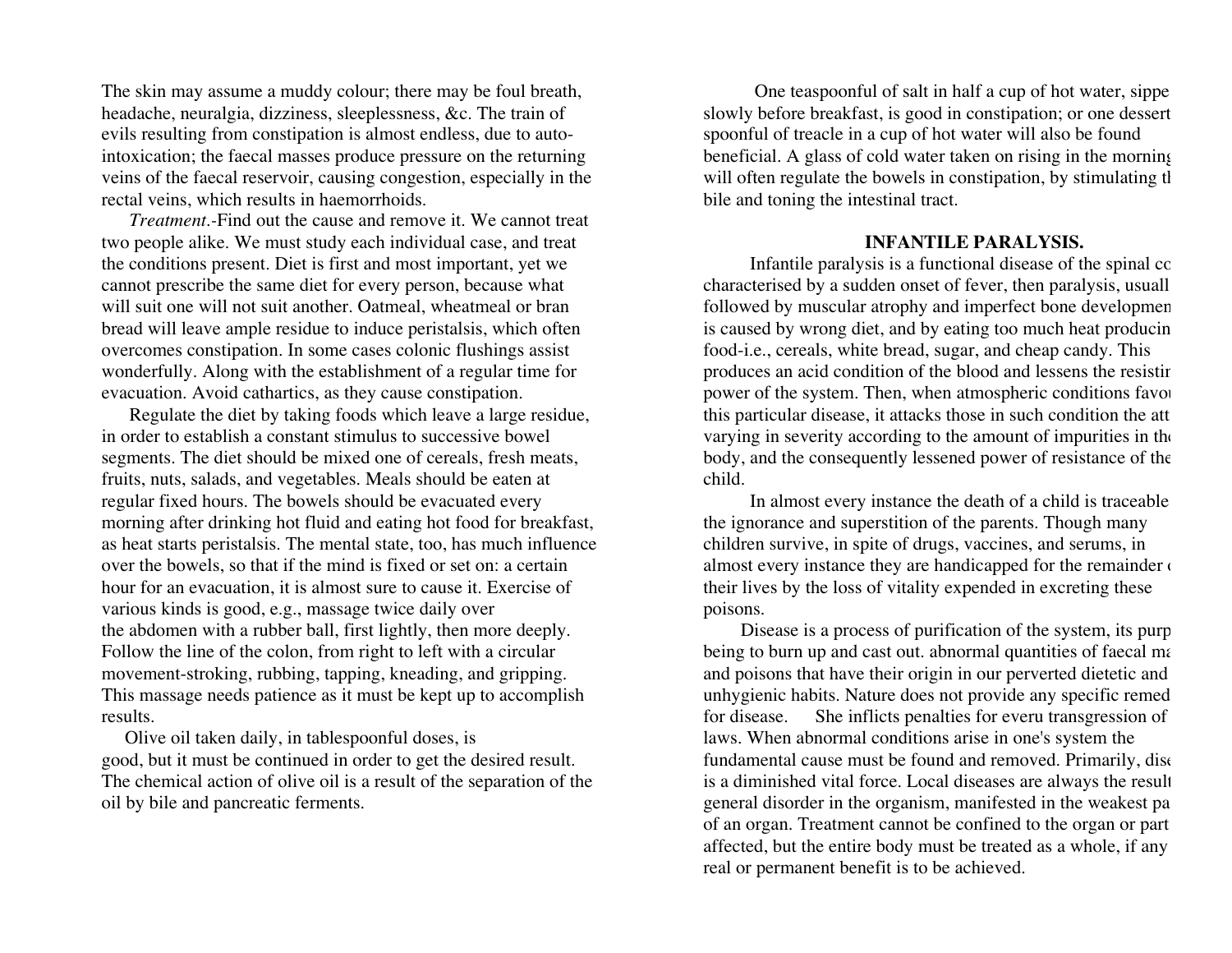Future and more enlightened generations will look back upon the efforts to stamp out disease by the use of vaccination and serums with contempt!

The serious symptoms and paralysis are largely the result of improper treat,ment during the first few days of the sickness. Giving drugs and injecting vaccines or serums is an obscure, unnatural and unsafe procedure. Over-feeding is the most frequent mistake in the feeding of infants. Nearly all cases of colic and diarrhoea in babies arc due to this cause. A large number of infantile diseases can be overcome by regulating the hours of feeding. A child is not always hungry when it cries, and a few sips of water, especially during the night, will produce sleep and give the stomach a much-needed rest.

Children should not be given sugar or sweets, The extensive use of sweets is responsible for a large number of the diseases of the digestive organs. Not enough can be said to warn people against the prevalent use of sweets and various forms of pastry and confectionery.

Simplicity in diet is the foundation of lasting health.

The first thing to do on treating a case of infantile disease, is to give the child an enema of lukewarm water, or soap and water, suitable to the age of the child. At the same time give repeated doses of hot water internally, to which may be added a few drops of Anti-spasmodic Tincture. These things will do well at the beginning. When fever is high, spread a woolen blanket over the bed, cover this with a flannel or linen sheet, dipped in cold water and wrung dry. Place the child on its back on the wet blanket, and wrap it up in the blanket from under the arms, leaving the arms free. Wrap the wet blanket tightly and smoothly around each leg separately and cover the entire body so that no air can penetrate. Now wrap another blanket tightly over the wet one, so as to cover it completely, but not too tightly over the lungs, lest it should prevent free breathing.

Place a cold compress on the head, covering with a dry one, and chango every 15 minutes. Place hot bricks to feet. Give the child fresh fruit juice occasionally, or thin Slippery Elm F'ood. This will be sufficient until the fever passes off.

 The causes of infantile paralysis are exhausted nerves, wrong diet, clogged bowels, checked kidneys, and circulation loaded with morbid matters, causing poisoned nerve tissues.

 The disease can be prevented by proper food, fresh air, a n cold sponge baths.

 In infantile paralysis the child should be handled as little possible. It is best to keep the child lying on the abdomen on a soft pillow. Few cases would develop and few bodies would be permanently crippled if these directions were followed.

I once treated a baby who had been very ill with distended stomach and in much agony for days before I called. I immediately had the child placed on its abdomen, giving it occasional drinks of warm water, and using the enema. In a sh o time it began to recover after vomiting up masses of undigeste curds. The child was called The Water Baby" afterwards.

# EASY PARTURITION: or CHILDBIRTH

 The office of maternity is peculiarly that of a woman, and is also the highest and holiest ambition to which she can aspir e and a universal law which should be fulfilled. It should be a natural process from the moment of conception to the time of completed labour. Its attainment requires many sacrifices, whi c she is ever ready to make during the process of reproduction a n she considers herself amply repaid for the pains and perils she undergone when she clasps to her breast her new-born babe, t h culmination of her anxiety and affections, and the crowning blessing of her life.

Maternity is a legitimate object of a woman's existence, to attained only through the exercise of a certain function which, the welfare of society, is not to be thought of outside the marri institution.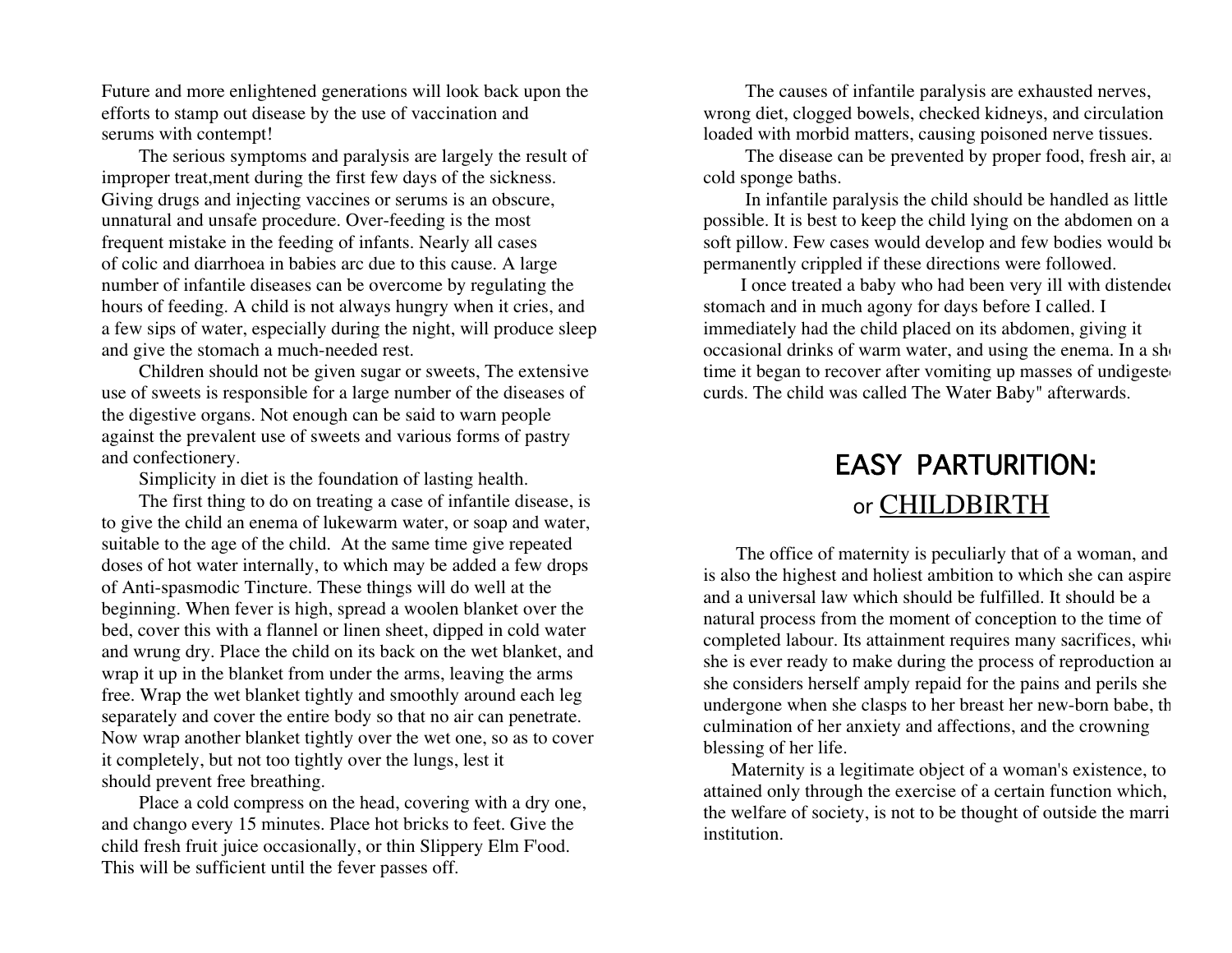Good health and freedom from hereditary taint is essential in both parties. The disposition to love and be loved, to forgive and be forgiven, is essential not only to the happiness of both, but for securing the most successful results in childbearing, easy parturition, and healthy, well-balanced offspring. You will notice in a true mother's love the sacrifices she makes to secure her child 's happiness, She deprives herself of innumerable pleasures, foregoes the enjoyments of society, assumes the risk of unknown dangers, endures the pains of childbirth many times. suffering from the earliest period of gestation until long after delivery to attain the joys of motherhood. And, let me say here, every mother should be proud of her position; for it is not merely the conceiving and bringing forth, the nursing and fostering her child, but she is the mother of its intellect as well as its body, and has to preside over its development so as to enable it to disclose its potent powers, by moans of her own words and deeds. She is likewise the mother of the moral man, and in a very real sense, too, for she has to call forth that moral light~ and to develop those moral sentiments, which, if inculcated and fostered in early life, will never he eradicated.

Blessed is the home where the good mother and wife is to be found, She is the richest jewel ever won by man, Without her the nation would fall and civilization crumble; without her, charity would, lose its sweetness, and mercy its tenderness. With duty well-performed she reflects the wealth, the power and the glory of healthy national life, She, with her little one prattling at her knee, is the culmination of man's highest ideals of peace, Christian love and perfect happiness,

All women are not fitted for the duties of maternity. No one should ever marry when in a delicate state of health, or if suffering from any disease transmittable to the child. They have no moral right to bring children into the world who must perpetuate the parents misery by a life of continual suffering disease or infirmities, which threaten directly the physical or moral life of the individual; I mean those diseases propagated, and known as generative diseases.

Of course different authorities disagree as to the transmission of diseases from parent to child. Uncured syphilis is transmitted through several generations, Scrofula, unless oppo by an excellent vital condition in one parent will be intensifie d the children. Improper treatment, conditions and surroundings have a great deal to do with disease and transmission.

Pregnancy calls forth increased vital action, and everything should be provided to maintain healthful conditions. It is prime importance to consider the influence of the mother's mi n over her own physical and mental well-being and the future of child.

During pregnancy the whole nervous system is in a state of exaltation. This is natural on account of the extra amount of  $w_0$ to be performed and the changes that are taking place. This show be remembered and due allowance made for the sensitive natur both with regard to the physical impressions and mental influences of the expectant mother, for all these considerations hel p securing an easy delivery.

 If we consider how little suffering the lower animals experience in bringing forth their young, we are at once led to enquire why. Is it not because they live in a very simple and natural way; their bodily functions are not abused or disturbed is not necessary that the human female should suffer as she do in childbirth, and why should she have to endure such agony?

It is because she abuses her body dietetically, and does no live in accordance with nature like the lower animals do. Physiologically considered, the healthy performance of any bodily function is unattended with pain; pain is the result of morbid conditions due to obstruction of the blood circulation.

It is conceded that childbearing, being necessary to the perpetuation of our species, is a natural function. Consequentl y we accept the doctrines of physiology we can only infer that childbirth should be without peril, and practically without pai n surely is not intended by an all wise providence that women should suffer such terrible misery while her male companion, equally interested in its results should wholly escape.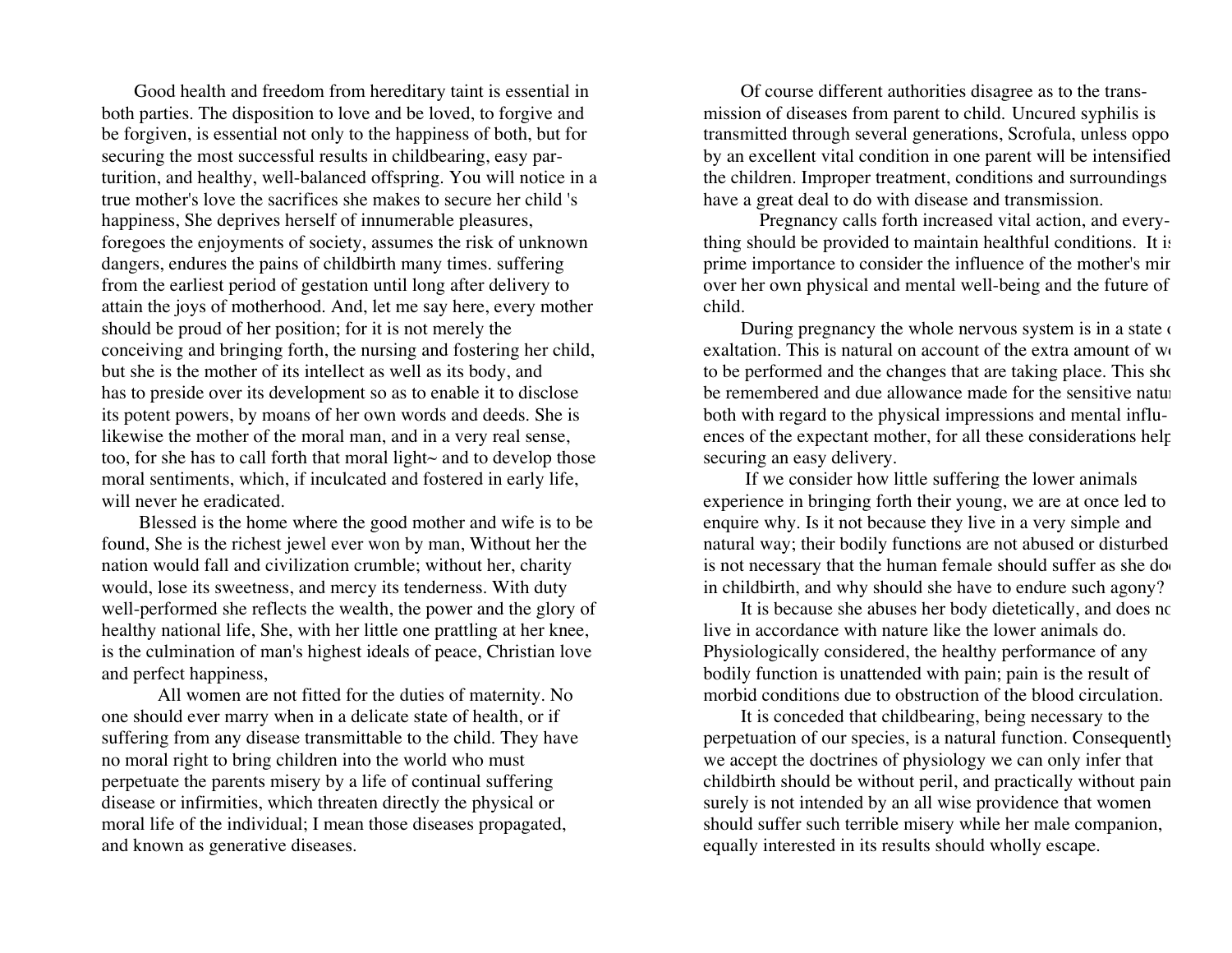There may be exceptions, working through sympathy, or, I may say, telepathy. I knew of one or two cases in America where the husband took on the same symptoms and conditions as his wife all through maternity until the babe was born. There should be many more of this kind amongst the male sex, and then they might be more careful to observe Nature's law. It is very evident that all women do not experience the same degree of suffering, and we infer there must be some good reason for the difference. Every effect must have a cause and the question arises :-Are we not capable of ascertaining the reason why some suffer less than others, and by bringing about the same conditions to all, ameliorate the suffering of all?

Let us take example from the uncivilized travelling Indians of Western America. Riding along the country roads or by-ways, the squaw realizes that the hour of delivery is at hand. She betakes herself to some stream and sheltered place, gives birth, washes her young "Injun" in cold water, straps it upon her

back, and before she has been scarcely missed she mounts her pony and gallops on after the rest, whom she overtakes after a few hours absence. If she experiences any of the annoyances of pregnancy that afflict the daughters of the civilized, or artificial life, she gives so little heed to them as to attract no notice whatever. When ill the Indian mother uses SquawVine Herb, or Wild Raspberry Leaves, gathered on the wayside, which, made into tea, she drinks warm. We to-day should thank our American Indian friends for the knowledge of these valuable herbs passed on to us. These people live on the plainest food and their

methods of living are also of the simplest. In our civilized world to-day this explanation is necessary,

and we are bound to believe that difficult, painful, tedious labour is due to some abnormal physical condition. In the United States of America and in Ireland, in the country places, during my own life I have noticed amongst the poorer classes that those who were robust and who had to depend upon their daily toil for the necessities of life, living on the plainest food, and to whom luxury was a stranger, suffered little from painful parturition.

I have known of many such cases where labour was easy and baby born quickly without an attendant. In some cases perhaps the husband, or a little girl, not even a midwife, helped the women to give birth, and in a few hours they resumed their usu duties without any mishap and were strong and healthy and liv to a good old age.

 I have in mind a lady who passed through four very painfu and tedious labours. Instruments had to be used. This woman v continually in poor health between the birth of each child. She was told by her doctor she could not survive another childbirth She became pregnant again, and I advised her to drink Wild Raspberry Leaf Tea instead of ordinary tea, for three or four months before the expected time, and during this time she was good health. When the time came the baby was born before the doctor or midwife arrived. The delivery was normal and she has very little pain. The woman lived to enjoy good health long afterwards. If space would permit I could repeat many more su cases of what are called among Herbal Doctors, Raspberry Lea Babies.

We do not deny that child birth is attended by dangers, but  $t$ those who know and live in accordance with the laws of nature these dangers are very rare.

 Natural labour is short and painless, or nearly so and shoul not be tedious and painful. In a healthy state the organic nerves that supply the uterus, are never sensitive. Irritation, debility, congestion and inflammation cause these nerves to be sensitive and painful. These abnormal conditions are brought about by violating natural laws. Good health must be established for lab not to be difficult.

The causes of pain at childbirth are various and may depend up the condition of the mother, or of the child. Where the mother indulges in over-eating heavy and rich foods, and an excess of meat, we find the headbones of the child large and not so pliab as in the children of women who live more moderately on meats and more freely on a green vegetable salad and fruit diet. 1 have found it so in a great many cases and have attended over one thousand confinements without any mishap.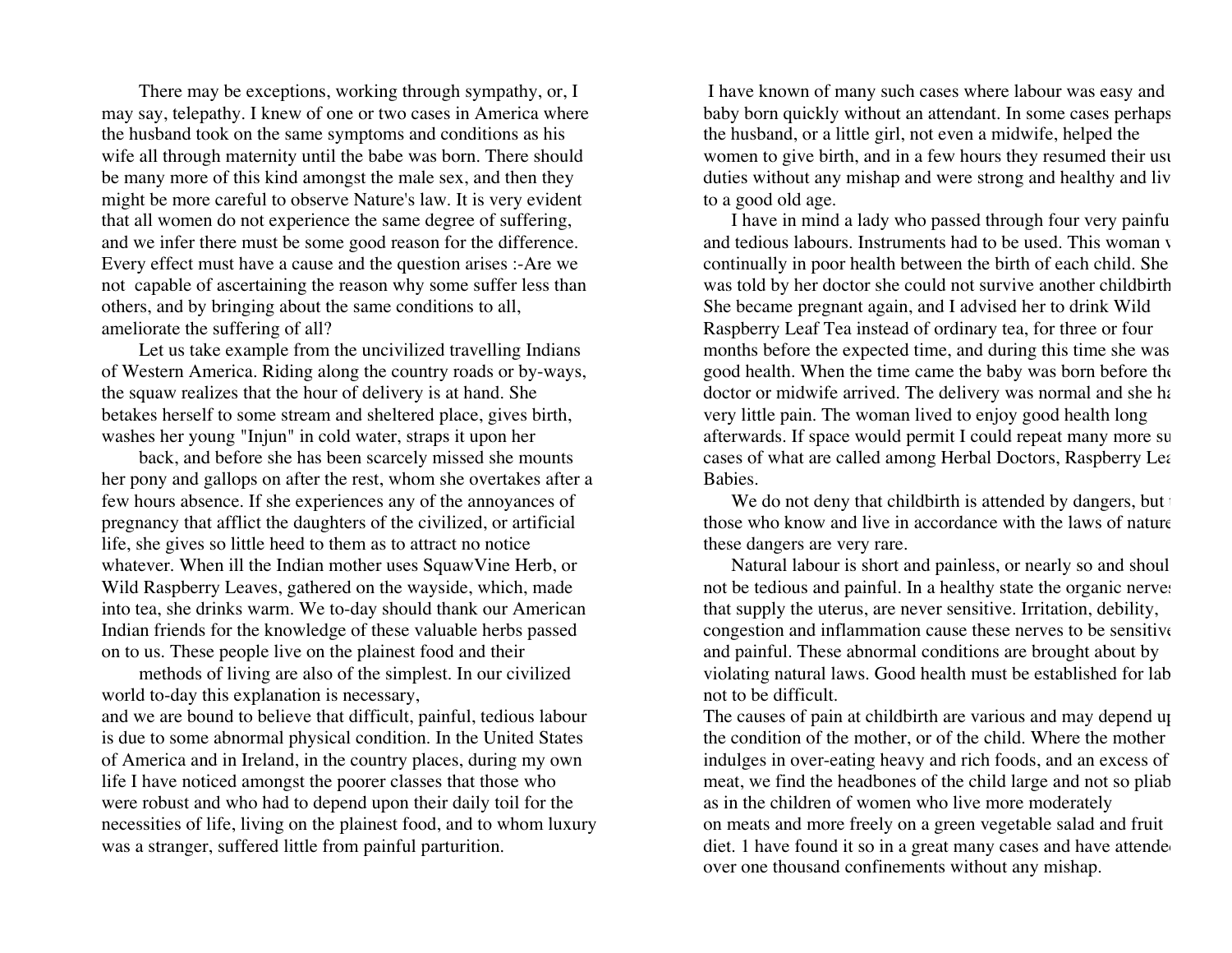I always put my patients on a more or less vegetable and fruit diet giving Herbal Tea, and using meat very sparingly. In easy childbirth the organs of the mother should be perfect, and the pelvic bones correct in shape. We find, in the uncivilized mother, the abdominal and pelvic muscles well developed by the exercises to which her life is subject; her hips broad and deep to support the burdens she must often carry; her nervous system not rendered acutely sensitive by debility or disease, and she almost entirely escapes the pains and perils of childbirth, to which the Society and fashionable women of to-day fall victims. The artificial modes of life that impair the constitutional vigour of the fashionable woman deform her body, preventing her organs from functioning naturally, rendering her a prey to various forms of disease, and to prolonged painful childbirth. During pregnancy and probably for some weeks after delivery the suffering of these fashionable women is continuous.

On the other hand, the plain-living working woman scarcely notices her condition and pays no attention to it, being only inconvenienced by a few days' absence from work, and the extra tax upon her resources for the maintenance of the child.

Tight lacing, insufficient and improper exercise in the society woman causes her back to bend inward and forward so that the power of the vertebral column to support weight from above downward with ease is diminished on account of the greater angle, giving rise to the sensation of backache. This increased curvature throws the abdomen forward beyond the direct line of the body, and in childbirth much of the abdominal muscular effort, particularly of the diaphragm, is lost because it is expended in the direction of a line with the pubic bones instead of the cavity behind them, the pubic bones opposing a force, that no muscular effort can overcome.

 In such cases the labour is protracted on account of the improper direction of the muscular force, which is often feeble.

The woman who in her daily labours is compelled to perform such exercises as develop all her muscles, particularly the erec muscles of the spine which support the heavy weight she is oft obliged to carry, thus developing a natural condition, prevents extra curvature the other sustains so that when labour comes on her the abdominal muscles acting in harmony with the efforts of the uterus cause an easy and quick birth, because no force or effort is lost by being directed in a line deviating from the direction which the child must take to make its exit.

Tumours within the pelvis retard and endanger delivery, according to their size, by pressing upon the nerves and cause very great agony. Inflammation of the uterus or womb, is responsible for much suffering, because the womb is abundant supplied with nerves whieh are involved in this inflammation, consequently the parts are very sensitive and painful. The use of caustics and incisions in the neck of the womb for t cure of disease or removal of strictures is generally followed b scar or cireatrice which, being inelastic, causes great pain nnd leaves a worse condition than before. Undue dryness, or any cause that will render any part of the generative organs sore, sensitive or tender, whether it be inflammation, ulceration, swellings, common leucorrhoea, diseases of the bladder, piles, anything that impairs the integrity of any tissues surrounding the uterus, will necessarily increase the suffering at the time of bir Rigidity of the perineal muscles is very apt to cause pain in the latter stages of labour. Sometimes the rigidity is so great that the perineum will rupture instead of relax. Here non-poisonous herbal relaxants and heat are needed.

The condition of the child is to be considered; especially t size of the head. We all understand that the softer and more spongy cartilaginous the bones are at birth, the more compress the head will be and more easily will it adapt itself to the passa

Very nervous women suffer from nervous excitement during gestation and delivery, more so those who lead artificia lives, or those whose constitutions have been shattered by diseuse.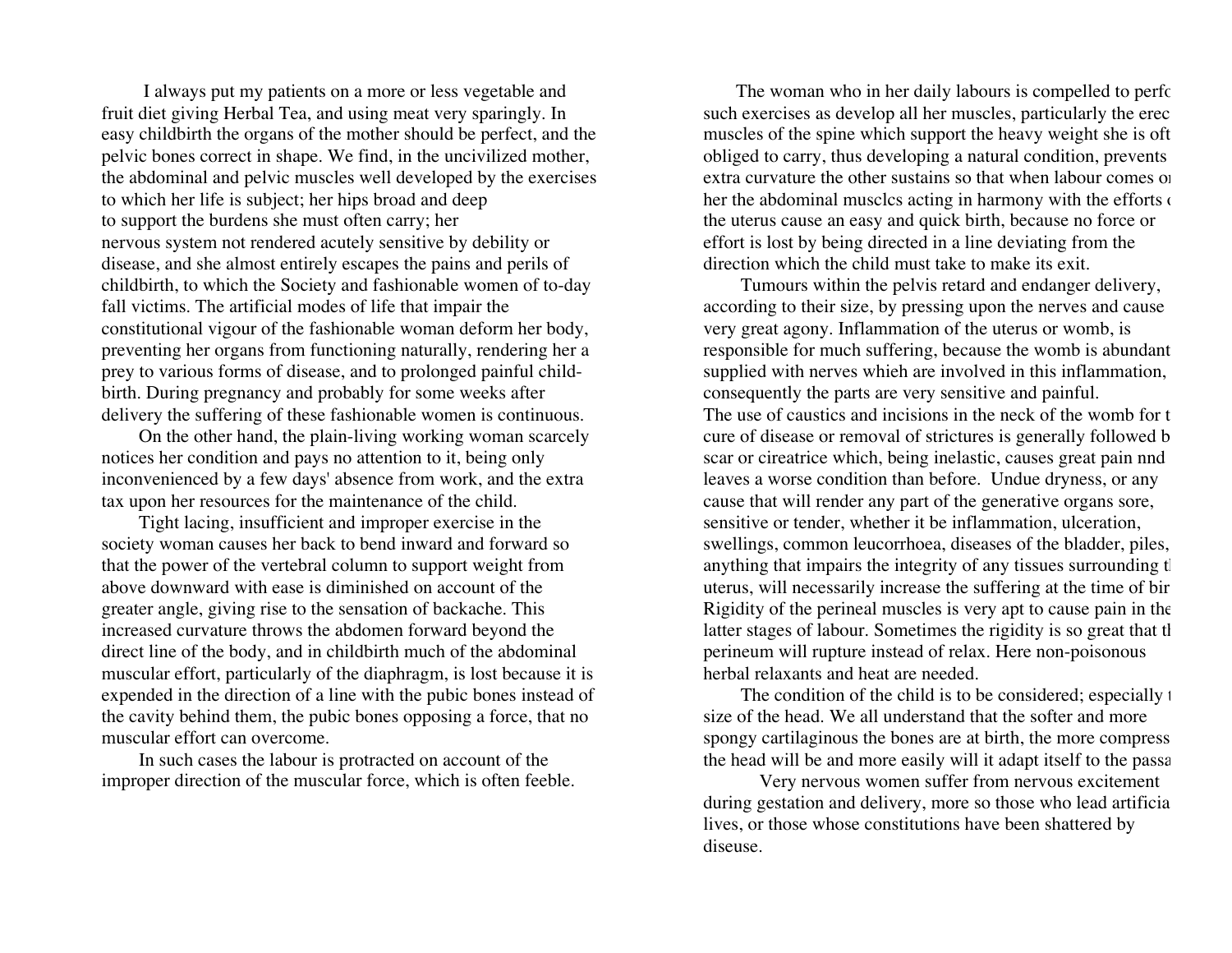Every precaution should be taken to prevent ill-health by getting the expectant mother in as healthy a condition as possible, so as to endow her unborn child with a perfect constitution. Avoid every influence that can possibly fret, annoy, distress, *or* in any way injure her. The husband can do a great deal to help by preserving the tranquility of her mind, and removing all sources of anxiety and annoyance. By every possible means he should contribute to her vigour, cheerfulness and happiness, keeping her mind from gloomy foreboding, anxiety or fear and restlessness.

If conception occurs while the woman is nursing another child it should be weaned at once, for her physical forces will rarely, if ever, enable her to maintain both, without impairing their vitality and injuring herself. A gently active life is best. She must not indulge in a life of indodence or in prolonged or violent exercise, or running, dancing, rowing, lifting, carrying heavy weights, or riding in uncomfortable or uneasy carriages over rough roads. These are harmful and liable to bring on a miscarriage. Railway traveling is unwise, tho continuous jar of the carriage being dangerous. The expectant mother must preserve her own health and the health of her unborn ehild. She would be well advised to sleep alone, as all the rest she can get is needed. She requires as much fresh air as possible, as there is more than the usual amount of blood to be aerated. One pair of lungs must perform the work of two and that under most unusual circumstances. The child is in the womb, where its lungs cannot be inflated, and the mother's lungs are, in the later months, crowded by that same distended womb and always given extra work to do, thus requiring more oxygen to carry on the disturbed circulation. Let the air that is breathed be pure. It is in the lungs that many of the impurities of the blood are discharged and if they are not carried away by contact with pure air they must, in part at least, be taken back into the system.

 Bathing is necessary to carry off the impurities and waste, hut should be tempered to suit each condition, varying from a cold hand bath to a hot slipper or sitz bath. Nervous women will find that a warm bath, taken just hefore retiring, will allay irritability and nervousness and induce sleep.

It moderates pain and soothes the entire system, and if not continued too long will not debilitate, but rather invigorate. Bathing should not usually be indulged in while digestion is going on. The sitz bath is beneficial, used from a few minutes to one hour. This bath has the effect of strengthening the nerves, drawing the blood and humours from the head, chest and abdomen, of relieving pain and flatulency, and is of the utmost value to those of sedentary habits. I have many times advised  $\alpha$ patients to talke this bath two or three times a week, or as need Sometimes it is advisable to put the feet in warm water at the same time. If there is a headache, or if the head feels hot, appl cold bandage around the forehead and temples. The sitz bath is good for any person, as it relieves giddiness, and headaches or congestion of the blood in the upper part of the body.

It is well to massage the abdominal muscles of the pregna mother with cocoa-butter night and morning. Dress should be loose and comfortable and so arranged that unequal pressure is avoided. It should be suspended from the shoulders, and the breasts should not be pressed or injured in any way. Woollen underwear is always best, and should be loose fitting. Compres sion or heavy and tight clothing is sure to cause damage and suffering. The impregnated womb constantly expands and it m have room for expansion. Artificially the walls of the abdomer are so bound in by tight clothing as to render resistance to the development of the womb. The muscular fibres are less yieldir and when the time comes for them to alternately relax and contract to aid in the expulsion of the child, they are unable to so without great difficulty, and this causes prolonged and paint labour, due to the delicate nerves of the womb being pinched a tortured as the dense muscular fibres contract upon them. The venous circulation is always more or less obstructed during pregnancy, thus causing varicose or distended veins, more so i the lower limbs and often around the vulva,. All those things th hinder the flow of blood should be avoided. The herbal docto must always aim to keep the blood pure and its circulation unobstructed.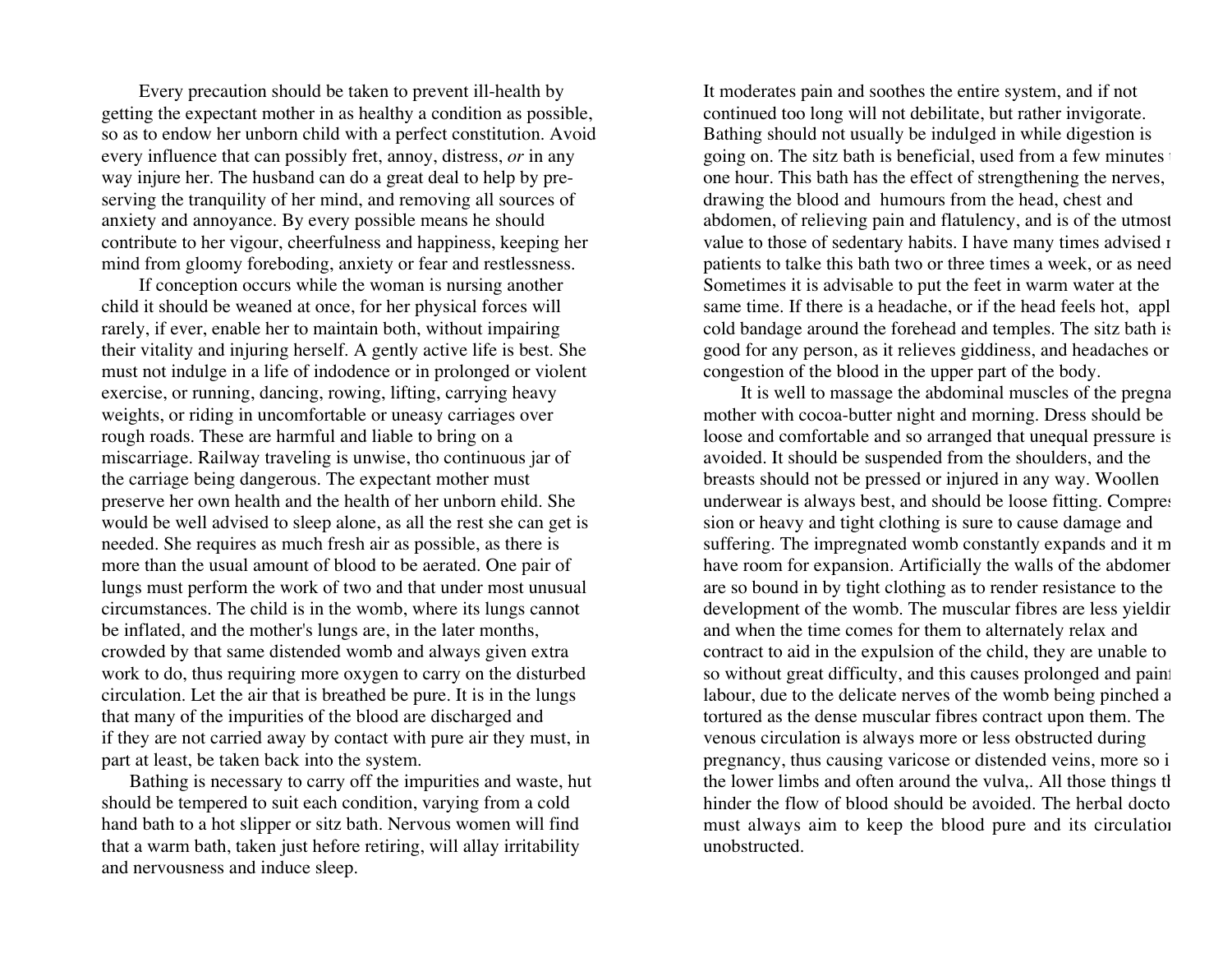Rich and highly-seasoned foods should not be used, as they tend to make the blood too rich and sluggish; also excesses of starchy foods and pastry should be avoided. People who exist on a diet of this kind complain of difficult breathing on account of the lungs being unable to aerate and oxygenate the large amount of carbonaceous and proteid material in the blood. On the other hand it is well known to physiologists that if certain nutritive elements are deficient, those structures into the composition of which they enter must necessarily be starved. For example, bones are composed very largely of calcareous or earthy matter, and the process of ossification is not completed in all the bones until the child has reached adult life. In the early stages of foetal life, what afterwards becomes bone is in a state closely resembling gristle, and it is not until several months have elapsed that the deposit of earthy matter takes place in this gristly substance; but so rapidly does it take place that at birth some of the bones have acquired hardness and thus preserve the form and shape of the child. This bony development, therefore, we want to retard in order to render the birth easy; and as the earthy substances that form bone, as well as the materials that compose the other structures of the child must necessarily be derived from the blood of the mother, and her blood in its turn be supplied by her food, the question naturally presents itself, why cannot the food of the mother be selected, so that there shall be a sufficiency of all the nutrient material, except that which causes the hardening of the bones? It is a very great mistake that the mother imagines she must overfeed herself throughout pregnancy in order to support and nourish the unborn under the mistaken idea that she must "eat for two" (we often hear this remark made). On the contrary, instead of eating more than she wants, she should be governed by the dictates of hunger, and never eat an extra mouthful. The amount of nourishment the foetus requires day by day is very trifling. As a result of such a mistaken notion she disorders the stomach, becomes heated and feverish, is troubled with headache and dizziness, makes herself liable to numerous intestinal disorders, and if assimilation is active in proportion to the increased amount eaten she becomes extremely fleshy, flabby, and liable to swelling, cramping, and many other uncomfortable conditions.

By excessive eating she increases the growth of her child, and hardening of its bony structure, especially of the head, thus causing very painful delivery. This has been proven many time in my practice, After difficult parturition I have induced the mother to experiment on a mixed diet such as apples or orange night and morning; good whole meal bread and butter; fruits of kinds; unpolished rice; a little fowl, lean mutton or fresh white fish; lemon water or raspberry leaf tea; no tea or coffee and no tinned or salted foods. The result has been better health, less stomach trouble, less swellings of the feet and limbs, an easier confinement, and a healthy child. Further, with regard to bonemaking material, it will be an easy matter for the mother to partake of more cereal foods, which are the foods containing calcareous materials, such as oatmeal gruel, wheatmeal porridg and bread, when the crisis has passed.

It is important to keep the intestines clean and healthy an thus prevent blood poisoning by absorption of the faeces, Whe women are troubled with constipation or piles, due to pressure from the womb, give the following mixed with honey, one teaspoonful night and morning, more or less, as the condition requires:

| Powdered Black Pepper           | $1/2$ oz.       |
|---------------------------------|-----------------|
| <b>English Rhubarb Root</b>     | $1/2$ oz.       |
| Liquorice Root                  | $1/2$ oz.       |
| Elecampane Root                 | $1/2$ oz.       |
| <b>Marshmallow Root</b>         | $1/2$ oz.       |
| <b>Powdered Caraway Seeds</b>   | $1 \text{ oz.}$ |
| Mix well and keep dry in a tin. |                 |

When labour commences, if it should be slow and tedious give a cupful of Raspberry I,eaf Tea every twenty minutes, stimulated with a little Composition Powder or Essence. This treatment will surprise the patient, attendant and doctor who has been expecting a long tedious labour, as all former confinemen

and it is free from the dangers of "Twilight Sleep" (the morphine and scopolamine treatment). Drink Raspberry Leaf T every day for three or four months previous to confinement.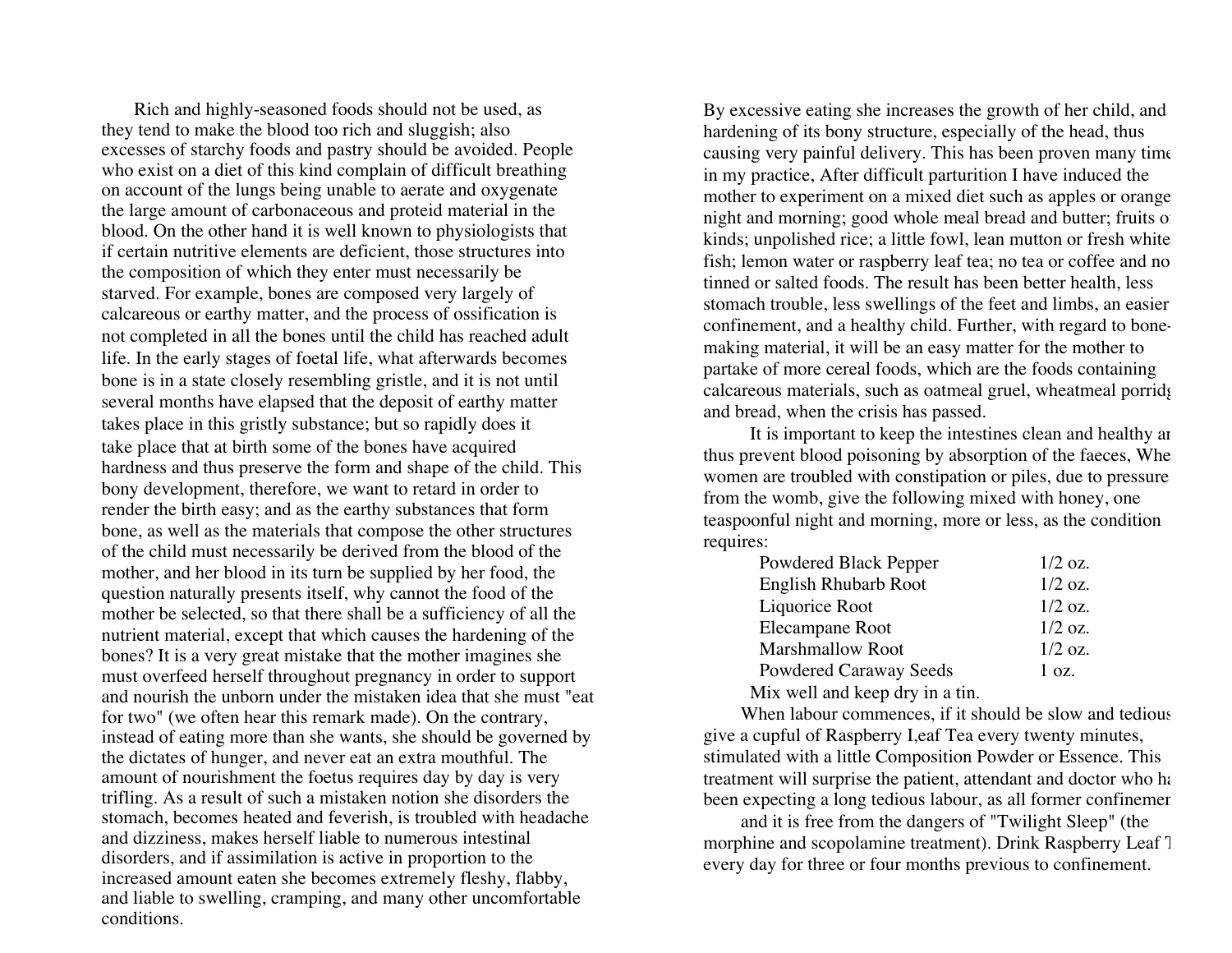Squaw Vine, Blue Cohosh, or Raspberry Leaf babies, with a mixed diet and hygienic conditions, as described in this article, are born normally und according to Nature's method, while "'Twilight Sleep" babies may appear normal, but in after life they are liable to have some defect Opiate poison is more destructive to the nervous system than a bout of drunkenness, and would teetotallers agree to have their wives made dead drunk in order that they may escape the pains of childbirth? Not likely, especially when there is no need for it by following natural herbal treatment, which is not only safe, but in harmony with direct Divine teaching: "And the fruit thereof shall be for meat, and the leaf thereof for medicine" (Ezek xlvii., 12), Why, then, not follow the herbal and hygienic treatment and so allow nature to work in harmony with her own laws, in bringing forth healthy children, who are so much needed to-day for the building up of the national life; beside saving much suffering, and many a doctor's bill?

We can assure our readers that if the directions herein given are faithfully observed, many mothers will rise up and thank God for this bountiful provision, and bless those who have brought.this invaluable knowledge to their notice.

But again, let me repeat, this applies to mothers who have been drinking Raspberry Leaf Tea (not less than a pint a day) for three or four months previous to confinement.

#### **Recipe for making Raspberry Leaf Tea.**

Make like ordinary tea in the proportion of about 1 1/2 ozs, dry Raspberry Leaves to two pints of boiling water, 'This should last not more than two days,

The value of Raspberry Leaves is that they are a mild astringent, and cleanse the tissue of any morbific material adhering to them, thus allowing them to relax and contract in a natural manner.

Raspberry Leaf 'l'ea may be sweetened with honey, but not with manufactured sugar, and milk or cream be added when taken as a substitute for tea or coffee.

 As a medicine for children, Raspberry Leaf Tea is invaluab B. V. Scott in his little book, "Voice of Nature," says: "A more valuable medicine cannot be," and that, "for the complaints of infants and childhood it offers one of the most useful and safe remedies. "

# **MENOPAUSE**

#### or

# The Change of Life in Women.

# **MENOPAUSE.**

 During the climacteric, or the change of life, when the function of reproduction is at an and, physical changes take planet as marked as those at puberty, when the function is being established.

 At puberty the organs of generation enlarge and the proces ovulation begins. At the Menopause ovulation ceases and the organs diminish. The ovaries become small and shrivelled, resembling a peach stone in shape and appearance; the uterus becomes contracted, the mouth entirely closing after a time, th vagina diminishes in size, as do the breasts. In a healthy state of the body it is just as natural for the menstrual flow to cease as  $\mathbf{r}$ begin and should be no cause for worry. Any illness or affliction from which a woman may suffer at this time of life, and which the Doctor is unable to cure, will usually be pronounced by him as due to the change of life, and that time alone can bring relief At this period of life more than at any other time the majority  $\alpha$ sufferings and ailments of women can be traced to some ovaria or uterine disease resulting from a congested and irritated state Uterine inflammation and derangement will also cause many o the distressing ailments of the Menopause.

 The menses occur about thirteen times a year for a period averaging thirty-two years, save for the interruption of gestatio and sometimes lactation. The time of the cessation of the mens is as varied as the beginning.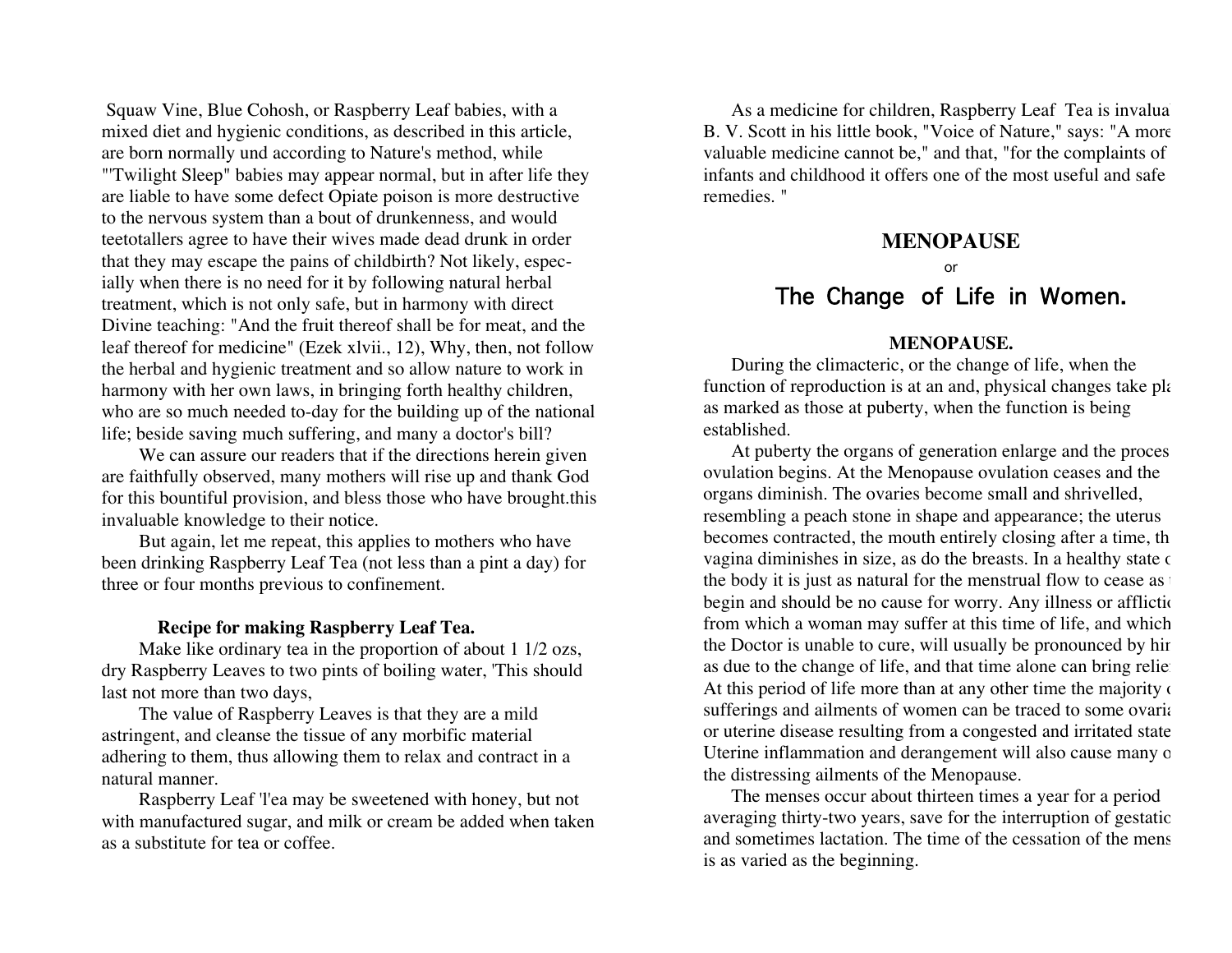It may occur lit any period between thirty-five and fifty; but in the majority of cases irregularity or cessation may be looked for between the forty-fourth and fifty-second year. As to the manner in which menstruation ceases, considerable differences are manifested. With some women it stops suddenly without inconvenience, and they get alarmed at this; but if they are in a state of good health and all other functions are normal, their fears are groundless. Should, however, this sudden cessation be attended with debility and symptoms of derangement, treatment is very necessary. In others the cessation is gradual, the monthly flow becoming more scant as each period comes round, while in still other cases several months may elapse without menstruating, followed by a natural flow, or an excessive and prolonged discharge.

The period during which these symptoms occur is extremely variable. It may be only a few months, or it may be several years. In extreme cases the symptoms have continued nearly twenty years. The average period, however, is three years.

These changes are accompanied by various pathological symptoms, Hot flushes with a sense of suffocation often pass over the body. There is a glow of heat (as if one had entered a hot room) which is followed by profuse perspiration, and possibly chill or cold perspiration, lasting from a few seconds to several ,minutes, occurring at any time during the day and night and varying in frequency. These hot flashes may be looked upon as a favourable symptom, and as a struggle of nature to relieve herself through the skin. Sometimes nausea and vomiting accompany the hot flushing, followed by weakness and exhaustion. Profuse menstruation is often very annoying during the Menopause, and while it often follows the hot flushes it occurs independently of them. At night the sweating is sometimes so great as to saturate the bed-clothing, and is exhausting to the sufferer. These hot

flushes may be followed with cold perspiration and a peculiarly deathly feeling all over the body, returning many times during the night and day. This is most dangerous and must be treated, as it is very lowering to the vitality, causing a state of complete wretchedness and finally collapse and death.

To mitigate these symptoms and assist the processes of nature take one half ounce each of the following Herbs :

Bogbean. Red Sage. Tansy. Pennyroyal. Stinking Arrach. Watermint. Ginger Root (crushed), one ounce.

Mix, put one ounce in a jug and pour one pint of boiling water on the mixture, Cover the jug and keep contents warm for half an hour. Then strain and take one small teacupful four tim daily. Keep the bowels regulated with a simple aperient of equ parts of the following :

Powdered Cascara Sagrada.

Powdered Dandelion Root.

Mix well. Dose: One-half teaspoonful in syrup or honey.

A fitful, capricious appetite often exists during the Menopause. This perverted appetite will lead to liver und stom derangements.

Neuralgia, headache, with heat at the top of the head, or a the base of the brain, dizziness, sore and swollen breasts, diffic breathing, and insomnia may be enumerated among the possib sufferings during this period, A woman's future health depends the cure bestowed upon her physical and mental well-being at time. Eruptions on the skin are not infrequent, and, like the perspiration and hot flushes, are Nature's effort to cast out impurities and to establish an equilibrium; but, while the eruptions are not pleasant to hear or see, they should not be dri up. The parts affected may be kept cool and soothed by applications of soda and water, and afterwards dusted with fine Slippery Elm powder. Women who have been accustomed to h living, or those who have used themselves to stimulating or highly seasoned foods, as well as those who have suffered muc from biliousness and liver affections, are the ones most subject to be attacked with skin disease at the change of life.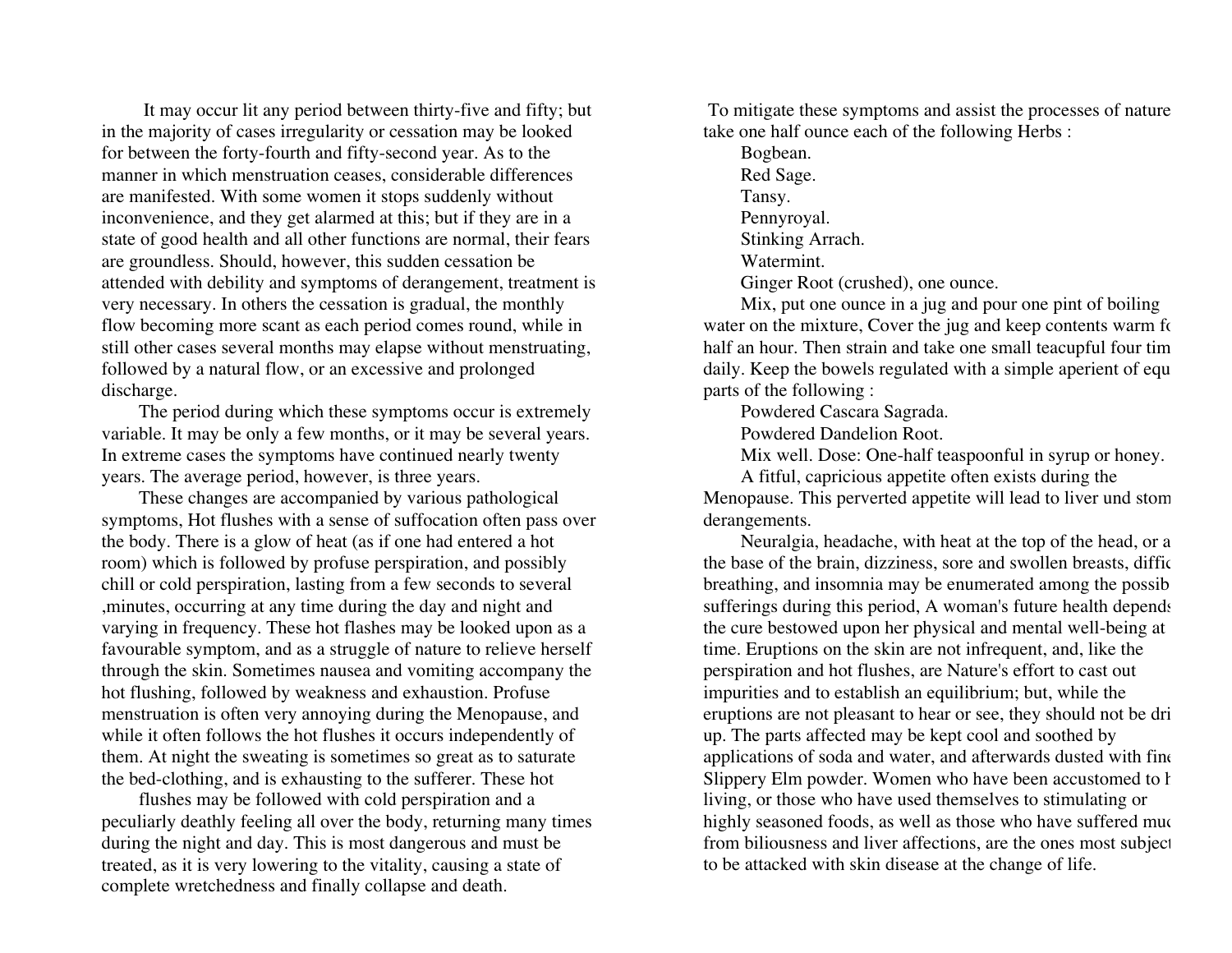If the system becomes morbid, with a tendency to obesity, increased heat of blood, itching of the skin, with a congested state of the stomach, liver, or bowels, we very often find diseases and eczema of the vulva and parts around. There is Climacteric Diabetes that causes a kind of eczema at the Menopause. The labia are swollen and there is a red flaming eczema extending far around the perineum, making life a misery. I find that by treating the kidneys and rendering the urine neutral, relief is obtained. Externally bathe the parts with a solution of Witch Hazel, Myrrh, and Glycerine; dry the parts well, and keep dusted with equal quantities of fine Slippery Elm and Fullers Earth, mixed well. Keep the bowels working regularly. Sponge the body down every morning with tepid or cold water, drying thoroughly with a coarse bath towel in order to create a healthy action of the skin.

Bleeding Piles sometimes afflict women at the change, especially if constipation is present. The constipation must be overcome by proper food and frequent cleansing of the colon. Warm injections made from an infusion of Witch Hazel Leaves or Bur-marigold will both arrest the bleeding and cleanse the rectum.

Uterine Haemorrhage (or excessive bleeding from the womb) is common at this period, and is one of the most serious symptoms, which naturally causes much anxiety. It may occur monthly or at infrequent intervals, or it may be almost constant. Frequently it is due not to the age of the patient, but to some local disorder of the uterus, which may or may not be associated with the climacteric period. If allowed to recur without steps being taken to arrest it, health and life may be endangered. For this condition take the following medicine :

| <b>Beth Root Powder</b>       | 1 oz.     |
|-------------------------------|-----------|
| <b>Cranesbill Root Powder</b> | 1 oz.     |
| <b>Composition Powder</b>     | 1 oz.     |
| <b>Bayberry Bark Powder</b>   | 1 oz.     |
| Cayenne Powder                | $1/2$ dr. |

Mix well. Put one teaspoonful of the powder in a large cup of boiling water, adding one teaspoonful of sugar; cover and keep warm whilst infusing. Take of the clear warm liquor one dessertspoonful every half hour, until relieved.

As an injection use :

| 1 oz.    |
|----------|
| 1 oz.    |
| 2 pints. |
|          |

Simmer a few minutes, strain and use warm as an injectio to the vagina once or twice daily.

Women at this time oft-times and for no apparent reason become semi-invalids, and remain so for years, I have found many such cases in my practice. One patient remained in bed f five years apparently helpless. As years went on she was compelled to help herself and finally recovered.

As the change of puberty comes to both the boy and girl s the change of life comes to both mature men and women. As the girl's organism develops the ovum-the active female principleceases to develop it after the Menopause, so in man's organism the sperm gradually ceases to develop.

Without hygienic precautions, men may suffer from the change as seriously as women. Nervousness, insomnia, pain at base of the brain, tendency to softening of the brain, and insani are some of the ailments; and according as the sexual vigour has been guarded or not, will be the severity of the change and the extent of the decline thereafter. During the time this change is taking place there should be no sexual intercourse, because congestion and inflammation arc thus being invited, causing serious conditions to arise.

Statistics show that a great number of deaths occur in me between the ages of 45 and 62 years through a want of understanding that this is a very distinct and important time of life, and a lack of how to fortify the system for the change in order to pass through it with undiminished health. This mid-lif is really a period of re-adjustment-a revolution of things-and visits all in a greater or lesser degree.

The two most common conditions present when the change of life commences are:

1. The body becomes more fleshy.

2. The body becomes feeble and weak, and the nervous system is affected.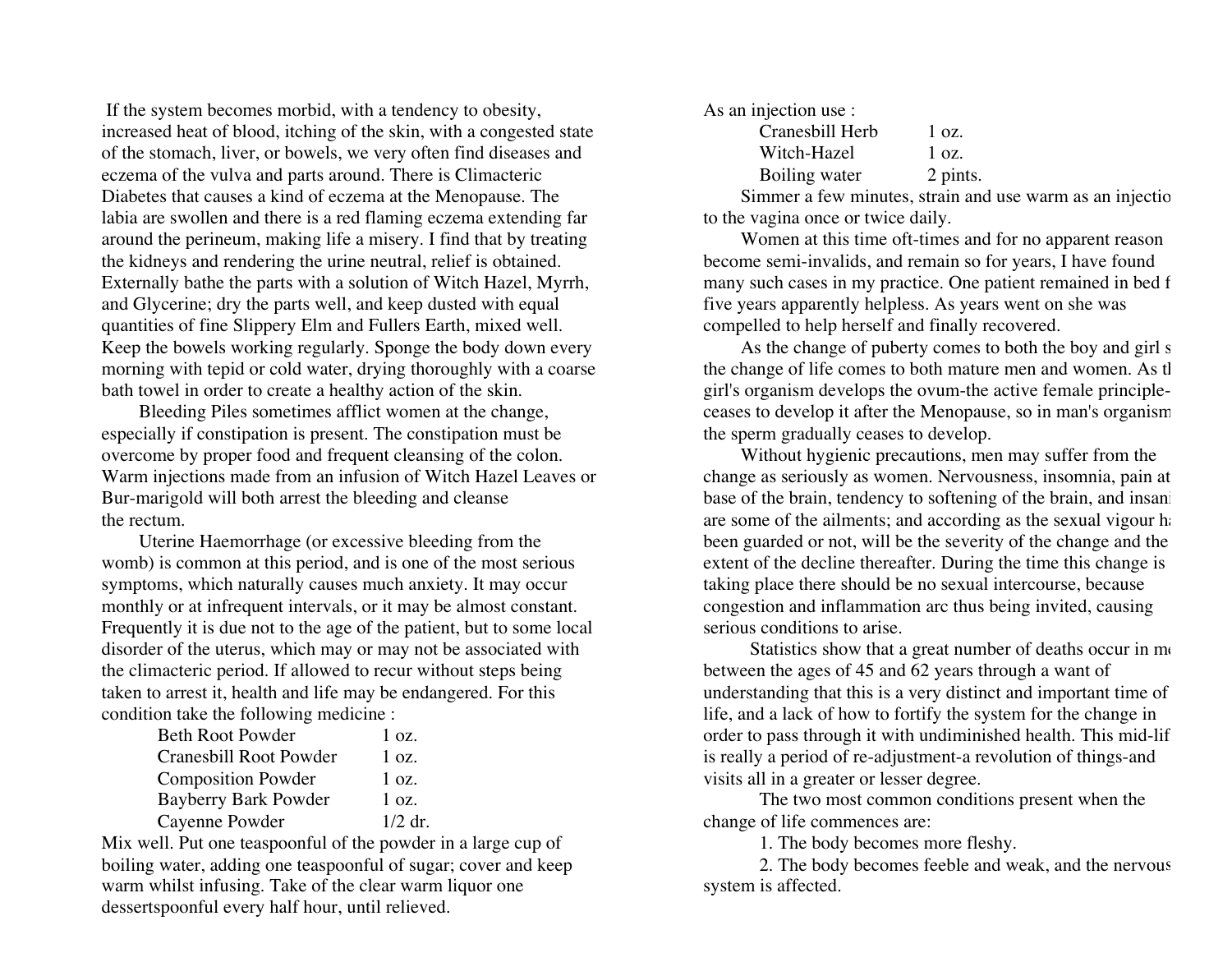The first have their lymphatics dogged by the presence of matters which should have passed off through other channels of the body. When these glands are not allowed the properties in food which thin down their contents they become thicker and sluggish, and do not expel their contents as they should do. They become filled with what is. called "Albuminose, " a mixture of starch, and a substance like the white of an egg.

The abdomen becomes enlarged, there is palpitation of the heart, and shortness of breath, while the hips and shoulder's and under the arms become fleshy.

There is dizziness and headache, a feeling of despondency, and a lazy or tired feeling, with no energy for work. This state can be remedied by the daily bath and diet. Use good wholemeal bread, salad, vegetables, oranges, and grapes, and other seasonable fresh ripe fruit. Drink weak Sage tea and Dandelion coffee instead of ordinary tea and coffee. As a medicine drink Tansy infusion, one ounce to the pint.

The second are the class of people who are thin and nervous, and who suffer more mentally, and are people in whom a condition exists which might be described as a lack of food for the blood corpuscles in the body.

Their corpuscles have been starved of food and oils that would render them free from nervousness. Oil to the blood corpuscles is as necessary as grease to the axle of the carriage. These cases lack pure air, and suitable foods, such as those already mentioned with the addition of lean mutton, fowl, and fis h having scales and fins. As the time approaches for the change of life the constitution should be prepared for it. We must keep in mind the four organs Nature has devised for removing impurities from the body and keep these organs free for their proper functioning.

These are the lungs, the skin, the kidneys and the bowels. At every round of the circulation the blood goes to the lungs to be purified. It is said that all the blood in the body passes to the lungs about eighteen times per hour. The deeper the inhalation of breath, the more extensive the purification and vitalization of the blood.

It does not take many minutes to cause death when the supof air is suddenly cut off altogether. Is it not then clear that th e action of the air cells should always be encouraged rather than hindered? Women entering the climacteric period should mak e a practice to breathe deeply, and see to it that no function of t h body is hampered by tight fitting clothing.

The skin does for the blood in the capillaries of the bod y what the lungs do for the blood in the air cells. It not only rids blood of carbon and supplies it with oxygen, but regulates its density by evaporating the watery constituents. The skin is the great drying, draining, and evaporating apparatus of the body. combines the functions of the lungs, kidneys, liver, heart and bowels and is the greatest medium of nervous and vascular expansion, and is therefore the seat of thrilling sensibilities an d exquisite tactile endowment.

It is necessary at Menopause that activity of the skin be encouraged by daily baths. The full bath is heat where there is tendency to inflammation or haemorrhage. Fleshy women can freely use the hot bath, while thin women should use it not less than twice a week, afterwards rubbing the whole body with Ol Oil and Cream. This encourages and assists nutrition. In attac k haemorrhage the full hot bath will relieve when other means fa In the circulation of the blood. through the body not only new material is carried to the parts that need it, but the worn out tiss and food excesses are collected and carried to the eliminating organs. All waste fluids that do not escape through the lungs, t skin, or the bowels are taken from the blood by the kidneys. If breathing is imperfect, the skin unwashed, or the bowels constipated, the kidneys are overtaxed. They eliminate all the impurities possible, and by over doing it gradually lose some o their power. Hence the development of kidney disorders, result in worn out matter remaining in the blood and developing vascular impurities, which must encourage disease.

 Again, the beginning of puberty shows vast changes in the entire vascular system, and also much change in the whole sympathetic nervous system besides in the field of nutrition.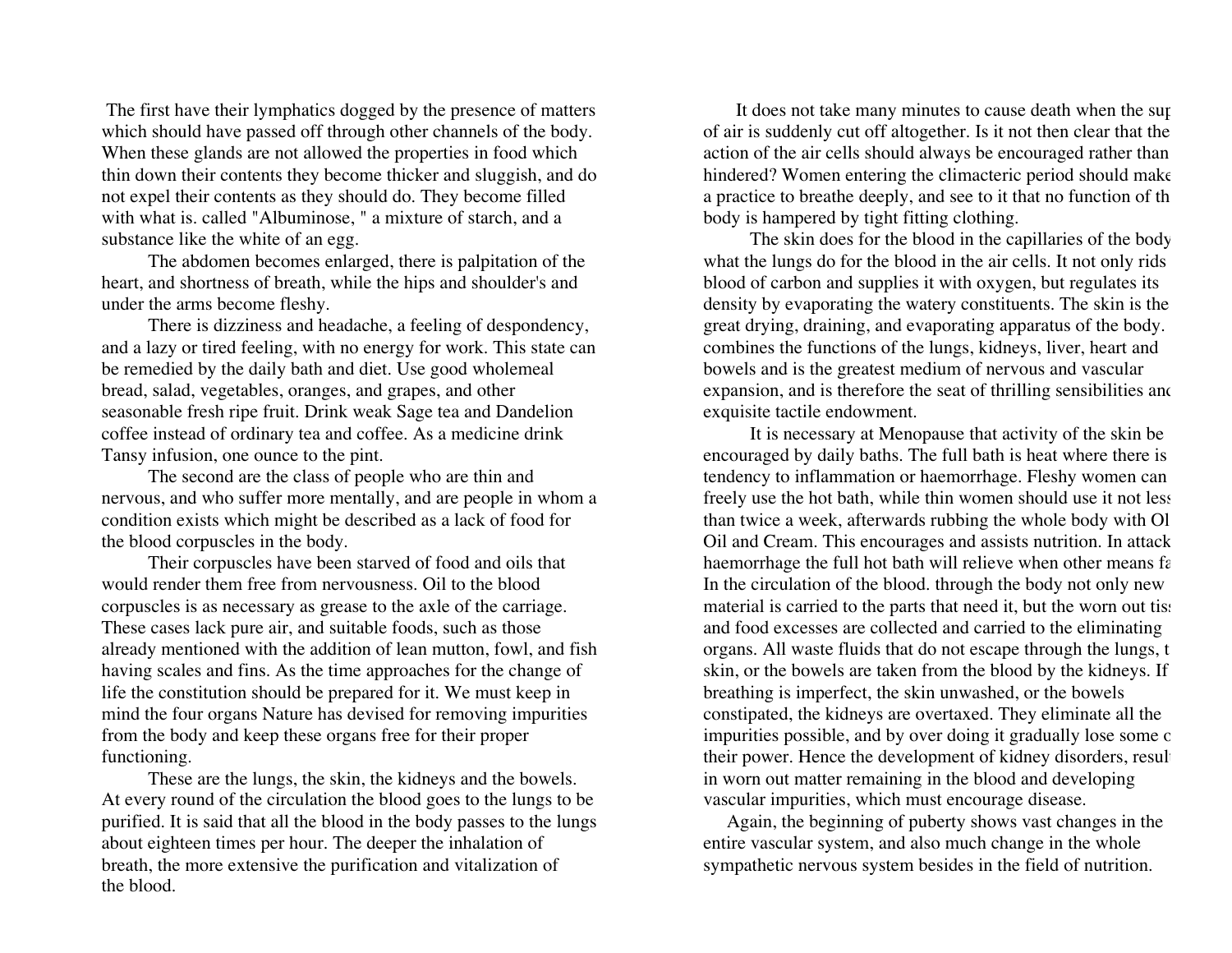The most manifest change at puberty is shown by a perturbed nervous system, while the cessation of menstruation means the death of a great nerve function, and the atrophy of a dominating organ that has the greatest nerve supply of all the viscera.

After the cessation of the flow the most prominent symptom is that known as flushes. Over eighty percent of women will experience this peculiar phenomenon at the Menopause. Two distinct propositions will explain this. It results either from a disturbance of the vasomotor centres, or from irritation of the heat centres. The heart and vasomotor centres are unbalanced by irritation at the Menopause. The hot flushes may come on rapidly and irregularly for a short period, and then cease for days. The patient indicates that the disturbances are first manifest near the .stomach and then rapidly spread over the head and chest. The blood vessels of the head and neck appeal most affected, yet the skin of the whole body shares all the disturbance. The nerve impulse which should he emitted along the hypogastric plexus is abnormally forced over other plexuses and the vasomotor centres become irritated, resulting in dilatation and contraction of the peripheral vessels. All molecular action generates heat, and it may be that much of the heat experienced is due to the rapid dilation of the vast number of vessels and the rapid flow of fresh blood in them. As the cheeks glow and the skin grows red with flushing blood the patient experiences sudden heat. Besides the disturbance of the vasomotor and the heat centres the sweat centre is also irritated, the flushes being followed by various degrees of sweating. This is just as irregular and uncertain. The quantity of perspiration varies from a fine moisture to great drops.

It is apparent that profound disturbances arise at, both puberty and Menopause, and it is not strange that tradition attributes some diseases to the advent of puberty and many grave conditions to the Menopause. Disease at the Menopause must rest on some irritating centre, chiefly the genitals and their nerves. Eighty per cent of such women suffer in general from nervous irritability. Fifty per cent have disturbance in the heat and circulating centres. Fifty per cent suffer deranged sensations, hyperaesthesia and anaesthesia.

Perhaps forty per cent of women at the Menopause suffer from headache, abdominal pain and perspiration, and about twenty p cent. suffer from leucorrhoea, sudden flooding and sweats. Thi means that all the secretory apparatus of the skin, mucous membrane and centres are deranged.

It is well known that a stormy puberty generally means a stormy Menopause. If a girl begins menstruation with pain and disturbance it generally indicates diseased genitals, oviducts, o uterus, and the sympathetic system will suffer.

A few weeks or months of pelvic irritation gradually produces deranged visceral rhythm and consequent indigestion The addition of indigestion to a diseased viscoral focus puts a double burden on the whole system. The nerves become more irritable. Indigestion persists and soon brings on distinct malnutrition, another burden to the ganglionic system of nerve All this continues until anaemia arises, the result of waste-lade blood, which affects all the thousands of ganglia and nerve strands in the body, when the patient becomes nervous and irritable. Thus the great assimilating laboratory of life is deranged.

In the Change of life the cerebro-spinal axis is disturbed through the vasomotor nerves and the circulation by some form reflex neurosis. Hence a woman's mind is often disturbed. She lost her old will power; her memory is impaired; she cannot concentrate for effort. She is liable to do damage from inability control her own actions.

The law recognizes with leniency any deviation from rectitude during Menopause.

The treatment of women during the Menopause must be local, general and moral. The "cog" in the "wheel" which interferes with the smooth running of the human "machine" mu be remedied. General debility and irritability must he allayed v tonics, good nourishment, rest, and freedom from care and wor while the unhinged moral views must be removed by a change life from the old ruts which caused them.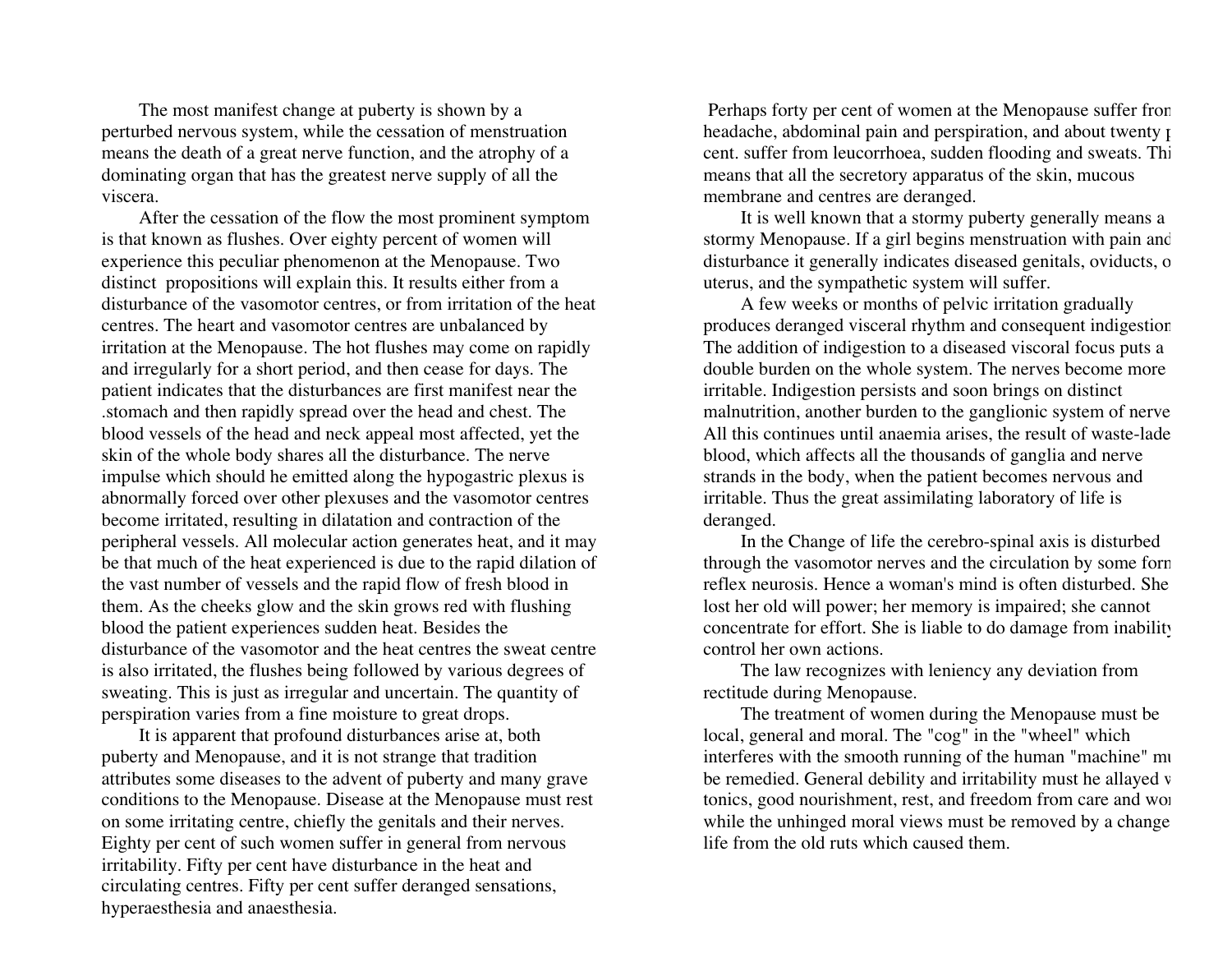One fact must. not be lost sight of*.* When pelvic disease has started a train of evils which are continued for years we cannot expect very much from medicinal treatment alone.

Tumours and cancers are of more frequent occurrence during the Menopause than at any other time of' life, especially if the cervix, or neck of the womb has at any time been injured by an abortive act, or by cauterization. Also those who have been subject to painful menstruation or dysmenorrhoea in its inflammatory forn are subject to malignant disease. The female generative organs are liable to congestion, inflammation, neuralgia, and enlargement.

The breasts are properly to be considered as a part of the reproductive system, and menstrual and uterine diseases are often manifested by diseases of the breast. In fact, uterine disease is, in a large proportion of cases, manifested by wasting of the breasts; hence these organs, so doubly essential to the health, happiness, and usefulness of women, are themselves prone to disease. They may be arrested in their development, or after having been developed they may undergo retrograde metamorphosis and become shrunken, shrivelled and unsightly, or development may proceed to such an extent that they become very large and burdensome-the seat of tumours, cancers, inflammation, and abscesses. Tumour and cancer are most common at the Change, and therefore any swelling in this locality must naturally cause alarm. The diagnosis is not easy except when the disease is well advanced, and physicians often find it difficult to distinguish between benign and malignant tumours. The form of cancer found here is generally very hard, and in common parlance is frequently called Stone Cancer; while in professional language it is named Scirrhus. It is very hard and knotty to the touch, and there is a darting, gnawing, lancinating pain. When well advanced the lump becomes immovable, the surface discoloured, the nipple is drawn backward into a mass, the glands in the armpit are enlarged, and the whole complexion gradually develops that peculiar, waxy sallow hue known as Cancerous Cachexy. On the other hand, benign tumours do not present these: characteristics and may become much larger than a real cancer.

*Treatment-We* must consider conditions present: and apply the remedies in accordance with those physiological and therapeut laws that govern scientific treatment, by treating the blood and ridding the: system of all these poisons, with non-poisonous herbal, blood-purifying medicine, diet, and hygienic methods of living. Moderation in all things should be the watchword. Diet the most important, since the human body is made up of what i received into it ill the form of food, and it is evident that the character of a person's food to some extent determines the characteristics of bodily infirmities. 'The food must be chosen according to the climate and age, temperament, and occupation the individual. The best diet is that which is best adapted to the individual requirements. The food should always be well groun by the teeth, and moistened by the saliva-not by. table beverag which are apt to induce too much, eating. The saliva is a secret necessary to perfect digestion, hence the necessity of eating slowly,

An excess of food causes disorders of the system as serious as a deficiency. It is said that more people die from ove eating than from starvation. The diet in disease must be regulat by the nature of the aillment. Food otherwise whole some, may under certain conditions, increase disease. What is necessary in disease is to avoid such food and yet maintain the functions th are normal. When the system is reduced by disease, the digest loses its normal activity through the sympathetic nervous syste being deranged, and needed nourishment must be supplied by foods that are easily assimilated. Fresh fruits and salads are beneficial to the system for their vegetable acids and salts. Unr fruit must not be eaten on account of the quantity of starch that has not been converted into sugar, and which would cause deranged digestion. Salads made in different ways to suit each individual and bread made from wheaten meals are ideal foods Avoid starchy foods-especially potatoes and pastry; also pork, coffee and tea. Instead, drink tea made from Pansy or Sage, he that are cleansing to the bowels, and that relieve the lymphatic system. Drink soft water, preferably filtered rain water.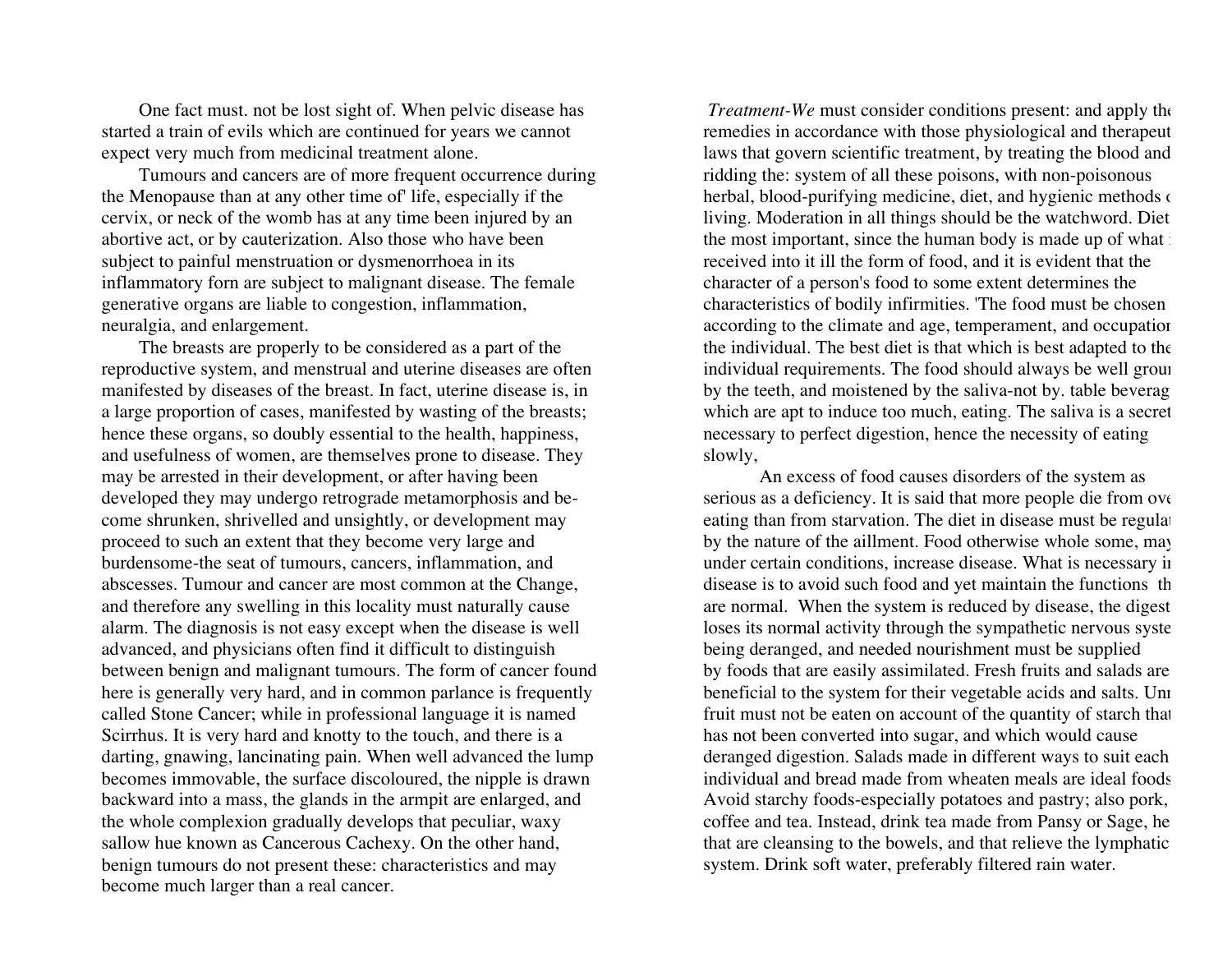A cold sponge down with, the wet hand or towel, taken quickly, followed by brisk rubbing with a coarse towel, and deep breathing, are very essential to keep up the circulation and remove sluggish conditions. Warm comfortable clothing is next in importance.

# **Summary, of Menopause:**-

 The average Menopause lasts about two and a half to three years. It comes on slowly as does puberty. A stormy puberty means a stormy Menopause generally.

 The disturbance at the bcginning of puberty is profound; it is an active physiologic process, but quickly fits the growing und adaptive nervous system. The Meuopause is a destructive process. It breaks up the harmony of the previous processes and unbalances the even distribution of nervous energy and circu- lation.

 It is well known that every organ receives an equal or greater shock at Menopause than at puberty,

 The Changes at Menopause consist in: menstrual cessation, atrophy of the genitals and the hypogastric plexus and pelvic brain in both sexes.

 Chief among the actual diseases in the Menopause is endometritis. This is due to the infection from desquamation of epithelia. Attacks of flooding depend on this inflammation. The Menopause is characterised by various discharge, leucorrhoea, bronchitis, haemorrhages from the bowels., etc., and perspiration.

 A characteristic phenomenon of the Menopause is an unbalanced, unstable nervous system-cerebrospinal (irritation), or sympathetic (debility). Excessive sexual desire at the Menopause is indicative of disease.

 In the Menopause the nutrition is impaired, as is shown by the occurrence of malignant disease in the sexual orguns, which are in a state of retrogression.

# **WOMANHOOD.**

 This is a study of endless, interest. and profit. The more w study the more we marvel that so little regald is paid to the dut of guarding health and strength and to the laws that govern our being.

It is a fact well established that both the physienl and ment strength of the human race depends very largely upon women, mother is strong and healthy, her children will probably be m o robust and vigorous than the chilcdren of a delicate and sickly mother. If a mother has in her constitution the seeds of any serious malady, her off-spring will be liable to develop that malady in its graver forms, even though she herself may escap its full consequences. Of course, the constitutional weakness o vigour of the father will make its impression, more or less decidedly, upon the children. The strength and prowess of a nation depend chiefly upon the health and vigour of its mother

 When we speak of woman's proud position in the world, it not comprised in the mere fact of conceiving, bringing forth, nursing and fostering the child. She is the mother of his intelle as well as of his body, and haste preside over its dawn, so as tc enable it, to disclose its latent powers by means of words and deeds. She is, likewise, the mother of the moral man, and has t call forth that moral light and to develop those moral sentime n which, if inculcated und fostered in early life, will never be eradicated.

 Blessed is the home where the good mother and wife is fou n She is the richest jewel ever won by man. Without her, nations would fall and civilisation crumble; without her, charity woul d lose its sweetness, mercy its tenderness, and the Christian reli g itself would perish.

 With duty well performed, she reflects the wealth, the po w and the glory of the nation. She, with her little ones prattling at her knees, is the culmination of man's highest ideals of peace, love and perfect happiness.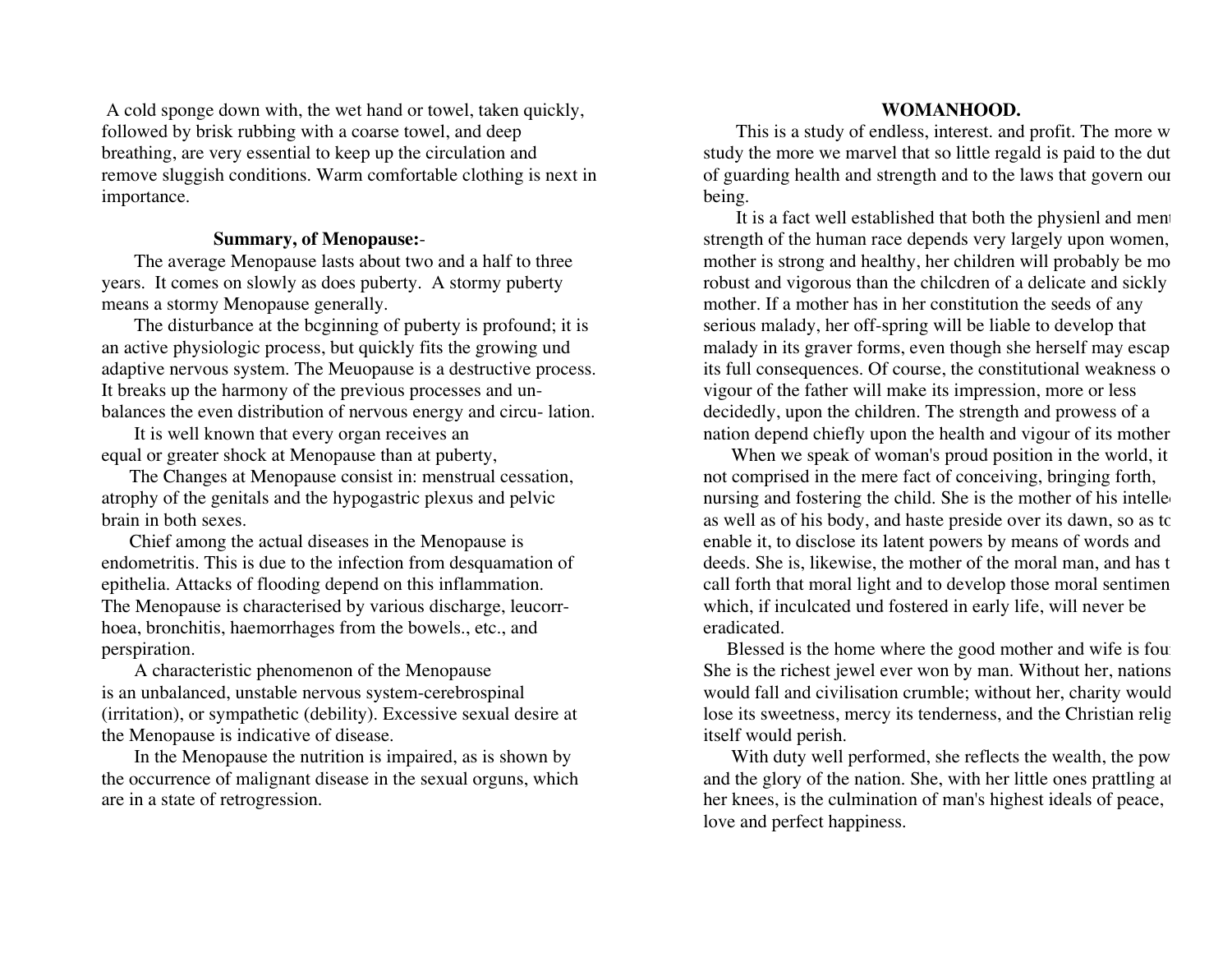But all women are not destined to be mothers. Up to about 14 years of age the girl is comparatively a child, with more sensitiveness and less robustness than a boy, yet with very little else to distinguish her from the opposite sex. About her fourteenth year she commences that development of her reproductive system which is to prepare her for the duties of her sex, which is accompanied by a rapid transition from girlhood with its simplicity to womanhood, with its maturity. From infancy up to this period the sexual organs remain so dormant as scarcely to increase in size; and they perform no function and exert no influence upon either the body or the mind. But now their growth is rapid, the entire system entering into sympathy with them; the intellectual, domestic and moral faculties undergo great changes with the sexual development, and the entire future of the budding woman, as affects both her constitution and her mental peculiarities, depend very largely upon the influences which impress themselves upon her at this time. From four to six years may be occupied in completing this new development of organs and functions, which embraces-first, the establishment of menstrual functions; second, that ripening of both mind and body which is necessary to qualify her future. This period is called puberty. The blood supply of the generative organs is stimulated and increased; the excitement and vascularity presently lead to a discharge from the. uterus of a fluid resembling blood in all respects except that it will not coagulate. This discharge is called the menstrual flow.

 The age of development of puberty varies according to the temperament, race, climate, or condition of life. Brunettes menstruate earlier than blondes; and, as a rule, in warm climates puberty is reached earlier than in cold. Hindoo children are often married and bear offspring before English girls reach puberty, whilst in Russia menstruation is often delayed as late as twenty years of age.

Racial characteristics exert a modifying influence on the age at which puberty arrives. Habits of life influence the change, a regular healthful mode of living enabling girls to reach the period at a natural time, with no danger or inconvenience to life and health.

 Insufficient food and overwork deprive the system of vital and the menses come with ill-health and suffering; while high living, which can be hardly be equalized by any amount of exercise, tends to prematurity and the liability to secret bad hal

Simple, nourishing food is always best at this period, as a any other critical time. All dwarfing influences should be discovered and corrected, that the blossoming of the daughter shall not be slighted.

When the menses are regularly established they recur on c every 28 days, or each lunar month, and continue from two to days. The discharge at this time is from four to six ounces, but women differ in this respect and are yet in perfect health. The recurrence of the menstrual flow does not cease, except from disease or pregnancy till the close of the natural period of this condition of life which continues about 32 years.

 As puberty develops the lips become redder and fuller, th e bust enlarges and becomes firmer; the hips become broadened and the thighs become larger; the brain centres have develope d the organs of generation have asserted their presence and purper-It is at this time that a girl needs all the affection and care that a mother can bestow, as the period of menstruation is most important of a woman's life. Whatever causes an unnatur cessation or interruption of this function interferes with the central purpose of the female constitution, and the result of su c an interference, if it is not soon overcome, cannot be otherwis e than disastrous. A young girl approaching her first menstrual period may evince some marked peculiarities, which should b e recognized and dealt with properly. For a time she may be mentally unaccountable for her words and actions, She is apt to exceedingly irritable and peevish, of hasty temper and most excitable. She may appear cruelly unkind or perverse, and agai she may be very affectionate and sensitive to impressions. No pendence can be placed upon the state of her mind. Headache a times is most usual, and with it comes drowsiness and perhaps dizziness and confused feelings, with absent-mindedness, or l o of memory.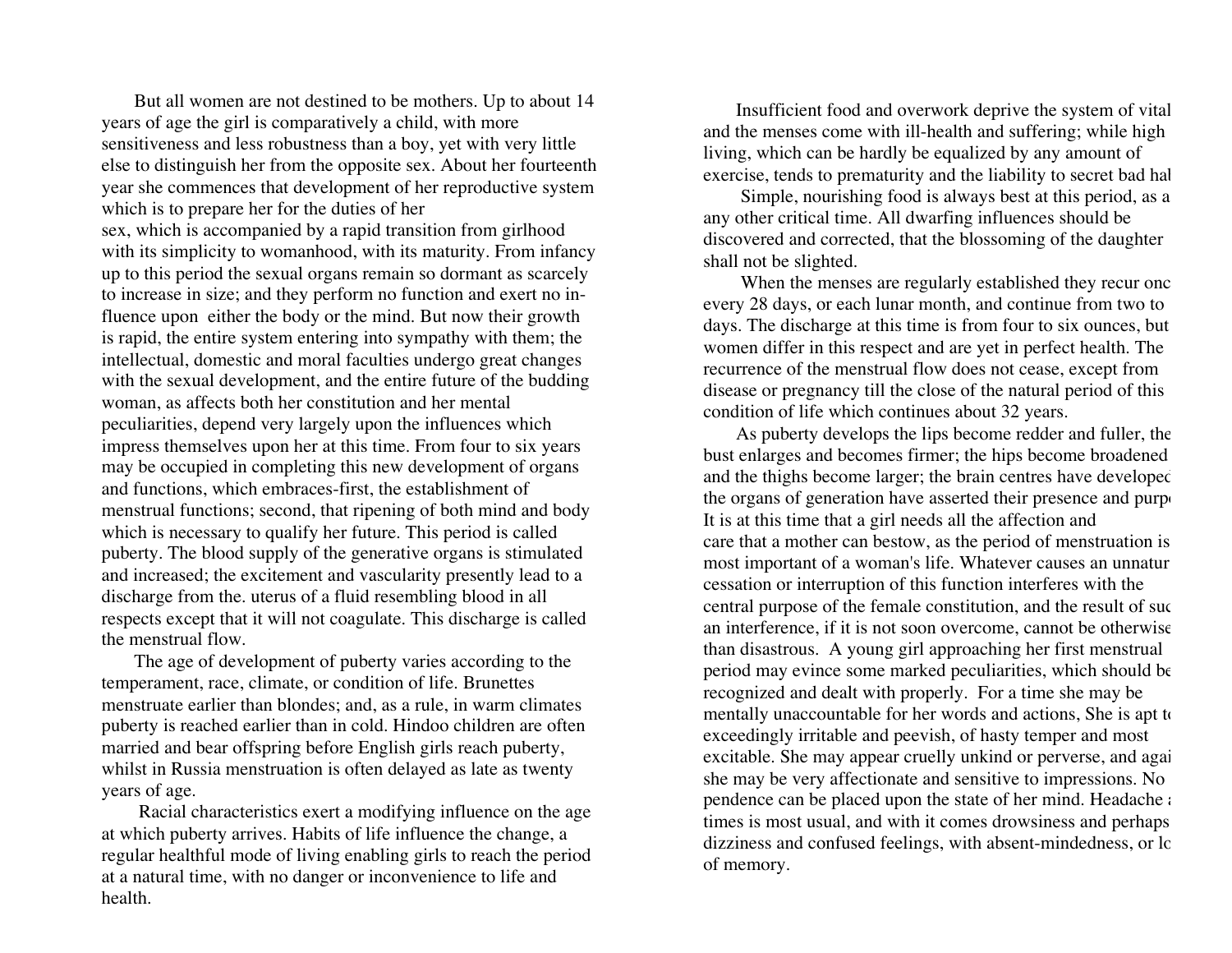Many girls become most stupid and awkward in manner, and commit all sorts of blunders for which parents, ignorant of the facts, will hastily condemn them. Falling to sleep over work or in conversation; dropping dishes or other articles may be committed without intention. The appetite at such a time is apt to be peculiar and unaccountable.

 Menopause, or change of life, is a physical manifestation, and has to do with both sexes of humanity. When the function of reproduction is at an end, physical changes take place as marked as those at puberty, when the power is establishing.

 We find there are no two people alike. We must consider each individual's temperament, environment, mode of living, and habits. In women who have been very temperate in their habits, and moderate in their feelings, the discharge may gradually diminish, and disappear without causing any disturblance of the system. More commonly irregularities in the flow are suffered; the whole body undergoing various changes. As the period of change approaches, the menses may return a little too early each month, or they may be delayed a week or more beyond the proper time. The quantity may also be increased at some times and diminished at others, and the women usually looks pale and becomes a little feeble and nervous. Later the flow may return every two weeks or ten days for a few times, and then suddenly cease altogether for a few months, and after that return for a season with unwanted profuseness. These variations may be repeated during a year or more, till finally the discharge becomes pale, then white and stops and then ceases entirely.

 While these changes are going on some females have enlarging of the breasts and abdomen, with a capricious appetite, and may imagine themselves to be pregnant. Strong and plethoric women are very liable to dizziness, flashes of sharp heat about the head and face, headache, and perhaps bleeding at the nose. These symptoms are due to a rushing towards the head of that surplus blood, which formerly escaped by the uterus, and such persons usually look purplish-red in the face, and their eyes look reddish. There is more or less distress about the heart, and difficulty of, breathing, and' the sleep is much disturbed by bad dreams and sudden wakin gs.

 These latter feelings are due to a pressure of blood towar d the heart and larger blood-vessels. On the other hand, slender  $\iota$ sickly women may suffer extreme irritability and a sense of prostration, become emaciated, pale, wan, and half-chlorotic, v occasional flushes; or the, abdomen may shrink and the breasts wither away. Some become depressed, melancholy, hysterical, with peculiar irritability of temper. As I mentioned before, all classes are liable to pains in the back, pelvis, and loins, or itchi of the vulva.

The kidneys play a most important part. If all the waste fluids do not escape through the lungs, the skin, or the bowels, that is to say if the breathing is imperfect, the skin unwashed,  $\epsilon$ the bowels constipated, then these organs are overtaxed, and disorders develop, With daily bathing and deep breathing, drinking at least three pints of pure water between meals in 24 hours, also keeping the bowels regulated with Sarsaparilla Her and observing the rules of right living, there is no need to fear disease or trouble during the Menopause.

In some instances the first change of life may be manifest in a regular manner and still the menses do not appear, and unpleasant symptoms are soon noticed, such as paleness, weakness, severe headache, poor appetite, palpitation, hot flus h nervousness, dark circles under the eyes, breasts swollen and painful.

Sometimes a discharge of mucus takes place and proves exhausting, or other conditions may follow,

These conditions may be caused by great grief or disappointment, improper living and food, overwork or study, or much indoor life. The consequences are serious unless overcor early. Great care should be used to guard against any influenc e that may tend to derange the menses. Sudden suppression is always dangerous. Cold baths, foot baths, wet feet, wet clothi n and getting colds are very injurious, and may lay the foundati o for future invalidism.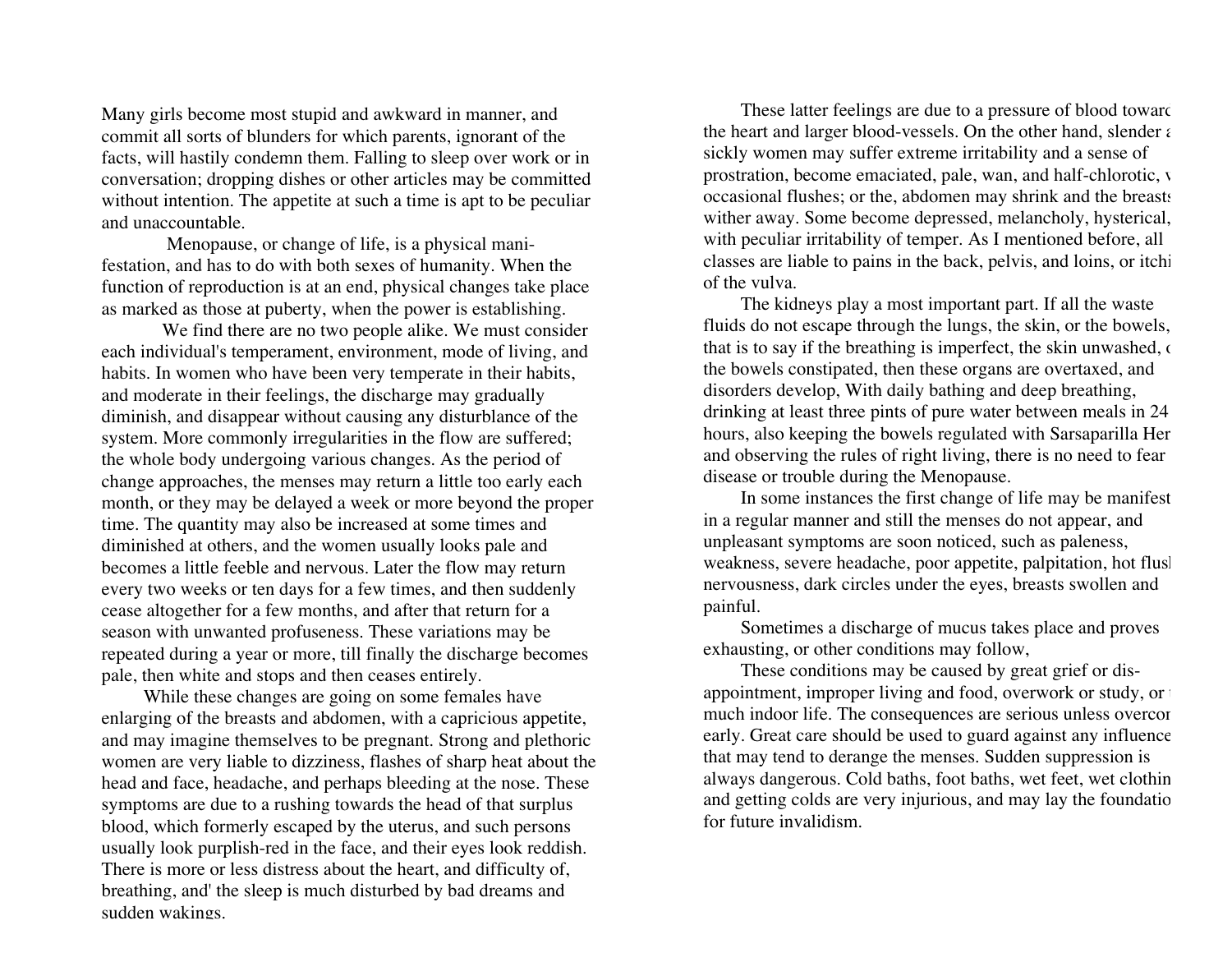The system at this time has a natural strain put upon it, and cannot endure indiscretions. It frequently happens that after the first appearance the menses may not return for a few months, Nothing wrong will happen, Keep the girl healthy, ensure a plentiful supply of fresh air, and good nourishing food. It sometimes happens that uninformed girls are frightened at the first appearance, and try to check the flow by washing in cold water. This is sure to end seriously.

There are a number of derangements which may occur during menstruation.

1st. TARDY MENSTRUATION,-For this there are four different causes, viz., imperfect development, feeble development, excessive development, or malformations. Each one of these must be treated according to the conditions.

2nd. DYSMENORRHOEA (i.e., painful menstruation).-This is the most common, Some suffer from puberty to menopause, due either to exposure, overexertion, obstinate constipation, or improper dressing. Hot baths and hot drinks are usually helpful in this condition.

3rd. OBSTRUCTIVE MENSTRUATION. This is due to growths, stenosis, or atrosia (a growing together of the parts).

4th. MENORRHAGIA (i.e., excessive menstruation).-The normal quantity varies in amount in different. women. One may be said to discharge more than is customary, or that the flow is beyond the usual number of days, or recurs oftener than once a month. This is usually due to constitutional causes,which should be removed.

5th AMENORRHEA (i.e., suppressed).-The disappearance of the menses after they become established.-This may be due to pregnancy, or may be due to sudden exposure to cold, wet feet, sitting on damp ground, drinking excessively of cold fluids, or improper clothing.

6thh. LEUCORRHOEA, or WHITES (i.e., a non-san guinous discharge.)-This is a very common disorder, and no age is exempt from it.

Very young infants sometimes suffer as they would from a co in the head. This can hardly be termed a symptom of any dise a although it is present during the course of many maladies. It should be arrested by cleanliness and general hygienic measure fresh air and drinking White Clover tea during the day. Too much cannot be said of the benefits derived from exercise the open air, and deep breathing. As a tonic, they are better th a medicine, giving tone to the appetite, aiding digestion, and lending vigour to both mind and body. Invalids who suffer fr o nervous prostration, or from uterine diseases, should live muc h the open sunshine. Other exercises reinforce the strength, incr e the appetite, repair the blood, quiet the nerves, and give new lift and health to the body. The greatest physicians are good water sunlight, deep breathing, and exercise in pure air, combined wi plain, wholesome food, well-ventilated bedrooms, good comp a and pleasant surroundings. Clothing should be regulated to th e season, always keeping the body and feet warm and dry*.* Dress should be no hindrance to anything they wish to do and shoul d always give freedom of body, and should be constructed to relieve the waistline of all weight and pressure, and any articl e that cramps or hinders free action should he discarded, The weight of the clothing should be borne by the shoulders. No pr sure or weight should be allowed to rest upon the hips and bowels, High-heeled shoes should be avoided by the young, whose bones and articulations are soft and pliable. They not o n distort the foot, but often engender other troubles. such as neuralgia, pains in the legs, alteration in shape of the pelvic an abdominal muscles, which are kept upon a tension which will in time produce serious inflammation of the pelvic organs, as v as curvature of the spine.

 Bicycle riding and incorrect corsets have a most baneful ef on the female organism, The old fashioned garments, even wh e worn loose, exert a pressure of thirty pounds. The abdomen suffers from this more than the thorax, There is a thinning and weakening of the abdominal walls, which become relaxed and pushed forward when in the upright position by the liver and intestines.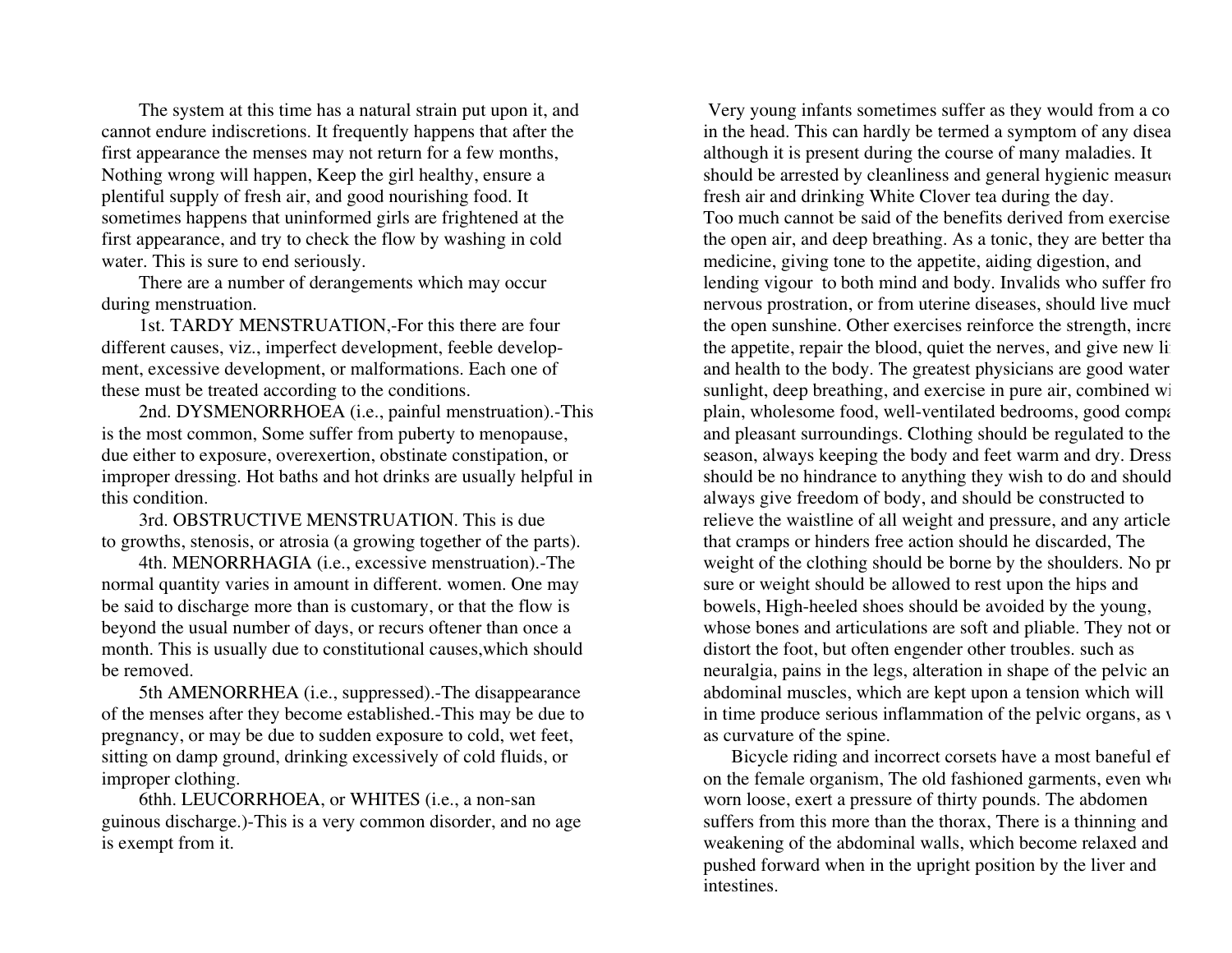In the sitting posture the pressure exerted by the abdominal wall, which should be backward against the spine, is exerted downwards towards the pelvis, and causes bulging of the vulva in some cases to the extent of half an inch, The amount and kind of food, exercise an important influence on the young girl's health. A hurried and half-eaten meal, long fasts. indigestible and non nutritious foods, should be avoided. All these things tend to produce anaemia and general ill-health. Neglect of the excretions is a very common fault in young girls, as well as women, and especially those with female troubles. The bowels, instead of moving once or twice a day, as they should normally, are evacuated perhaps once or twice a week. The poisons of the waste matter are absorbed and sapremia results. The circulating impurities show themselves in an anaemic appearance, lack of energy, headache, and neuralgic pains. Then again, the bladder is often not emptied when it, should be, and consequently a distention and displacement of the uterus by the enlarged bladder, or paralysis of that organ, or cystitis, may result.

#### **MOTHERHOOD.**

Love and kindness is the chief glory of woman. It is indeed her true prerogative; her septre and her crown. It is the sword with which she conquers, and the charm with which she captures. Wherever a woman is, there should be a sweet, subduing, and harmonizing influence of purity, truth, and love, pervading and hallowing her circle of influence. Now, the habits of society are such as to stimulate the young woman during puberty, so that she is planning for marriage companionship before her frame is at all ripened to bear the marriage duties. There are many physical evils resulting from early marriage which, generally make the subsequent life a ceaseless round of suffering. A girl may be capable of maternity at 15 years, but she is not fitted to be a true mother until 21 years of age, or even later. There are many conditions under which marriage should not be contracted; for instance, two people similar in power and temperament cannot hope to have healthy or long lived children; or again, two wealthy persons should not get married.

There should not be marriage between cousins. Marriage should not be contracted where there are any pelvic deformiti e an absence of menstrual flow, insanity, spinal deformity, consumption, or epilepsy. Such imperfections and maladies wi tend to destroy all prospects of domestic happiness. Every married girl may expect to find herself in the position of a prospective mother soon after marriage, but some may not become pregnant for months or years. It will be a great advant to every woman's mind throughout the term of gestation to know that the duties she is discharging are such as are fully provide d in the organisation of her system. Nature has been moulding h e from the day of her own foetal life for the office that she is nov perform, and has heen developing her organs and making ever provision of vital tenacity, nervous force, muscular contractilit and nutritive capacity for the fulfilment of her maternal duties the most harmonious and successful manner. The periods and duties of pregnancy are divided into three general parts: Conception, gestation, and labour. The entire period of pregna n from conception to the day the child is born usually covers 28 0 days, equal to 40 weeks, or 9 calendar months. The period ma y somewhat less, or it may be longer. To calculate the date whe n confinement will take place, count back three months from th e date of the close of the last menstruation and add to this seven days. For example, the date of the last menstruation was Janu a 1st. Count back three months, October 1st, add seven days, an d this will give October  $8<sup>th</sup>$  following as the date of delivery.

Conception, or impregnation, is the union of the male sp e with the female ovum, by which the latter becomes endowed w vitality that transforms it from a simple egg to the rudiment or embryo of a new being. A girl is capable of conception as soo n the menstrual flow appears. The most likely times for concepti are immediately before menstruation, just after menstruation ( a inadvisable period, however, according to the Bible, which teaches that there should be absolute rest during the flow and f seven days after it ceases); also from 14 to 17 days after menst ation. The spermatozoa of the male may retain their vitality in vagina for at least 17 days, even including a menstrual period.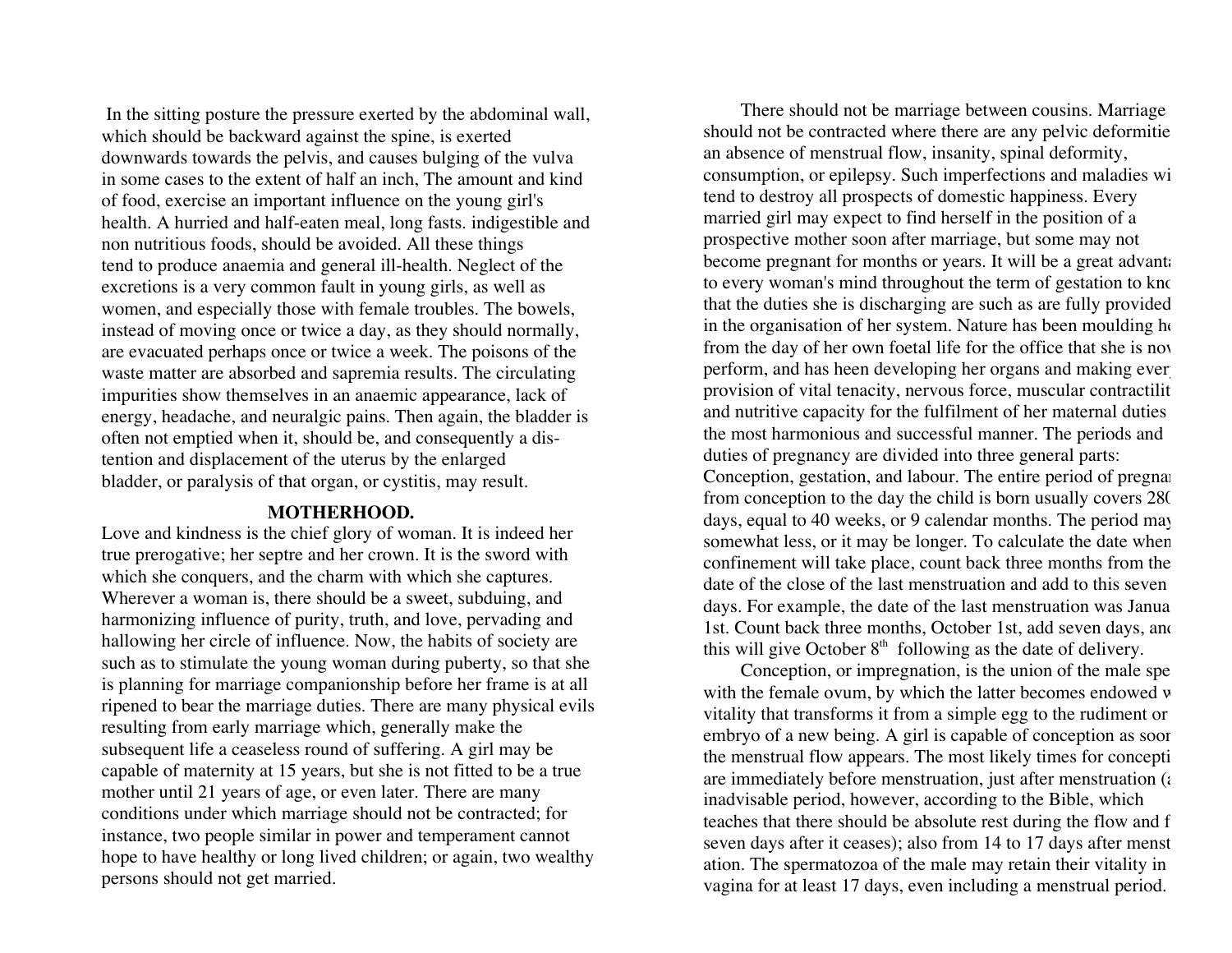Instances are known in which conception occurred just before a menstrual period and was followed by pregnancy. The downward current of blood docs not interfere with the upward passage of the spermatozoa. 'l'he uterus is the matrix for the development of the new being, the embryo or foetus, and only in rare cases does it occur elsewhere. The life of the foetus commences at the very moment of conception. It is from that minute a living human being, and its rudimentary state no more deprives it of the right of being protected as such, than the rudimentary state of the infant as compared to the full-grown adult, would deprive it of the right of protection or make its destruction a matter not criminal.

Conception takes place soon after the ovum leaves the ovary. Impregnation usually takes place in the uterus. A membrane forms around the ovum, called chorion, and this serves to anchor the ovum to the walls of the uterus. After this the uterus undergoes changes for the evolution of the embryo. The growth of the embryo is very rapid. For nine months the foetus neither eats nor breathes while in the uterus. The system of the mother has to perform the very important functions of preparing its nourishment and purifying its blood. This is done through the medium of her lungs, which become both lungs and stomach to the foetus. The blood goes from the arteries of the mother to that portion of the placenta which is next to the uterus, and then flows back into the general venous blood; or, rather, the mother's arterial blood imparts its burden of nutriment to the child, and the child's venous blood yields up its load of impurities to the circulation of the mother. During this time it is very essential that the mother should keep herself healthy and free from disease.

'The growth of the embryo is very rapid. On the 10th day it has the appearance of a semi-transparent grayish flake; on the12th day it consists of a cell as large as a pea, filled with a turbid fluid, in the middle of which is an opaque spot presenting the first appear ance of au embryo, which may be clearly seen as a curved body, and is plainly visible on the 14th day. About the 2lst day the embryo resembles an ant, or a lettuce seed, four or five lines long, and weighs 3 or 4 grammes.

At the fourth week the limbs begin to project and the foet is found to have a minute thread connecting it to a fixed spot against the uterus. This thread gradually develops to a cord as large as one's forefinger, and varies in length from 18 to 20 inches. It is made up of two arteries and one vein, and covere d with a tough membrane enclosing a gelatinous mass called Whorten's Jelly. Through this agency the foetus is nourished b the pure blood conveyed to the child from the mother, and the impure blood is taken back to the mother, the cord is called th e umbilical cord, and is attached to the child at the naval. The s p at which it reaches the mother gradually enlarges to a disc abo u six, or seven inches in diameter, and about one inch thick; is so pliable and spongy; is made up chiefly of blood-vessels, and is called the placenta or after-birth.

The thin membrane covering the cell at conception enlar g steadily with the growth of the foetus, and completely occupie the cavity of the enlarging uterus. It consists of a sac made up two membranes containing the foetus floating in a moderately clear fluid, which serves as a protection against shocks and sudden uterine contractions. At full term it varies in amount from two to five quarts. The two membranes of this sac are called t h chorion and the amnion, and the liquid or water is called the amniotic fluid. The foetus observes a very rapid grade of development, and about the 30th day the embryo is as large as a horse fly, and resembles a worm bent together. In the seventh week bone begins to form in the lower jaw and clavicle, and narrow streaks on each side of the vertebral column show the beginning of the ribs. The heart is perfecting its form, the brain enlarging ane the eyes and ears growing more perfect. The lun are mere sacs about one line in length, and the trachea is a delicate thread, but the liver is very large. 1n the seventh wee k formed the renal capsule and kidneys.

 At two months the forearms and hand can be distinguishe d The distinction of sex is yet difficult, The eyes are prominent, the lids do not cover the eyeballs. The embryo is from one an d half to two inches long, and weighs from three to five drams.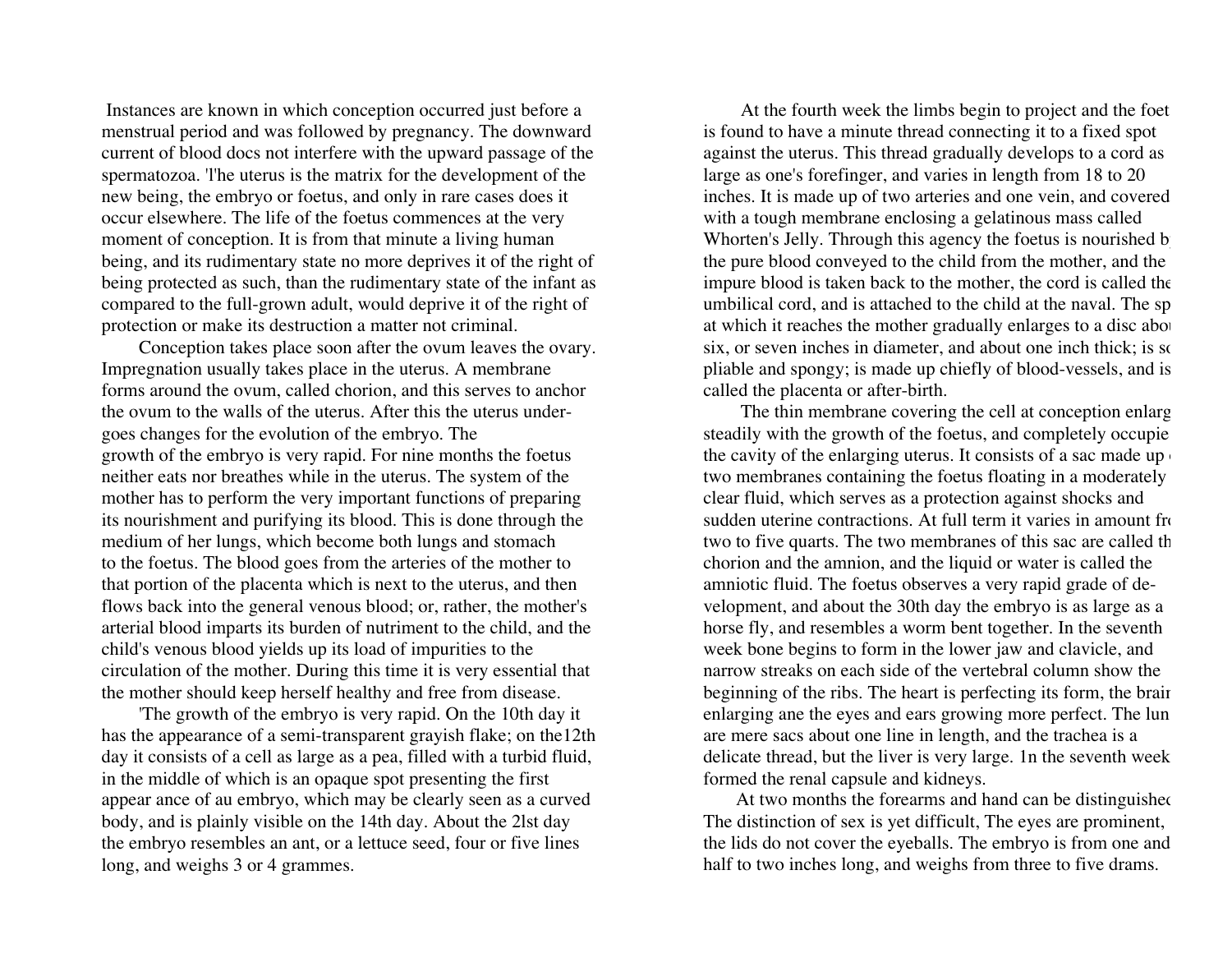At the end of three months the eyelids are distinct but shut, the lips drawn together, the forehead and nose clearly traceable, and the organs of generation prominent. The heart beats with force, and the large vessels carry red blood. The fingers and toes are well defined, and muscles begin to be developed.

At the fourth month the embryo takes the name of "foetus." The body is five to eight inches long, weighs from seven to eight ounces, and now produces a sensible motion. A foetus born at this time may live several hours. At five months, the length of the body is from seven to ten inches, and its weight is from eight to eleven ounces. Between the fourth and fifth months, or later in women with thick abdominal walls, the beating of the foetal heart can generally be heard by the ear placed upon the abdomen over the womb. These heart-beats are quite feeble at first, but grow steadily in strength. When first heard they may range from 145 to 160 per minute.

At six months the length of the foetus is from eight to twelve inches, weight l-lb. and hair appears upon the head.

At seven months every part has increased in volume and perfection; the bony system is nearly complete, thc length is 12 to 14 inches, and weight from two to three pounds. If born at this period the foetus is able to breathe, cry, and nurse, and may live if properly cared for.

At eight months, the foetus seems to grow in thickness more than in length, the skin is very red and covered with down and a considerable quantity of sebaceous matter.

At nine months it is from 19 to 23 inches long, and weighs from six to nine pounds, the red blood circulates in the capillaries, and the skin performs the function of perspiration. The nails are fully developed.

The head of the foetus remains very large throughout gestation, and at birth is proportionately greater than any other part of the body, the bones of the skull are not completely dosed till some time after the child is born, but leave an opening of considerable size on the top of the head, and a similar one at the crown.

Nature's ways of providing for self-delivery are here so o as these openings allow the bones to so bend, and slip over on e another, as to accommodate themselves to the shape of the pel passage.

Signs of Pregnancy.-One of the most constant signs of pregnancy is the cessation of menstruation, Where it has been regularly performed and suddenly ceases, and is absent at the t of expected recurrence without any other assignable cause, it m be strongly suspected in married women and in others about whose chastity we may entertain doubts, that conception has taken place, Generally the menses fail to appear at the period n after a fruitful copulation, but this is not always the case, as sometimes the menses will recur scarcely modified for one or t periods after the beginning of pregnancy. In some cases it has been performed throughout the entire gestation. This is, howev rare. There are certain cases in which we cannot avail ourselv e this sign of pregnancy. For instance, it sometimes happens that women who have already borne children, again become pregnant before the re-appearance of menstruation. Others conceive, it is said, who have never menstruated at all. Such c a are rare.

 Morning sickness often occurs at an early stage of pregna n but some patients escape it. It is variable in its length, paroxys m and in its persistence in the course of gestation. In borne cases lasts but a few minutes after onset in others it continues throu g the most part or the whole of the day.

Again, morning sickness may be aggravated by derangement of the stomach and liver. In gastric disturbance there is usuall y increased secretion from the salivary glands, morbid longings often developed, and an irresistible desire for certain articles of food or drink, generally those of a sour nature. Indigestion, intestinal flatulency, and eructation of gas are frequently prese

 The appetite is often capacious, or may he entirely lost. Towards the close of the second month, sometimes, certain sensations are experienced in the mammary glands and nipples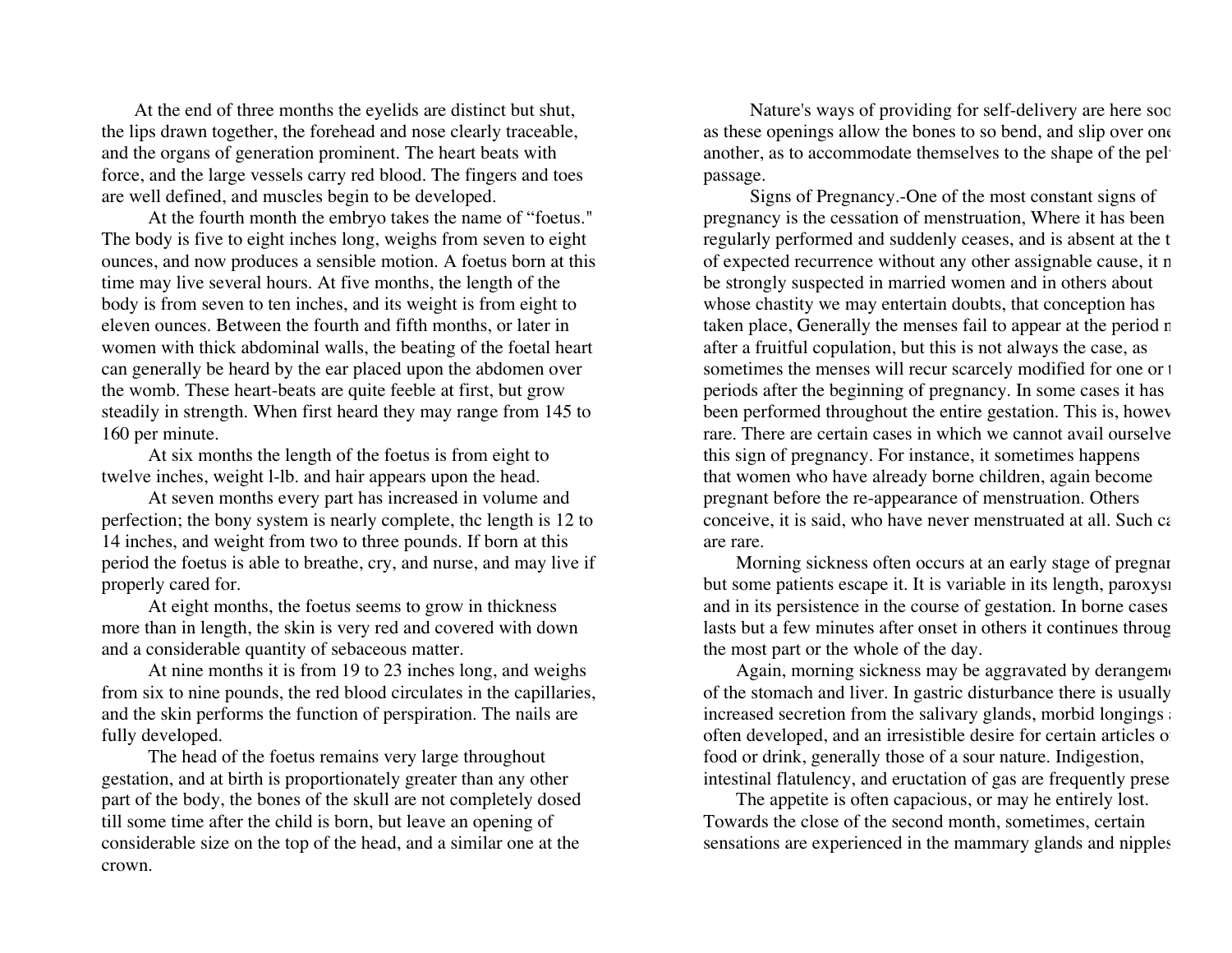There is a feeling of fullness and throbbing, the breasts increase in size and have a peculiar knotty glandular feel, the tissues around the nipple enlarge and are soft and puffy, and assume a darker hue and become sensitive to pressure from the clothing. A dark brown areola or disc may be noticed around the nipple, changing in colour, first to light brown which gradually deepens in intensity until towards the end of pregnancy the colour may be very dark,

The nervous system is hyperaesthetic, and the disposition of the woman may undergo marked changes. Often mental exaltation and depression are exhibited, irritability of the brain is a frequent occurrence, Constipation may he present, also neuralgia may occur in different parts of the body, especially the face. Cardiac palpitation and difficult breathing may be experienced. Often a leucorrheoea1 discharge is present, due to an increasecl circulation in the cervix and vagina and as pregnancy advances, other signs manifest themselves in the uterus.

At the second month there may be a slight flattening of the hypogastrium due to sinking of the uterus and an increased retraction of the umbilicus. After the third month the uterus begins to ascend out of the pelvis; about the 4 and a half monthsometimes later, and sometimes earlier-quickening is felt, and this is one of the most important signs of pregnancy, and one of the most valuable.

Quickening arises from the ascent of the womb into the abdomen. Owing to the increased size there is not room for it below. The child has reached a further stage of development, and has become stronger in muscular and nervous structure, and has strength and motion of limbs powerful enough to kick and plunge about in the womb and thus causes the sensation of quickening.

A woman at this time sometimes feels faint. Quickening is said to resemble the fluttering of a bird; by some it is said to be like a heaving, beating, or leaping sensation, accompanied sometimes with a frightened feeling. After this symptom the abdomen over the region of the uterus is hard and resisting. About the sixth month the umbilicus protrudes-maybe sooner, or it may be later.

 The face of the woman is emaciated, the nose especially being pinched and pointed. The features are not altered. As pregnancy advances the face generally resumes its natural comeliness.

Irritability of the bladder is sometimes one of the early symptoms of pregnancy, due to the sinking of the uterus against the bladder in the pelvis. This is usually relieved after the quickening, but usually returns again before the commencemen of labour. The weight of the uterus against the bladder induces frequent urination, pains and crampings through the womb and smaller bowels. Nature is preparing her forces for the duties of labour.

General Health of the Mother.-The health of the mother cannot be too highly appreciated or too carefully guarded. Th better a woman's health and strength during her pregnancy, the better she will he able to pass through the ordeal of labour and perform the duties of motherhood. A woman during this period often inclined to be irritable and despondent. For the sake of bo her child and herself she must try to overcome this tendency. H husband and friends should try to make her home life calm and happy, and should shield her as far as possible from all disturb influences. Thousands of children are, by disturbing influences the mother's mind, in danger of being born the victims of untruthfulness, disobedience, together with malicious threateni and even murderous tendency. A child is most liable to be affected physically during the earlier months, mentally during latter months of pregnancy. At any time, unpleasant mental impressions may lead to birthmarks.

A mother should not read books that will tend to morbi thoughts, nor keep late hours, nor have any excitement. Deviat from good health should be reported to the physician in charge especially excessive vomiting, loss of appetite, haemorrhage, varicose veins, diarrhoea, constipation, sleeplessness, severe headache, disturbance of sight, such as dimness of vision or sp floating before the eyes; fainting, swelling of the face, hands o feet, or diminution of the amount of urine passed.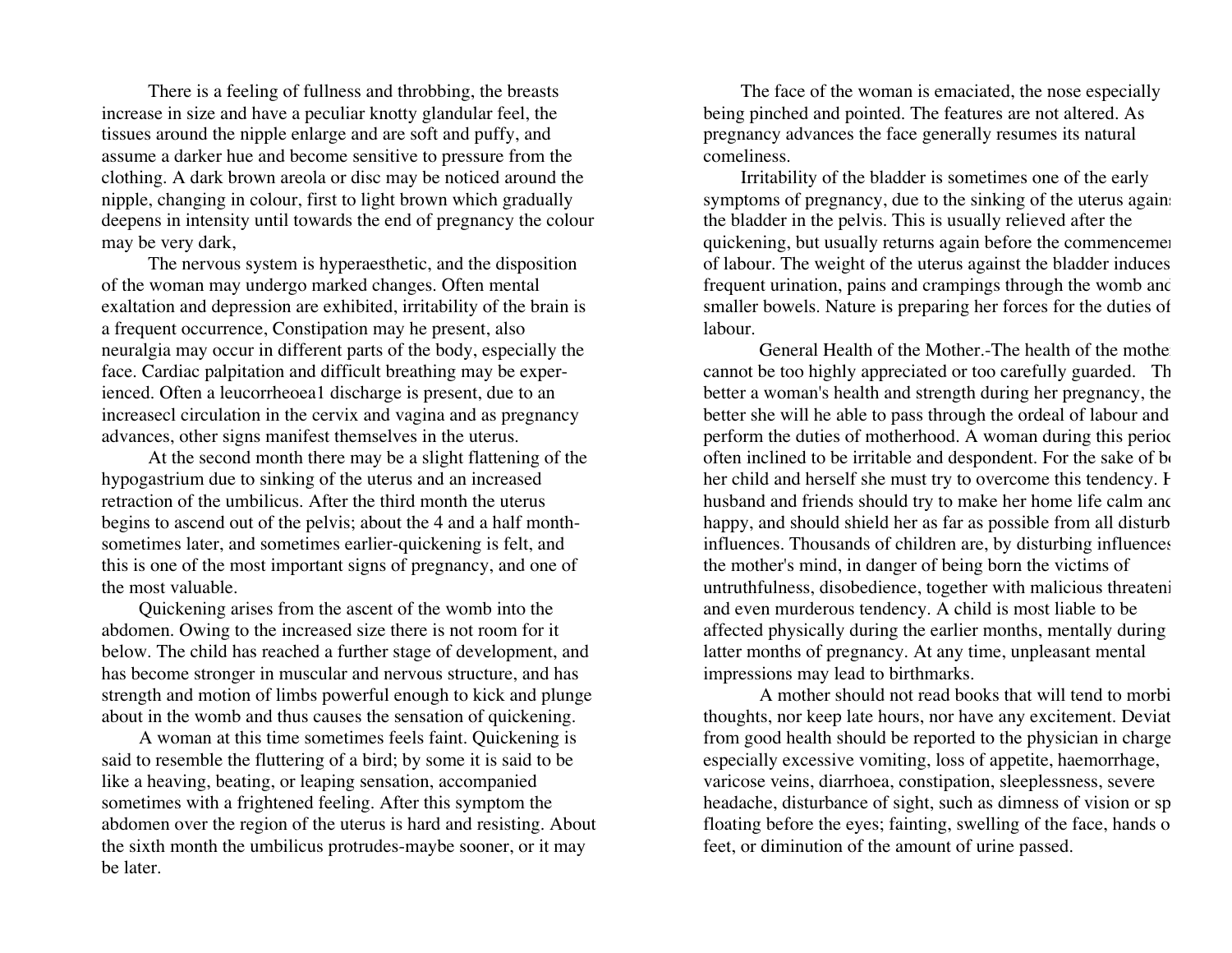A tea made from Raspberry leaves, instead of ordinary tea, should be drunk during the child-bearing period, and freely towards the end. This will tend to render labour normal and easier by giving tone the parts and aiding the general health of the mother.

 To regulate the bowels and prevent and cure piles take the following :

|                   | Powd. Black Pepper                                                                                                                                                                                                            | $1/2$ oz.       |
|-------------------|-------------------------------------------------------------------------------------------------------------------------------------------------------------------------------------------------------------------------------|-----------------|
| $^{\prime\prime}$ | Elecampane Root                                                                                                                                                                                                               | $1/2$ oz.       |
| $^{\prime\prime}$ | Rhubarb Root (Eng.)                                                                                                                                                                                                           | $1/2$ oz,       |
| $^{\prime\prime}$ | <b>Marshmallow Root</b>                                                                                                                                                                                                       | $1/2$ oz.       |
| $^{\prime\prime}$ | Liquorice Root                                                                                                                                                                                                                | $1/2$ oz.       |
| $^{\prime}$       | Caraway Seed                                                                                                                                                                                                                  | $1 \text{ oz.}$ |
|                   | $-11$ . $-11$ . $-11$ . $-11$ . $-11$ . $-11$ . $-11$ . $-11$ . $-11$ . $-11$ . $-11$ . $-11$ . $-11$ . $-11$ . $-11$ . $-11$ . $-11$ . $-11$ . $-11$ . $-11$ . $-11$ . $-11$ . $-11$ . $-11$ . $-11$ . $-11$ . $-11$ . $-11$ |                 |

Mix all together, and keep in a tin. Dose: Half a teaspoonful mixed with honey, at bedtime, or oftener as required.

# LIVER TONIC AND APERIENT.

Take equal quantities of Cascara Sagrada Bark and Dandelion Root, both in fine powder. Mix well, and keep in tin box. Take from a quarter to half a teaspoonful, mixed with syrup, jam, or cold water, before or after meals, or at bedtime as often as required, in liver and digestive troubles.

EXERCISE AND BATHING-A healthy pregnant woman will be benefited by daily exercise up to the lying-in period, and should live half her time in the open-air. Fresh air and exercise prevent many of the unpleasant symptoms attendant on that state, as they tend to open the bowels and relieve that sensation of faintness and depression so common in early pregnancy. Although long walks are injurious, one ought not to run into the extreme. Of course, there are exceptions. A young patient of mine, wishing to have a healthy and a perfect child, walked five miles and more daily. Her baby was healthy, strong and vigorous and her labour was normal. Yet another woman could not walk so far without injury to herse1f. Another patient lay in bed most of the time during her pregnancy, and would not go out-doors much.

The result was a very difficult labour. Short, gentle, and frequ walks during the whole of pregnancy cannot be too strongly recommended. Avoid heavy lifting and all violent muscular strain; also avoid cold and dampness, and keep the feet warm a dry. The function of the skin should be kept active, especially towards the close of pregnancy, to relieve the kidneys as mue h possible. A daily sponge bath is beneficial, with either cold or tepid water. A sitz-bath every day is especially good. The wat e should well cover the hips and pelvis, and may be taken befor e retiring at night or before mid-day, followed by an hour's rest. Vaginal douches should not be used, except a very low vaginal douche for cleanliness, An abundance of sleep is necessary. Fr eight to ten hours should be taken, and a nap may be added dur the day.

Exercise, fresh air, and occcupation are essentially necessalduring pregnancy. If they are neglected, hard and tedious labo u are likely to ensue. The easy and quick labours and rapid recoveries of poor women are greatly due to the abundance of exercise which they are both daily and hourly obliged to get through. Let the rich woman adopt the poor woman's industric and abstemious habits, and labour need not then be looked forward to, as it frequently is now, either with dread or apprehension. The lively, active woman has an easier and qui c confinement and a finer race of children than one who is lethar and indolent. Idleness brings misery, anguish, and suffering in train to pregnant women.

Dress should be worn very loose; no bands about the hips The under-garments should be continuous from the shoulders, loose to fall over the hips. The hygienic waist and skirt suppor will keep the skirts in position, and will answer the purpose of corset, giving a neat appearance to the figure,

allowing full freedom to the waist and the increasing abdome n Exercise in deep breathing should be taken daily, full breathin g necessary to thoroughly oxygenise the blood. Close the mouth and inhale the air through the nose, filling the lungs. Then ope n the mouth and exhale, repeating this four or five times for one exercise.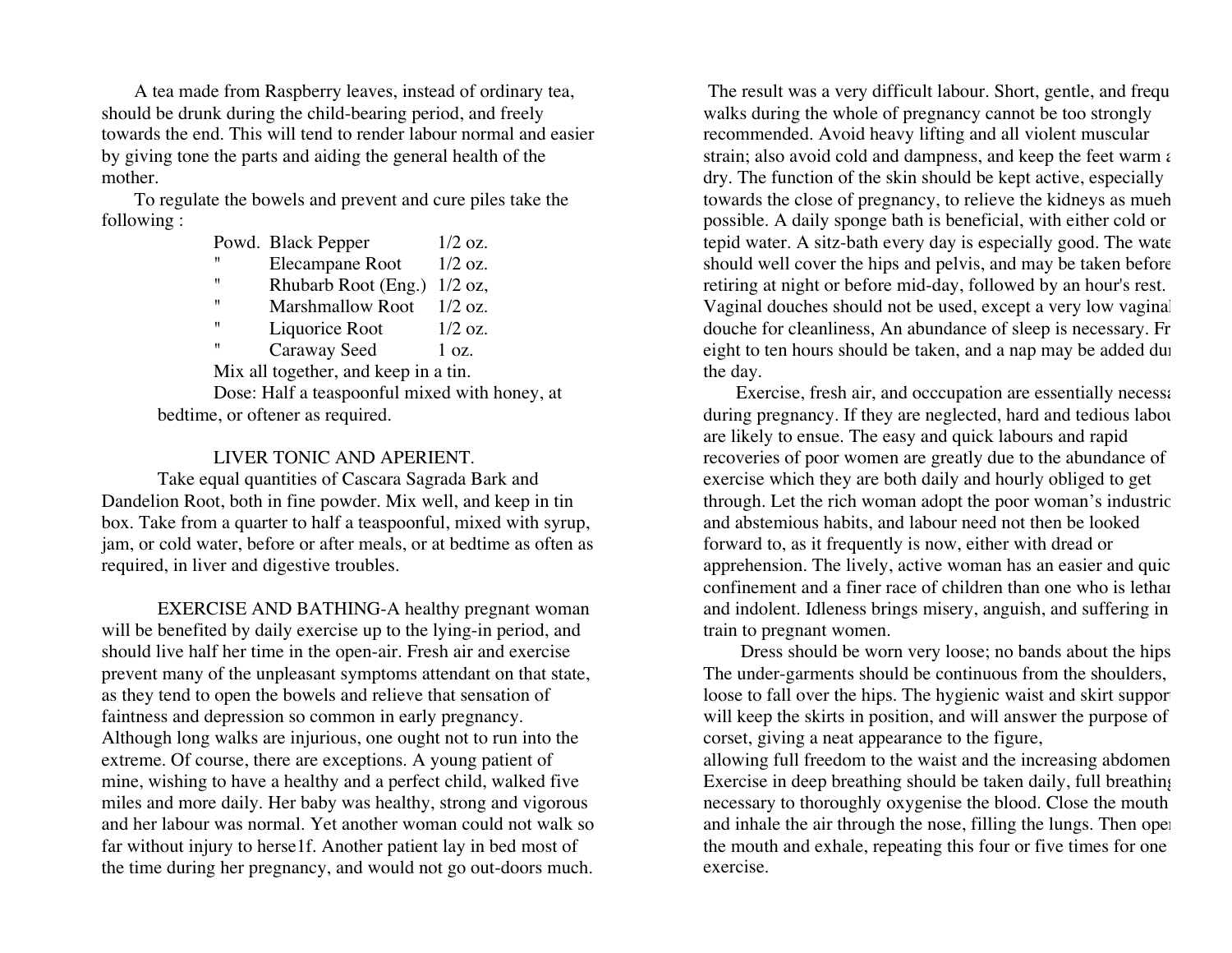The extra air breathed will form a substitute for a portion of solid food otherwise craved. The air we breathe is as necessary to the building of tissue and muscle as solid food.

DIET,-The diet of the mother while carrying a child should be wisely considered. It is a mistake to think a woman requires more than her usual quantity of food, and it often leads to much suffering. A healthy woman will not require more than the usual amount of food. Some women when pregnant have excessive appetites, eating as much at one meal as formerly sufficed for two meals. Such women have large children, often weighing from 10 lbs. to 14-1bs. at birth. These excessive appetites should be controlled. Leave the table while feeling a little hungry, and the craving will cease, the general feeling will improve, and the result will be that the child will not be so large. Cravings for surfeiting with unusual articles of food or partaking of indigestible food often lead to dyspepsia and stomach troubles, which are often transmitted from parent to child. No absolute rule can be laid down, as the same foods do not agree with all patients. Foods should be plain and nutritious. A mixed diet of cereals, vegetables, and plenty of fruits is best. Eat meat sparingly. There will be greater ability for mental and physical endurance and greater fortitude,without meat. Women in the European countries eat very little meat, the poorer classes living on potatoes, cabbage, and cereals. Their confinements are very short in duration, and are attended with very little pain.

A little food well digested is better than a great deal not digested. Meals should be taken at regular intervals, and no alcoholic drinks allowed. The most important drink is pure water. A pregnant woman cannot drink too much water, since so much extra fluid is demanded by the system. Take cereals, fruits, apples, oranges, and grapes for breakfast to keep the bowels regular. If a person is very fleshy and warm-blooded, lemonade and juice of berries and fruits are good. A very thin person should eat farinaceous food, cream, vegetables, fruits, and nuts; avoiding all sweets. The sweets cause acidity of the stomach and thus produce an acid state of the blood, which prevents the increase of fat and muscle.

Soups are very good, and should be eaten at the beginnin g the meal. Also whole wheat bread and biscuits, rice, macaroni, milk, cocoa, chocolate, and herb tea or dandelion coffee once on twice daily.

BREASTS AND NIPPLES,-During the last months the breasts should be massaged freely, and the nipples washed wit h bland soap. Dry well, and anoint with cocoa butter. This will prevent sore or cracked nipples during nursing. Also harden t h with alcohol or some astringent.

FLAT OR INVENTED NIPPLES may be congenital or acquired, and should be recognised at the time of pregnancy. Treatment is to draw the nipple with a bottle or breast pump during the latter part of gestation. Another method is to hold t h bowl of a new clay pipe over the nipple, and have another pers draw up the stem. You can, by repeating this process a few ti m permanently develop the nipple. The baby should nurse by me of a glass nipple shield placed over the nipple. After continue d use, the nipple will be so improved that it will not be necessar y for its continuance, and the shield should be dispensed with.

FISSURED NIPPLES are often due to continued change between moisture and dryness, to which they are subject, and a very troublesome and annoying. When the baby is not at the breast, a metallic shield should be worn. These shields are ver cooling and healing, and serve to keep off all pressure from th e clothing. Some healing antiseptie ointment or wash will obviat the trouble. The nipples should be wiped before and after usin g with a solution of boric acid. Swollen and painful breasts shou be given gentle massage with Chickweed Ointment, and shoule then be covered with hot moist applications. The same treatm e if the breasts become tender.

 MISCARRIAGE OR ABORTION.-In the term abortion w will include those cases wherein the contents of the gravid uter are expelled before the viability of the foetus. The foetus is usually incapable of maintaining an independent existence before the end of the sixth or beginning of the seventh month of uter o gestation. The causes are-(1) Those which act directly upon th e womb and induce the expulsion of its contents;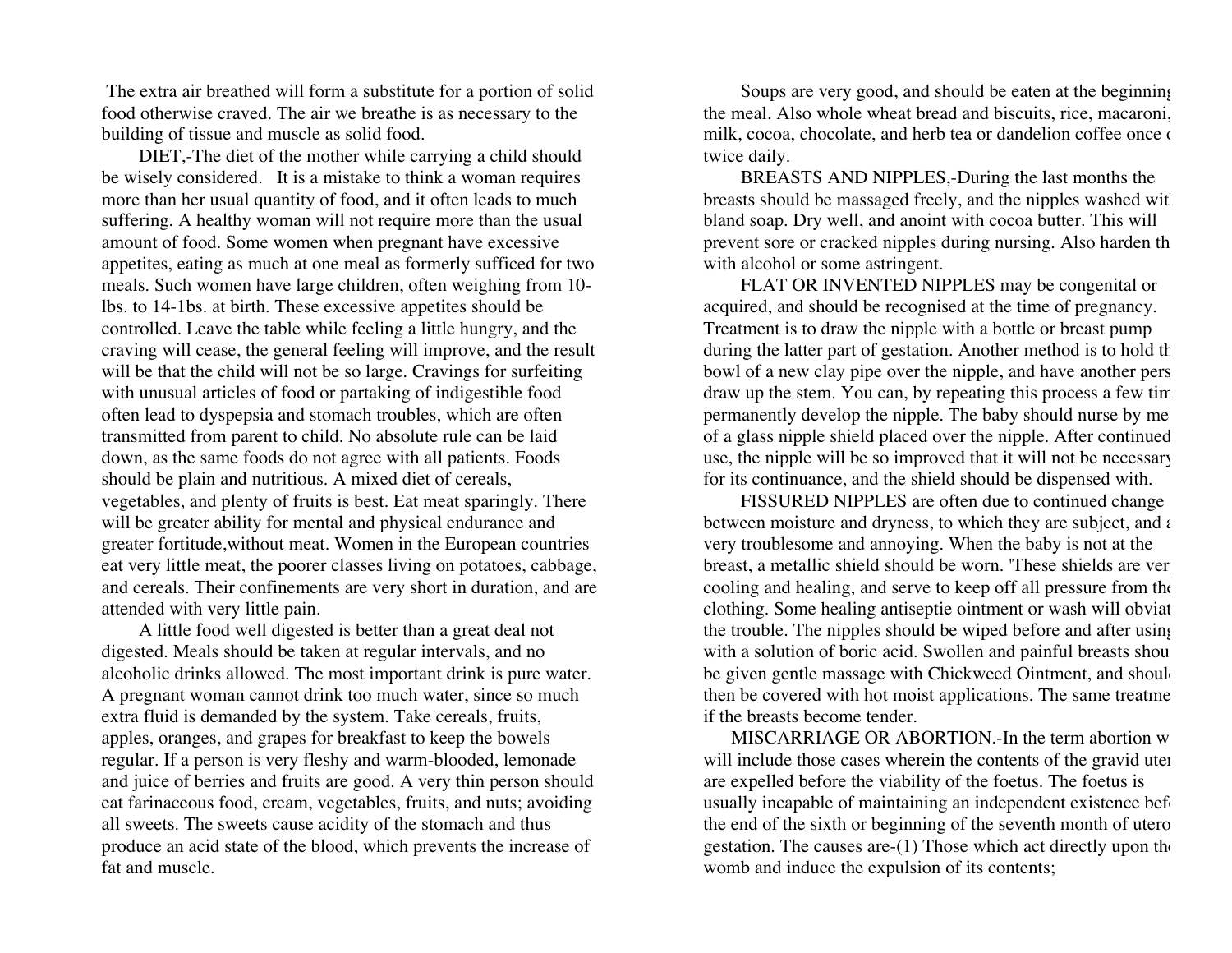(2) those which occasion the death of the foetus, and thus lead to its extrusion as a foreign body. In regard to susceptibility to the influence of the former, there is a vast difference in women. Those of extreme irritability of the nervous system are by far the most liable to the accident from this class of causes. Among those we may reckon diseases affecting the womb, such us tumours within its cavity or its walls, ulceration of the cervix, rigidity of its fibres resisting the distension necessary to the accommodation of the growing foetus contained within it, strong and sudden mental emotions, irritation of nerves even although not in immediate proximity to the uterus (as that of the trifacial by the extraction of a tooth, those of the lower bowel by the existence of worms); accumulated feces, violent purgation, or dysentery. All these may give rise to abortion by plenty exciting contractions of the womb. The same, perhaps, may be said of congestion of that organ through excessive sexual excitement. Whatever, by reflex action, powerfully excites the uterus-as injuries to organs or parts in sympathy with it, whether accidental or operative- may give rise to abortion.

2. The causes which directly or indirectly destroy the life of the foetus are also very numerous. Among them may be reckoned falls detaching more or less extensively, the placenta; blows upon the abdomen; haemorrhage from whatever cause; acute, and especially eruptive, diseases of the mother; idiopathic morbid conditions of the foetus itself, either in acute or chronic form, arising, it may be, from taint inherited from, one or both parents; also violent exercise, fatigue, fright, over-reaching, sudden shocks, dancing, or tight-lacing.

 When the life of the foetus is destroyed its early extrusion from the uterine cavity is mostly inevitable; so long as foetal life is intact, the functions to the healthy womb are in perfect harmony with the development of the ovum contained within it, but the moment that the life of the foetus ceases the ovum becomes a foreign body, and as such, produces an abnormal irritation to the nerves supplying the organ which before felt only a healthy stimulation from its presence.

Many times abortion is produced by mechanical violence or violent agents. This is very harmful and injurious. Life commences at the moment of conception, and it is, therefore, a criminal action to destroy this innocent life. Intentional aborti o to all purposes murder in the first degree. Let nothing entice a mother to take this life of her own offspring, even to hide sha m as it is a living being from the time conception takes place, an d nourished from the mother's blood. To destroy a life before bir is just the same as destroying a life after birth.

 Apart from crime, however, the maternal instinct of the mother and sufficient regard for her own health should prevent any and all attempts of this character. Abortion is always likel y produce serious results- inflammation and weakness of the wo m and kindred disorders of the generative organs, are almost sur e result, with constitutional diseases, prolapsus, ulceration, and shattered nerves, which frequently resist the most skillful treatment. Sometimes blood poisoning will follow from retenti of the placenta and membranes of the foetus, which may end i n broken health and a long life of suffering, or in immediate deat

SYMPTOMS,-Chills, a feeling of lassitude, debility and depression of spirits, feeling as if the menses were coming on, sensation of weight about the hips, back, thighs, and lower par the abdomen, nervousnness, faintness, bloody discharge, haemmorrhage, pain.

The symptoms vary with the different month of gestation. This is an important stage of the case, and one in which judiciontreatment will almost to a certainty prevent a miscarriage. The patient must remain on a hard bed. If haemorrhage sets in, lo w the head and elevate the limbs. Cold compresses can be applie d externally to the parts. If this is not effective, use one gallon of hot water as an injection. Bathe the feet and limbs in warm mustard, or salt water, and rub hot bricks to the feet. Guard against any bodily and mental agitation. Give Cinnamon and Capsicum to drink, as follows :-Put 1/4 teaspoonful of Cinna m and a pinch of Capsicum in a cup of boiling water, and give o n tablespoonful every ten minutes.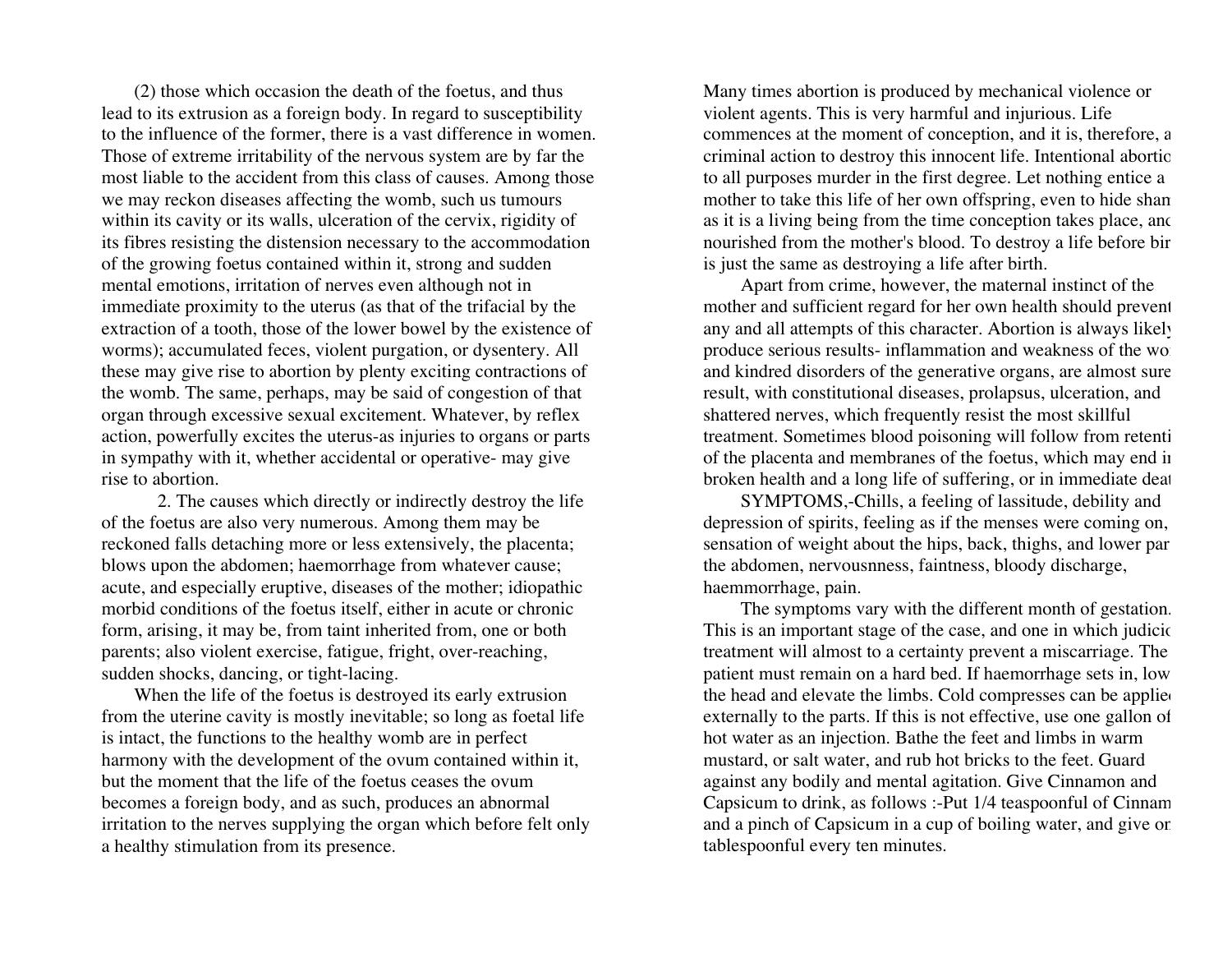PREPARATION FOR LABOUR.-The prospective mother should have the best room in the house, sunny. and well ventilated, and, above all things, clean.

Cleanliness is most important, no matter how humble the home may be. I have seen poor homes with only two chairs, a table, and a bed. The floor, chairs, table and bed were spotless an d clean. Again, I have been in homes where everything was filthy.

Everything should be in readiness two or three weeks before. The whole process of labour, properly considered, is a conservative process, the tendency of which is to prevent sepsis. Nature's processes in labour are from within, outward. The foetus starts on its journey through the parturient canal from the sterile uterine cavity, passes through the aseptic cervix, continues on its way through the sterile vagina,and only at this point of final expulsian comes in contact with a septic surface. During, and after, the journey of the foetus Nature has provided safeguards against infection by the increase of germicidal vaginal mucus and the flushing of the canal from within outward, by the aseptic saline liquor amnii, and by a second flushing of aseptic saline blood and liquor amnii at the terminatian of the second stage. At the third stage the cleansing process is completed by the outward passage of the placental mass (or after-birth) and the subsequent flow of blood. Then follow Nature's processes to close the open blood vessels and lymphatics. Here we see the importance of non-interference except in case of positive indication, and of the use of asepsis and antiseptic precautions. Symptoms often manifest themselves, and last until after the child descends into the pelvis. Then a sense of relief is experienced several days before labour sets in by relief of the upward pressure upon the stomach, by which breathing and digestion are improved. '1'he woman usually feels active. The sinking of the womb, by pressing upon the rectum and bladder, provokes a frequent desire to urinate, and a discharge from the vagina, and slight pains about the hips and loins may be felt.

In many instances, especially in the first pregnancy, slight contractions of the womb will be felt at various times during t h day, and night, for about one or two weeks before confinement lasting a few moments at a time. These feelings may occasion much anxiety. The patient need feel no alarm, for these contractions do not forebode evil, but are generally good. The y are preparing the uterus for its labour, rendering delivery short and less painful. In a great many cases labour pains come on q suddenly and when not expected.

 EXPELLING FORCES,-The expelling forces consist of the voluntary and involuntary. The voluntary forces are controlled by the anteriar and lateral abdomina1 muscles, the diaphragm and the pelvic floor. The involuntary consist of the contractions of the uterus, and the round and broad ligaments.

In the voluntary forces, the abdominal muscles and diaphragm in contracting increase the intra-abdominal pressur e and give efficient assistance to the efforts of the uterus. These forces come into play in the second stage of labour and are firs voluntary, but later on become involuntary.

 The stages of labour are divided into three periods :-lst, Dilatation; 2nd, Expulsion of the foetus; 3rd, Placental deliver and uterine contraction and retention. The first stage extends fr the onset of true labour pains to complete dilatation of the os.

 FALSE LABOUR PAINS are the normal, intermittent ute contractions of gestation occurring more and more frequently a with greater intensity, and accompanied by pain. They are oft e caused by a temporary indigestiun or rectal distension, and ar e often relieved by a laxative or enema. They are distinguished from true uterine pains by their temporary character and irregularity, being felt generally over the abdomen, instead of i the lumbar-sacral region or just above the pubis and by not progressing in frequency and severity, and in not causing any hardening or dilatation of the os.

TRUE LABOUR PAINS cause the patient to assume a variety attitudes. The patient is restless, and walks about from place t o place emitting cries on the occurrence of a pain.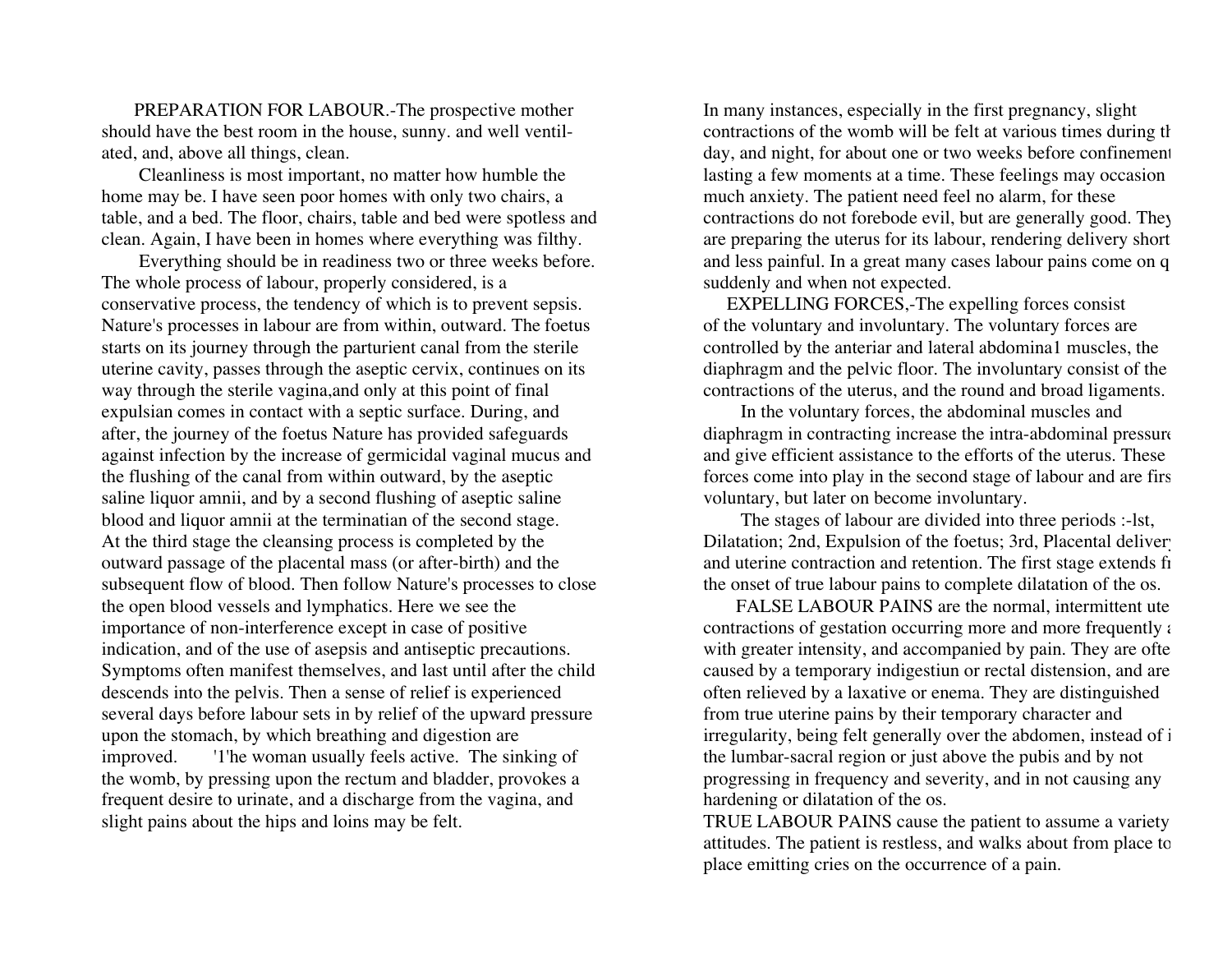The pains at first are not very annoying, occuring about every half-hour, and are accompanied by pressure sensation, but generally increase in severity, and are due to contraction of the uterus. They usually commence in the back and pass round to the thighs and lower pelvis, occurring at regular intervals, each pain lasting a few seconds. As the pain subsides, the hardness of the abdomen relaxes. These are generally called grinding pains, and are not accompanied by any bearing down. These pains are very annoying, the woman often becoming despondlent and very irritable during their continuance. During this period the dilation of the mouth of the womb is going on very slowly. When the mouth of the womb has been well dilated by the grinding pains, the efforts naturally begin to be strongly propulsive, and then the pains extend around the body and settle in front of the pelvis. The pains then increase in force and frequency, and their propulsive force becomes very strong. Nature now calls on the woman to bear down of her own will, and she becomes more vigorous and calls for help or some thing to pull on, more and more earnestly till delivery is completed. The first pains last for about 15 to 20 seconds, with intervals varying from 15 to 30 minutes. As the child's head advances through the vagina and presses against the soft external parts, the pains become almost continuous and full of cutting agony.

 DURAT'ION OF LABOUR.-Free perspiration and deep breathing is very necessary in labour. Deep breathing increases the strength and endurance of the patient, increases capillary circulation and prevents hemorrhage. Perspiration removes all feur of fever and other unpleasant symptoms. The onset of true labour is not always readily determined. Occasional false labour pains are often experienced for days, or even weeks, before true labour pains can accurately be determined. Shortening and dilation of the cervix often go on during this time. On the other hand, active labour may cease entirely for hours during the first stage, without harm to mother or child. Labour is generally onethird shorter in a multipara (one who has borne children) than in a primipara (one who has never borne children) on account of the soft parts offering less resistance after previous labours.

The duration of labour varies widely in different individuals. T majority of all labours end within six hours, but a natural labo u without the least accident to mother or child may not terminate under 48 hours or even more. A woman bearing her first child before the sixteenth year or after her thirtieth year generally h a tedious delivery. A woman who has had children may expect a shorter time than one who has had none. As soon as labour p a begin everything should be left to the professional attendant's supervision. In the meantime everything should be in readiness Have a complete change of underwear, towels, and extra sheet for use; also sterilised gauze and cotton, and a plentiful supply boiled water. hot and cold. kept covered and free from dust an d dirt.

 Personal cleanliness is of first importance and the woman should have her bowels moved and pass urine before taking h e bed. An enema of tepid water may he used. Dress should be li g loose fitting and moderately warm. Stockings should not be gartered. The woman generally suits her own conenience as to lying down. She may sit in a chair, or walk about the room till labour pain is well advanced.

The bed should be free from all draughts, and accessible from both sides, and not too low. Soft beds should be avoided. A ha mattress is best. Over the middle third of the mattress a pieee of rubber sheeting or oil cloth, one yard or more square, should b firmly pinned with safety pins. Cover the mattress with a clea n sheet pinned down at the ends with safety pins. This is the permanent bed. Over this, on the middle of the bed, place a second rubber sheet of the same size, pinned down as not to wrinkle under the patient. Over this place an absorbent pad, w h is made of several thicknesses of absorhent cotton covered wit gauze. Or better still, use several thicknesses of paper covered with gauze. This retains the discharges from the vagina, and af use can be removed and burned, and another one put in its pla c until labour is completed. The second rubber sheeting, which affords protection to the bedding may be removed without fati g or trouble to the mother after labour. An abundance of clean s o cloths should be at hand for use in removing discharges and th burned.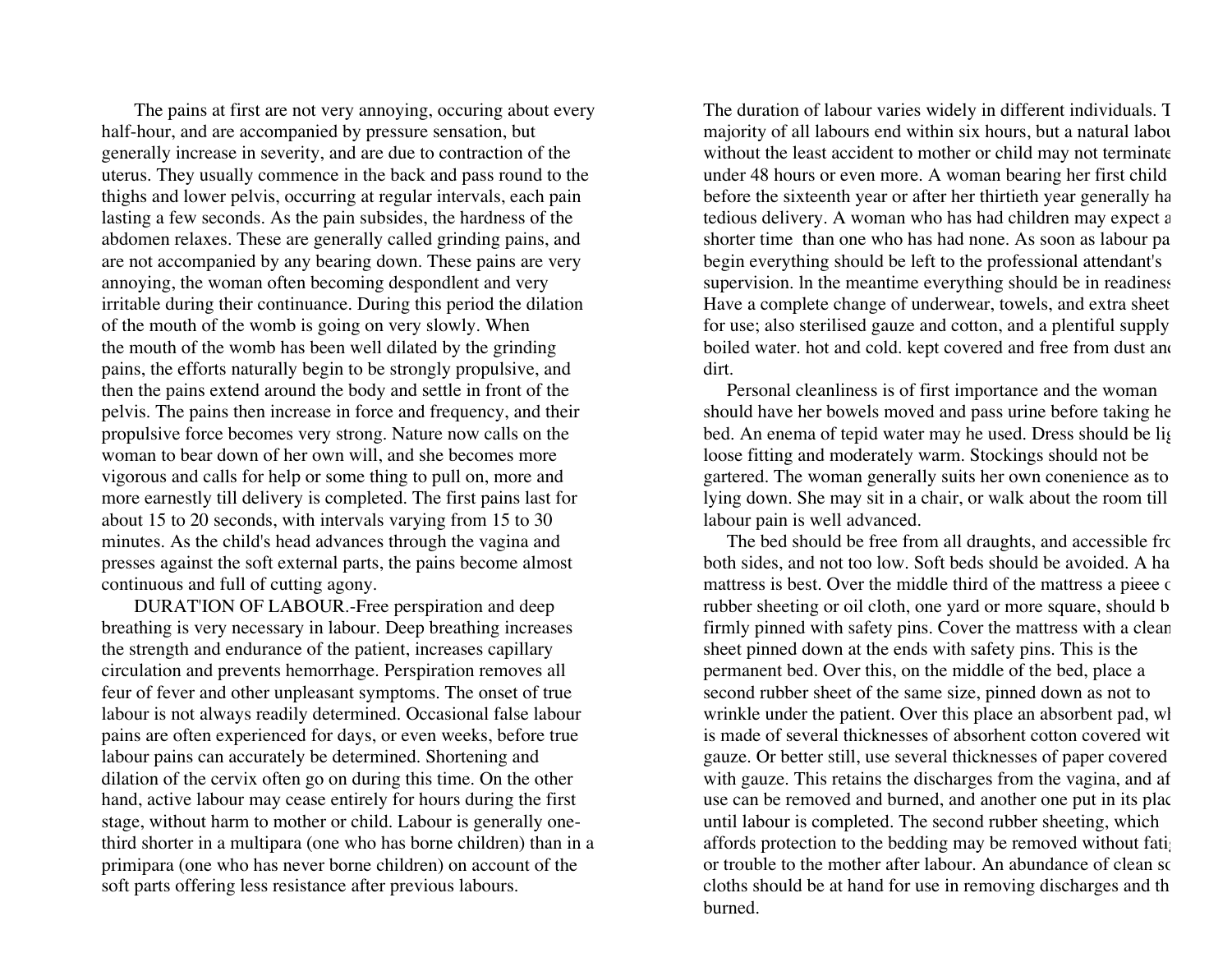ARTICLES TO BE IN READINESS at the time of labour ;-1. An abundant supply of hot and cold water. 2. Two clean bowls for hand cleansing. 3. A small bowl for vomited matter if required. 4. A bowl for the placenta. 5. Pitcher's for hot and cold antiseptic water. 6. A clean cup with bolic acid solution and gauze, to clean the baby's eyes and mouth. 7. A half dozen freshly-laundried old sheets to serve as bed pads, 8. An abundant supply of freshly-laundried sheets and towels. 9. A change of night-clothing, warmed, for the mother. 10. A warm blanket to receive the baby. 11. Thread. 12. Scissors. 13. Hot-water bottle. 14. Syringe, 15. Bed-pan. 16. Vaseline. 17. Olive oil. 18. Boric acid solution. 19. Green and Castile soaps, &c.

It is the duty of the nurse in charge to have everything in readiness. If no nurse is to be had, the mother should be instructed how to prepare, and be in readiness for any emergency that may arise.

 CARE OF THE MOTHER AND BABY,-The baby being born, and breathing established, should be warmly covered and left until pulsation in the cord has ceased, as too early severing of the cord deprives the child of much vitality. The mother's blood, as long as it is propelled through the umbilicus, belongs to the child. It pulsates for several minutes after breathing begins, allowing the system to become accustomed to the new fuction of respiration. The cord should then he tied about two to three inches from the abdomen, with coarse silk, or very fine tape, to prevent bleeding. The mouth and eyes should be washed with boric acid solution, to remove any mucus in the mouth, or infection in the eyes from the secretions, and the child wrapped in a warm fIannel and laid in a warm place on its right side. lf the baby should be born apparently dead, or not breathing, a few smart blows must be given on the thighs and on the back, or cold water sprinkled on its chest, back and face. The child must be made to cry hard. By this simple remedy thousands of children have been saved from threatened death. The natural cry assists in establishing the new function of breathing. After the child has been expelled, there remains in the uterus the placenta-membranes composing the sac that held the waters, and the umbilical cord. This is called the "after-birth" or the "secundines. "

In a few cases, it is expelled almost simultaneously with the c h but in the majority of cases it remains until the return of light labour pain which cause its expulsion. As soon as the child is born and laid down, the accoucheur, or accoucheuse, should pl one hand upon the mother's abdomen, and if the uterus is then found contracted into a hard mass there need be no fear of unusual flooding. The crede movement is very beneficial at thi time, and helps to cause contraction and at the same time expe the after-birth. After the placenta has come away, the wet clot h ing should be carefully slipped downwards from under the mother, and all discharges cleaned up, removed and burned. A fresh clean pad can be placed over the dry sheet next to the be d as previously described, and 11. napkin, or several thicknesses sterilised cotton, should be placed next to the vulva, to receive discharges.

 BANDAGE AFTER LABOUR.-While we do not in this enlightened age consider it necessary to use a bandage after labour, yet there are those who prefer to do so, and in that cas e should be made of thick linen similar to sheeting, about 11/2 yards long and sufficiently broad to comfortably support the abdomen. Two or three folded diapers should be placed over t h region of the womb, and then the bandage should be neatly an d smoothly applied around the lower portion of the abdomen, to keep the diapers firmly fixed in position. The bandage should l put on moderately tight, pinned on the side with safety pins, a n retightened every night and morning, or oftener, if it becomes slack.

Women who go about too soon after confinement frequent suffer from falling of the womb. An abundance of exercise dai during pregnancy, and perfect rest for a few weeks after labour cannot be too strongly insisted on.

The uterine contractions, called after-pains, are often acute Massaging the abdomen or the application of a hot-water bottle, will often give relief. After the mother is cleaned, and he bed made tidy, she should be warmly covered with blankets a n left to rest.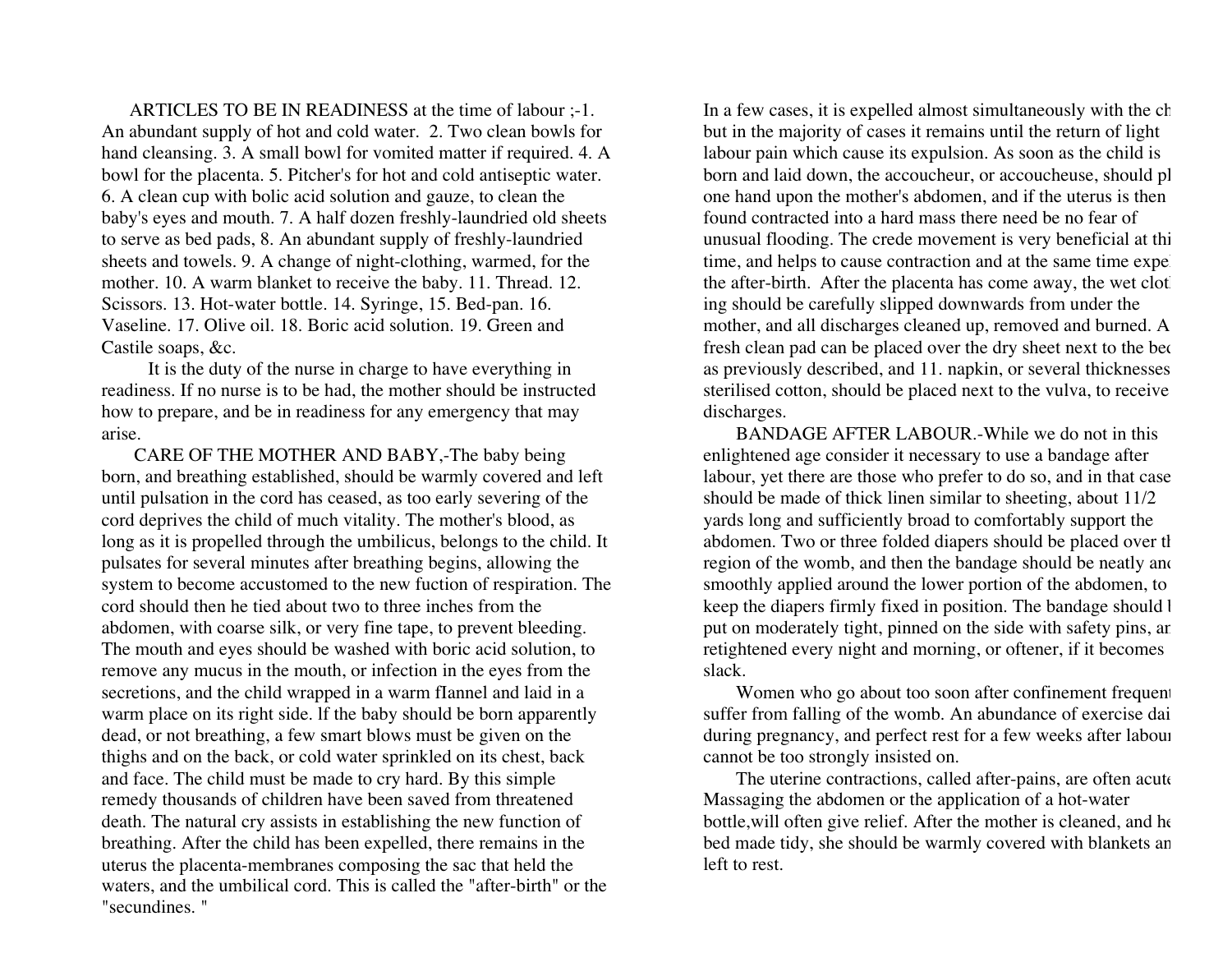It is well to take care of the baby, and make it comfortable as soon as possible after it enters into this world. Its whole body is covered with a thick, whitish, unctuous matter which is insoluhle in water, and which renders the body very slippery. This will be loosened by the application of a sweet oil bath, but olive oil is better. Anoint the entire body. Then, after wiping down with a soft cloth, roll the child up in soft blankets, head and all, and put it away to sleep. The oiling nourishes the body, removes the paste-like substance, and also removes the soreness and tenderness experienced by all infants, caused by the many hours of contraction experienced in its passage into the world.

 It is much better not to use water for three or four days. I have found, in my experience with babies, that a daily oil bath acts as a food and renders the skin healthy. It is not necessary to wash and scrub a new-horn baby as some of our ancestors did.

 THE CARE OF THE NAVEL is very important. After carefully ascertaining that it no longer bleeds, take a piece of soft linen or gauze, about three inches square, cut into the centre, and wrap it neatly around the cord. Place this on the abdomen of the child, and secure by means of a flannel belly-band applied neatly and smoothly so as not to injure the very delicate skin, and fasten with small safety pins at the side. A clean diaper should next be neatly put on, and a fine woolen shirt, and a blanket to cover the baby's feet. A nightdress over this is sufficient clothing. Then wrap in a warm blanket. A babe's clothing should be light, warm, loose and as free from pins as possible. Many infants' clothes are both too long and too cumbersome.

 The parts that should be kept warm are the chest, bowels and feet. The dress should be loose, yet fitting snugly, so as to prevent pressure upon the blood vessels which impedes the circulation, and hinders proper development of the parts. It should be loose about the chest and waist, so that the lungs and heart may have free play.

 The navel string generally separates from the child in from three to five days after birth. If it does not come away at the end of a week, nothing should be done to cause the separation. It should always be allowed to drop off.

In my practice I remember one case where the navel did r separate for 14 days, but finally came off, leaving a nice clean surface. Meddling with it frequently costs the baby much suffering, and sometimes its life. The navel is sometimes sore after the separation, in which case, a little boric acid on cotton, night and morning, will heal it.

NURSING should not be delayed, as it often becomes difficult to train the babe to take the nipple. As soon as the ba b oiled it can have the breast, as it stimulates the activity of the unused digestive system, and acts as a cathartic. It also relieves the breasts and thus benefits the mother. For the first few wee k the child should be fed every two hours. The nipplcs should b e wiped before and after each feeding, with a solution of boric a and thoroughly dried.

 HYGIENE AND CARE OF THE MOTHER.-After deliv e the woman should be moved as little as possible. The room should be moderately darkened, and kept very quiet. No visiti n or talking should be allowed, beyond what is really nccessary. The woman needs rest and quiet, and the room should be even warmed, dry and ventilated.

THE DIET should be light for the first few days. The first day it should consist of nicely-made and well-boiled whole-me gruel, or a food made from the following :

Slippery Elm Bark, in very fine

| powder               | $2 \text{ oz.}$ |
|----------------------|-----------------|
| Marshmallow Root, do | $2 \text{ oz.}$ |
| Cinnamon Bark, do.   | $1/4$ oz.       |
| Fine Lentil Flour    | 8 oz.           |
| Fine White Sugar     | 8 oz.           |
|                      |                 |

Mix well together. Put one tablespoonful into a bowl; add halfpint of boiling water, stir well and then add the same quantity  $\epsilon$ hot milk, and stir again. A little milk, bread and milk, toast an d butter may be taken, taking care not to overload the stomach w too much fluid.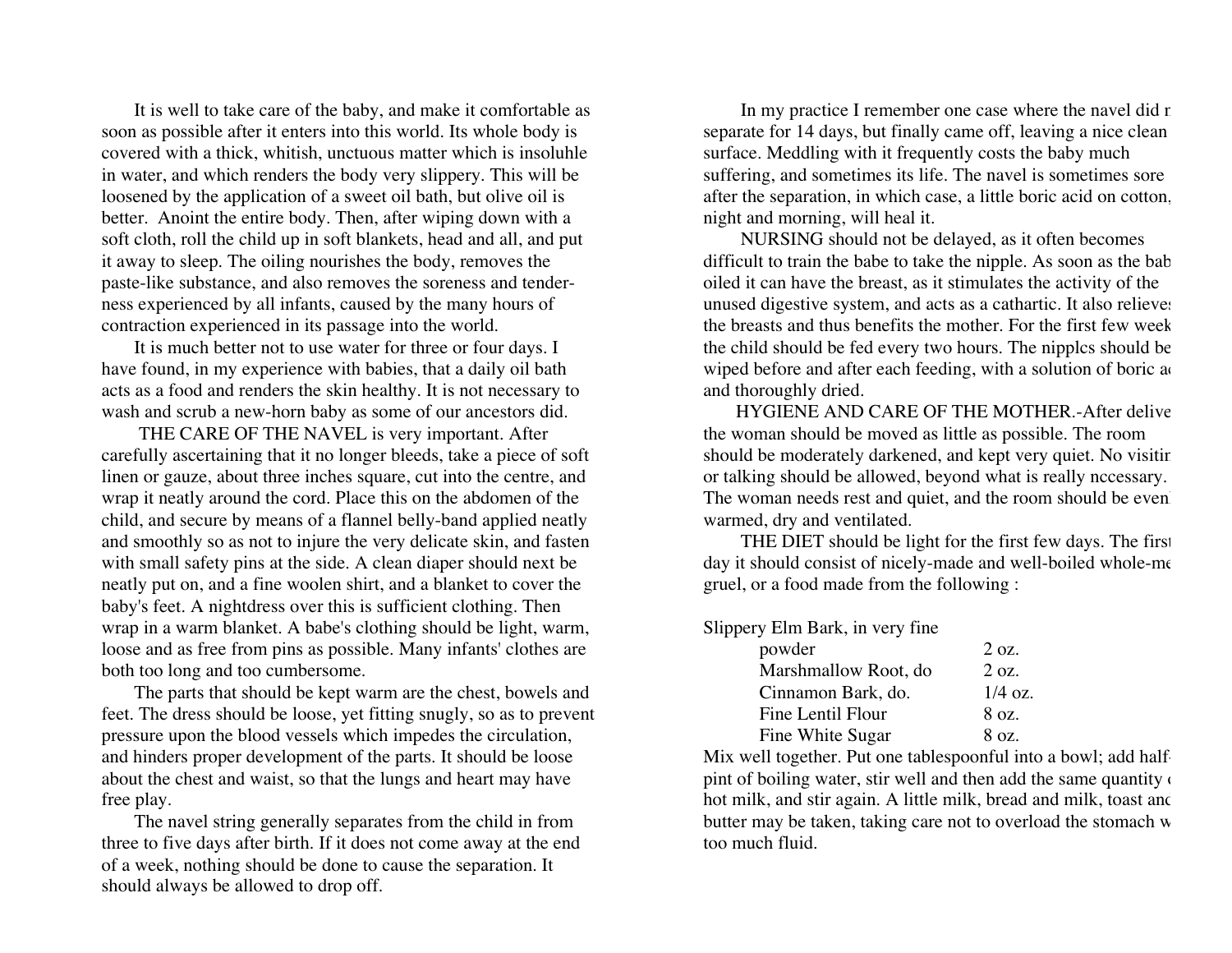Second day-Breakfast :-toast and butter, Raspberry Leaf tea, or gruel; Dinner :-toast, with poached or boiled egg, Raspberry Leaf tea or English Herb tea, or warm milk, or milk toast, boiled rice, dry toast, or tapioca. The bowels should be moved every 24 hours, or at the latest on the second day, after labour if necessary using an enema. Solid food may now be taken. If urine is not voided in about eight or ten hours after labour, make 1a teat of Uva-Ursi or QJueen of the M'leadow, and drink warm. A daily sponge bath in the morning is beneficial; and all linen about the bed should be changed daily. For a number of days after confinement there is a sanguinous flow from the uterus known as lochia, which varies in different women. Absolute cleanliness at this time is very important. Sanitary pads should be kept over the genitals and changed about every four hours, or oftener as required. Infection from many sources is liable to take place, followed by blood-poisoning, which may end in death to the mother. An ounce of prevention is worth a pound of cure.

 AS TO THE TIME a woman may safely leave her bed, no set rule can be given. We should regard the condition and strength of the patient. There are some women who may safely sit up, and even walk about the room, at an earlier period than others. In any case the mother should not attempt to leave her bed until after the tenth day. Then she may sit up but must not at tempt work for three or four weeks, in order to let Nature strengthen und build her up for her normal duties. It is at this time that a woman needs the very best care that can be given.

 A VERY COMMON OCCURRENCE IS CAKED BREASTS, on the second or third day after the birth of the baby. They are very painful, and cause trouble and disturbance of the general health. One or both breasts become congested, If the milk is abundant the baby will not take it freely; the milk hardens and the breast becomes "caked," is hard, tender, red, and very painful. The patient suffers with headache, feverishness, and constipation. If the flow of milk is not restored within a very few day's, suppuration will take place, and an abscess form, which often proves serious.

This may be avoided by keeping warm, and protecting the br e in cool weather with an extra covering of flannel. If the breasts show signs of caking or hardening, the milk must be drawn as freely as possible. 1f the babe cannot do it, the breast must be emptied by the use of a breast pump, every two hours. Hot applications may be applied continually, or a mixture of sweet and Tincture of Lobelia; or the breasts may be massaged with Lobelia alone. Chickweed Ointment used freely, is superior to anything and will not injure the milk glands. People often use Camphor in this trouble. It must not be used, as it is very injuri to the milk glands. It paralyses the glands and leaves the breast withered for life. Let the patient drink a warm tea of Raspberr y Leaves and Ginger, or Pennyroyal and Catnip Tea, and so stimulate the circulation. Keep the bowels regular. If an absces forms poultice with Slippery Elm, 1 part; Lobelia, 2 parts; Gi n 2 parts. After the abscess has opened, the poultice must be continued. After the fever abates, the patient is usually feeble  $\iota$ nervous. Her strength should be sustained by tonics, such us Spice Bitters, sometimes called "Ladies' Spiced Bitters," and is the best general female tonic that can be used.

 THE OBSTETRICAL NURSE.-The nurse fills a very tryi position, and to be successful she must be specially adapted to chosen calling. She has two patients under her care, and many demands are made upon her time, strength, and good nature, b o by day and night.

 Consequently she must be cheerful and obliging as well as neat, trustworthy, and entirely truthful. She must be scrupulous neat and cleanly in her habits and instincts. When in attendanc on a case she should wear a washable dress, made with detach a sleeves, which can be taken off when she has any duties to perform about the patient. An apron must always be worn. Visitors should not be allowed in a lying-in chamber for a we e or two-until the patient is strong.

 Keep the room well ventilated, as fresh air is very import a and most essential for mother and child. Allow the mother an d child plenty of sleep. The child should sleep by itself in a crib cradle.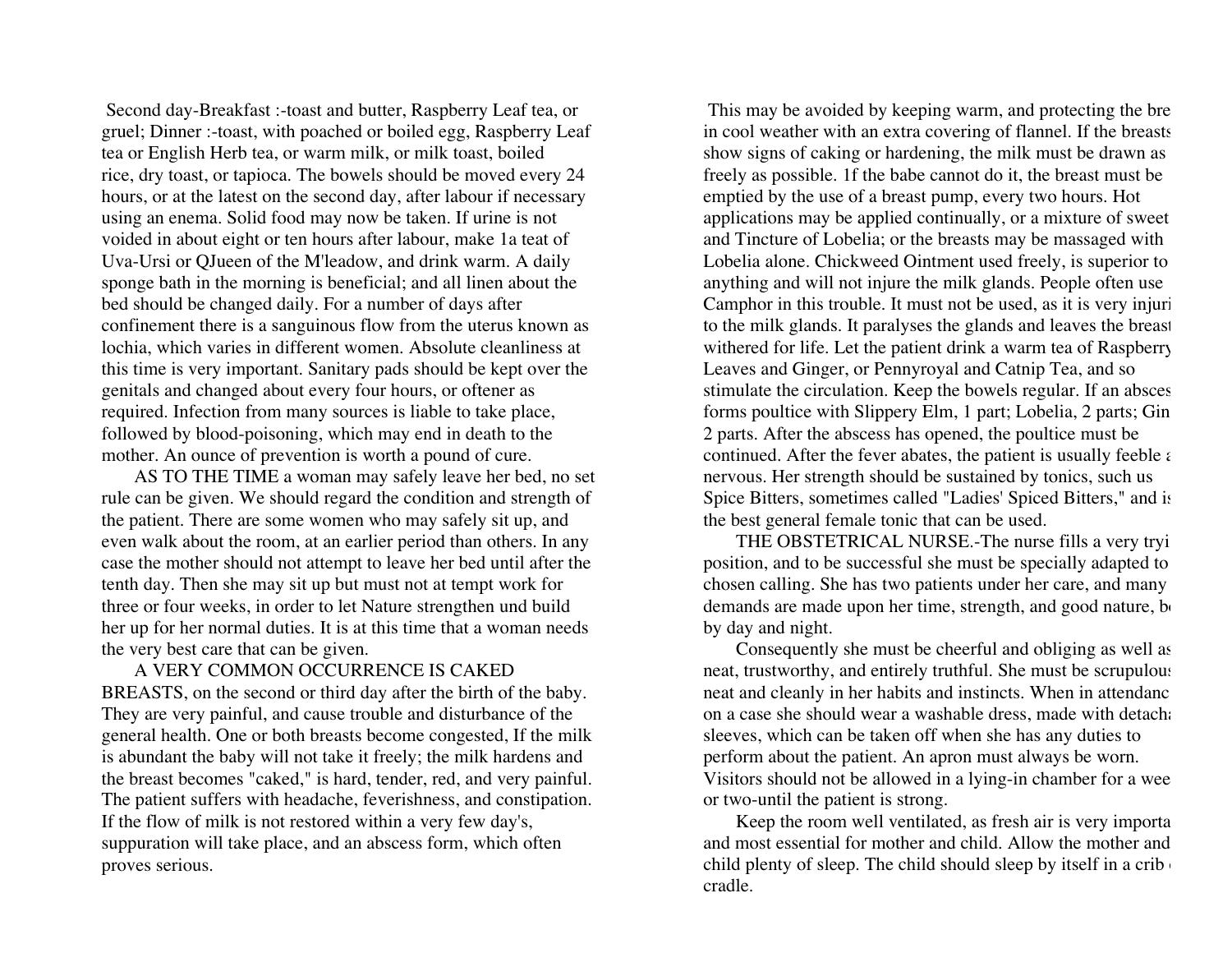BABY'S BATH.-A special bath-tub should be kept for the baby. Do not be afraid of water. It is one of the best strengtheners to a child's constitution. Wash the infant every morning. (A clean baby is healthier and happier than a dirty baby.) It will then go to sleep peacefully and wake up refreshed and happy. The bath should be about 95 degs. to 100 degs. F*.,* and should be given with tenderness, and without rough handling. It should be given as nearly as possible about the same hour every morning, but never immediately after a feed. An hour should elapse after taking food. A good plan is to give its bath, then afterwards its bottle; after which put it to sleep. First wash the eyes and mouth with clean boiled water, using a piece of gauze or cotton. Then wash the face and head gently with a soft cloth, drying all the parts carefully and well, especially the ears and neck. If not properly dried the parts will chafe and cause raw surfaces, the baby's skin being very tender. Follow by sponging the whole body. Only a small part of the body should be bathed at a time, The rest being kept covered. Be sure and wash the armpits and thighs and groins. As the child grows older, take the sponge and allow the water from it to stream all over the body, particularly over the back and loins. After every bath, the skin must be thoroughly but quickly dried with warm, dry, soft- towels. Then powder the parts that are likely to he chafed-around the neck, arm-pits, groins, and behind the knees-with fine Slippery Elm Powder.

 The nurse should wear a flannel apron, or may have a piece of flannel or blanket spread over her lap. The bathing must he done in the warmest part of the room, before the open fire or stove, care being taken that the infant does not get chilled. It is better not to give a tub-hath till the tenth day, as it is something of a shock, and its repetition tends to prevent healing and dessication of the umbilicus, or cord, and may result in infection. Soap should be used moderately, and chiefly about the genitals and axillae. Marshmallow soap is to he preferred. The cord should be dusted with fine Slippery Elm Powder, and kept dry. After separation of the cord, the umbilicus should be kept perfectly clean. In addition to the regular daily bath, the lower parts of the body should be sponged after each bowel movement.

Take good care of the baby's skin. If the skin is irritate d baby will be uncomfortable. An uncomfortable baby is rare healthy baby. The bath water should be soft and free fisediment. A teacupful of bran tied in a cheese-cloth agitated i n water is good. Where there is nettle-rash or prickly heat, ac tablespoonful of vinegar, or one teaspoonful of bicarbonat e soda, to the bath water, and afterwards dust the body v Slippery Elm Powder. Use a flannel wash-rag or soft sponge, towels of fine and soft material. After use, thoroughly wash dry for the next time. The baby should be kept at an unifertemperature, as too great- heat is depressing and injurious. diapers should be removed immediately when soiled or wet, should not be used again until washed and boiled-otherwise used a second time, they will cause chafing and tenderness of parts. They should be made of old soft linen or cotton diaperi n CLOTHING.-The clothing should be light, warm, 1oose, and f from pins. Many infants' clothes are both too long and too cumbersome. A flannel bellyband ought to be worn until the c h is three months old. It should be moderately, but not tightly, applied. If tight, it interferes with the respiration, leading to defective development, of the chest and abdominal wall and al interferes with the bowel, and affects nutrition. The hand shoul extend from the pubis to the axillary region. The under-garme n should he made of nice fleecy material-Canton or soft flannel, princess style, reaching from the neck to ten inches below the feet, with sleeves to the wrists, seams all smooth, hems, at the neck, wrists, and bottom.

 At night, the dress should be a plain cotton flannel nightdress, diaper and belly-band. The night dresses should be longer than the day dresses. Long woolen socks may be worn t keep the little feet warm. When baby's feet arc cold, it become very restless and fretful, often leading to cold in the bowels, a n colic or wind on the stomach.

 INFANT FEEDlNG-Two or three hours after delivery is completed, and the mother and baby comfortable, the baby m a be placed to the breast.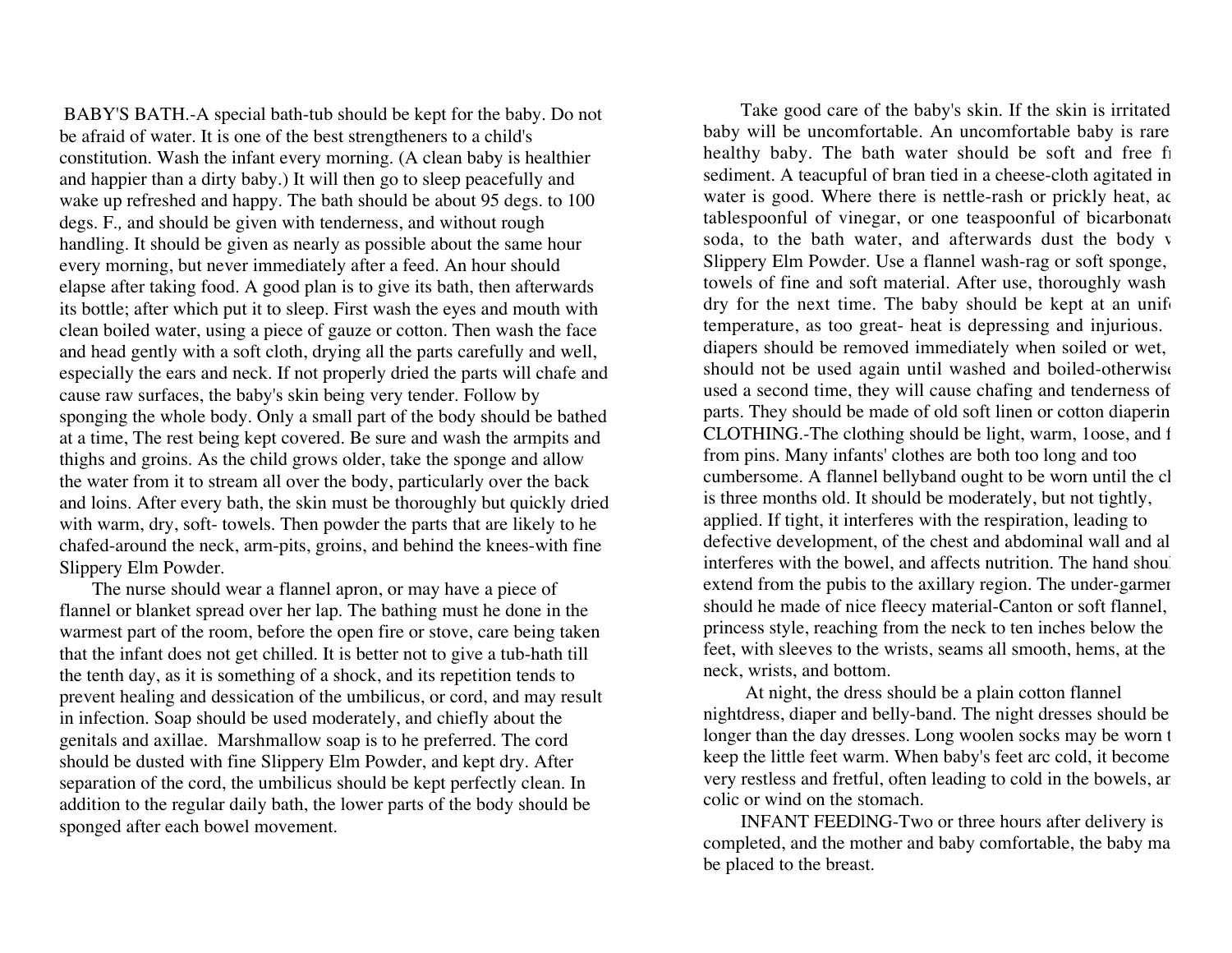The suction exerted by the infant at this time favours contraction of the uterus, assists in the formation of new milk, and abstracts the colostrum from the breasts. The latter substance is supposed to exert a favourable influence on the digestive apparatus of the infant. Whenever possible, the mother should feed her own child, since the nutriment thus supplied is unquestionably the most natural and wholesome food for the earliest period of life, and it can be proved that involution is more satisfactory in women who thus feed their children. Unfortunately this is not always possible, for a variety of reasons, such as anaemia, abscess of the breast, certain diseases of the mother, &c.

 The baby should not be fed oftener than every two hours during the day for the first, two or three months; and every four hours at night Regularity in the times of feeding is by far the most important point in case of the baby. Life itself depends upon the food. It is a great mistake to feed the baby every time it cries. The stomach must have time for digestion, and afterwards, time for rest.

The mother must exercise her judgment in feeding the child, giving only as much as it needs, and remembering that children vary in eating just as grownups do. A delicate child may not require more than half as much as one that is strong and vigorous. The stomach of an infant a week old holds only about three tablespoonfuls, but there is a very rapid increase in the capacity of the stomach during the 'first two months, and a gradual increase thereafter. 'The stomach is so easily distended that much more than this can be crowded into it by overfeeding, to the great discomfort and injury of the child. Too many children are overfed, or are permitted to gorge themselves, and die from the effect. No matter how much food is put into the stomach the child is nourished only by the amount which is digested. The extra quantity does harm, instead of good, causing pain, vomiting, colic, and diarrhoea. A good flow of milk is frequently not established until the third or fourth day. There is a tendency, especially with young mothers, to give food to infants during the time that the flow of milk is being established.

 This often leads to serious illness. Nothing should be giv besides the mother's milk except a little pure water. The baby often suffers from thirst and this may be mistaken for hunger. teaspoonful of warm or cool water should occasionally be give Never give ice or cold water.

The breasts and nipples should be kept clean, and one bre given for each feed alternately. For example, the right breast at p.m., the left breast, at 3 p.m., right breast at 5 p.m., left breast 7 p.m.

 Crying during the first few days is perfectly natural, and ev beneficial, to the child. It. does not always indicted illness or hunger. Medicines should not be given. It is easy to get a baby into good habits at first, but hard to get it out of bad habits if on contracted. Medicine must not be given to nursing mothers exc by direction of the physician.

 Great fatigue, exhaustion, excitement, sudden fright, grief, anger or passion of the mother, have occasioned illness of infa Under such conditions it is often better to draw the milk and av nursing until the mother regains self control. Never give a baby medicines unless really needed. They are apt, to upset its stomach. What benefited your neighbour's baby may kill yours baby shows signs of colic, don't dose it with paregoric, whiske or soothing syrup. Colic is often a symptom of some condition which needs attention. It may be due to overfeeding, constipati or cold hands and feet. Keep the hands and feet warm, and bind on a flannel bellyband, summer and winter. Regulate the diet, through that the bowels. If needed, give Syrup of Rhei or Neutralizing Mixture, and especially warm water: to drink at all tir during the day.

 An admirable remedy for relaxing costive bowels is to give tablespoonful of water every morning when the baby awakes. Regulate the dose according to the age of the child. When the baby cries with colic, turning it over on its bowels and massag its back will often give relief. A warm bath acts as a fomentation to the bowels.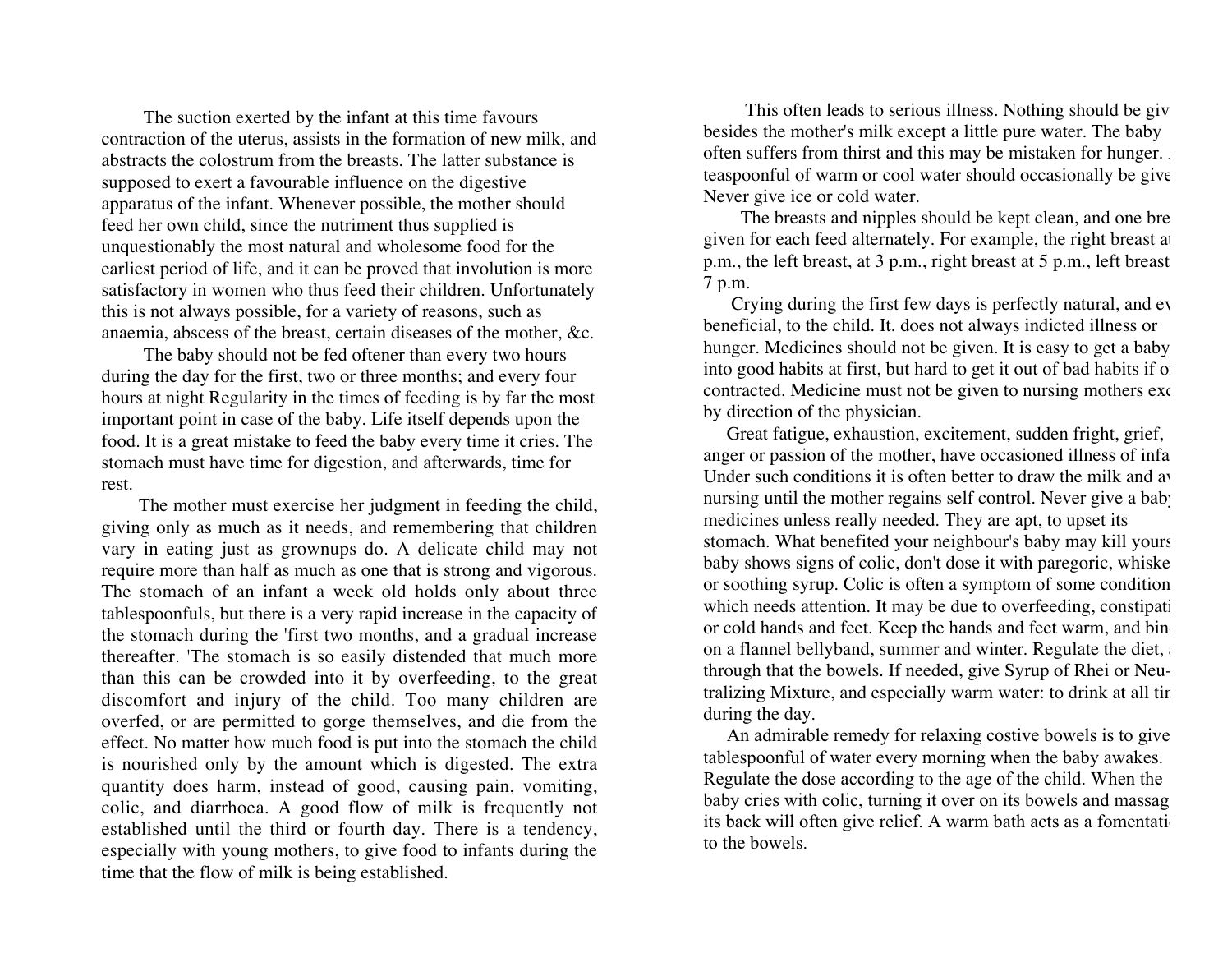Another excellent remedy is the hot compress. Soak a piece of flannel folded into two or three thicknesses in warm water, wring out, and apply, as hot as the child can comfortably bear it, to the bowels. A good way to test the heat for a baby is to apply the hot flannel to your face, when a comfortable heat for the face will be right for the baby.

 The baby's room should be bright, sunny, dry, and have a southern exposure. Pure fresh air is of the highest importance for good health. A new-born baby will sleep 18 to 20 out of the 24 hours, but

as it, grows older will sleep less. Regularity in sleeping hours is as important as regularity in feeding. Do not get the baby into the habit of being rocked or walked to sleep. To walk the floor night after night, or to be obliged to sit up with a healthy child and sing it to sleep, is uncalled for. Providing one is sure that the baby is not sick, it should be put to bed and not taken up again to induce it to sleep. It is befit for the baby to lie on one side, then, if a little milk is vomited up, it will not choke it. After it has slept on one side for some time, it rests it be turned over upon the other side. Never neglect to remake the bed every time baby is taken up. If the sheath become wet or soiled, they should be changed no matter what hour. Much trouble may be avoided by regularly taking up the child at time of feeding, and encouraging a thorough evacuation of the bladder.

 WEANING THE BABY.-The natural and best means ladder normal conditions, of furnishing nourishment to the infant, is feeding from the mother's breast. Not only is the breast milk the best food for the baby, but it is equally true that the natural nursing confers great, advantages upon the mother; for, in consequence of the sympathy which exists between the breasts and other organs, if the functions of one are not fulfilled, the others are likely to suffer. Fortunate, indeed, are both mother and child if the mother can furnish and the child draw from the breasts and abundant supply of pure, health-giving, tissue-building food.

Unfortunately, under the disturbing influences of modern civilization, normal conditions are the exception rather than th e rule, and very many mothers are prevented by health or circumstances from fulfilling their natural duties with advanta g to their children. Deficient or defective lactation, disease, exhausted vitality, or other causes, frequently render maternal nursing impossible or undesirable, so that it becomes necessar resort to hand or artificial feeding. Again, few mothers are abl e nurse their baby after nine months without, too much drain upon themselves and injury to the child. the child should he graduall weaned when the mother is unable to nurse, or when the milk continues to disagree with the infant, or does not contain sufficient nourishment, or when the mother is a consumptive, has severe hemorrhage, blood-poisoning or kidney disease; or suffering from severe chronic disease; or is pregnant.

 HAND-FED CHILDREN.-Much of the mortality followin g hand-feeding may he traced to unsuitable food. Among the poor classes, especially, there is a prevalent notion that milk alone i insufficient, hence the almost universal custom of administeri n various farinaceous foods, such as com-flour or arrowroot, an d that even from the earliest period. Many of these foods consist starch alone, and are therefore absolutely unsuitable on accou n the total absence of nitrogenous elements. Reason proves that t object to be aimed at in hand-feeding is to imitate as nearly as possible, the food which Nature supplies for the newborn chil d

 ARTIFICIAL FEEDlNG.-Feeding is by far the most important part of the care of the baby. Life itself depends upo n the food. At birth the stomach holds about 1-oz. or 2 tablespoonfuls, and is so easily distended that much more than this be crowded into it by overfeeding, to the great discomfort and injury of the child. From the first, a baby naturally feels hungr and thirsty at times, and may also sometimes suffer pain. It has only one way of making these troubles known and that is by crying. Too often this crying is hushed by nursing, or feeding, when perhaps the poor little sufferer is not hungry at all, and t h wail proceeds from an entirely different cause.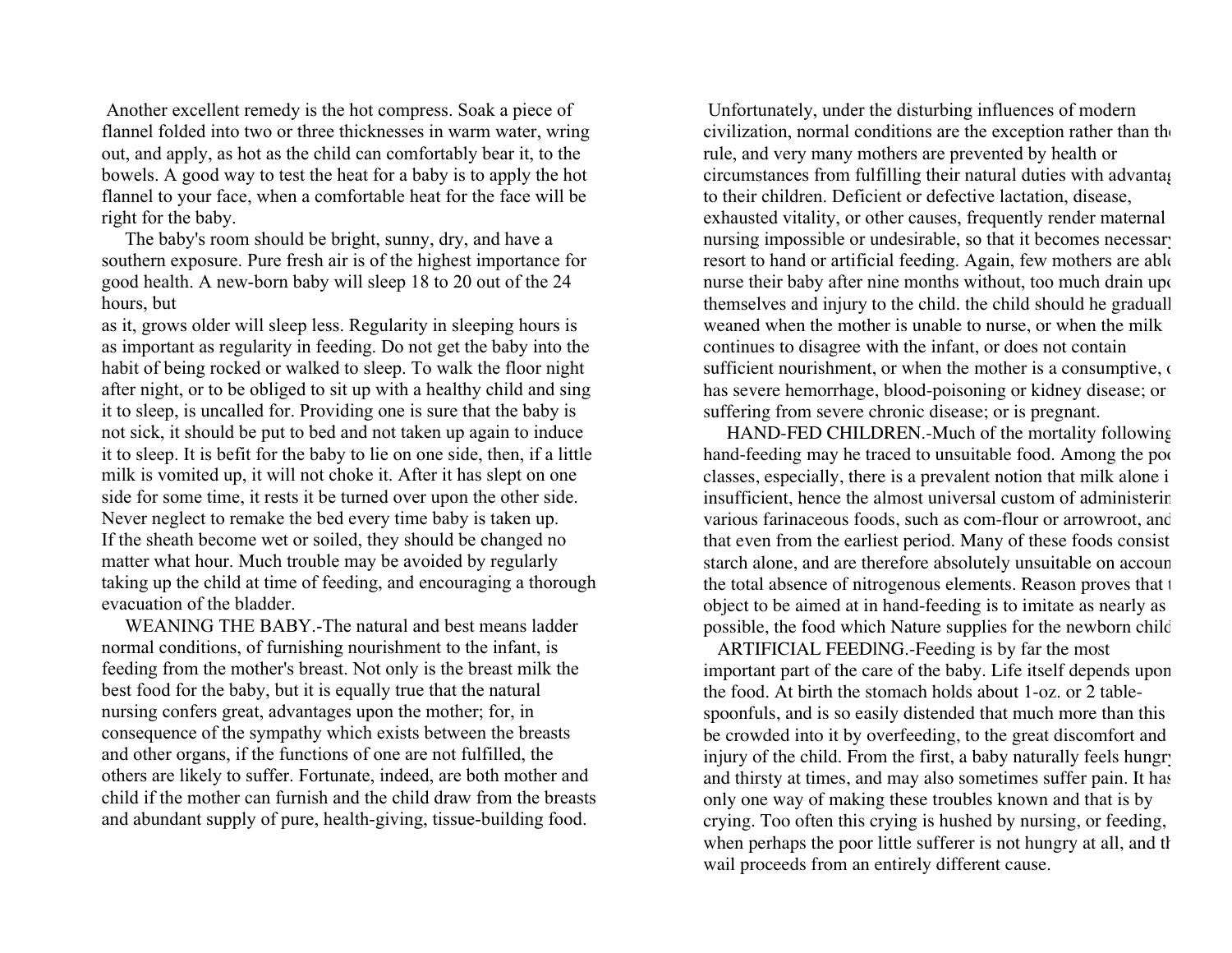Too frequent and too liberal feeding distends the stomach to twice or thrice its natural size, and the baby is uncomfortable and cries or. vomits in self defense, because there is no room in the stomach for the liquid that has been poured into it. The overplus may irritate the bowels and give rise to diarrhoea. The following table shows the quantity of food, and frequency of giving it, for a bottle-fed baby:

| Age.                        | How often to<br>Feed. | Amount to be given each Feeding,           |
|-----------------------------|-----------------------|--------------------------------------------|
| 1 week                      | Every 2<br>hours      | 1 ounce or 2 tablespoonfuls                |
| 2 to 4 weeks                | Every 2<br>hours      | 1 1/2 ounces or 3 tables poonfuls          |
| $1$ to $3$<br>months        | Every $21/2$<br>hours | 3 ounces or 7 tablespoonfuls               |
| $3 \text{ to } 6$<br>months | Every 2,<br>hours     | $41/2$ ounces or 9 tables poonfuls         |
| 6 to 12<br>months           | Every 3<br>hours      | 7 $1/2$ ounces or 14 $1/2$ tables poonfuls |
| 12 to 18<br>months          | Every 3<br>hours      | 9 ounces or 18 tablespoonfuls              |

 No matter how much food is put into the child's stomach it is nourished only by the amount which is digested. The extra quantity does harm instead of good, causing pain, vomiting, colic, and diarrhoea, More infants die from too much food than from too little. It is commonly believed that there is a greater mortality among bottlefed babies than among those raised upon breast milk. This may have been true in former years, but under the improved conditions of infant-feeding as now practiced, bottle-fed children have an equal enhance with those nourished upon breast milk. Having decided that artificial feeding must be resorted to, we must select food which is best suited for the infant, and which gives best promise of healthful development.

 Cow's milk, properly diluted and modified, is the best substitute for mother's mill But cow's milk and mother's milk are not alike; and the former, even under the most favourable conditions, is of such a nature that many infants cannot diges it.

 MOTHER'S MILK contains four components, combined in proportions suitable to the digestive power of the infant. First.-The curd or casein (proteid), whose function is to supply material for growth, for renewal of waste, for formation of nerve and other tissues of the body. Second.- Cream (or fat), essential to the formation of nerve and muscl tissue. Third.-Sugar (or carbohydrate), whose principal office is to supply heat and energy to the growing child. Fourth.- Salts, which supply constituents necessary to all the tissues and fluids of the body. Cow's milk contains these four things too, but, they are not combined in the same proportions as in mother's milk.

 First--There is twice as much curd in cow's milk as in mother's milk. The mud of the former when it enters the infant's stomach, is formed into a tough, coherent mass, too hard to be softened and broken up by the digestive juices. Often, constipation is the result. The curd of the latter is soft and flocculent, and easily acted on by the digestive juices, an is then made readily assimilable by the infant organism.

 In the second place, there is only half us much sugar or carbohydrate in cow's milk as the infant needs.

Third-The salts of cow's milk are not of the right kind.

 Fourth.-Cow's milk is acid in reaction, while mother's milk is alkaline.

 Therefore the following things must be done to cowwS mil to make it digestible for the infant :-The proportion of curds must be lessened ; the hard curd must be softened; the sugar must be increased; salts must be changed and the reaction must be made alkaline.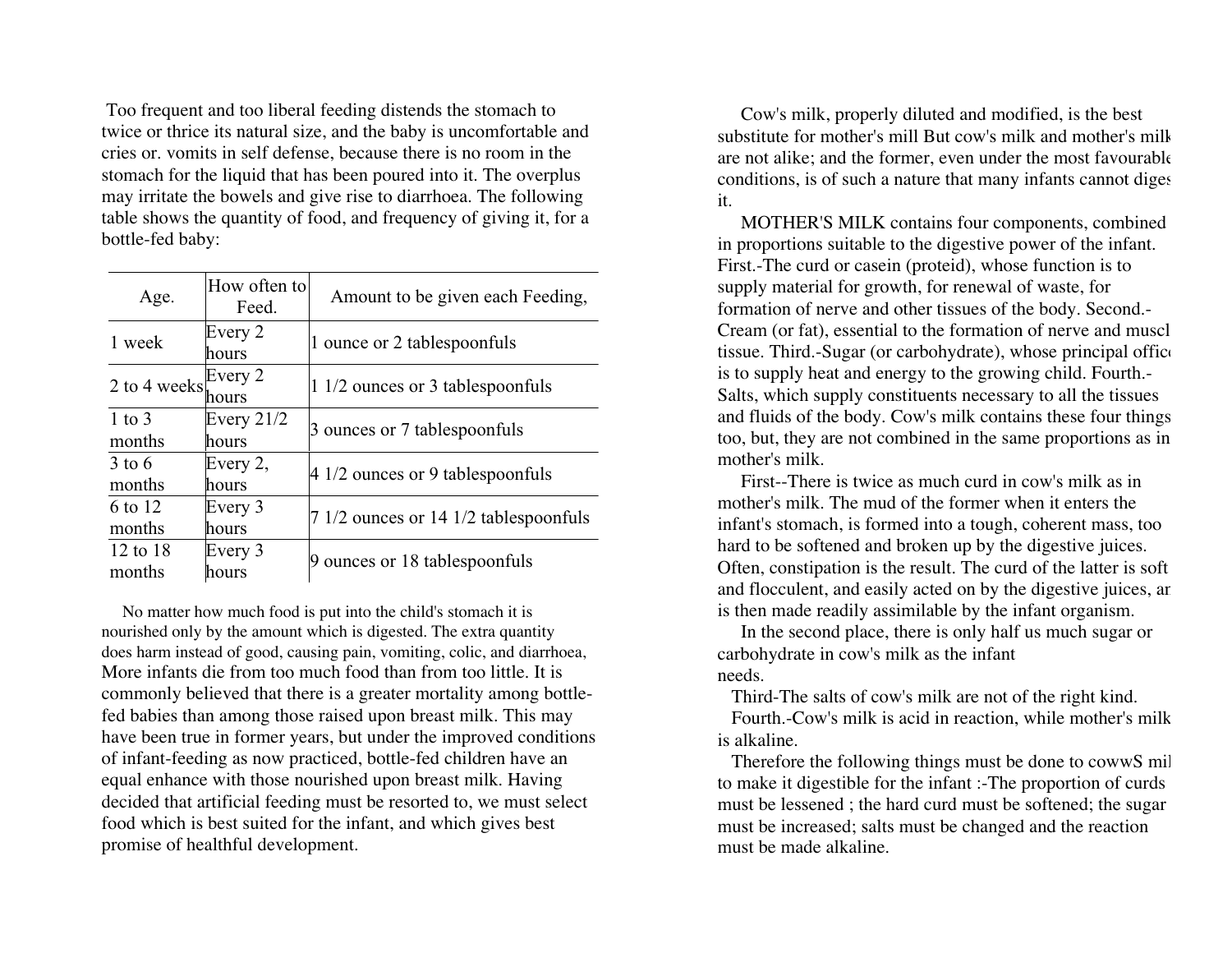The following are required:

 First.-Absolutely pure water with which to dilute the milk. Second.-Lime-water to overcome the acidity of cow's milk, and to lessen the consistency of the curd. (There arc some infants with whom lime water does not agree. If used too freely it may cause constipation. Vichy water is a good substitute for limewater, and should be used if the latter disagrees. Better than either of these is about 2 drops of Anti-Spasmodic Tincture in each bottle of milk, or about half-a-teaspoonful of Composition Tea in each bottle.)

 Third.-Milk sugar to make it conform as nearly as possible to mother's milk.

 Fourth.-Slippery Elm water to dilute the milk. It makes the curds of the milk more easily digested, and at the same time is nutritious, and helps to keep the bowels in a healthy condition. Oatmeal water is used in the same way, especially when a laxative effect is needed.

 MIXTURE.-Sugar of milk, 1 oz.; Slippery Elm water, diluted, 20 oz. When dissolved, add 2 oz. of the milk (bottle milk). Keep the milk cool in glass jars (on ice), closely sealed from any contamination. Take each feed from this quantity when needed, and warm it to blood heat.

Milk should come from a herd of healthy cows, which are fed on good grain and grass, and are properly cared for, and is preferable to milk from one cow, as diseases of cows are so frequent. If one cow is diseased the baby taking from this cow is apt to acquire the disease, while if this cow be of a herd, the danger is reduced to the minimum. Then the milk from a herd differs less from day to day.

 The fresher the milk the more easily it is digested by the infant. Milk over 24 hours old must not be used. When the child has had enough, remove the bottle from sight, and do not feed him again until time for the next meal. The nipples and bottles must be scrupulously clean. Immediately after each feeding, wash the bottle with warm water in which is dissolved a little soda bicarbonate or cooking soda. Scrub the inside of the bottle with a brush for the purpose and rinse thoroughly.

 Turn the nipples inside out and wash and boil them thorough Always use the red or black nipples, as they are the best ounce each day, the bottles should be boiled. Leave bottles and nipple in cold water until used. One cannot be too particular in regard absolute cleanliness of bottles and nipples; one single bottle of tainted milk may cause severe and even fatal sickness. Never u nipples connected with long glass or rubber tubes.

Hold the bottle for the baby throughout the feed. Do not coa him to take more food than he wants, and do not allow him to drink from the bottle longer than 20 minutes. lf it takes longer, there is something the matter with the baby or with the nipple. there is any food left ill the bottle, throw it away. Do not give i the baby later. When the baby has diarrhoea-either with or with out vomiting-stop all food at once. Give it a few drops to half a teaspoonful, according to age, of Neutralizing Mixture in a teaspoonful of water, and allow it boiled water to drink.

 Every baby needs 20 hours sleep a day in its first month, an not less than 10 up to the twelfth month of its first year. It shou sleep alone, not in a cradle, but in a crib. If no crib is available clothes blanket or a box of sufficient size is a good substitute.

 An expensive mattress is not necessary. A simple mattress made of Excelsior and covered with a heavy blanket will answ very well. A sufficient quantity of clean bed-clothing should be provided. The room should be darkened but well-ventilated; th windows should always be open at the top at least 6 inches, except in the coldest weather. If the baby cries when it should asleep, it is probably sick-overfed, or hungry.

 All children should take a nap of from one to two hours in t middle of the day until they are 6 years old.

## **CHILDHOOD.**

### **Teeth.**

The teeth are a frightful source of suffering and disease. They styled "our first and last plague.**"** The period at which dentition commences is uncertain. A baby may begin teething when several months old; some have cut teeth at three months.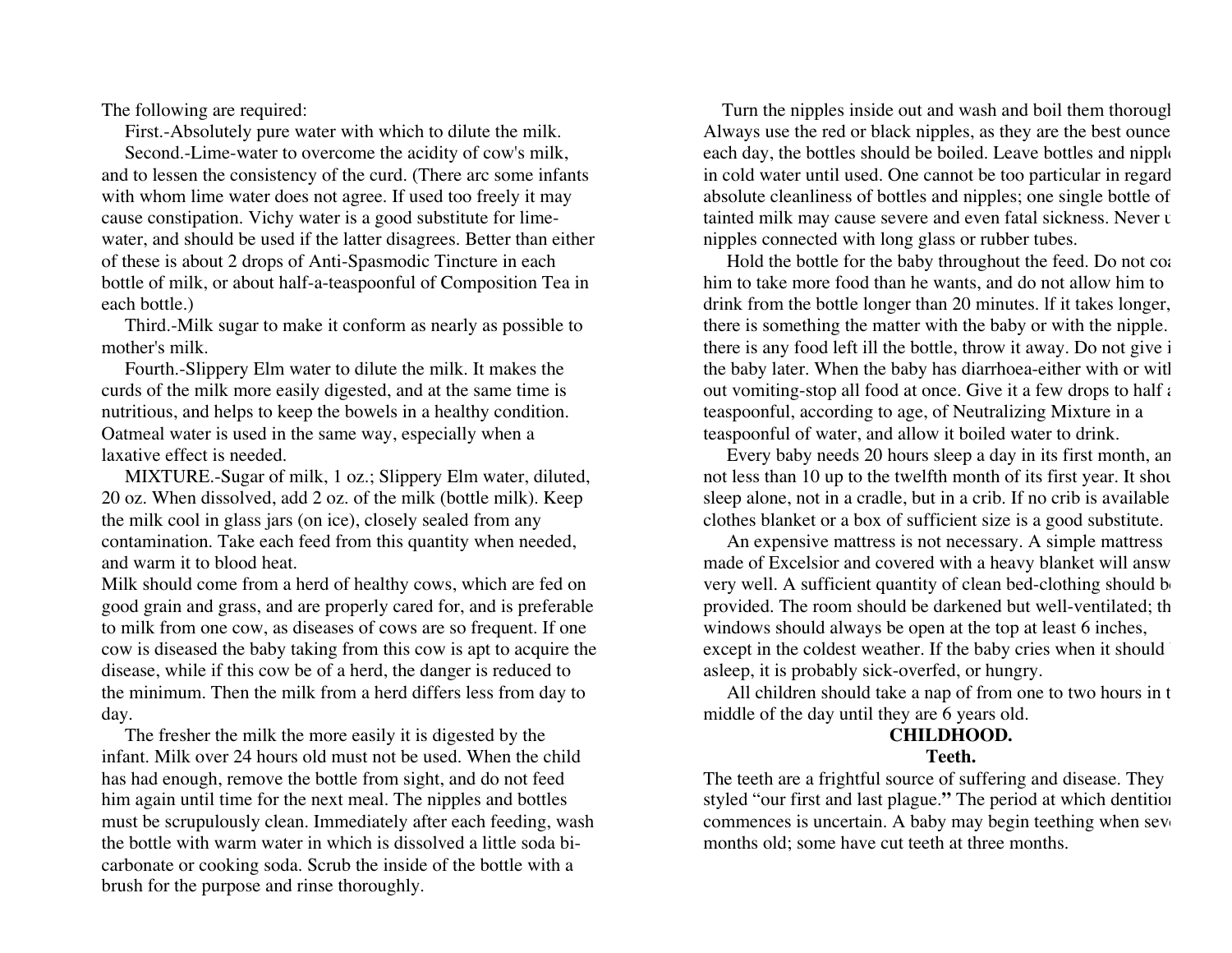Dentition is the most important period of a child's life, and is the exciting cause of many infantile diseases.

 During this period he requires constant and careful watching. When we consider how the teeth elongate and enlarge in his gums, pressing on the nerves and the surrounding parts, and how frequently they produce pain, irritation, and inflammation; when we contemplate what sympathy there is in the nervous system, and how susceptible the young are to pain, no surprise can be felt at the immense disturbance and consequent suffering and danger frequently experienced by children while cutting their first set of teeth.

 The complaints or diseases induced by dentition are numberless, affecting almost every organ of the body--the brain, occasioning convulsions, water on the brain, &c.; the lungs, producing congestion, inflammation, coughs; the stomach, exciting sickness, flatulence, acidity, &c.; the bowels, inducing griping, costiveness, purging; the skin, causing eruptions.

 If there is diarrhoea, during teething or at any other time, it is due to some cause-it may be due to some undigested food, acidity, or depraved motions. The best plan is to remove the cause by giving olive oil, or, the Neutralizing Mixture for the bowels. Rub olive oil well over the abdomen twice daily, and regulate the diet. A child living in a large city should be sent to the country. If convulsions arise, first dash cold water all the child's face, and sponge the head with cold water. As soon us hot water can be procured, put the child into a bath(98 deg. F.). Let the child remain in the water for 15 or 20 minutes, then wrap in a blanket and wipe the body with a warm, dry, coarse towel.

A baby who is teething usually sucks his thumb, which is a good gum-stick, and handy. It will often quieten a cross baby, and at the same time cause the salivary glands to pour out their contents, not only to moisten the dry mouth, but to assist digestion; the pressure of the thumb eases the pain and irritation of the gums, and helps to bring the teeth through. The child will likely gain a habit of sucking the thumb, which can easily be prevented with one or two dressings of aloes and water-paste.

 The two lower front teeth are usually cut when the baby is from six to seven months old- the time varies in different children. This is followed by the two upper teeth. Some babies their teeth with

little trouble, others are restless, uneasy, and wakeful, especial if the child is constipated. The teeth are usually cut in pairs-firs the two lower in the centre, next the two upper, then the outsi d two above, then the two below, next to those first cut. These t e are usually present about the twelfth month. The cutting, however, does not always follow the above order. The first te e always appear between the third and tenth month. Teeth are developed at birth, and grow with the infant until they pierce t h gums. A series of nervous disorders occur after the fourth mo n and during the eruption of the teeth.

SYMPTOMS.-Very warm mouth; red, inflamed gums; excessive secretion of saliva, dripping from the mouth; sucking the thumb, the child trying to bite everything within its grasp; usually restlessness and fretfulness. These symptoms usually disappear after the eruption of the tooth. '

For the sleeplessness and irritability and nervousness muc h can be done by the mother. A hot foot bath will often have a soothing effect by relieving the congestion in the head and mo mustard can be added to the hath with benefit; Neutralizing Cc dial will be beneficial ensuring a good bowel movement, and w relieve the congestion in the gums. Beware of soothing syrups, which merely dope the baby and often cause great injury.

EXERCISES AND MENTAL FACULTIES.-Fresh air is most essential and most important for good health.

The baby's room should he bright, sunny, and dry, with a southern exposure if possible, and should be kept at an even temperature. If summer and the weather fine, carry the baby o u in the open air, a week or two after birth. But, if winter, and th e weather mild, he should not be taken out until a month old. an d then in the middle of the day. After three months old he shoul d taken out every day. The child will then become strong and healthy.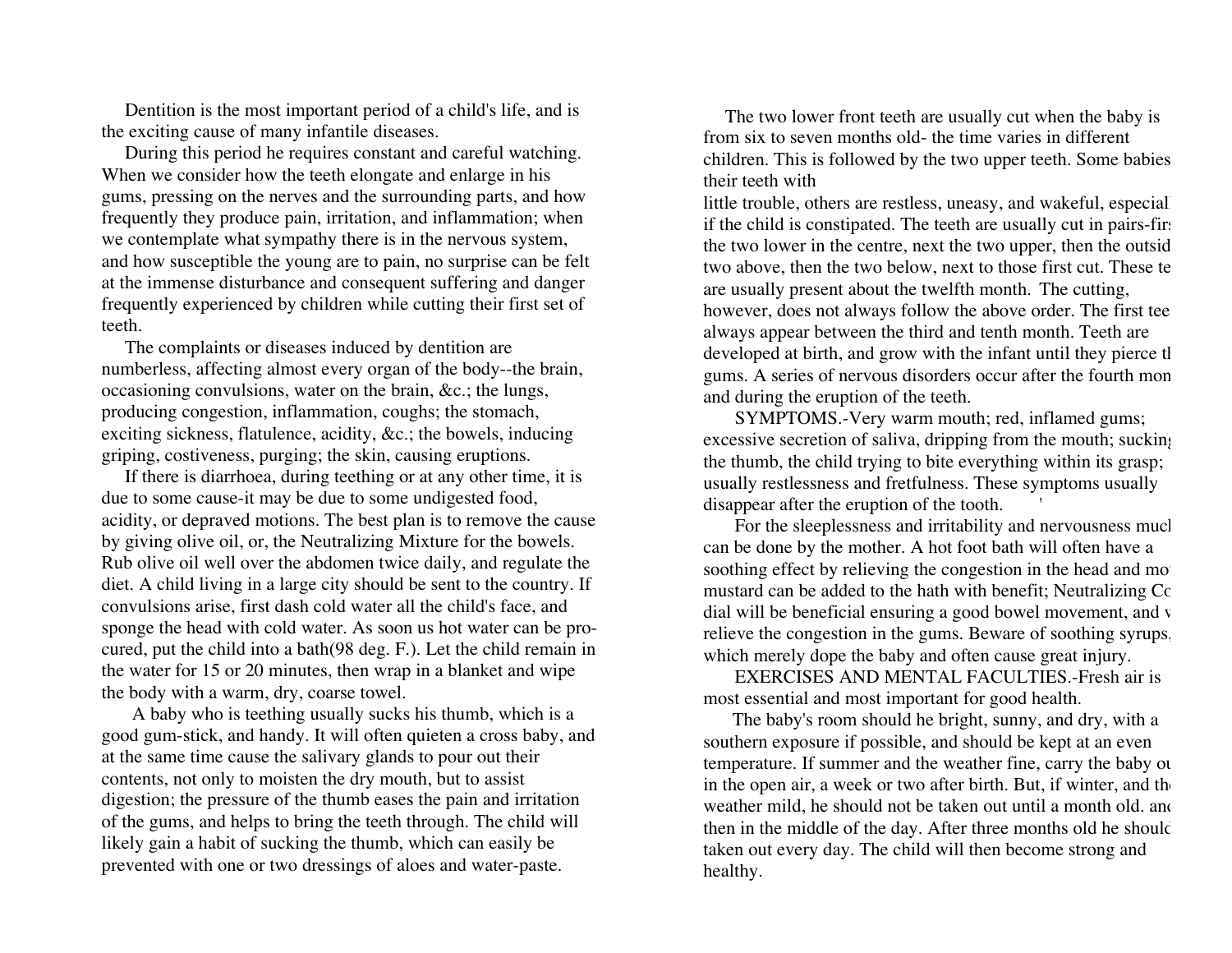He must he well clothed and warm; never taken out on an empty stomach. When he returns give him a drink of warm water. Do not cover his face with a veil, as then it is impossible for him to receive any benefit from the invigorating effects of the fresh air. A baby should be free to play undressed upon a rug, floor. or carpet every day, where he can stretch his limbs and kick about with perfect ease. It strengthens his back and enables him to stretch his limbs and to use his muscles and is one of the best of exercises. Violent tossing must not be allowed, as it is injurious. Do not rock the baby. If you begin this habit it must be kept up; teach him to go to sleep quietly. It will save the mother from much worry.

The infant should support its head about the  $14<sup>th</sup>$  to 16th week, and usually be able to sit alone at about 7 or 8 months; after nine or ten months he will begin to creep; and begin to talk about the thirteenth or fifteenth month. Do not urge the child to walk, but let him creep as long as he will. When his muscles are strong enough he will make the effort to walk, and will progress as fast as it is safe or desirable. Never lift a baby by his hands or arms. Thoughtlessness in this respect is liable to cause displacement of the elbow joint or. shoulder, and is almost certain to strain the delicate muscles. In lifting the baby the mother should place her hands on either side of the chest, below his armpits, and gently raise him to the required position.

 The centre of speech may be inactive and show no signs of development until the end of the second year. If the child is otherwise healthy no alarm need be felt. Children will study the movements of the mouths of adults and learn to note the difference in sounds, and remember the meaning of words, especially when brought into use in connection with certain objects or places. Words will be uttered in accordance with no distinct rule. The "memory" of a child will be noticed about the thirtieth week. The child will notice the absence of its mother about the fourth month, also notice the difference in voices. Tears when crying and laughing are often noticed about the eighth or tenth week.

 SIGHT.-This is present from birth, but the eyes are very sensitive to light, and not till the fourth month do they seem to used voluntarily.

 HEARING.-Deafness is present for a few days. This is probably due to the absence of air from the tympanum (or dru m but when respiration is well established the hearing begins, an d later becomes quite sharp. The baby does not seem to locate sounds before the fourth month.

 TOUCH.-Sensation is present, but is dull for three months. is highly developed in the tongue and lips, where the" temper a sense" is also acute.

TASTE.-This sense is highly developed from birth.

 DEVELOPMENT OF THE NORMAL INFANT.-During t h first year the child should be weighed every week, and during second year every other week. The gain or loss in weight fro m one weighing to another is the very best indication we have of welfare of the child. Often the signal of commencing trouble is the absence of a regular weekly gain or the presence of a slight loss.

 At six months the birth-weight should be about doubled, a n the end of a year about trebled. During the first six months the gain should average four to eight ounces per week, and from t w to four ounces during the second six months. From four to six pounds per year is an average gain for the next ten years. Sick n of any kind, and particularly digestive disturbances, stop the normal gain, and usually substitute a loss. Even the physiologi process of dentition is accompanied by a diminished weekly g a

 HEIGHT.-During the first year the growth is about eight inches, an average of two thirds of an inch per month, the incre being somewhat greater during the first quarter. During the second year the growth is about four inches, and during the ne ten years it averages about two inches per year. This growth, i n infancy, takes place more rapidly in the extremities than in the trunk, although at birth the trunk is relatively longer than the limbs. The average height of a new-born male is from 19  $1/2$  to 20 inches, and of a female from 19 1/4 to 19 3/4 inches.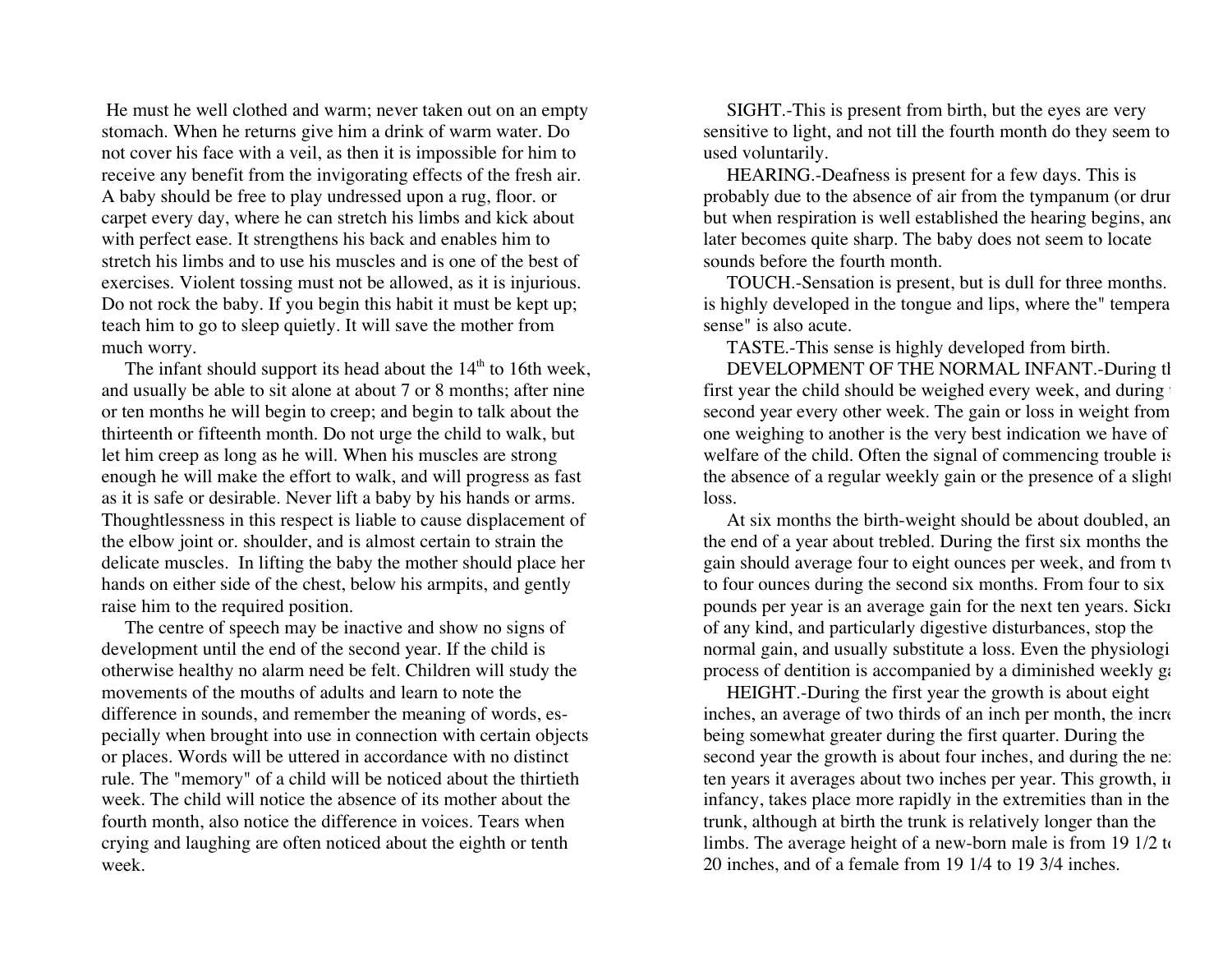WEIGHT.-Boys average 71/2 lbs., girls about 7 lbs. If below 5 1/2 lbs., a very low vitality is indicated, and suggests prematurity,

DENTITION.-At birth the teeth are enclosed in the dental sac in the alveoli of the jaws, and their growth is upward by calcificatio n of their roots, this growth beginning fit birth. The milk or deciduous teeth are twenty in number, and are cut in the following order, although quite wide variations are frequent :

1. Two lower central incisors, at six to nine months,

2. Four upper incisors, at eight to twelve months.

3. Two lower lateral incisors and four anterior molars, at 12 to 15 months.

4. Four canine, at 12 to 15 months.

5. Four posterior molars, at 24 to 30 months.

Early teething usually means early ossification of the cranial bones; and late teething usually indicates rickets or other form of malnutrition. The second or permanent teeth are cut as follows :-1, First four molars, at six years; 2, right, incisors, at seven to eight years; 3, right tricuspids, at nine to ten yeurs; 4, four canines, at twelve to fourteen years; 5, second four molars, at twelve to fifteen years; 6, third four molars, at seventeen to twenty five years. Except for the first four molars, the order is about the same as for the first set. In growing, the second set cause atrophy of the roots of the first set until they loosen and fall out. Particular attention should be paid to the teeth of children, Their regularity and soundness are of great importance to health, as well as being ornamental.

 EXERCISE AND AMUSEMENTS,-Leaving children in their cribs without proper exercises has been the means of producing a marasmic or atrophic condition, due to faulty hygiene. A child of six months old should be placed on a large rug and permitted to roll or crawl at will. When infants are seven to eight months old and desire to stand, they should be encouraged to do so. This grasping and other muscular efforts stimulate the circulation, besides giving tone to the muscles. Older children should be permitted to exercise, so that there is a symmetrical development of the body.

Let the amusements of the children be outdoors as much as possible as they grow old, and let them exert themselves as m u as they please. Older children should be permitted to exercise, that there is a symmetrical development of the body. Let the amusements of the children be outdoors as much as possible as they grow old, and let them exert themselves as much as they please. Their feelings will tell them when to rest and when to begin again. Let them be happy, joyous, and laughing, what Nature intended them to be. They ought to be encouraged engage in those sports where the greatest number of muscles are brought into play, and let them shout, romp, and riot about as much as they please. Their lungs and muscles want developm e and their nerves strengthening. As soon as children can run, let them race for half an hour through the rooms before going to b Regularity should be observed, as it is very essential to health. young child should be put to bed at 6 p.m, in the winter and 7 p.m. in the summer. An old adage and a good rule is, early to b and early to rise brings good health and happiness. During stor children should be kept indoors. It is necessary to regulate the amount of exercise to the strength of the child. If fatigue or over exhaustion are brought on by excessive exercise, it will be fou n to be just as productive of harm as under-exercise. As the chil grows older a cool sponge bath every morning chills the surfa c and causes the infant to draw long breaths; this expands the lu n and is the best form of pulmonary gymnastics.

 DISORDERS OF INFANCY.-Injuries often occur during birth, when labour has been tedious, or where instruments have been used, such as elongation of the head, swelling upon the scalp, and distorted features. Usually no treatment is necessary other than gentle massage. The natural shape will be regained i one or two weeks.

 DISEASES OF THE UMBILICUS.-Bleeding from the nav cord sometimes occurs after birth, through carelessness in dressing, which is very dangerous. This should be watched by nurse and a new ligature applied tightly, or fatal hemorrhage m result. The neglect of such a condition, improper bandaging, or uncleanliness in this region is liable to cause not onlyconvulsionbut blood-poisonin g and death.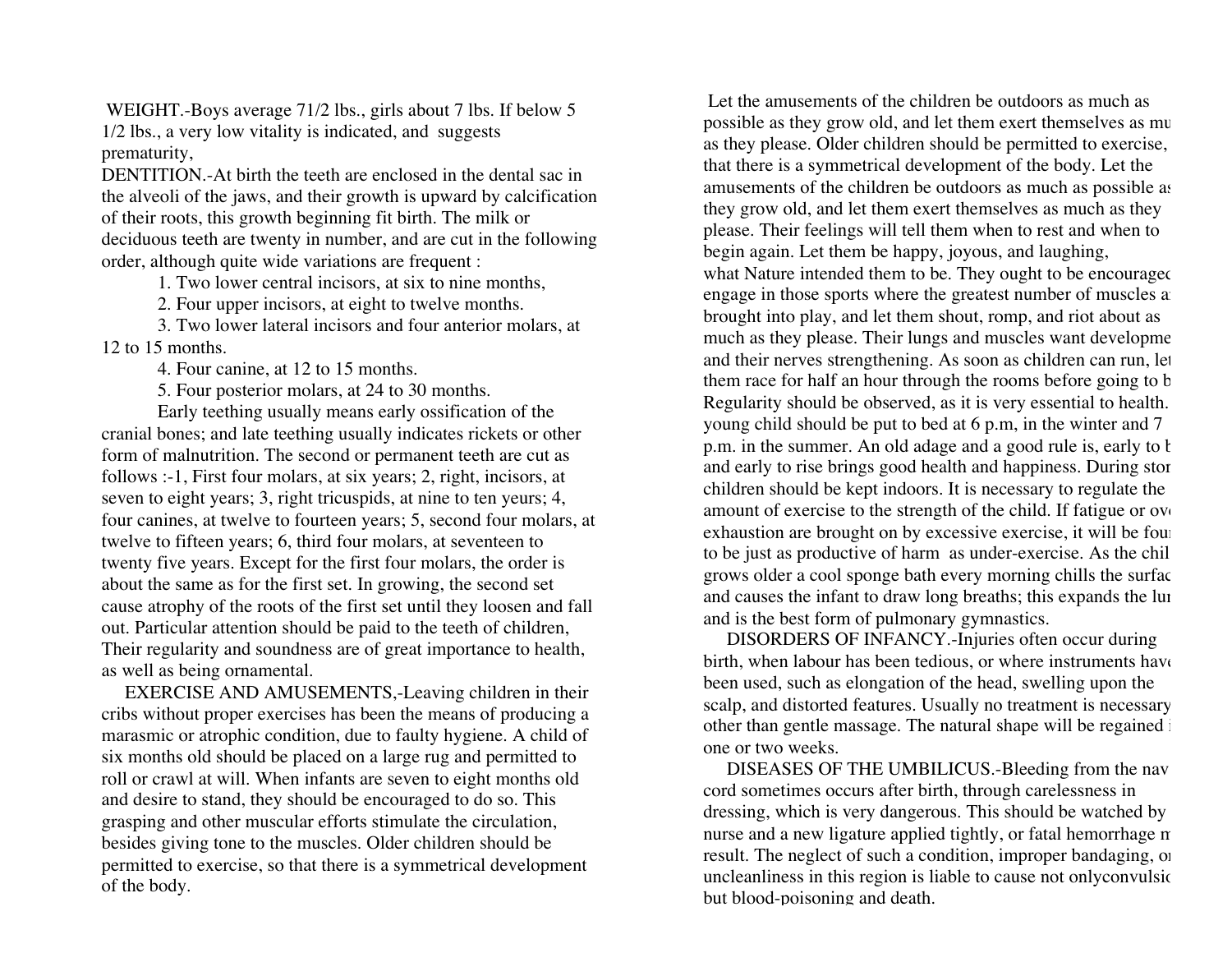Great care must be used to prevent the child from crying, as crying aggravates the abdomen and irritates the umbilicus. Ulceration of the umbilicus sometimes occurs after the cord is separated. If so, dust it with equal parts of Slippery Elm Powder and Fuller's Earth, cover with a few layers of sterilized gauze, and keep in place with an abdominal binder.

Sometimes granular tissue or fungus forms after separation of the cord, resembling a red bead; a discharge usually oozes. and it bleeds easily. Dust the granular tissue with a little Blood Root Powder and over this place Slippery Elm Powder, and cover with sterilized gauze.

 UMBILICAL HERNIA.-This varies in size from a simple convexity of the naval to a tumour large enough to become strangulated. A mechanical application is usually all that is required, the main care being to prevent the formation of a rupture by using an abdominal band during the first four months. I always make a pad with a large wooden button or a slice of a large cork, covered well with cotton. Place this securely over the navel, cover with a pad and bandage. This should be worn continually until the hernia is cured.

 ICTERUS. INFANTILE JAUNDICE.-This is a common affection of the newly-born. 'There are two varieties, mild and severe. The mild is due to bile forming in the liver and then being carried into the circulation, the re-absorption being either due to congestion or to edema of the hepatic tissue. The intense congestion of the skin observed during the first few hours of life often produces a yellowish colour that cannot be considered jaundice. The yellow tint is at first seen only on deep pressure, but as the erythema. fades the colour increases. The conjunctivae are not colourcd, and the urine appears normal. Icterus is usually first noticed on the second day, and may continue a few days or a week. All the treatment needed for this is a laxative for the bowels.

 The second form is fortunately rare, and may be produced by several different conditions such as defects in the bile ducts, gall bladder, and liver. The yellowish discoloration of the skin may vary from day to day, at times being much more intense than at others.

The conjunctivae are yellow. The fecal discharges lose colour and have an offensive odour, while the urine stains the napkin yellowish or greenish brown. The spleen, as well as the liver, i usually enlarged, which accounts for the increase in the size of abdomen. A very good laxative is made by steeping a few Senn pods in a little cold water over night, add a little simple syrup n morning, giving 1 teaspoonful every hour for three or four dos

 CONJUNCTIVITIS.-The eyes of a newly born infant are v sensitive, and frequently the seat of inflammation. A mild inflammation is often seen, unattended by swelling, the lids an the inner surface being reddened, and covered with a slight viscous secretion, due to some infection, or soapy water getting the eyes. The eyes must be kept cleansed by bathing them frequently in an infusion of Purple Loose-strife herb. A little Vaseline may be applied to the lids at night to prevent retention the secretion by adhesions to their edges.

 MASTITIS (inflammation of the mammary glands). The breasts of the new-born infant often secrete a milk-like substan which appears between the fourth and tenth days after birth. During this time there may be a swelling of the glands, which generally abates with the subsidence of the secretion. In some cases the glands may remain engorged and tender, and suppuration ensues. Massage with camphorated oil and apply h applications to the breasts, covering with a breast binder. With care, this condition will pass away in a few days. It is by no means easy for a mother, to tell exactly when or how an infant begins to be ill, and a close observation of symptoms and their proper interpretation becomes highly important. Slight causes often produce very marked and sudden effects at this time of li This is explained by the active growth of infants, and especiall by the rapid development and irritability of the nervous system the absence of speech, the infant shows discomfort or suffering principally by cries and restlessness.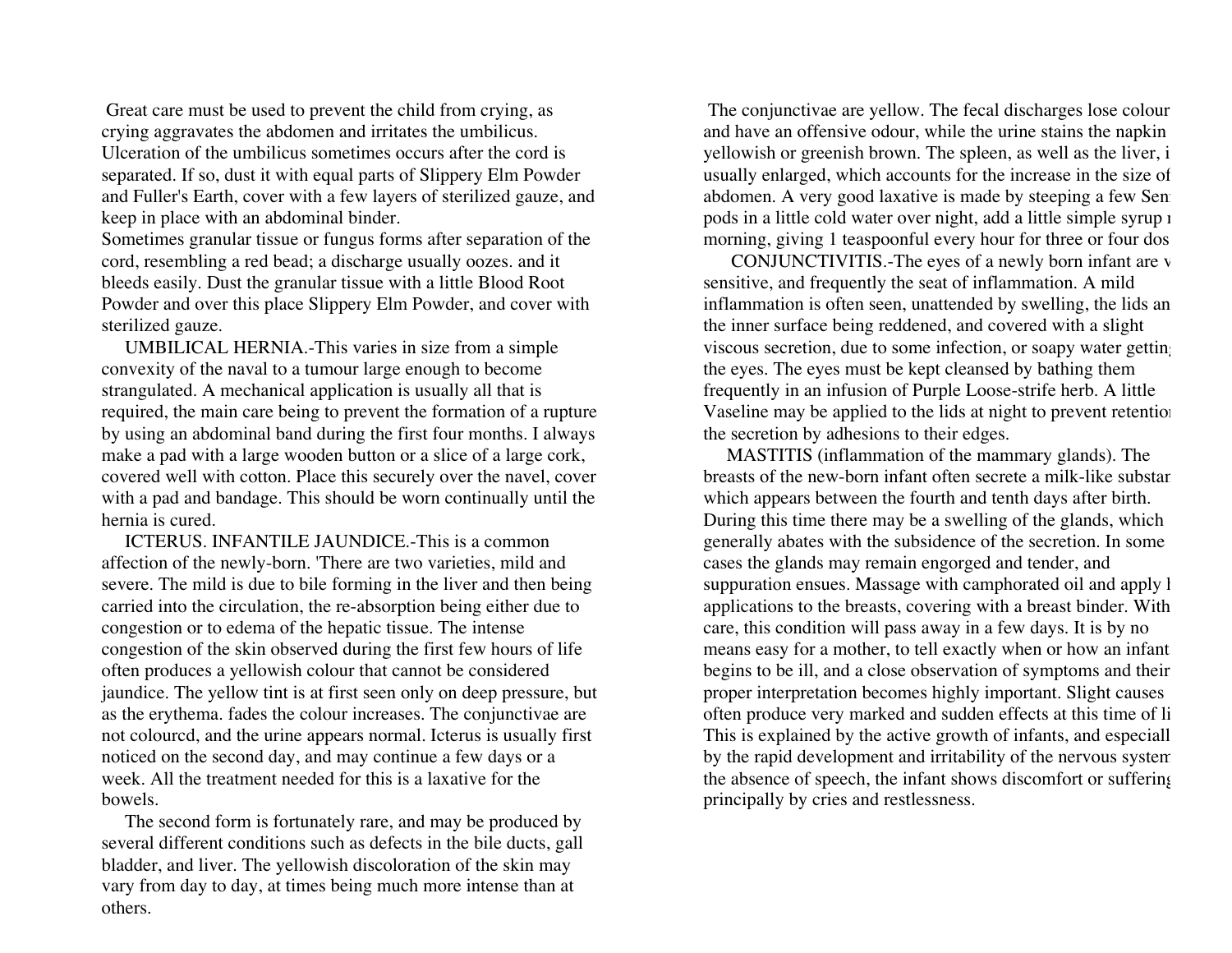If watched closely, it may by certain signs indicate to some extent the seat of the trouble. In headache, the hand will be frequently raised and held beside the head; in earache, the hand will be held to the ear, and often pull upon that organ, or the child will keep rolling its head from side to side, or upon pressing in front and behind the ear, the baby will wince or cry. In painful dentition, the fingers will be constantly inserted in the mouth, as if to pull out the cause of distress. Irritation of the stomach and bowels may be accompanied by a continual rubbing of the nose. During an attack of colic, the legs are drawn up over the abdomen, which feels hard; there is likewise a withering motion of the body, the hand is tightly shut with the thumb thrust deeply into the palms, and the toes strongly bent, and there is much nervous irritation, which may end in convulsions. A mother will soon learn where the trouble lies by the kind and style of cry. It is laboured, as if the child were half-suffocated, or as if a door were shut between the child and the hearer, in pneumonia and capillary bronchitis; it is hoarse in croup; brassy and metallic, with crowing inspirations, in cerebral diseases; in marasmus and tubercular peritonitis it is moaning and wailing. Continual and obstinate crying is usually due to earache or hunger. A louder, shriller cry, sometimes with coughing when the child is moved, is pleuritic. A cry with wriggling and writhing and preceding defecation denotes intestinal trouble. Moaning is especially characteristic of an alimentary canal trouble.

 CHANGES OF THE FEATURES.-When illness is present it is quickly shown in the countenance of the infant, which, during health, is in a condition of easy repose. In general, it can be stated that the upper part of the face is involved in diseases of the head, the middle part of the face in affections of the chest, and the lower part in disturbance involving the abdominal organs. Thus, in disease of the brain, the forehead and eyebrows will be sharply contracted, and the eyes sensitive to light, with various changes in the pupils. Puffiness and swelling about the eyelids point to dropsy, which is usually caused by diseases of the kidneys, following scarlet fever or other infectious processes, but occasionally by severe anaemia.

 In pneumonia and pleurisy the nostrils are sharply defined; they dilate and contract with the movements of respiration, w h will appear more or loss laboured. The mouth is the feature mo affected in abdominal disease, shown by a drawing up of the upper lip, and other movements indicating pain.

 DISCHARGES.-These are very important, and a careful examination of all the origins opening upon the surface of the body must be made to detect any abnormal discharges, includi the eyes, ears, nose, mouth, urinary, and rectal regions. The upright position of the stomach during infancy renders vomiti n frequent and easy symptom when this organ is distended or if there be a regurgitation of some curdled milk after each feed. T infant shows no distress from this act when in good health, th e stomach simply rejecting any excess of food which it cannot readily hold. But sudden and profuse vomiting, without any enin diet, may indicate the approach of severe illness, such us scarlet fever, diphtheria., or some brain disease. Or vomiting m be simply a sign of local disturbance in the stomach, as when mucus is ejected in cases of gastric irritation. Where tough cur are vomited, with the milk very sour, there is evidence of fermentation of the milk and an over-acid condition of the stomach. If this persists, the mouth will become red and sore fr continued irritation. Much will be learned by investigating the number 'and character of the discharges from the bowels, and i observing the urine. During the first two months there are usu a three or four stools in twenty four hours, and during the first t w years, two stools a day on an average. The stools are homogeneous, of a soft, semi-solid consistency, and of yellow colour. In cases of diarrhoea or inflammation they may be gre e or contain hard, lumpy curds, or have an admixture of mucus a blood, or be of a very watery consistency.

In a new-born baby the urine sometimes causes worry to the nurse. The baby nearly always passes urine when born, due to pressure on the parts. When the baby does not pass water in reasonable time, great pain and screaming soon take place, du e stoppage of the bladder.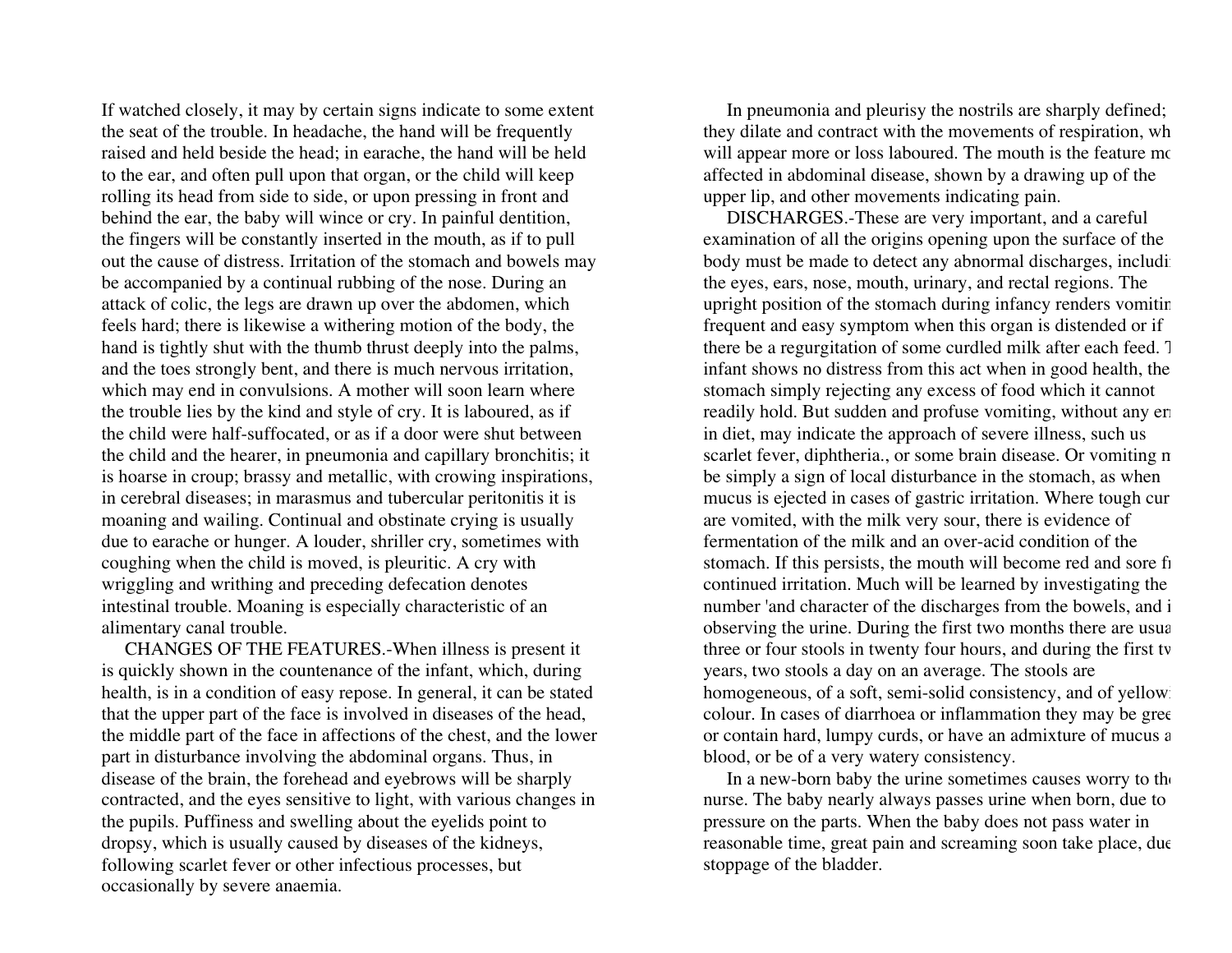If twelve hours pass without evacuation from the bladder and bowels, place the baby in warm water for 10 minutes, and apply a flannel dipped in warm water over the bladder or lower organs. In some cases where the urine is highly acid it may be expelled when a few drops collect in the bladder, and, as this amount quickly dries in the diaper, there is no evidence from wetting that urine has been passed. A dark, smoke-coloured urine, loaded with uric add and urates, may leave a red deposit upon the napkin simulating blood. Make a tea from water melon or marrow seeds and give the child the warm tea to drink every half-hour, in teaspoonful doses. This generally relieves the condition.

 THRUSH, OR NURSING SORE MOUTH.-This is an inflammation and ulceration of the mucous membrane of the mouth, occurring within the first year of life, due to improperly prepared food, and general lack of cleanliness. The babe refuses to take its nourishment, and is very irritable. The mouth is tender and hot. First there is marked drooling and then redness of the surface of the tongue and all around the gums. The tongue may be coated. Soon whitish spots appear arising above the surface of the mucous membrane which do not rub off easily, and leave a bleeding surface. They appear first on the tongue, spreading to the cheeks, and may spread to the lips, palate, ,tonsils, and pharynx, and at times to the esophagus and stomach. Each spot has the appearance of a little lump of coagulated milk. 'These cases. usually have diarrhoea, and acrid, irritating stools, followed by pain, emaciation, and often death. The trouble can be prevented through cleanliness of nipples, bottles, and mouth, and moderating the food. Wash the mouth out after each feed with Sage Tea, applying it with a soft rug, or make a decoction of Hydrastis (or Golden Seal) Powder and wash the mouth; this is found to be very good.

 FOLLICULAR STOMATITIS, or SORE MOUTH, is an inflammation with the formation of small vesicles, the latter forming superficial. These ulcers are at first discrete, but may coalesce into larger ones, always, however, remaining superficial.

At first isolated yellowish-white spots on the lips, mouth or palate are noticed, surrounded by a reddened mucous membra n due to uncleanliness, dentition, or gastrointestinal disorders. W proper treatment and care the period of this condition can be considerably shortened. But if improperly managed it may lea d ulcerative stomatitis, which is more serious. Cleanliness is ver important. Wash the mouth every two or three hours with an infusion of Golden Seal Powder, made by pouring one pint of boiling water on one teaspoonful of the powder, or make a wear solution of the Compound Tincture of Myrrh.

 ULCERAT'lVE STOMATIT1S, OR SORE MOUTH.-This may be a continuation of the follicular sore mouth and it may b due to decayed teeth, improper food, bad hygiene, taking of mercury, exhausting diseases, scurvy, or infectious diseases. It generally found in the second year of life. Attention may be attracted to the child because food is refused and pain is cause d by attempts at eating. The breath is foul and the tongue is coate Children with this condition are irritable and sleep badly. The y become weak and depressed from lack of food. Examination o the mouth shows the gums at first to be swollen and red. The lower jaw is commonly involved at some point situated on the edge of the gums. A purulent exudate is then formed, leading t necrosis and ulceration on the gum margin which spreads all o the mouth. In aggravated eases the teeth are exposed and loos e in their sockets. The submaxillary lymphatic glands are badly swollen and painful. The tongue is swollen, thickly coated, an d shows the indentation of the teeth on the edges. Drooling i pronounced. The odour is distinctly fetid. Cleanliness is the fir essential, keeping the mouth scrupulously clean by frequent washing with Golden Seal or Myrrh decoction. Remove the cause, whatever it may be, and give light, nourishing diet. Slippery Elm food is excellent. Also regulate the bowels.

 ELONGATED UVULA.-Although rarely observed, this condition has led to much improper medication for persistent cough.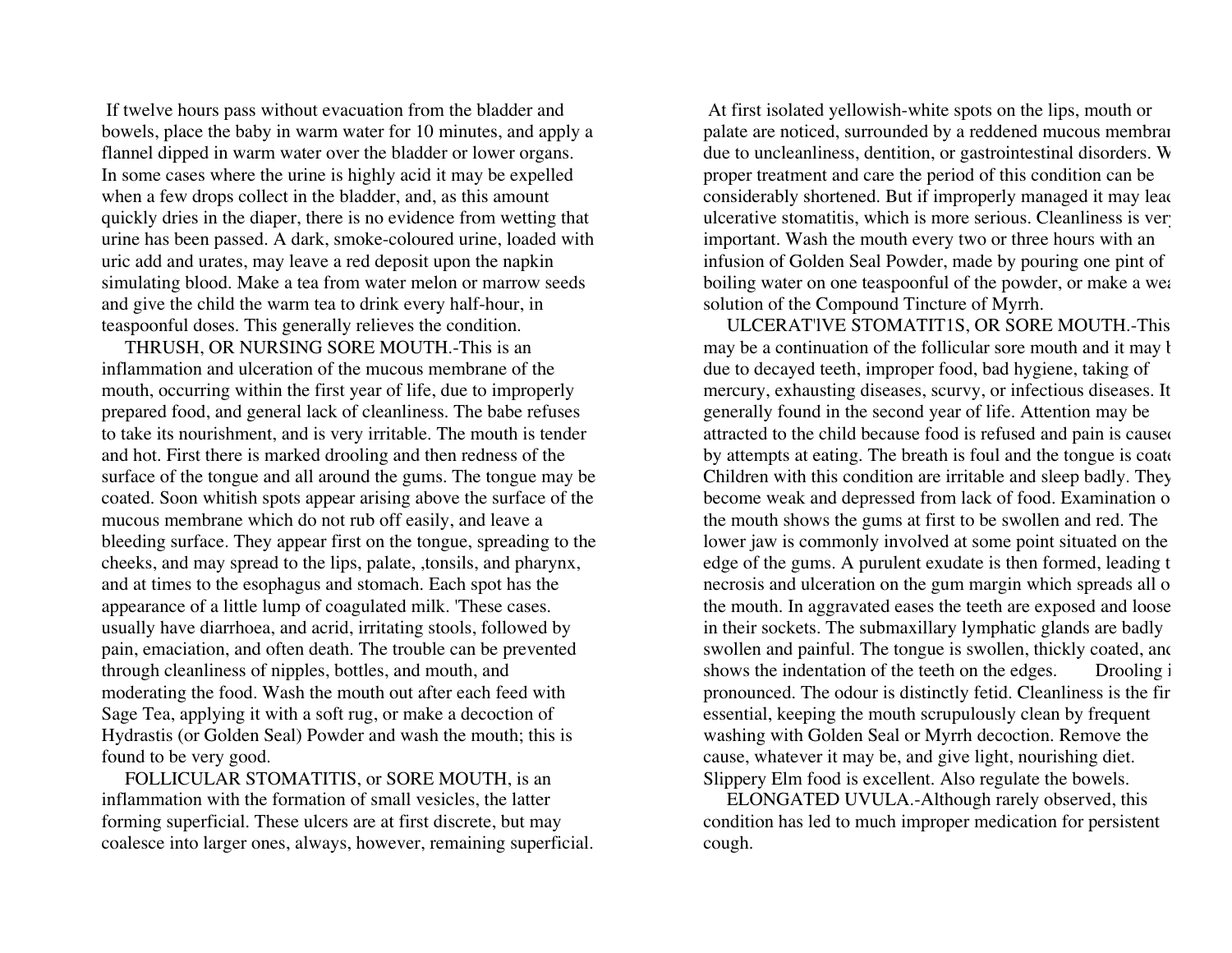The elongated uvula irritates the pharynx and causes a cough, which is especially marked when the prone position is assumed, or when the child is over-tired. If the chest symptoms are negative, this condition should be thought of. The elongation should be snipped off, or an astringent used such as Bayberry or Golden seal powder,

 TONGUE-TIE consists of an abnormally short fraenum. It may interfere with suckling, and later may possibly affect the speech, but it is not nearly so important as is commonly supposed. Snip the frmaenum near its attachment to the tongue with a pair of scissors, or with a dull instrument, or, better, with a sharp point on the finger nail.

 PHARYNGITIS, OR INFLAMMATION OF THE PHARYNX. -The pharynx and tonsils are inflamed and red. It may be, and frequently is, a primary disease; or it may be part of one of the infectious diseases, such us scarlet fever, measles, diphtheria, or influenza. 'There is pain in swallowing, and dryness in the throat later an increase in the secretion, and an irritating cough.

 On examination, the soft palate, uvula, tonsils, and pharynx are seen to be red and inflamed. There is a rise of temperature. Headache and vomiting may he present. A stimulating emetic should he given, by giving the child warm Composition and broken doses of Lobelia. Wash the tonsils three or four times daily with tincture of Myrrh and water (equal parts). For the bowels give one teaspoonful of Neutralising Cordial every two hours.

 NASAL CATARRH.-Infants often sneeze normally during the first few days of life, the mechanical irritation of dust in the air being the cause. Children in many families have a predisposition to catarrh. It is most likely contagious.

 The handkerchief can, no doubt, carry the contagion from one to another. There are two primary causes of Catarrah: (1) Children that are kept, indoors and muffled up so that their bodies are overheated and so sensitive to exposure, will have nasal catarrh; (2) children who, in order to be "hardened," are overexposed while they are still sensitive.

There is a hyperaemia in the nasal passage, causing obstructi o This will compel the infant to breathe through the mouth. It wi also interfere with the feeding. The nose being stuffed, the infa must breathe through the mouth. The secretions at first are thi n and mucous; later on they assume a muco-purulent character. T latter discharge is thick and sticky, and while drying obstructs nostrils. Put the child to bed. If there is fever, keep the child warm. The body should be warmly clad. Make an infusion of White Pine Bark, I-oz. to I pint. Give in teaspoonful drops, sweetened; increase dose according to age.

 TONSILITlS, OR INFLAMMATION OF THE TONSILS. The whole mucous membrane of the pharynx and tonsil is inflamed. The tonsils may he somewhat en larged and are covered with very fine pinhead points of a whitish exudation. There is fever and restlessness with difficult swallowing. Give liquid diet, and keep the child warm. Where the tonsils are enlarged, poultice with n Linseed Meal poultice sprinkled with a little Lobelin, Capsicum, or Ginger. Make a syrup (4-oz.) with Xanthoxylum 2, drams, and give in teaspoonful doses every 3 hours.

MILK CRUST is a severe itching disease of children due to nervous irritation of teething, and is very annoying and often gives a good deal of trouble. First small pimples break out aro u the ear and on the forehead and head, then vesicles form filled with water, which break and form into a dirty-looking yellowis and sometimes greenish, scab, which gives out a disagreeable odour, It spreads sometimes over the scalp and face. The erupt causes great irritation and itching; the child is constantly clawi himself, and crying, and is prevented from sleeping. Observe strict cleanliness. As a dusting powder, use Slippery Elm Pow d as an ointment, Chickweed. Regulate the bowels.

 DIARRHOEA means too frequent stools. This increased peristalsis is usually due to some specific cause. Infants fed o n liquid diet are more prone to loose evacuations than older chilonfed on a solid or semi-solid diet. The active causes are excessi v feeding and the use of foods unsuitable to the age of the child. We frequently meet with people who think it wise to give their children, regardless of age, a bit of anything from the table.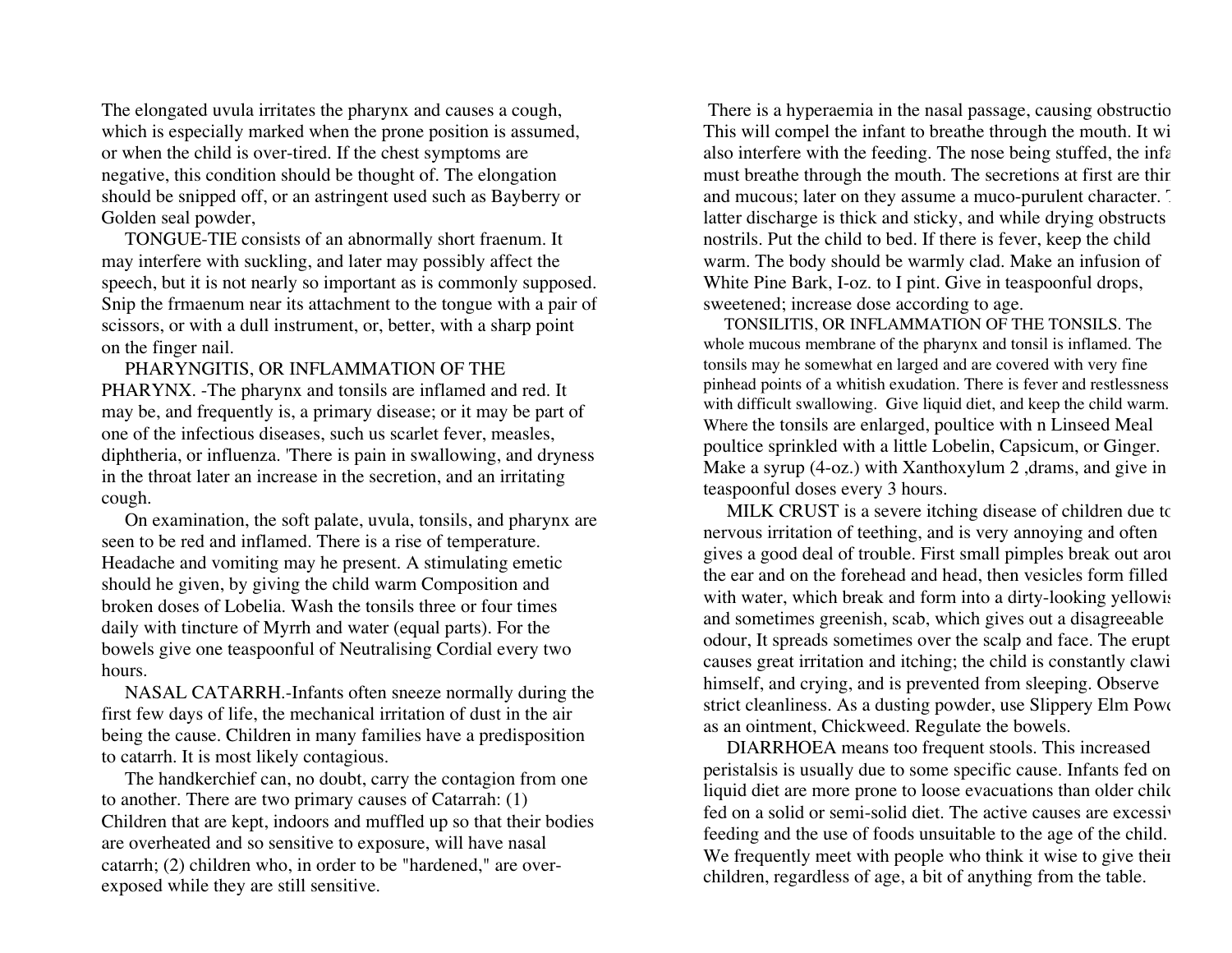This is very wrong. Diarrhoea is often Nature's method of eliminating poison, so frequently seen when a diarrhoea commences in the course of an acute infectious disease. The toxic or poisonous product can best be eliminated by the emunctories, and the intestines are one of the most valuable agents for eliminating poison from the body. First find out the cause of diarrhoea and remove it if possible. Regulate the diet. Give a baby whey and rice water, or the white of an egg, beaten up in water, or arrowroot, or flour boiled in milk. To older children give Slippery Elm Food. Give one teaspoonful of Neutralising Cordial every two hours until the bowels are cleansed, or give Blackberry, or Raspberry Leaves made as a tea.

 CHOLERA INFANTUM, OR SUMMER COMPLAINT.-This is an irritative diarrhoea. It is It hot weather disease caused by heat, bad air, or improper food. In bottlefed children, especially among the poorer classes, acute milk poisoning is frequently seen during the Summer months. This is due to the chemical or toxic products developed in the milk. Summer diseases will appear as readily in breast-fed children who are improperly managed as in bottle-fed children. A child apparently quite well only ill from digestive disturbance suddenly begins to vomit, and has a rise of temperature. A profuse diarrhoea follows, possessing the characteristics of decomposition. The vomiting is frequent, and follows every attempt to introduce food or drink into the stomach. In this case the food should be stopped for a time. At first curdled milk is ejected, and later mucus and serum and bile. The stools are frequent fifteen to twenty in a day, at first faecal, of yellow, brown, or green colour,, and later losing all color, and consisting simply of large quantities of serous fluid. These are typical stools of the disease. They are acid at the beginning, but when they become serous are alkaline. Thirst is intense, the child eagerly taking any fluid given it. The abdomen is usually extended, with a great deal of flatuence, and is very tender to touch. 'The tongue is coated early, but soon becomes dry and red. The pulse is weak and rapid, the respirations shallow and fast. The child loses flesh and colour very rapidly, the eyes sink in their sockets, a marked pallor develops in the skin, the flesh seems to disappear very rapidly, and the skin becomes cold and clammy.

The nervous symptoms are very marked, the child crying or moaning, and throwing itself about in a very restless way. Delirium and convulsions may follow. Cases of cholera either or show marked changes for the better in two or three days. On recovery, the vomiting usually stops first, then the stool a beco less frequent, recovery being slow. These are sad and pitiful  $c\epsilon$ to look at, but with treatment and care there is no reason why t should not recover. First, stop all foods. If the infant is breast-f discontinue the breast for twenty-four hours. Give rice water to drink in very small doses. When there is vomiting, only give enough to wet the mouth. Give the Neutralising Cordial in dos according to age. It is best in these cases to give very small dose on account of the vomiting. Apply warm fomentations over the stomach and bowels of oatmeal or of flax-seed meal. Keep the child warm. Chamomile Tea is very good to drink, likewise tea made of Blackberry or Raspberry Leaves, or the following may be given:

> Wild Cherry Bark Powder Prickly Ash Berries Powder Culvers Root Powder. Asclepias Powder Rhubarb Powder

Equal parts. Take one teaspoonful to a mug of boiling water, sweeten. Drink a small wineglassful warm after each operation the bowels. I have found the following good. in such cases :

Gerenium Maculatum

Sage Elder Flowers White Oak Bark

Equal parts. Make like tea. Use according to the age of child an condition. Give an injection of the bowels of an infusion of Re Sage.

 CONSTIPATION should be regarded as a symptom and no disease, and accordingly the underlying cause should be sough for and corrected.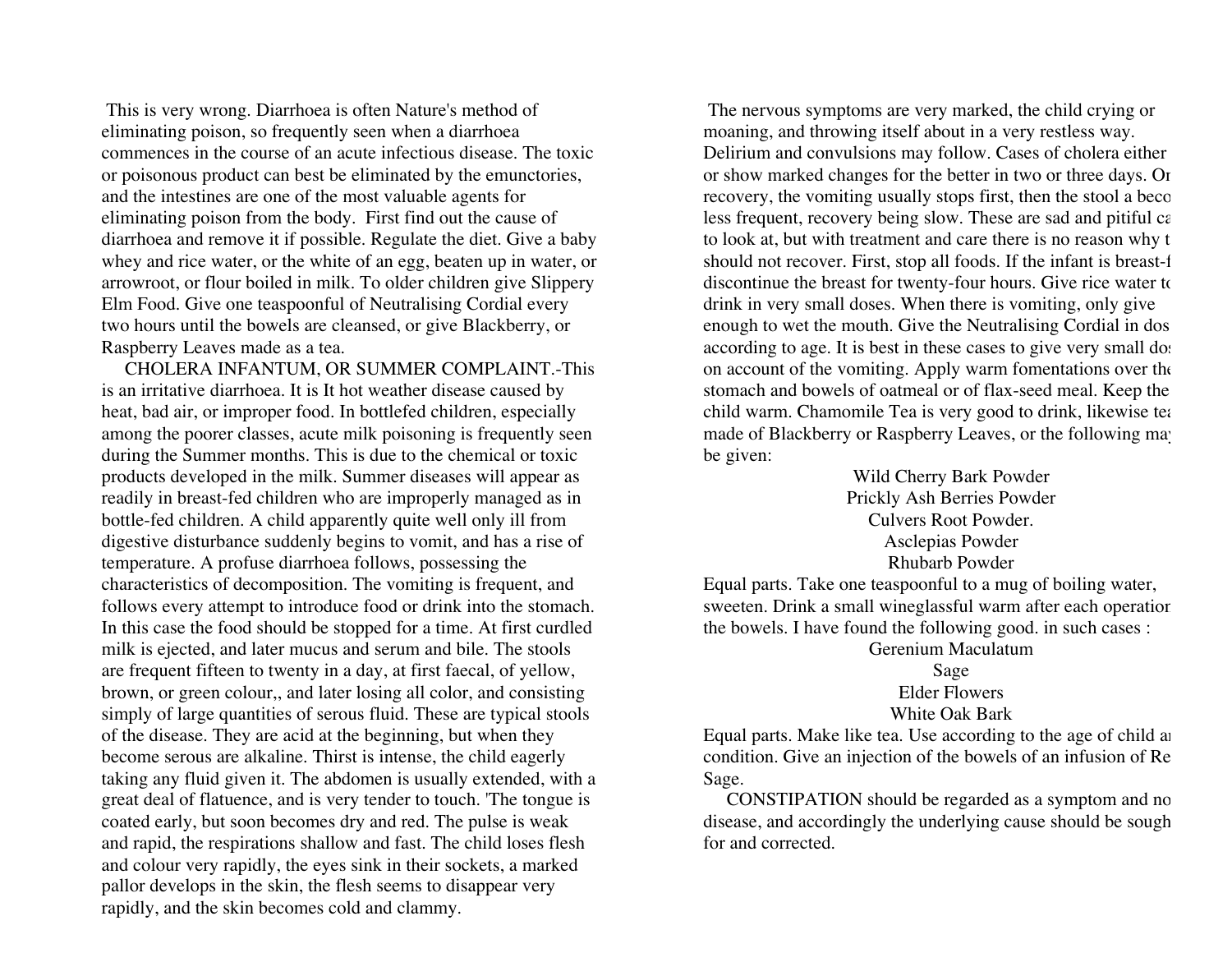Artificially fed infants are the most frequent sufferers because of badly-balanced food mixtures, either too large or too small an amount of one ingredient of the milk, or the boiling of milk itself, being the cause. Breast-fed infants are constipated from deficiency in the fat or total quantity of solids present in the mother's milk. In older children a badly-arranged dietary, especially a deficiency in the carbohydrates and fruit juices, will cause this symptom. Next to diet, the lack of training of the child is an important cause in producing constipation, and constitutional diseases. Other causes are deficiency of the intestinal and biliary secretions. Again, the condition may be caused by congenital anatomical abnormalities, by new growths, or by the disproportionate length of the sigmoid flexure. The babe should have two or three movements daily. Some will be quite normal with one evacuation daily, while others will have three or four movements daily and enjoy good health. There are decided peculiarities' noted with, reference to bowel movement in children. If it is a breast-fed baby, the mother must keep herself well or wean the baby. Give the baby lots of water to drink. Oatmeal water is good to give. With older children, regulate their diet teaching them to eat brown bread made from wheat-meal, with a vegetable diet. If allaxative is needed, give Syrup of Rhubarb one-half to ounce teaspoonful once or twice daily.

 CONVULSIONS, OR SPASMS. This is a disease which is probably more dreaded by mothers and nurses than any other, on account of the appearance and suddenness of the attack of the spasms. Convulsions are a violent and involuntary contraction of the muscles of the whole or part of the body, and are due to some affection of the spinal nervous system and disturbance in the motor area of the brain due to various causes. The susceptible age is the first two years of life. Children of a susceptible, irritable, and nervous temperament are most liable. The most common causes are difficult teething, worms, irritation of the bowels due to indigestible foods, eruptive fevers, scalds, burns, foreign bodies in the nose or ears, improper feeding. Spasm has been caused by a mother breast-feeding the child when overheated, also after some mental emotion, shock or anger, or rachitis.

 The attack begins without warning. It may be preceded by sli g twitching of the face and rolling of the eyes. Unconscious-ness succeeds. The head is drawn backward, and the eyes are fixed a n staring or rolled up under the eyelids. Respiration is usually arrested, the muscles of the face become affected, and finally th e whole body becomes rigid, Irregular and violent move-ments of different parts of the body begin. The teeth are firmly set. The colour of the face is dusky. There may be involuntary passage of urine and feces. When the spasmodic action ceases the muscles gradually relax, and consciousness returns. A fit may last a few moments or may continue for hours. A child will some-times ha several fits during the day, but there will always be a longer or shorter interval between each spasm. They are very exhausting to the vital forces, and whatever is to be done must be done quickl y

 Treatment.-First overcome the attack of symptoms. Get the li one into a hot mustard bath as soon us possible. As the water coor keep adding marc hot water until relaxation occurs. Put a cold i c cloth to the head. Then wrap the little one in a warm blanket. Af the bath, give a copious rectum flushing of warm water, which relieves the lower bowel of all effete material and assists in recovery. If caused by an overloaded stomach, give an emetic of tepid water, tickle the throat with a feather, and give small continued doses of Syrup of Lobelia until vomiting occurs, then follow by giving Re-animating Drops, doses 10 to 15 drops, in h sweetened water, every half-hour until relieved. Give nourishin g food and hygienic treatment.

 MARASMUS, OR INFANTILE ATROPHY. Marasmus is a very common functional disorder in infancy, characterised by extreme emaciation resulting from inability to assimilate food. It really due to a deficient metabolism, and results in a gradual decline. It is usually seen in the first year of life. The greatest number of cases appear in institutions and in dispensary practic e Poor food given in great quantities, coupled with unsanitary surroundings, have a distinct bearing on the development of marasmus. If the digestive secretions have not been sufficiently developed by proper food, or if they have been over-produced fo some time in efforts to digest abnormal food constituents, then t h disorder may insidiously appear with symptoms of acid

i ii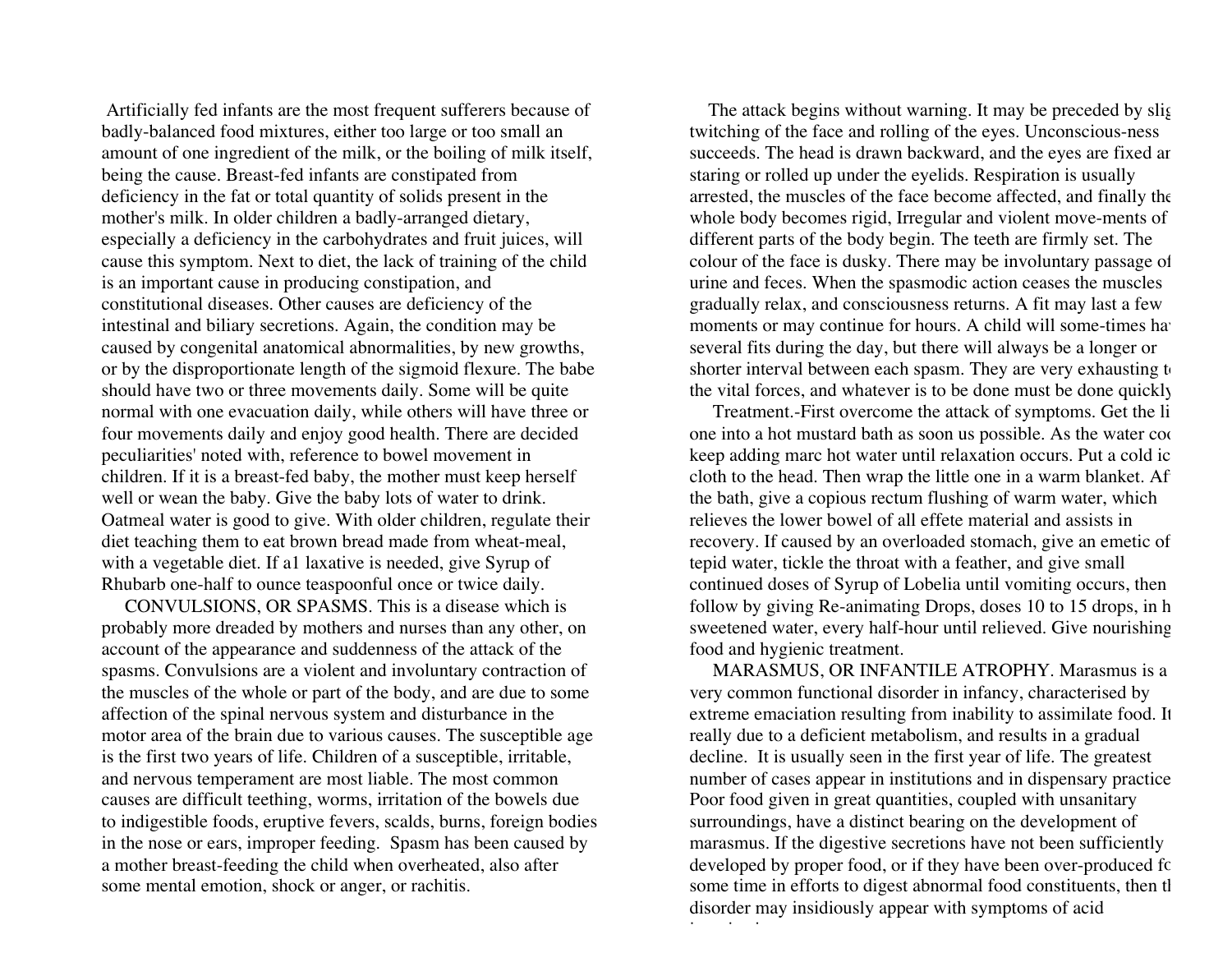Improper development, premature birth, congenital defects, and inherited diseases are all causes. The train of symptoms begins insidiously. There is loss of weight and emaciation, in spite of the fact that the food has been the same or even increased in amount. The muscles become soft and flabby, the skin loose and wrinkled. The facial appearance changes, due to the loss of fat, resulting in a wrinkled forehead and sunken cheeks. The abdomen and thighs show the emaciation quite early, The skin feels harsh and dry and has lost its elasticity. The abdomen grows prominent and distended. Finally, nothing seems left but the skeleton covered by skin, Temperature is usually sub-normal, pulse rapid and feeble, and respirations inefficient. The tongue is coated, and the mouth is frequently the seat of thrush. The appetite is usually voracious. The infant will take an enormous quantity of food and still cry as if unsatisfied, the call of the starved tissues for nutriment being strong and constant. The taking of foods does not seem to satisfy this hunger; naturally so all the tissues do not receive it. The child lies quietly dozing a good deal of the time, constantly sucking the fingers and hands. The disease advances steadily to a fatal issue. Treatment.-Remove the cause, pure air and hygienic surroundings are essential. The mildest and most non-irritating food must be selected. We must begin with a dilute milk and gradually increase the ingredients with the child's ability to digest them. In some children where milk foods are badly assimilated and gastric symptoms follow, it may be wise to discontinue milk for several weeks, so as to give the stomach absolute rest, and give foods that are more easily assimilated until such time. when milk may again be tolerated. Whey and egg albumen, and light Slippery Elm Foo d may be given to suit the condition, alternately or separately, Tea made from Catnip or Raspberry Leaves or Peppermint will be found very valuable given two or three days without any other food. Keep the child warm, giving daily bath, and follow with massage of olive oil.

 RICKETS is insufficient bony development of the system, due to prolonged feeding on a diet which docs not contain all t proximate principles of milk in comparatively proper quantiti e or because in quantity and character it overtaxes the digestive functions; prolonged nursing at the breast, or condensed milks

 Symptoms of rickets are slow, with very gradual onset and progression. The child becomes very fretful, and there is disturbed sleep, and excessive perspiration about the head. Th e muscles are generally soft and flabby; the abdomen is distend e tympanitic, and evidences of imperfect digestion are found in t fetid stools and in the constipation alternating with an occasio n diarrhoea. In spite of this, the appetite is generally good, more food being taken than is digested. This complaint is also characterised by the beading of the ribs, large bones, big head, crooked spine and limbs, short stature.

 To treat these cases pay strict attention to hygiene, ensure plenty of sunshine and outdoor life, and give cool bath daily. T diet should be made to conform us nearly as possible to the normal one for a child of the same age. Abundance of fats and proteins should be taken. Cream, beef juice, starchy foods, an d sugars must be avoided, and lime-water used with strained, boi oatmeal or wheat meal is very good. Children of eighteen mo n or over may be given broths, bean soup, fish, and whole-wheat bread. To check the diarrhoea give Neutralising Cordial and W Cherry Syrup (equal parts), one teaspoonful every two hours,  $\epsilon$ dose according to the age of the child. Keep the child warm.

PROLAPSUS OF THE BOWEL is due to either pro. longe constipation or diarrhoea, or to straining or bearing down on t h part of the child in order to evacuate the bowels, causing irritat and inflammation. The bowel, losing its elasticity, is forced through the opening. It becomes swollen and chafed and painfu To remedy this lay the child across the lap. With clean hands gently sponge and anoint parts with Witch Hazel Salve, and gently push the bowel into position. Keep the child lying quiet Regulate the diet and give laxatives.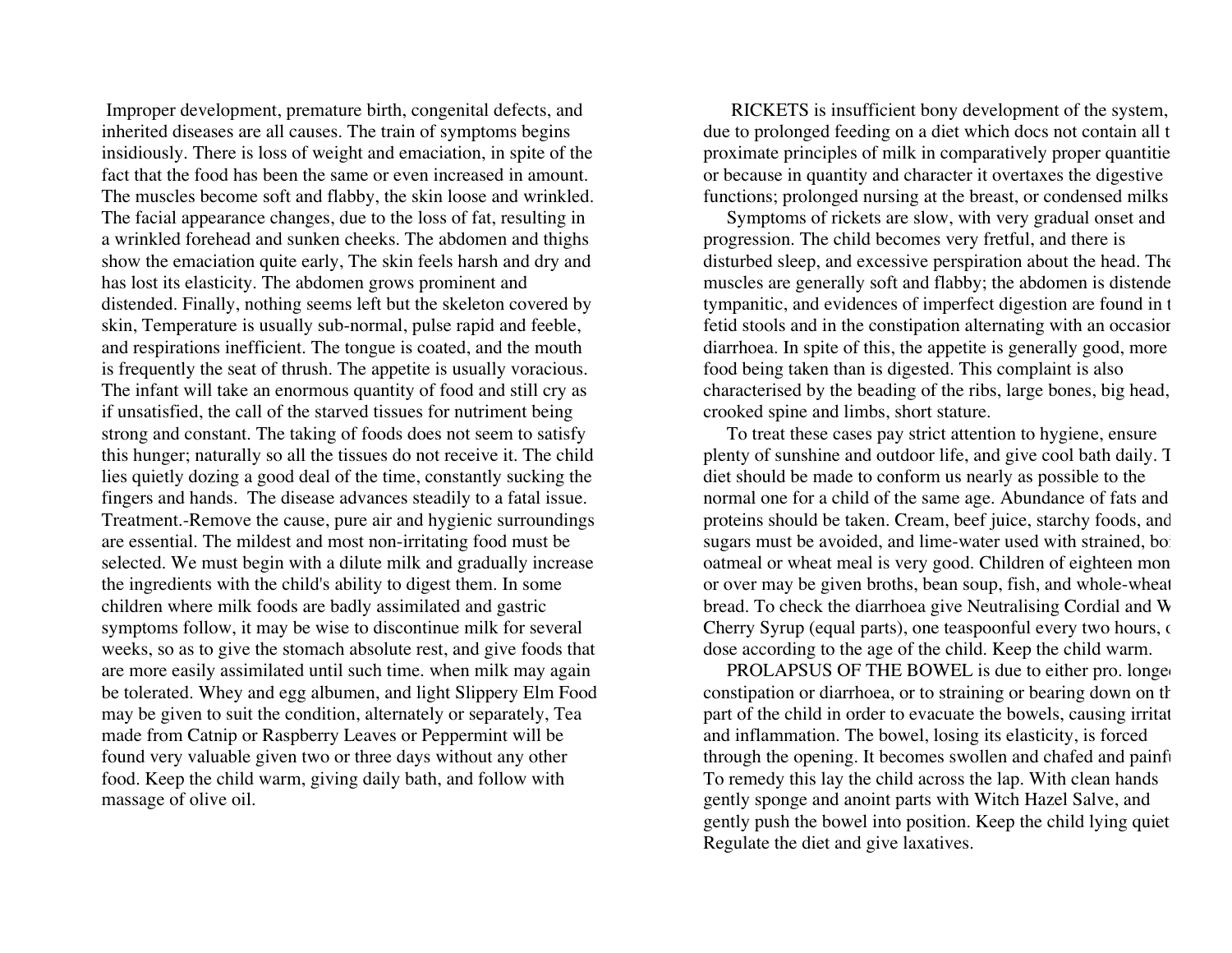# **GOLDEN RULES . In Infancy and Childhood.**

Practice the quiet manner and the gentle voice. Win the confidence of the children; do not frighten them. Always tell the child the truth; it imparts confidence.

The infant is peculiarly susceptible to diseases of the digestive tract; the child, because it comes in close contact with others, more easily contracts contagious diseases.

Examine the throat in every case of an acute fever.

The loss of weight in breast-fed infants, not due to digestive disturbance, may be caused by pregnancy of the mother.

Remember that Diarrhoea in infants may be a symptom of any acute disease.

The gaseous distension of the abdomen is a serious complication of diseases of pleura and lungs. Usually the result of over-feeding.

An acute paroxysmol abdominal pain from flatulent colic is common in infancy. It occurs especially in breast-fed infants, and may be apparently very severe. Prostration however, rarely follows the attack.

An infant should hold its head up in three or four months, be able to sit up unsupported at six or seven months, and should be able to stand, with slight support, at nine or ten months.

Remember that the skin and mucous membrane of the newly-born infant are very susceptible to infection and irritants, so do not wash or rub the skin too much, and be careful that bathing does not convey an infection from one part of the skin to another.

Circumcision is to be performed after three weeks. Do not perform this operation if jaundice is present. Light, plenty of fresh air, and plenty of water to drink are very important for babies. Stuffy rooms and too much clothing predispose to "colds.''

Do not allow the sucking of a "pacifier" or of the thumb. It is a bad habit, and often causes deformity of the teeth or jaws.

If the child's stomach gets out of order, stop the milk and give water only, or albumen water.

## **APPENDIX.**

 Infants' Food.-It is relished by the infant, readily appropriat does not distress the digestion, may be given warm or cold, 11 seems best, and the child thrives on it. from the first. Whole wheat bread contains to a very large extent. the elements for ce growth that. are required by the infant. It is prepared by steepi n two or three slices in hot water for half-an hour. The bread sh o be properly prepared and selected. Biscuits or crackers are not be used. After being properly boiled, this should be strained through a thin cotton cloth, and the mass thoroughly compress e until the largest possible amount of nutrition of the bread is in liquid. To perhaps half a pint of this-ten ounces-a teaspoonful, even two teaspoonfuls, of the sugar of milk may be added. For young infants the amount. should be carefully adjusted, and it should be fed warm from an ordinary feeding bottle. When properly prepared, it has the appearance of mother's milk. Children fed on this food are known to be strong, vigorous, an d healthy.

 Slippery Elm Food for Infants and Invalids. Cut an ounce of Slippery Elm Bark (Ulmus Fulva) obliquely into small pieces about the thickness of a match. Pour on It pints of boiling wat e let it stand an hour or more in a warm place, and the liquor wil become mucilaginous. Add half a cup of milk to the same quantity of the liquor. A little stick Cinnamon may be added when infusing in cases of vomiting or diarrhoea. For a pleasan drink, leave out the milk and add a line of lemon.

Caraway Water .-Place 2 tablespoonfuls of crushed caraway seed in a small muslin bag, and put this in a pint of water. Boil down to half a pint. Put 2 teaspoonfuls in to the baby's bottle. I will remove colic, and is quite harmless.

 Albumen Water or Egg Water for Young Infants: -Beat the white of an egg into one pint of ice-cold water. Do not shake. Flavour to taste.

 Coddled Egg.-Place a fresh egg in the shell in boiling water and immediately remove from the fire. Let the egg remain in t h water, which is gradually cooling, for 8 minutes, when the whi should be of the consistency of jelly. For a delicate digestion, only the white, which can easily be separated from the yolk h la b i b